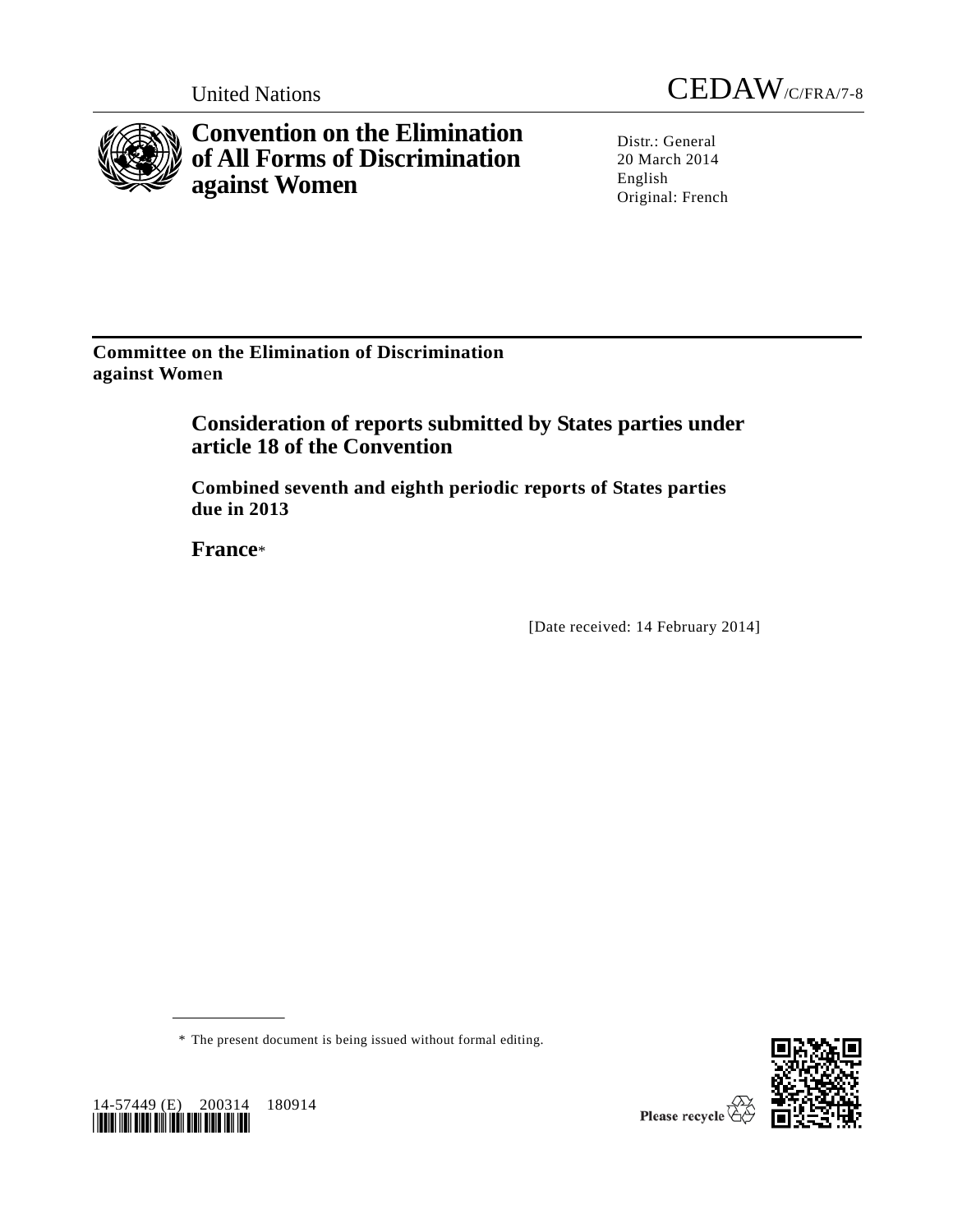# **Foreword**

As a follow-up to the consideration of the previous report of France by the Committee on the Elimination of Discrimination against Women in January 2008, the French Government is pleased to present the country's seventh and eighth combined reports on the implementation of the Convention on the Elimination of All Forms of Discrimination against Women.

This report reviews the inequalities which persist in the country, in the political, economic and social spheres, despite legislation stipulating equality before the law and punishing discrimination. For instance, women still carry out 80 per cent of household tasks; a 27 per cent wage gap still exists between men and women, who account for 80 per cent of part-time workers; among retirees, the average monthly pension is  $\epsilon$ 1,749 in the case of men and  $\epsilon$ 1,165 (one third less) in the case of women; women still account for only 23 per cent of directors of the CAC 40 companies; only eight women are university presidents; in the parliament, women account for only 26.9 per cent of deputies and 21.8 per cent of senators; they also account for only 13.9 per cent of departmental councillors and 13.8 per cent of mayors. Only two women presidents of regional councils.

The report also reviews the progress achieved since that latest hearing and highlights the commitments that since 2012 France has made to tangible gender equality as a political priority of government action at the national and local levels.

Those commitments have led to action with regard to the Convention: pursuant to the Committee's recommendations, the French authorities on 14 October 2013 notified the Secretary-General of the United Nations of the withdrawal of all of the country's reservations and declarations to the Convention so that it may be fully and comprehensively implemented in France.

That decision echoes the resolve of France to take diplomatic action, in Europe and beyond, in order to promote the rights of women, and to upgrade gender equality at home so that it no longer consists in a mere legal principle but constitutes an actual fact, visible and experienced by the French in daily life. Clearly, that ambition is fully in line with the spirit and letter of the Convention.

Accordingly, this report focuses on structural activities undertaken since May 2012 in order to organize the "attainment of real equality" and guided by the simple principle that "since inequalities exist everywhere, that is where we shall act".

To that end, **the Government's work methods have been thoroughly reviewed.** The Government which took office in May 2012 has an equal number of women and men, a parity attained for the first time in the history of the French Republic. A full-fledged Ministry of Women's Rights was restored, after 26 years of absence; an expert on women's rights was designated within every minister's office; and a senior civil servant on equal rights was entrusted with leading the relevant ministerial policy. All these officials have participated in awareness-raising activities concerning the equality issues in question. Upstream, before they are submitted to the parliament, draft legislation and regulations undergo an assessment of their impact on gender inequalities; and a systemic evaluation is organized through the High Council for Gender Equality (HCE), a new authority created to promote public debate.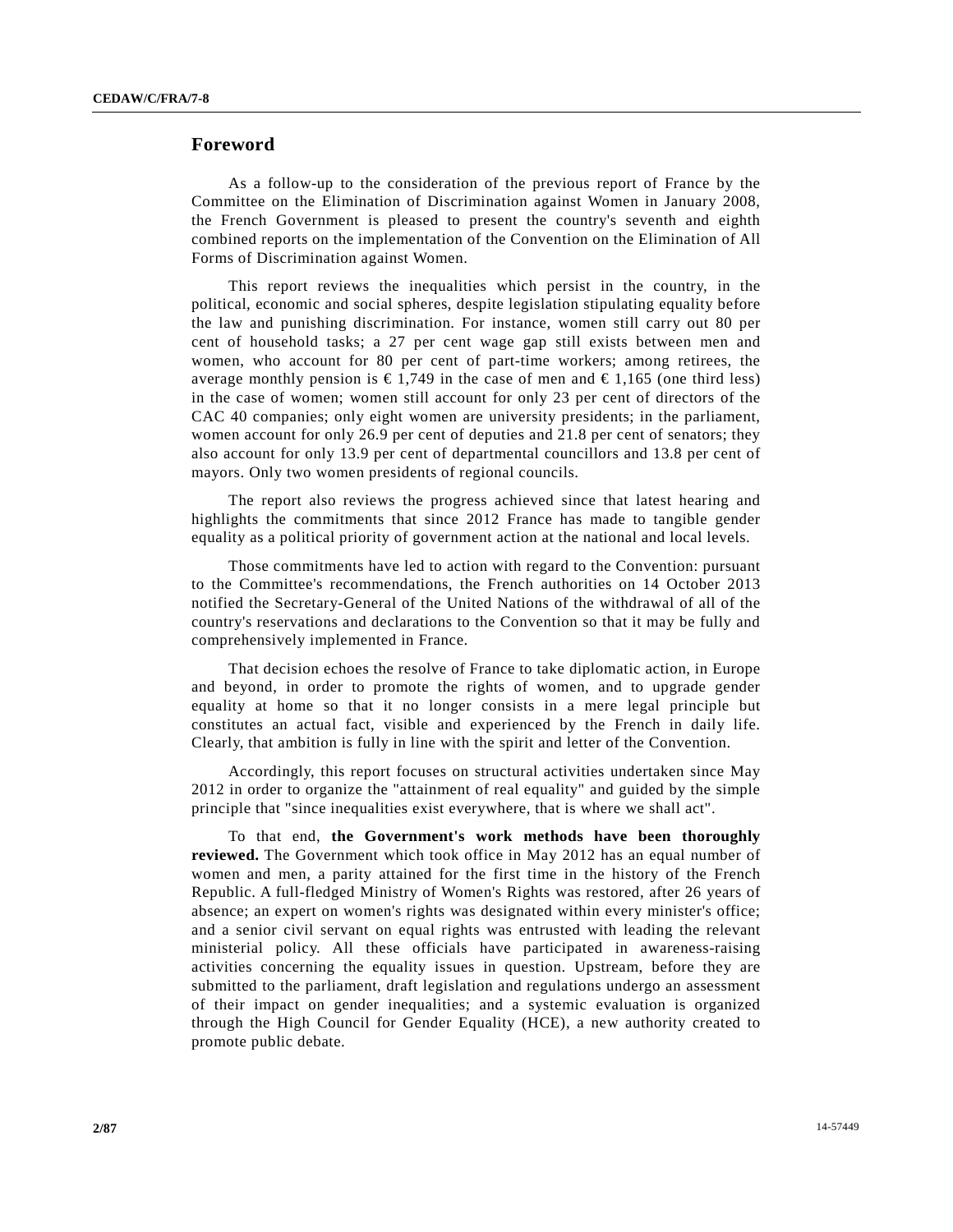Yet institutional organization is not enough. Accordingly, a truly comprehensive policy on equality has been drawn up by an inter-ministerial committee for women's rights and gender equality, chaired by the Prime Minister. That policy has taken the form of a cross-cutting action plan mobilizing the Government as a whole, the territorial authorities and civil society.

The scope of action is broad. It requires the Government and every minister to address custom-based inequalities in settings ranging from the school to the media, sport and the universities; reduce constraints on women's daily life; distribute parental responsibilities more equitably; eliminate obstacles to equality with regard to careers and wages in the public and private sectors; diminish social and healthrelated disparities; protect women against violence more effectively; and ensure in practice that women and men have equal access to social, professional and political responsibilities.

The action plan has specified a series of robust and immediate measures, adopted through various bills, and a roadmap for each ministry. These equality roadmaps have been drawn up with each ministry on the basis of conferences on equality with a view to mainstreaming equality in public policies and in the management of human and material resources.

After one year of implementation, numerous efforts are in progress and draft legislation has been prepared in all areas of public action at the national and international level. They are expected to produce key results for women, for instance in the area of political parity, under the combined effect of voting system reforms regarding departmental, local and senatorial elections and of the planned prohibition of combining multiple elective functions.

Given the deep roots of inequality, the State has taken the following specific steps:

- On 22 November 2013 a new inter-ministerial plan for preventing and combating violence against women was adopted. It organizes public action on the basis of three principles: ensuring that no reported violence remains without response; protecting victims effectively; and mobilizing society as a whole. The funds earmarked for this plan ( $\epsilon$  66 million for the period 2014-2016) have been doubled in comparison to those of the preceding period;
- In January 2014 a national plan against human trafficking was adopted, establishing action priorities over a period of three years, in accordance with the recommendations of the Council of Europe;
- A second session of the inter-ministerial committee for women's rights scheduled to take place in early 2014 is to take stock of the accomplishments of 2013 and new lines of ministerial action concerning women's rights, particularly with a view to increasing the women's rate of employment and promoting gender diversity in the various occupations;
- The territorial authorities have been mobilized in order to relay State action to the territories by mainstreaming gender equality in their areas of jurisdiction.

The goal is to ensure the actual exercise of existing rights and to innovate so as to secure new rights. At the request of the President of the Republic, the Minister of Women's Rights has prepared and submitted to the parliament a **draft framework act on gender equality**. That is the first draft instrument to address equality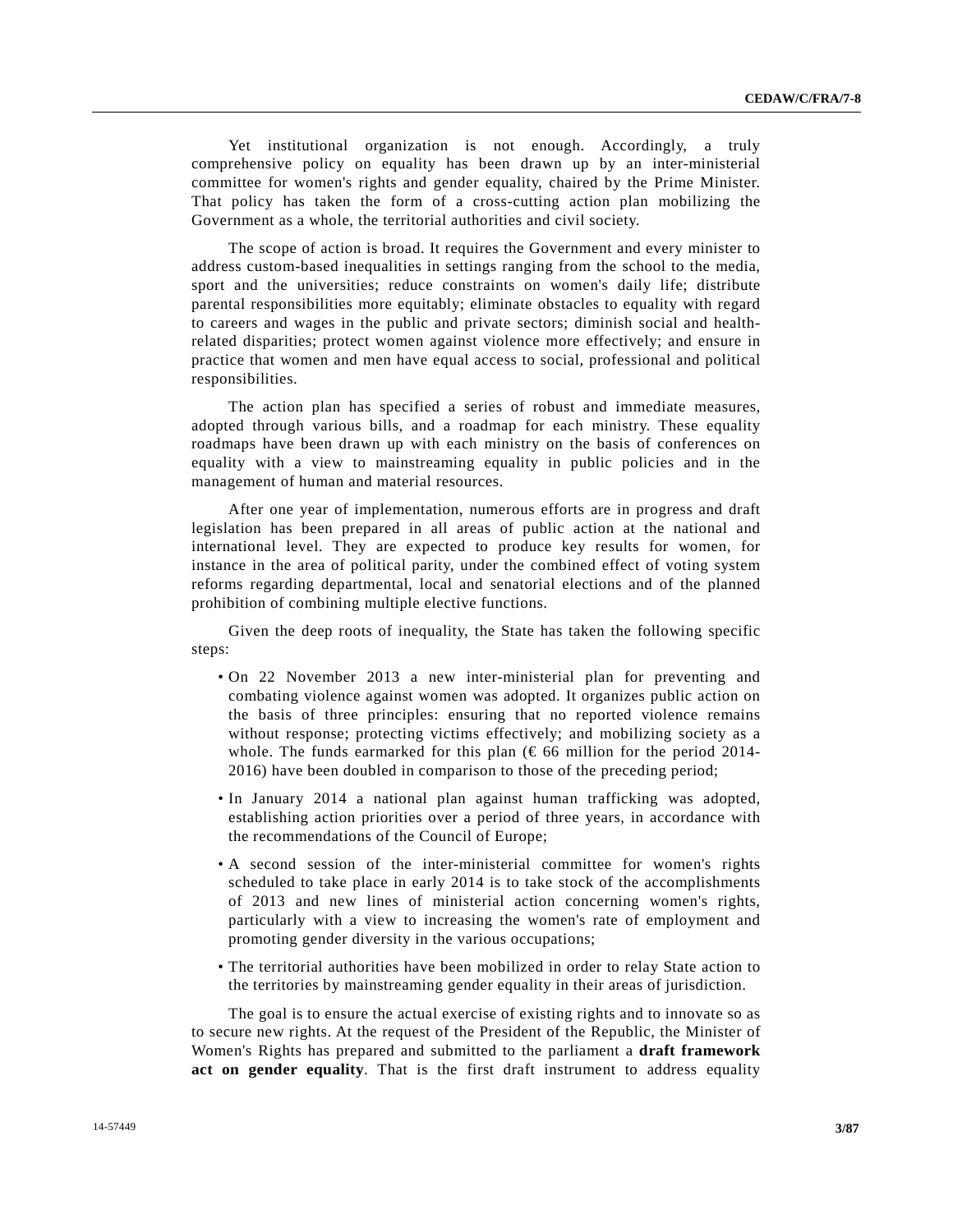comprehensively, defining the principles that should underpin an integrated approach to equality, combining specific measures and the cross-cutting consideration of equality issues in all public policies formulated by the State, the territorial authorities and their public institutions.

That draft Gender Equality act aims at ensuring occupational equality through greater sharing of tasks in the family and through strengthened measures for wage equality in the enterprises. It supplements the legislation punishing violence against women by enhancing the effectiveness of protection orders, helping spousal violence victims to stay in the couple's residence, and standardizing specific tools for the protection of women and the prevention of recidivism. It mainstreams gender parity in State institutions and in professional representative bodies. Lastly, it provides for establishing, on a trial basis, a public guarantee for unpaid maintenance allowances so as to reduce the vulnerability risks faced by women.

These measures are expected to strengthen the current legislation in all of the above areas; and will be presented in greater detail in the updated report to be submitted for the country's next hearing before the Committee.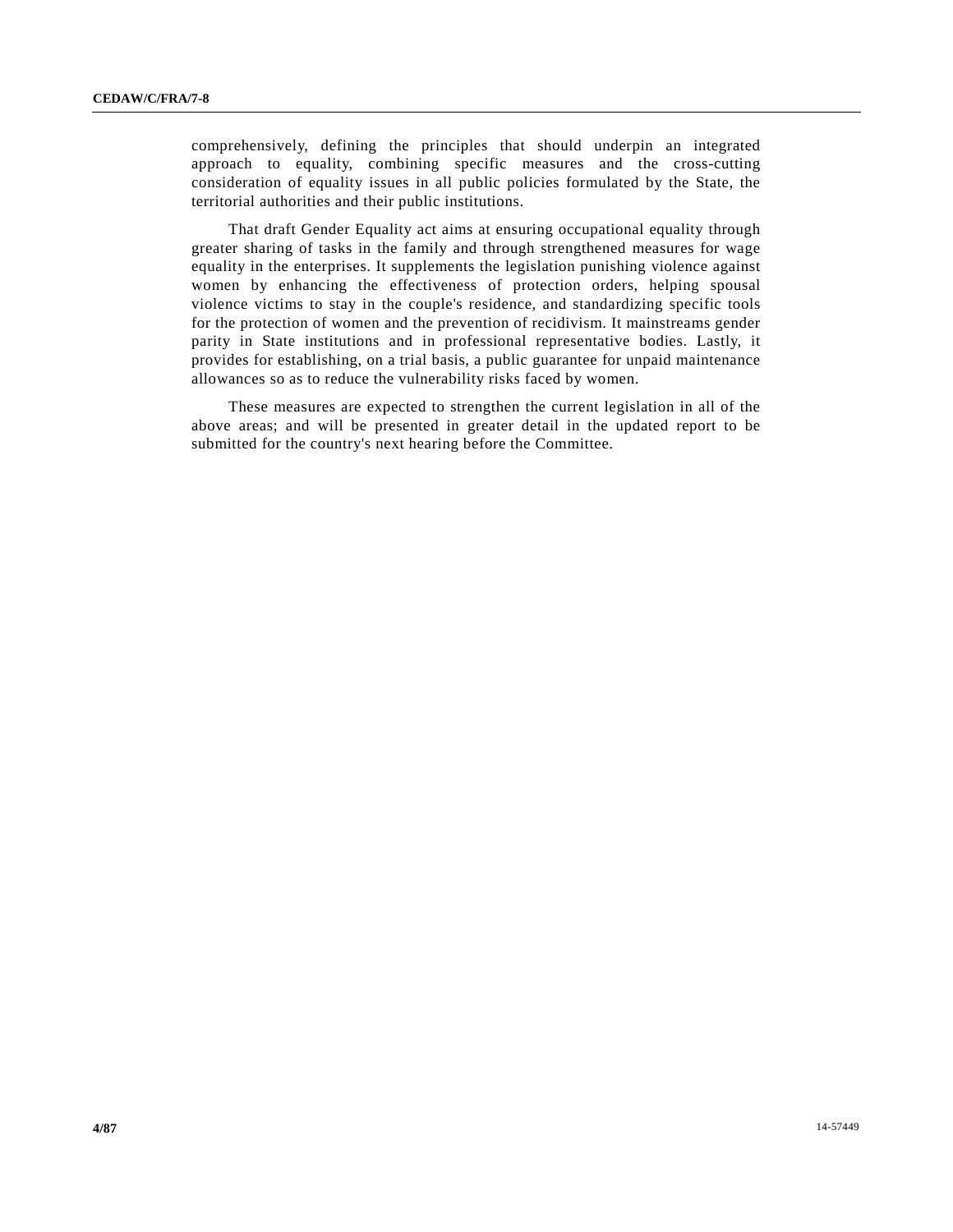# Contents

|      |                                                                                                | Page |
|------|------------------------------------------------------------------------------------------------|------|
| L.   | Replies to the recommendations formulated in the concluding observations of the Committee.     | 6    |
| 1.1. |                                                                                                | 6    |
| 1.2. |                                                                                                | 6    |
| 1.3. |                                                                                                | 7    |
| 1.4. | Collection of gender-disaggregated data and evaluation of the policies implemented             | 8    |
| 1.5. |                                                                                                | 9    |
| II.  |                                                                                                | 16   |
| 2.1  | Effective protection of women against any discriminatory act (articles 1 and 2) $\dots$        | 16   |
| 2.2. | Elimination of discrimination and violence against immigrant women and women of immigrant      | 17   |
| 2.3  | Political measures adopted to ensure implementation of women's rights (article 3)              | 28   |
| 2.4. |                                                                                                | 31   |
| 2.5. |                                                                                                | 38   |
|      | General Recommendation No. 19 adopted by the Committee in 1992                                 | 38   |
| 2.6. | Prevention and elimination of human trafficking and of the exploitation of the prostitution of | 49   |
| III. |                                                                                                | 53   |
| 3.1. |                                                                                                | 53   |
| 3.2. | Gender equality in Government representation at the international level (article $8)$          | 62   |
| IV.  |                                                                                                | 62   |
| 4.1. |                                                                                                | 62   |
|      | The draft Act guaranteeing the future and fairness of the pension system includes a number of  | 71   |
| 4.2. |                                                                                                | 72   |
| 4.3. | Equal access of women and men to economic and social services (article $13)$                   | 81   |
| 4.4. |                                                                                                | 85   |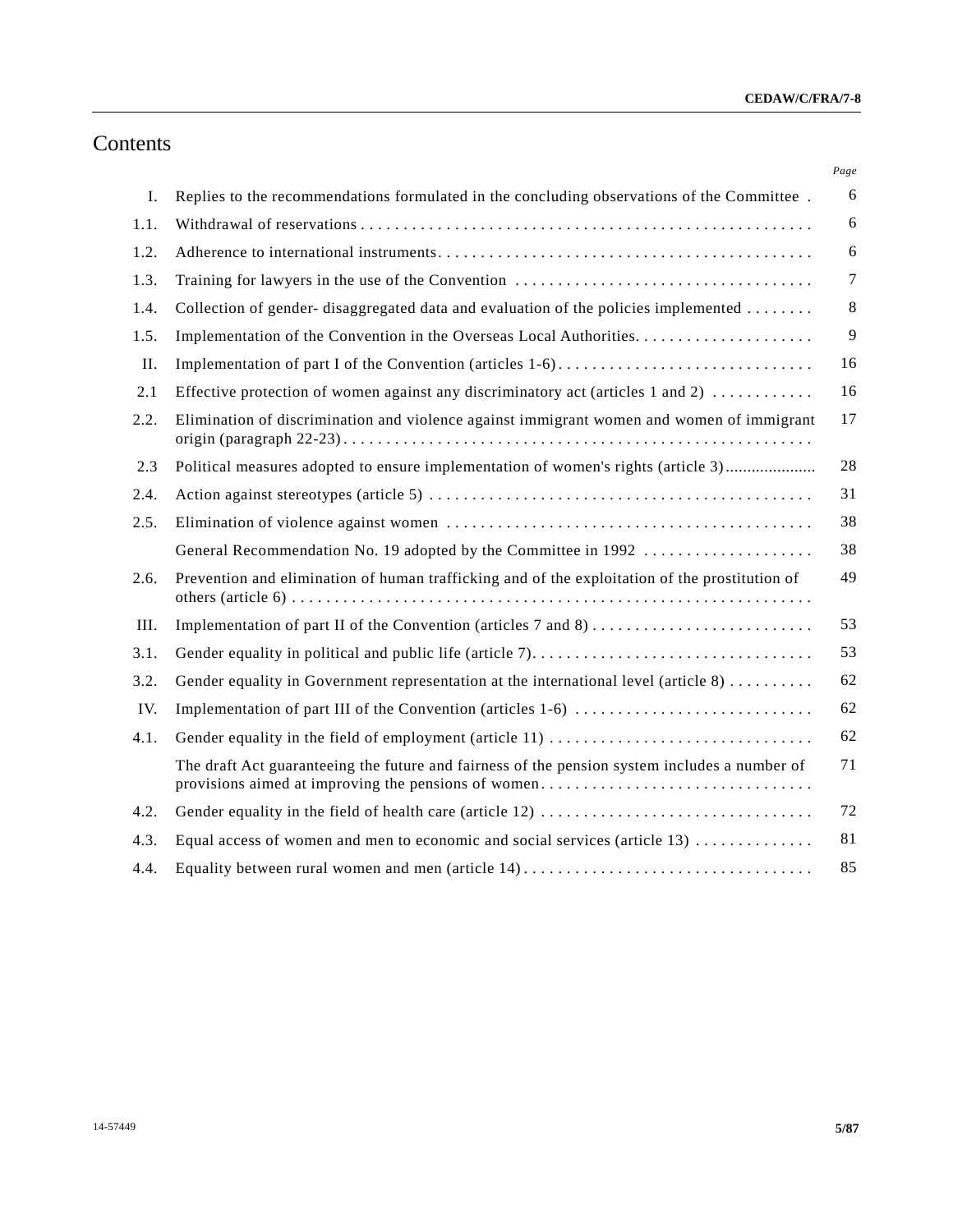# **I. Replies to the recommendations formulated in the concluding observations of the Committee**

### **1.1. Withdrawal of reservations**

*Recommendation (paragraph 11): "The Committee encourages the State party to finalize as soon as possible the procedure of withdrawal of its reservation to article 14, paragraph 2 (c). The Committee further requests the State party to initiate as soon as possible the procedure to withdraw its declaration and its reservation to article 14, paragraph 2 (h), which in the opinion of the Committee has the character of an interpretative declaration, and to withdraw its reservation to article 16, paragraph 1 (g)"*.

On 14 October 2013, the French authorities notified the Secretary-General of the United Nations of the withdrawal of all of the country's reservations and declarations to the Convention. The reservation concerned article 16, paragraph 1 (g) (family name transmission). The Act of 17 May 2013 legalizing marriage between persons of the same gender terminated the pre-eminence of the father's family name in the event that parents failed to agree on or to choose a family name for the child.

The declarations concerned two paragraphs of article 14: (2) (c) (on ensuring that women in rural areas benefit directly from social security programmes) and (2) (h) (on ensuring that women in rural areas have access to certain services).

#### **1.2. Accession to international instruments**

*Recommendation (paragraph 44): "The Committee notes that States' adherence to the nine major international human rights instruments enhances the enjoyment by women of their human rights and fundamental freedoms in all aspects of life. Therefore the Committee encourages the Government of France to consider ratifying the treaties to which it is not yet a party, namely, the International Convention on the Protection of the Rights of All Migrant Workers and Members of Their Families, the International Convention for the Protection of All Persons from Enforced Disappearance and the Convention on the Rights of Persons with Disabilities."*

The ongoing commitment of France to the promotion and defence of human rights implies the ratification of international treaties. The instruments most recently ratified have been the International Convention for the Protection of All Persons from Enforced Disappearance in September 2008, the Optional Protocol to the Convention against Torture and Other Cruel, Inhuman or Degrading Treatment or Punishment in November 2008 and the Convention on the Rights of Persons with Disabilities and its Optional Protocol in December 2009.

A draft act authorizing the ratification of the Council of Europe Convention on the prevention and fight against violence against women and domestic violence, signed by France on 11 May 2011, was discussed in the Council of Ministers on 15 May 2013. It will be examined by the parliament with a view to its adoption in the first quarter of 2014.

France has not ratified the International Convention on the Protection of the Rights of All Migrant Workers and Members of Their Families, which was adopted on 18 December 1990 and entered into force on 1 July 2003. It is noted that no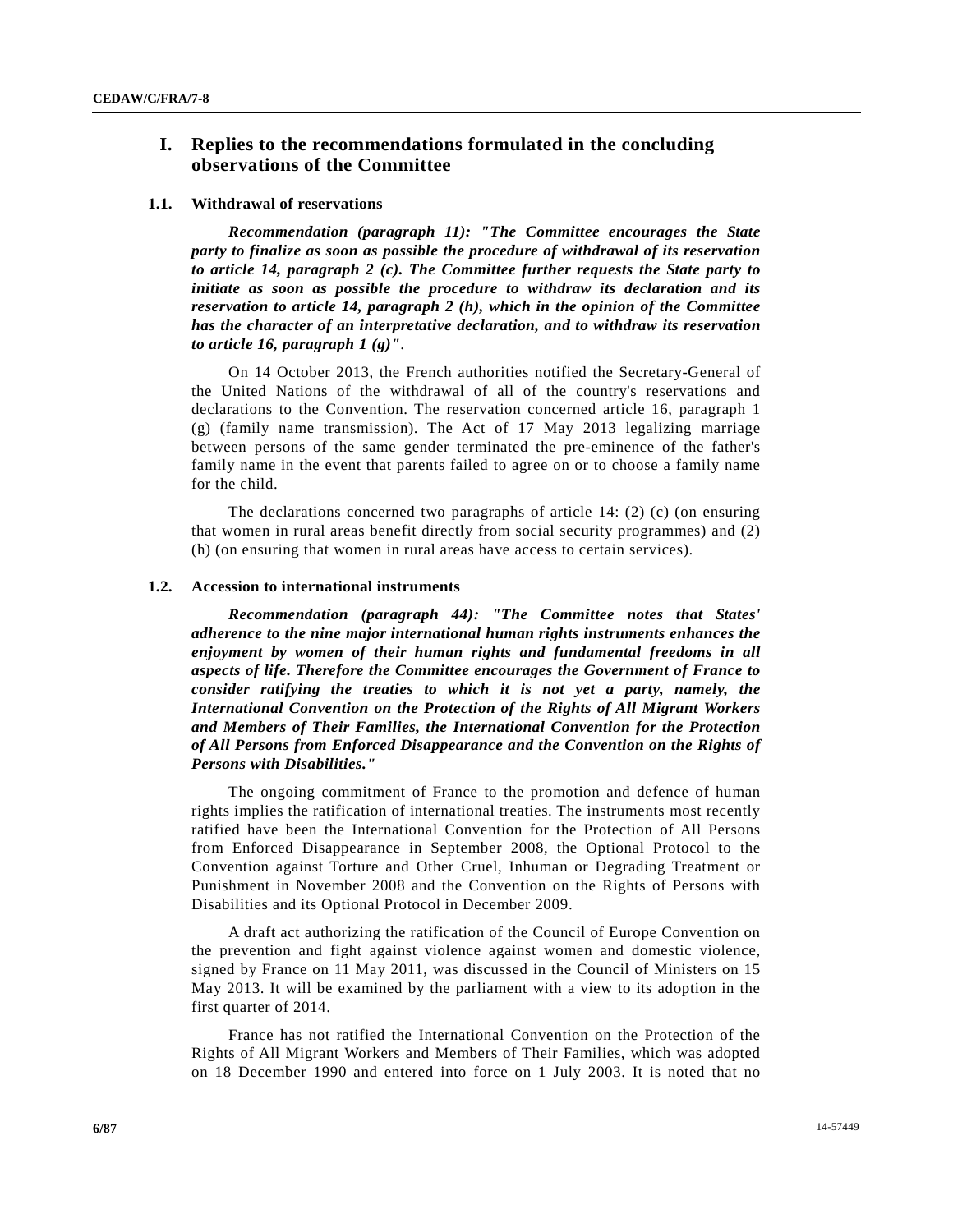European Union member State has been able to do so. In fact, a number of difficulties currently prevent the French Government from fully subscribing to the provisions of that Convention, particularly with regard to the lack of a distinction between persons in a regular situation and those in an irregular situation. It should be stressed, however, that the current provisions of French law already protect the rights of migrant workers. Thus, persons in a regular situation enjoy a national protection similar to the one provided for in the Convention. Moreover, the rights of migrant workers in an irregular situation are not neglected, insofar as the fundamental rights of such persons are guaranteed under the European Convention on Human Rights and Fundamental Freedoms and other international instruments for the protection of human rights, to which France is a party.

# **1.3. Training for lawyers in the use of the Convention**

*Recommendation (paragraph 13): "The Committee reiterates the recommendations expressed after considering the State party's fourth and fifth periodic report, and urges the State party to take further steps to raise awareness of the Convention and its Optional Protocol and to provide systematic training to the judiciary and public prosecutors on the scope and significance of the Convention with a view to encouraging them to utilize the Convention in litigations and to encourage the legal professions to provide for similar training. The Committee further recommends that the Convention, its Optional Protocol and other international human rights instruments be included as a mandatory component in the training of the legal profession and in the curriculum of law faculties".*

Courses on international instruments will systematically include a training module on the Convention.

In the universities, the law training and research units (UFRs) train students and, in certain cases, promote specialized research in the protection of rights and freedoms. The curriculum of a bachelor's degree in law includes one or more subjects related to the legal protection of human rights. Thus, considerable attention is devoted to the study of international instruments. The topic of gender equality is addressed and the Convention is studied. The relevant subjects are particularly attended by students preparing for a lawyer's career. In fact, the entry examination for the regional training centre for the Bar (CRFPA) concerns the legal guarantee of rights and freedoms.

Certain universities include human rights research laboratories, where gender issues and equality are specifically dealt with.

For instance, Paris West University Nanterre La Défense, particularly its research centre on fundamental rights (CREDOF), and Lille 2 University of Health and Law host the "REesearch on Gender INequalities in Europe" (REGINE) project. Financed by the National Research Agency (ANR), this initiative aims at "anchoring feminist legal theory within the French academic landscape".

In 2012, the Ministry of Higher Education and Research (MESR) established gender-equality training sessions for higher education and research professionals at all levels of responsibility. That training addresses the national, European and international legal and regulatory framework with a view to building a common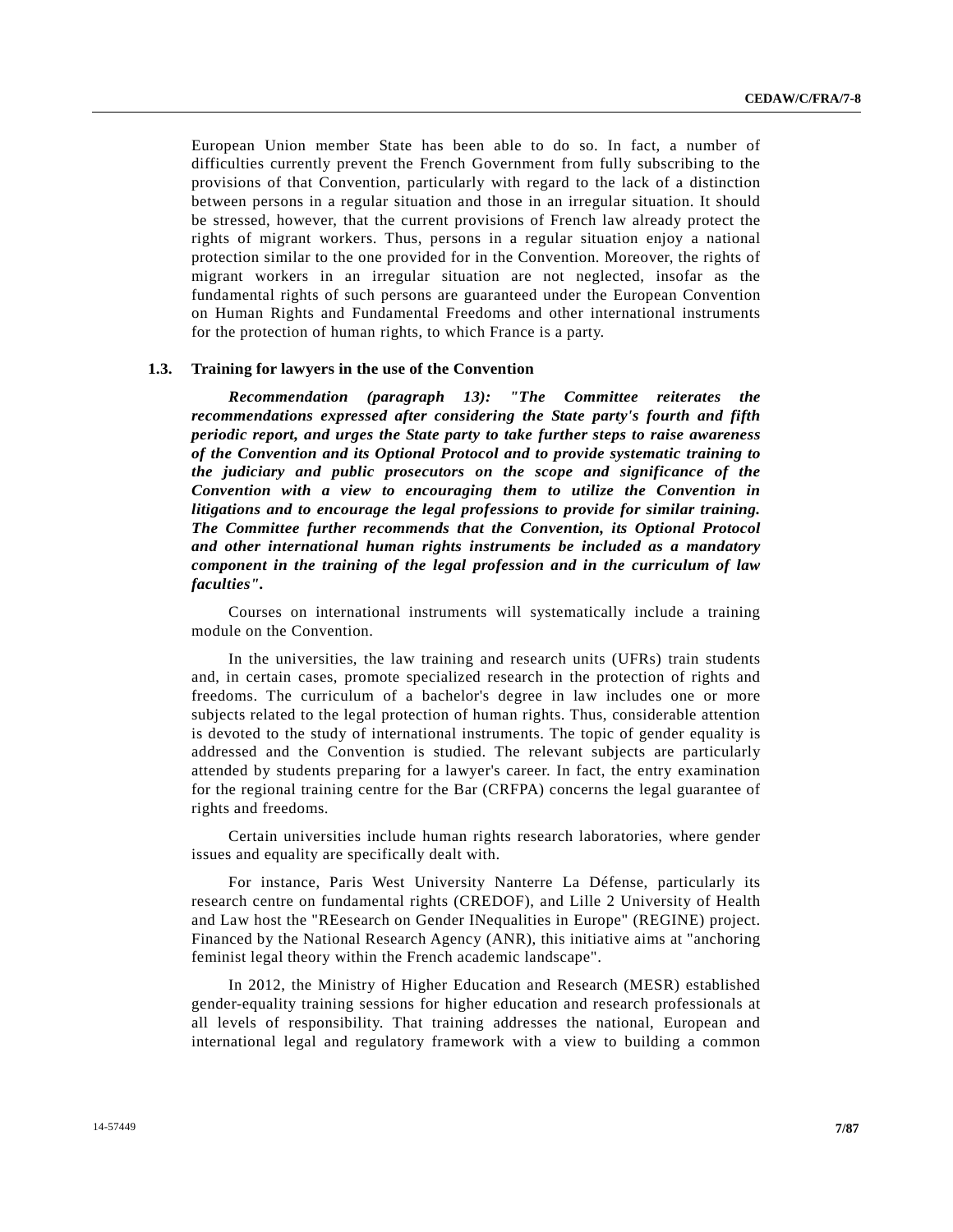culture of rights, obligations and action against discrimination. In 2013, the Ministry prepared a relevant "toolkit".

On the occasion of the thirtieth anniversary of the ratification of the Convention by France, an information campaign for judges and law students was launched in order to familiarize them with the Convention.

# **1.4. Collection of gender-disaggregated data and evaluation of the policies implemented**

*Recommendation (paragraph 41): "The Committee requests the State party to include adequate statistical data, disaggregated by gender and age, and analysis*  in its next report so as to provide a full picture of the implementation of all *provisions of the Convention. It also recommends that the State party regularly conduct impact assessments of its legislation, policies, plans and programmes to ensure that measures taken lead to the desired goals, and that it inform the Committee about the results achieved in the implementation of the Convention in its next report".*

With regard to data collection, a report entitled "*Women and men - An insight into parity*", published every four years by the National Institute for Statistics and Economic Studies (INSEE), presents the situation of men and women in French society from the demographic and family-, health-, education-, activity-, income-, leisure- and power-related standpoints, within a European setting. The 2012 edition focuses on inequalities in respect of retirement, on the sharing of household tasks by men and women and on the beneficiaries of the "free choice of activity" supplement (CLCA).

On the basis of the data compiled by INSEE and the administrative authorities as a whole, the Department of Women's Rights and Equality of the Ministry of Women's publishes an annual document entitled "*Key Figures on equality between women and men*". The 2012 edition presents an overview of the situation of both genders at the demographic level and in the various areas of activity of the Ministry (see the annexes).

INSEE will pursue the conduct of studies aimed at highlighting situations of gender-based inequality. The "gender variable" will be incorporated into the statistical method and all relevant national and regional inquiries.

With regard to the evaluation of public policies, on 33 August 2012 the Prime Minister addressed to all members of the Government a circular requiring gender equality to be taken into account in drawing up draft legislation and major decrees involving issues related to equality.

Henceforth, where appropriate, all impact assessments accompanying draft acts must include a gender-equality component. An analysis carried out during bill preparation is aimed at ensuring that the provisions considered do not infringe the rights of women or aggravate any gender inequalities.

Where such provisions directly or indirectly advantage either gender to the detriment of the other or may negatively affect or worsen an existing situation, for instance with regard to professional equality, access to rights, actual enjoyment of rights or linkages between personal and professional life, corrective measures should be provided for.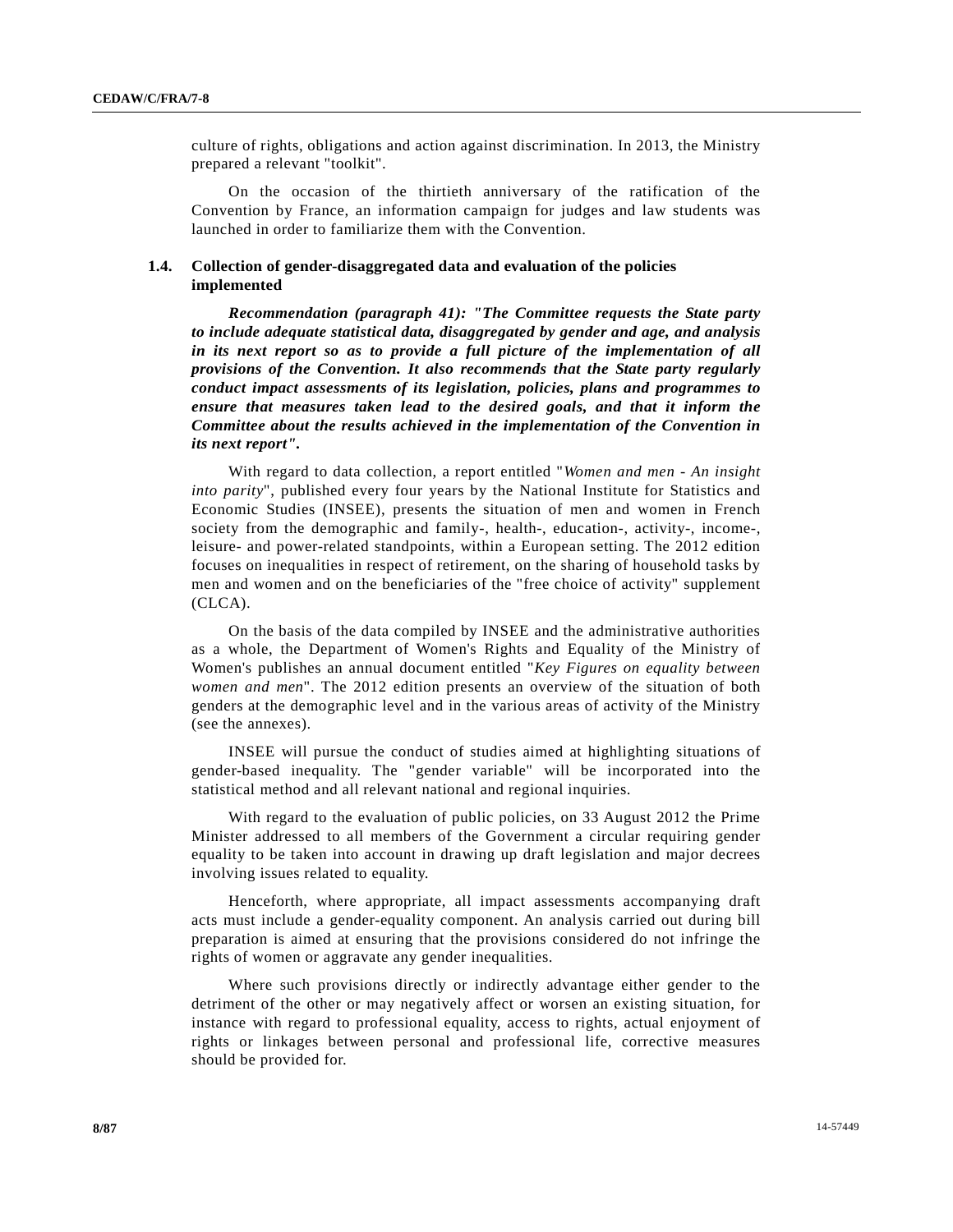The High Council for Gender Equality (HCE), created in January 2013, is responsible for the systematic evaluation of impact assessments with respect to equality.

The High Council for Gender Equality, let it be recalled, has taken over the roles of the Monitoring Commission on Gender Parity (*Observatoire de la parité*), the National Commission on Violence against Women (CNVF), the Commission on the Image of Women in the Media and the Higher Council for Sexual Information, Birth Control and Family Education (CSIS). One of the thematic committees set up within the High Council for Gender Equality is the committee for women's rights and international and European issues.

#### **1.5. Implementation of the Convention in the Overseas Local Authorities**

*Recommendation (paragraph 15) "The Committee requests the State party to strengthen the implementation of the provisions of Convention in the French Overseas Territories. It also urges it to disseminate information on the Convention and its optional Protocol in these territories. The Committee requests the State party to include in its next report extensive and systematically organized information on the implementation of the Convention in all its Overseas Departments and Territories".*

#### **1.5.1. Special types of status of the Overseas Territories**

Overseas France is characterized by considerable variety regarding the status and situation of local authorities'.

At the statutory level, on the basis of a local referendum held on 29 March 2009, Mayotte became, on 31 March 2011, an overseas department with a single deliberating assembly.

In a referendum held on 24 January 2010, French Guiana and Martinique voted to form a single community, invested with the powers devolved to the Department and the Region and governed by article 73 of the Constitution. The Act of 27 July 2011, a consequence of that referendum, specifies the organization and institutional operation of the two new authorities. It amends the General Code on Local Authorities by defining the status of the authorities in question, and adds to the Electoral Code provisions on the election of the members of the assemblies of French Guiana and Martinique.

Moreover, in French Guiana, a consultative council of the Amerindian and Bushinenge (or Noirs-Marrons) population was set up in June 2010.

Extensive autonomy has been conferred to the authorities of French Polynesia and New Caledonia. The provisions of the Nouméa Accord often echo those of the United Nations Declaration on the Rights of Indigenous Peoples. The Nouméa Accord of 5 May 1998 on the future of New Caledonia was signed by the representatives of the two main political families of the territory, including FLNKS (a grouping of political parties representing mainly the Kanaks), and the French State.

The statutory act of New Caledonia translated the provisions of the above accord into law. In 2009, an organization act was adopted, specifying the conditions of implementation of the transfer of certain State powers to New Caledonia.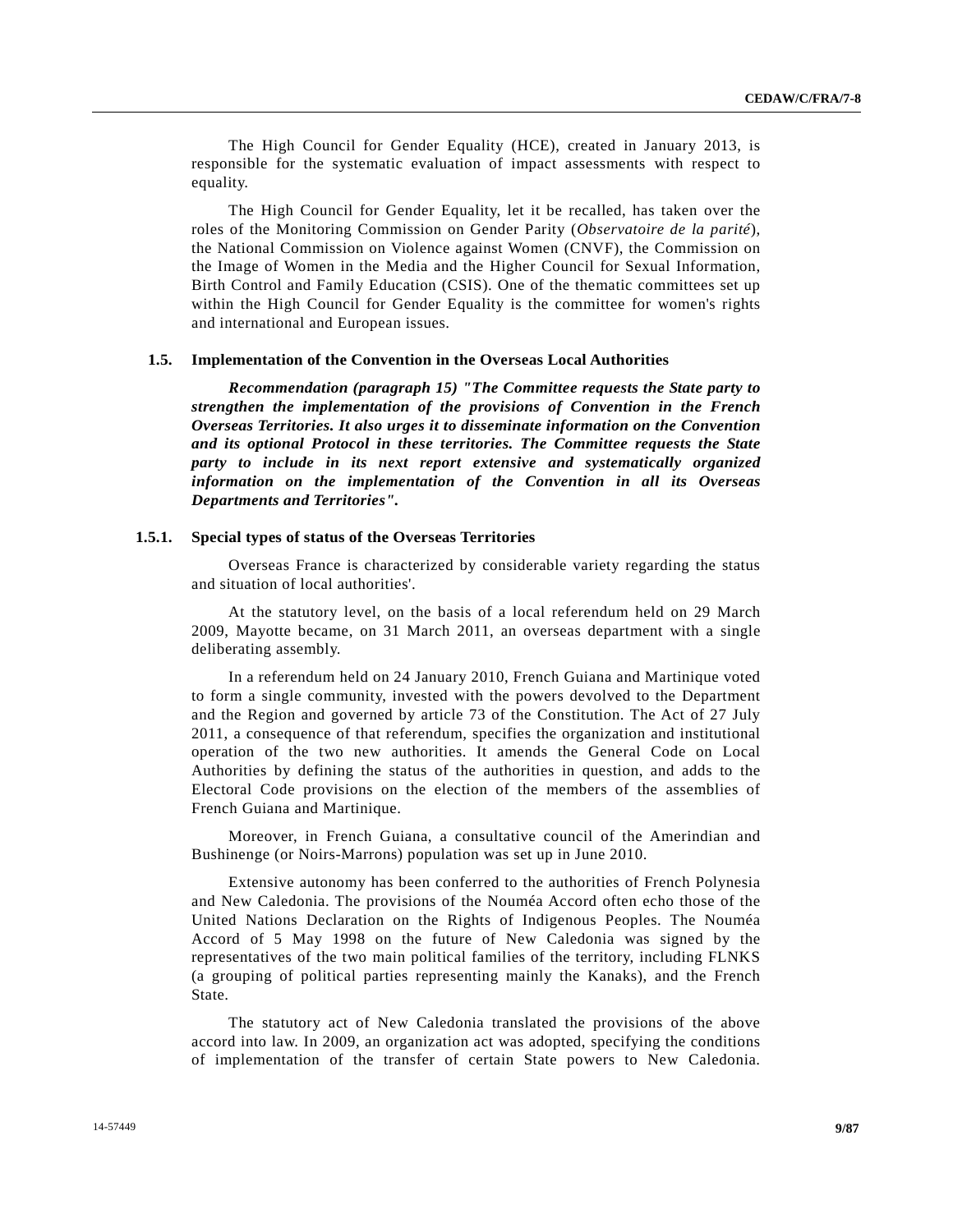Beginning in 2014, the Congress is expected to decide whether to hold in New Caledonia a referendum on leaving the Nouméa Accord.

#### **1.5.2. An officer for women's rights**

In every overseas department and authority (Guadeloupe, French Guiana, Martinique, Mayotte, Réunion Island, and Saint Pierre and Miquelon), an officer for women's rights and equality is responsible for implementing government policy on the basis of a strategic regional plan for gender equality (PRSEFH).

#### *1.5.2.1. Women's rights and gender equality in Guadeloupe*

Since the Act of 19 March 1946, Guadeloupe has been an overseas department (DOM). National legislation applies to the department but may be subject to certain adjustments dictated by its special situation.

Guadeloupe has 405,500 inhabitants (based on 2008 figures), with women forming a majority in the population over 19. Women are also a majority (61 per cent) of the foreign population. Of the department's women, 56 per cent are aged 24- 54. Although ageing, that population group remains young, as its under-20 rate is 32.1 per cent compared to 25 per cent in Metropolitan France.

Guadeloupean women are actively involved in political life: they account for two out of four deputies, 6 out of 32 mayors, 6 commission chairpersons out of 17, 48.8 per cent of regional councillors, 25 per cent of departmental councillors, 25 per cent of mayors of communities with fewer than 3,500 inhabitants and 18.5 per cent of mayors of communities with more than 3,500 inhabitants.

Yet the condition of women in Guadeloupean society is characterized by a certain erosion of security. Currently one third of Guadeloupean families have a single parent, and among those families 9 heads of household out of 10 are women, economically inactive in 55 per cent of the cases, financially vulnerable or unemployed.

In a regional economy dominated by the tertiary sector (which accounts for 80 per cent of employment), occupational gender gaps remain significant. The cause, however, is not that girls are less successful in school than boys. School enrolment is higher among girls than among boys and girls succeed better than boys in relation to all diplomas. Yet for ages 15-64 the rate of employment is 8.5 points lower for women (44.8 per cent) than for men (53.3 per cent). In terms of participation in the workforce, women's rate of participation increased from 75.7 per cent in 2007 to 78.2 per cent in 2011 while the gap in relation to men declined by 2 points.

Women are more affected by part-time employment and unemployment. On average, 16 per cent of employed women work part-time. In 2010, the unemployment rate was higher among women (25.8 per cent) than among men (19.1 per cent), while a greater proportion of women are affected by economic inactivity due in particular to medical, family or personal reasons.

Accordingly, women are more frequently exposed to the risk of poverty than men.

In 2008, the average annual income of executives was  $\epsilon$ 43,290 in the case of women and  $\text{\textsterling}47,693$  in the case of men.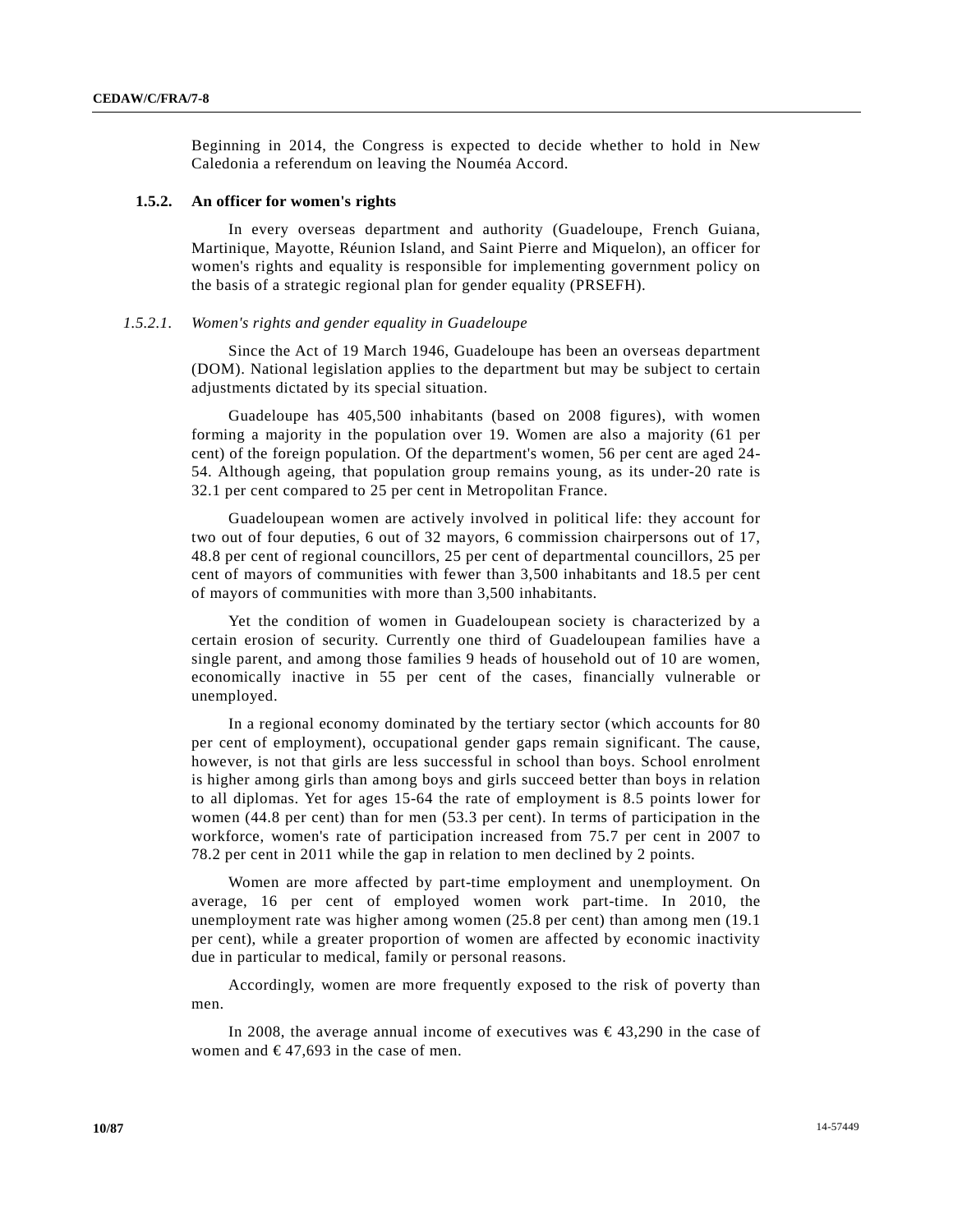State action for gender equality is aimed at eliminating such inequalities, particularly in the framework of the State-Region Project Contract (CPER), 2007- 2013.

The regional offices for women's rights and equality participate in implementing and managing specific activities aimed at eliminating gender inequalities in political, economic, professional and social life. For instance, a partnership has been formed with the Regional Information Centre for Youth in Guadeloupe in order to encourage girls holding a *baccalauréat* to diversify and to orient them; and an initiative (known as the "women's creative talent prize") has been launched to promote entrepreneurship among women.

Since September 2013, the department of Guadeloupe participates in the "ABCD of equality" programme, whose various primary education modules will enable teachers, during school hours, to:

- Question their own perceptions;
- Sensitize children to stereotypes, mutual respect, gender-diversity and the fight against violence;
- Question children as to their perceptions through learning situations, in class (as part of, inter alia, science education, physical education and sport and language teaching) and at the extracurricular level;
- Develop confidence, inclinations and capacities among girls and boys on an equal footing.

This pilot initiative will be implemented in nine further departments of education.

Violence towards women persists.

Since the national survey on violence against women in Metropolitan France (ENVEFF) does not cover Guadeloupe, few specific data on the phenomena in question are available. It is, however, known that, of the 15 women murdered in the period 2008-2011, half were killed by the spouse or partner. Moreover, complaints are rarely filed for domestic violence, although it is quite frequent. The new "Violence and gender relations" (VIRAGE) survey will cover Guadeloupe and the other overseas departments.

According to a 2005 survey conducted by *Observatoire féminin*, a civil society body created by the territory's federation of associations of women and families, 80 per cent of women victims of spousal violence have dependent children, more than half are under 50 and approximately 40 per cent are unemployed.

A series of activities and structures have been organized to prevent violence against women and to ensure their protection, particularly under the departmental plan for preventing and eliminating such violence. The plan is implemented by a dynamic civil society network.

Through a partnership between State services and the departmental authorities, police stations have been provided with social workers.

Activities have been developed to provide training for professionals and voluntary workers and to sensitize the public to spousal violence, harassment at the workplace and sexual aggression. Thus, an awareness-raising campaign was carried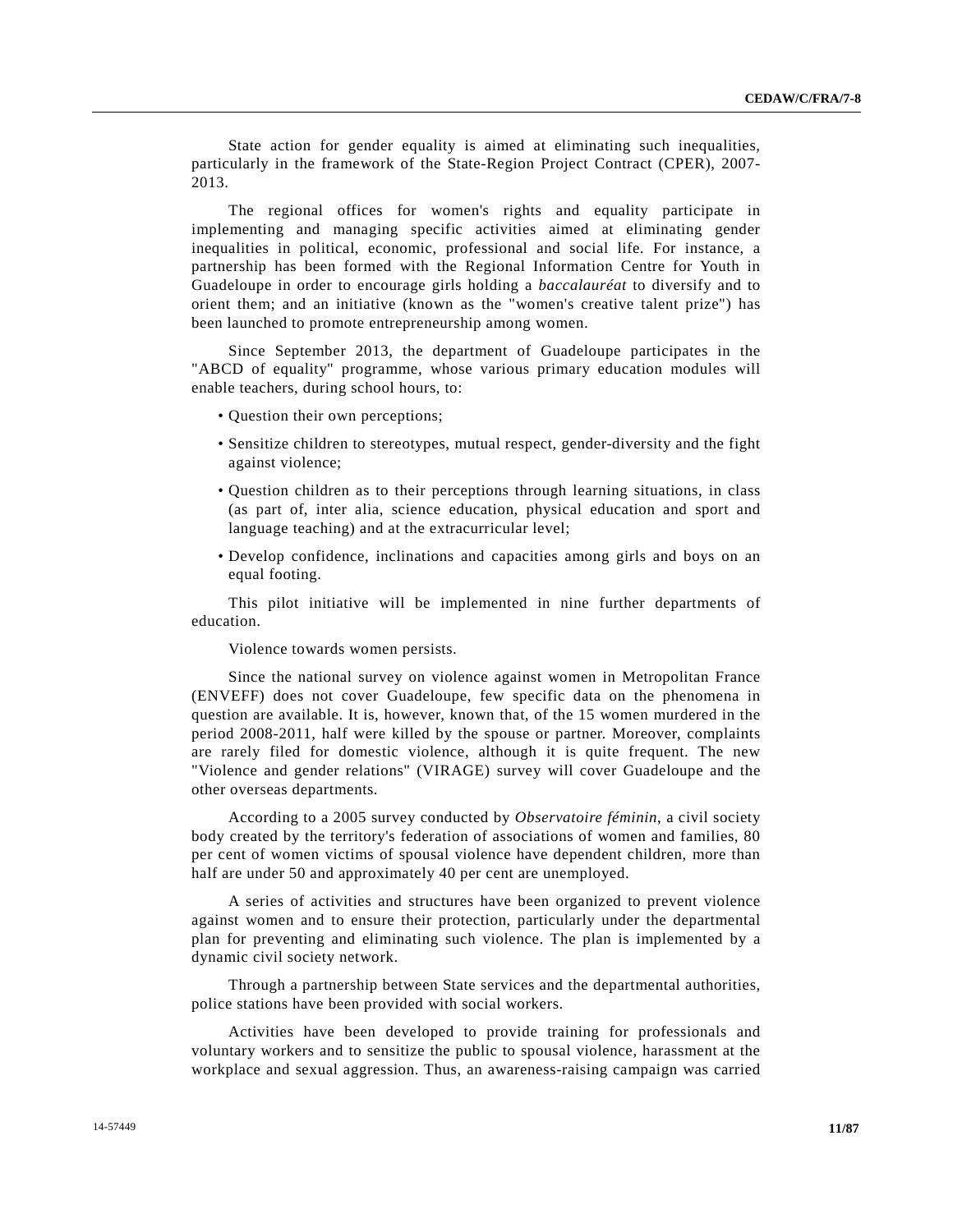out in high schools in connection with the International Day for the Elimination of Violence against Women. A booklet will be published to present new ideas and new tools proposed by young persons to combat violence.

The strategic regional plan for gender equality (PRSEFH), 2012-2014, for Guadeloupe, pursues the following two objectives:

- Changing popular beliefs so as to promote equity for women in all sectors of society;
- Enabling women to exercise their rights and combat all forms of violence against them.

#### *1.5.2.2. Women's rights and gender equality in French Guiana*

With a surface of  $84,000 \text{ km}^2$ , French Guiana is the largest overseas department. Of its 225,751 inhabitants, 37.2 per cent are foreign. There is also a considerable number of illegal immigrants, estimated at 30,000-60,000 in 2006 by INSEE. With 32,700 persons aged 16-25 in that year, French Guiana is the department with the youngest population in France. Persons under 20 account for 44 per cent of the department's inhabitants (compared to 25.7 per cent in Metropolitan France).

On the average, women in French Guiana give birth to 3.9 children in their lifetime (based on 1999 statistics). Foreign housewives, often young, have immigrated to the department in search of better living conditions. Despite their young age, more than 25 per cent of them have at least three children. Minors account for 7 per cent of pregnant women. The number of pregnancies among women under 18 increased from 354 cases in 2000 to 413 in 2009. The border areas are particularly affected. There are approximately 40 nationalities in the territory of French Guiana.

Of the population over 15, 49 per cent have no diploma (compared to 17.7 per cent in Metropolitan France). Unemployment, 21.8 per cent overall, attains 40 per cent in the 15-24 age group. Single-parent families form one fourth of households (compared to 9 per cent in Metropolitan France).

The Directorate for Youth, Sport and Social Cohesion is in charge of public policies for the promotion of women's rights.

Priorities for 2013 are as follows:

- Prevention and elimination of violence against women;
- Prevention of child prostitution;
- Encouragement of women's entrepreneurship;
- Gender equality in professional, economic and social life.

Like the other overseas departments, French Guiana will be covered by the new VIRAGE survey.

#### *1.5.2.3. Women's rights and gender equality in Martinique*

Martinique has been an overseas department since 1946 and a full-fledged overseas region since the adoption of the Act of 2 March 1982. Women account for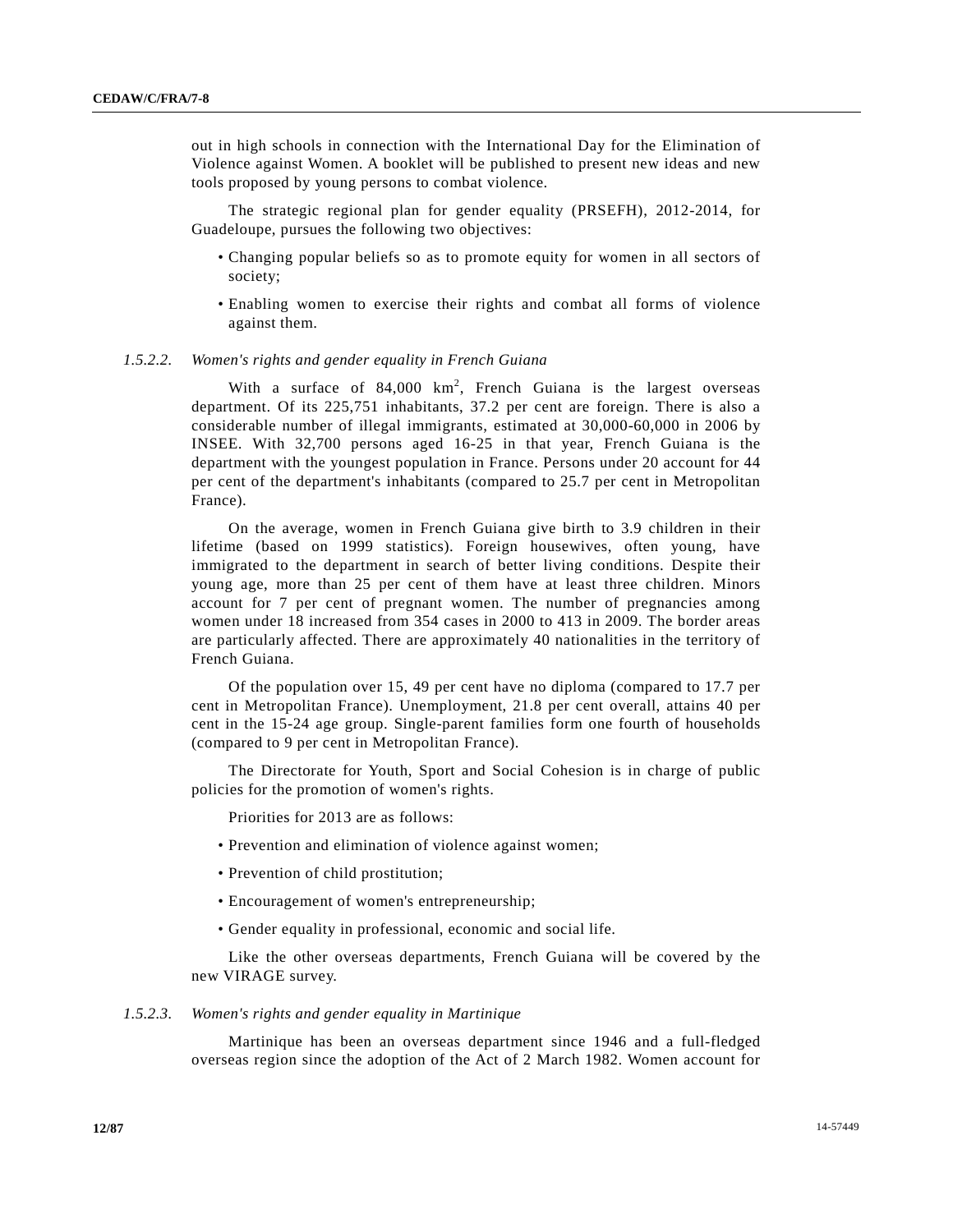53.7 per cent of the department's total population, which as of 1 January 2010 comprised 402,000 inhabitants.

Women's rate of success is increasing at the level of initial training and attains 83 per cent (compared to 80 per cent for men) at the level of the general *baccalauréat*.

Yet at all qualification levels, twice as many women as men hold youthemployment jobs, employment-solidarity contracts (CESs) or qualification contracts. The labour force participation rate of women attains 62.5 per cent but their rate of employment attains only 48.3 per cent, compared to 54.6 per cent in the case of men. Since 1974, the number of women employees has doubled and the number of women exercising intermediate occupations has tripled. Since 2008, the number of women executives has increased by 22 per cent. However, more than half of female workers are employed in three sectors, namely cleaning or maintenance, public administration and teaching.

Action has been undertaken in the schools to combat stereotypes and diversify vocational guidance by transmitting to girls and boys the message that "competence is not based on gender".

Mechanisms have been developed to promote the occupational integration of women. Thus, an agreement for the promotion of women's employment in agriculture has been signed in order to provide support for women planning to set up a farm.

In the last ten years, women's attitudes towards entrepreneurship have changed considerably, particularly as a result of State action. Thus, of all enterprise creations or acquisitions having taken place in 2010 and 2011, approximately 62 and 52 per cent, respectively, were the work of women.

The strategic regional plan for gender equality (PRSEFH), 2012-2014, aims at:

- Better information through gender-disaggregated local statistics;
- Ongoing training for State services in taking gender equality issues into account;
- Compliance with the principle that the State must be an exemplary employer;
- Mainstreaming equality in public policies and in calls for projects, considering the gender aspects of activities and mechanisms, and introducing genderrelated monitoring indicators in grant agreements.

The following two thematic thrusts are proposed: equality between women and men in professional, economic and social life; and access to rights, and prevention and elimination of gender-based violence through improved knowledge. Like the other overseas departments, Martinique will be covered by the new VIRAGE survey.

#### *1.5.2.4. Women's rights and gender equality in Mayotte*

On 31 March 2011, Mayotte became the 101st department of France. Based on the 2007 census, Mayotte had 186,387 inhabitants. Persons under 20 account for 55 per cent of the population.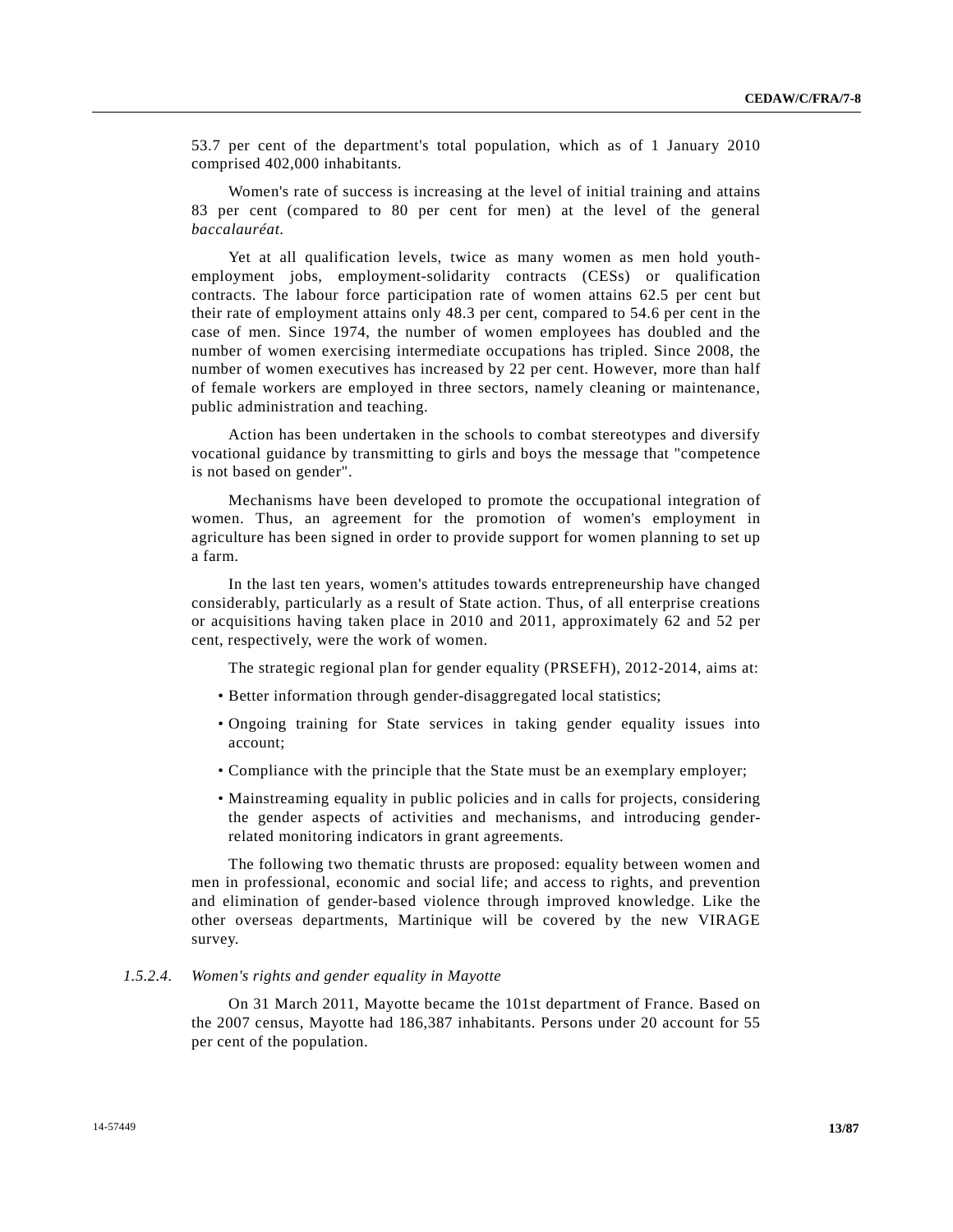The many obstacles to women's employability in Mayotte include lack of qualifications, saturation of jobs referred to as "female", and difficulty of reconciling family and working life in a territory where collective child-minding facilities are scarce.

Although they succeed better than boys with the general *baccalauréat* (the respective rates being 64.8 and 55.3 per cent), the girls' engagement in longer studies or vocational training programmes runs into cultural resistance and prejudice. According to a 2008 survey, of the trainees in approved organizations 76 per cent were men and 24 per cent women.

As a result, the unemployment rate is 35.5 per cent among women and 19.5 per cent among men.

Women are the main beneficiaries of employment support (employmentsolidarity contracts (CESs)) or local development programmes and have little access to positions of responsibility and supervisory posts.

In view of that situation, the State has taken specific measures to facilitate women's access to employment. In 2012, 12 scientific and technical training prizes (PVSTs) were awarded to girls to encourage them to pursue careers in those fields. In the same year, the Office for Women's Rights launched an initiative entitled "101 women - 101 trades" to highlight success stories among Mahoran women. A booklet on that action is used in the schools as a tool for raising awareness of gender equality. In 2013, the Office will implement a "female leadership" initiative to promote women's access to positions of responsibility in the political, social, sport and cultural areas.

With regard to the health situation of women in Mayotte, no overall study has yet been carried out. Only scattered data are available through various networks (for cancer screening, perinatal care or diabetes treatment).

It is still difficult to quantify phenomena involving violence against women in Mayotte. Only the Association for the condition of women and assistance to victims (AFCAV) is able to provide data, which do not fully reflect the actual situation. In 2010, ACFAV handled 153 sexual violence cases (compared to 90 in 2008). The women concerned were mainly young, without resources and reticent about reporting abuse.

On 25 November 2010, ACFAV launched a helpline modelled on the 3919 line used in Metropolitan France.

A working group has been entrusted with drawing up a departmental protocol for combating violence against women.

The objectives pursued by the Regional Office for Women's Rights and Equality in Mayotte are in line with those of other overseas departments, namely:

- Through awareness-raising and information activities, combating female and male stereotypes and gender-based discrimination;
- Promoting gender-diversity and equality at the workplace;
- Eliminating violence against women and promoting their rights and dignity.

Moreover, the following three cross-cutting priorities have been defined: compiling gender-disaggregated statistics and data; providing ongoing training for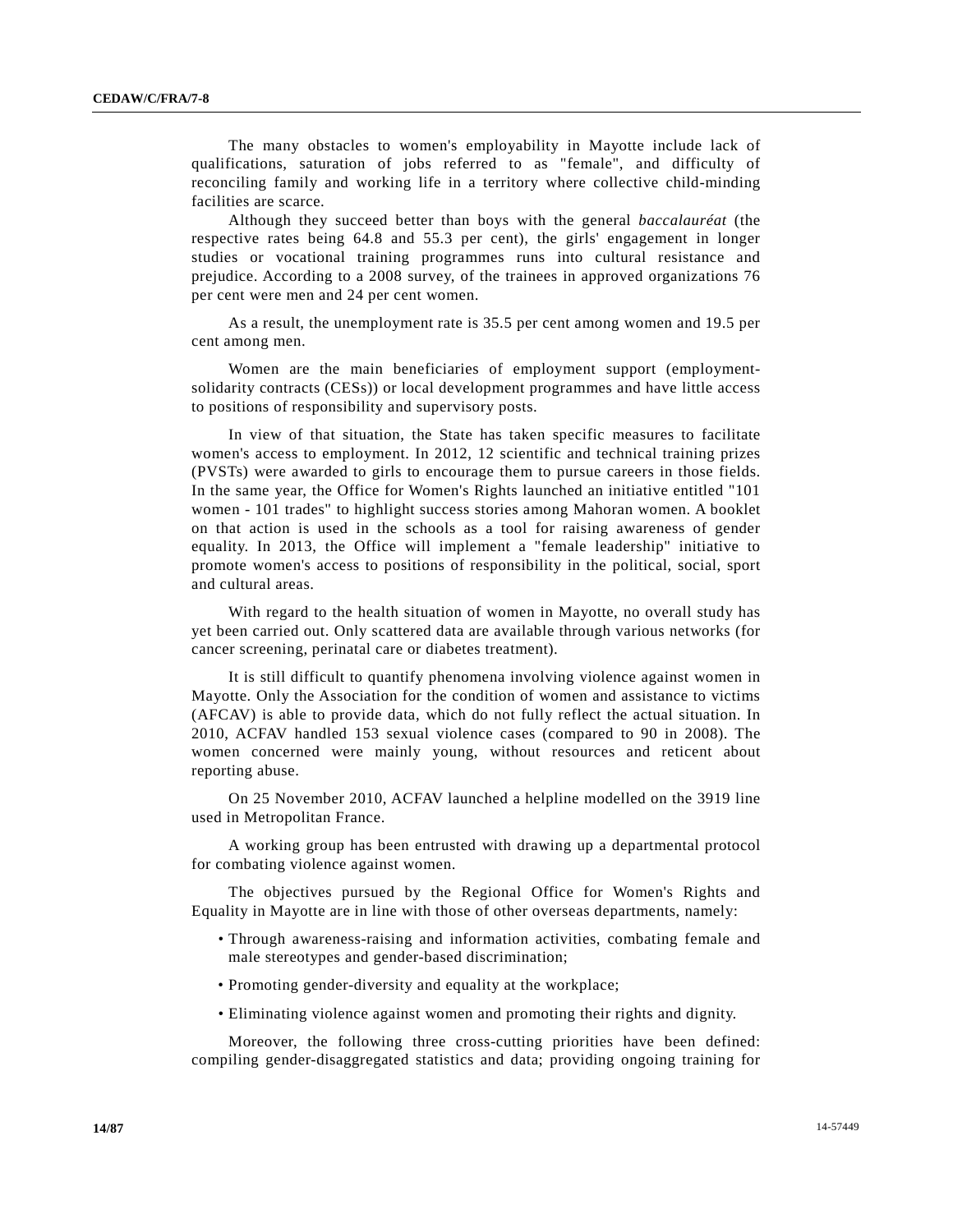State personnel in gender-equality issues; and addressing the question of reconciling family and working life.

#### *1.5.2.5. Women's rights and gender equality in Réunion Island*

Réunion Island is the overseas department farthest away from Metropolitan France and Europe. Of its 828,054 inhabitants as of 1 January 2010, 51.7 per cent were women. Persons under 20 account for 34 per cent of the population, which increases rapidly as a result of a high fertility rate (2.38 children per woman).

In accessing employment, Réunion Island women face difficulties unrelated to any lack of success o in school. On the contrary, girls have better notes, and a *baccalauréat* rate of success of 82.7 per cent compared to the boys' 80.1. In fact, in a given generation, 66 per cent of women and 49.5 per cent of men hold a *baccalauréat*. However, despite such scholastic achievements, women's occupational options are still limited by stereotypes. For instance, 80 per cent of girls registered for the professional *baccalauréat* are concentrated in five areas of specialization. This lack of diversity in the range of careers pursued by women affects their overall professional integration.

In 2011, women accounted for 47 per cent of the workforce. They are more affected by unemployment than men, given that in late February 2012 50.6 per cent of job seekers were women. Employed women occupy 70 per cent of part-time jobs, while 15 per cent of economically active women wish to work more. As a result, women's average wages amount to 87.5 per cent of men's and even to 76.8 among executives. Women hold only 38 per cent of supervisory posts and create only 25.5 per cent of new enterprises.

The Regional Office for Women's Rights carries out campaigns to sensitize and mobilize:

- Professional integration actors through training for employment office counsellors;
- Women heads or creators of enterprises through support for their network;
- Women far removed from the labour market and single-parent benefit (API) beneficiaries, through "itineraries to autonomy and professional integration" (pilot implementation in 2010-2011);
- Students through the award of scientific vocation prizes to girls;
- The general public through the dissemination of a study on women's place in politics and on sharing occupational and family responsibilities.

Spousal violence is the most common form of violence against women. In 2011, six Réunion Island women died as a result of spousal assault. That is equal to 4 per cent of the number of French women dead as a result of partner violence (while Réunion Island accounts for only 1 per cent of the French population). Although the number of complaints increased by 35 per cent in three years, spousal violence is generally not reported despite improved reception of victims by the police and the gendarmerie. According to a "standard of living and security" survey conducted in Réunion Island in 2009-2010, complaints are filed for only 9 per cent of physical spousal violence and sexual violence cases.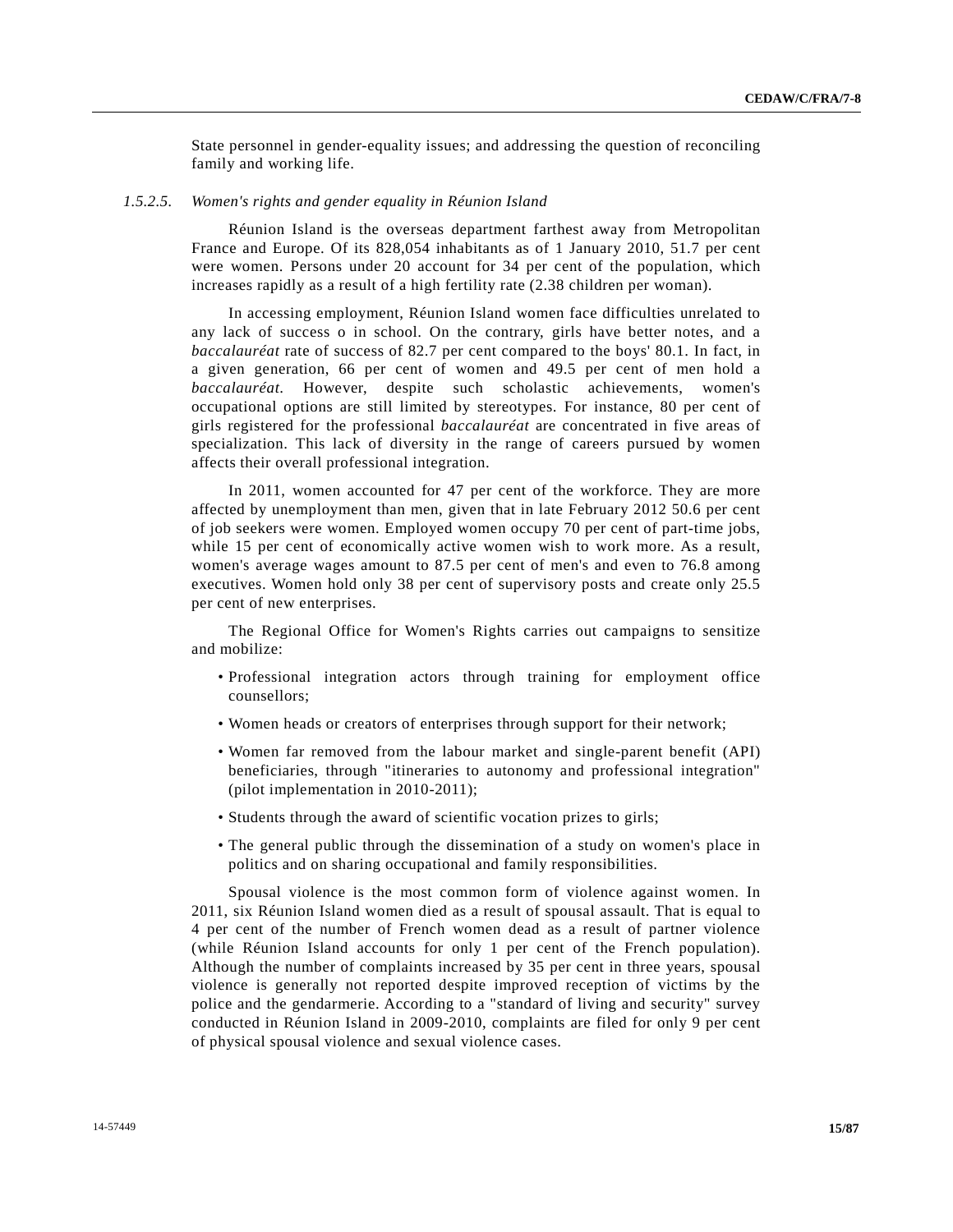Like the other overseas departments, Réunion Island will be covered by the new VIRAGE survey.

The following activities are carried out in order to eliminate the occurrences of violence in question:

- Funding of two daytime reception centres for women victims of domestic violence and secondment of social workers to police stations and gendarmerie premises (with two social workers appointed so far);
- Initial and ongoing training for social-work, health-sector and lawenforcement professionals. Since 2006, approximately 60 persons have received such interdisciplinary training;
- Awareness-raising campaigns for the general public;
- Establishment of an annual report on spousal violence against women.

Activities carried out under the strategic regional plan for gender equality (PRSEFH) aim at combating gender stereotypes; diversifying the vocational orientation and choices of girls and boys; and improving the care and information provided to women victims of violence.

Réunion Island has joined the national programme entitled "Territories of excellence in professional equality", drawn up subsequent to the conference on social issues of 10 and 11 July 2012. An agreement concluded for Réunion Island by the State, the education authority and the Region will facilitate activities towards:

- Ensuring occupational equality in SMEs and microenterprises through compliance with the law;
- Developing gender-diversity in the various training programmes and trades.

# *1.5.2.6. Women's rights and gender equality in French Polynesia and New Caledonia*

Please see the reports in the relevant annexes.

# **II. Implementation of part I of the Convention (articles 1-6)**

#### **2.1. Effective protection of women against any discriminatory acts (articles 1 and 2)**

*Recommendation (paragraph 17): "The Committee recommends that the State party initiate awareness-raising campaigns to encourage women victims of gender discrimination to file complaints, ensure gender parity in the High Authority and endow it with sufficient financial and human resources to exercise its mandate".*

An independent administrative authority, the Defender of Rights, was created through the constitutional reform of 23 July 2008 (article 71-1 of the Constitution) and was established by the Organization Act and the ordinary Act of 29 March 2011. That institution combines and consolidates the mandates of the High Authority to Combat Discrimination and Promote Equality (HALDE), the Ombudsman of the Republic, the Children's Ombudsman and the National Commission on Security Ethics (CNDS).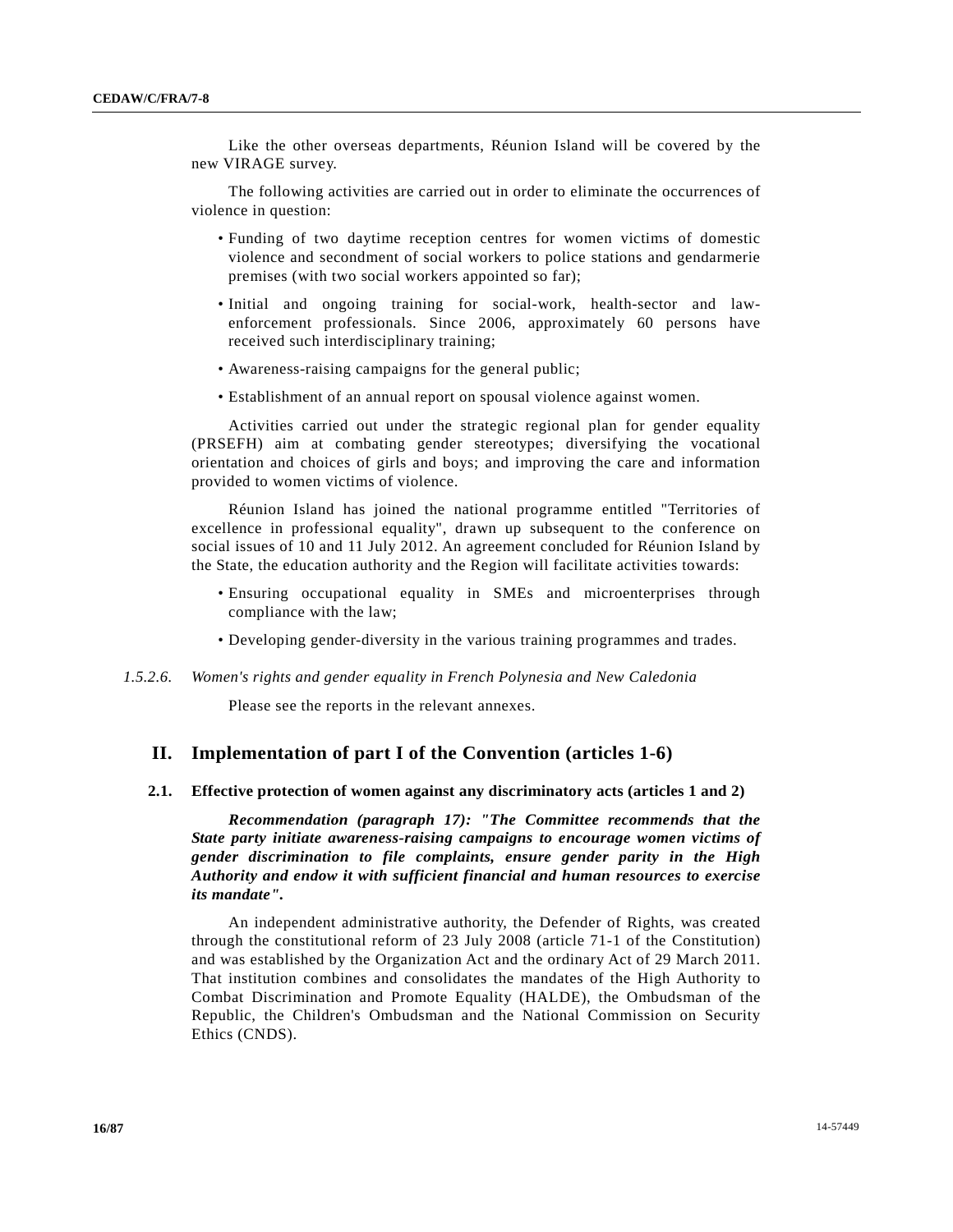The role of that authority is to defend personal rights and freedoms in their relations with the administration. It has specific anti-discrimination prerogatives aimed at promoting equality in employment, housing, education and access to goods and services. The above reform simplifies the reporting procedure for individuals and facilitates the exercise of fundamental rights through access to a "one-stop shop".

From the start, the Defender of Rights has been assisted by three deputies and three panels, including one specifically responsible for combating discrimination and promoting equality. Under the Act, the designation of certain authorities to participate in the panels must be governed by the rule of balanced representation of women and men. Currently, all panels rigorously meet parity criteria.

The authority has been effective in increasing the number of women's complaints for pregnancy-, family- and gender-related discrimination. Such complaints currently rank third, with 11.6 per cent, after complaints for discrimination related to origin (23.5 per cent) and health or disability (23 per cent).

For instance, the number of complaints for illegal discrimination in connection with pregnancy has developed as follows: 50 in 2006, 50 in 2007, 125 in 2008, 259 in 2009, 618 in 2010 and 388 in 2011.

Pregnancy was added to the list of prohibited grounds for discrimination in 2006. The complaints processed reveal that the labour market still has reservations as to how maternity and the related rights should be treated. Such complaints concern dismissal upon notification of pregnancy; dismissal or unfavourable reintegration upon return from maternity leave; interruption of career development; and wage-related discrimination.

In October 2012, the Defender of Rights republished an information brochure for women, which is entitled "*Pregnancy without discrimination*".

In March 2013, the Defender of Rights designed and published a specific information brochure on combating sexual harassment, whose victims are mainly women.

According to the 2012 annual report of the Defender of Rights, more than half of discrimination-related complaints received by that authority concern employment. A majority of employment-related complaints involve discrimination in career development, with a significant proportion concerning employment in the private sector. Of those complaints, 80 per cent are related to career development.

Of the total number of complaints received in 2012 with regard to gender equality, 4.6 per cent related to pregnancy, 4.5 per cent related to family situations and 3.3 per cent related to gender issues.

Special attention is paid to these complaints. The Defender of Rights submitting observations to the courts on 22 per cent of complaints related to pregnancy, 3 per cent of complaints related to family situations and 9 per cent of complaints related to gender issues.

# **2.2. Elimination of discrimination and violence against immigrant women and women of immigrant origin (paragraphs 22-23)**

*Recommendations (paragraph 22-23) and reiteration of recommendations made in July 2003: "The Committee is concerned that immigrant women living in*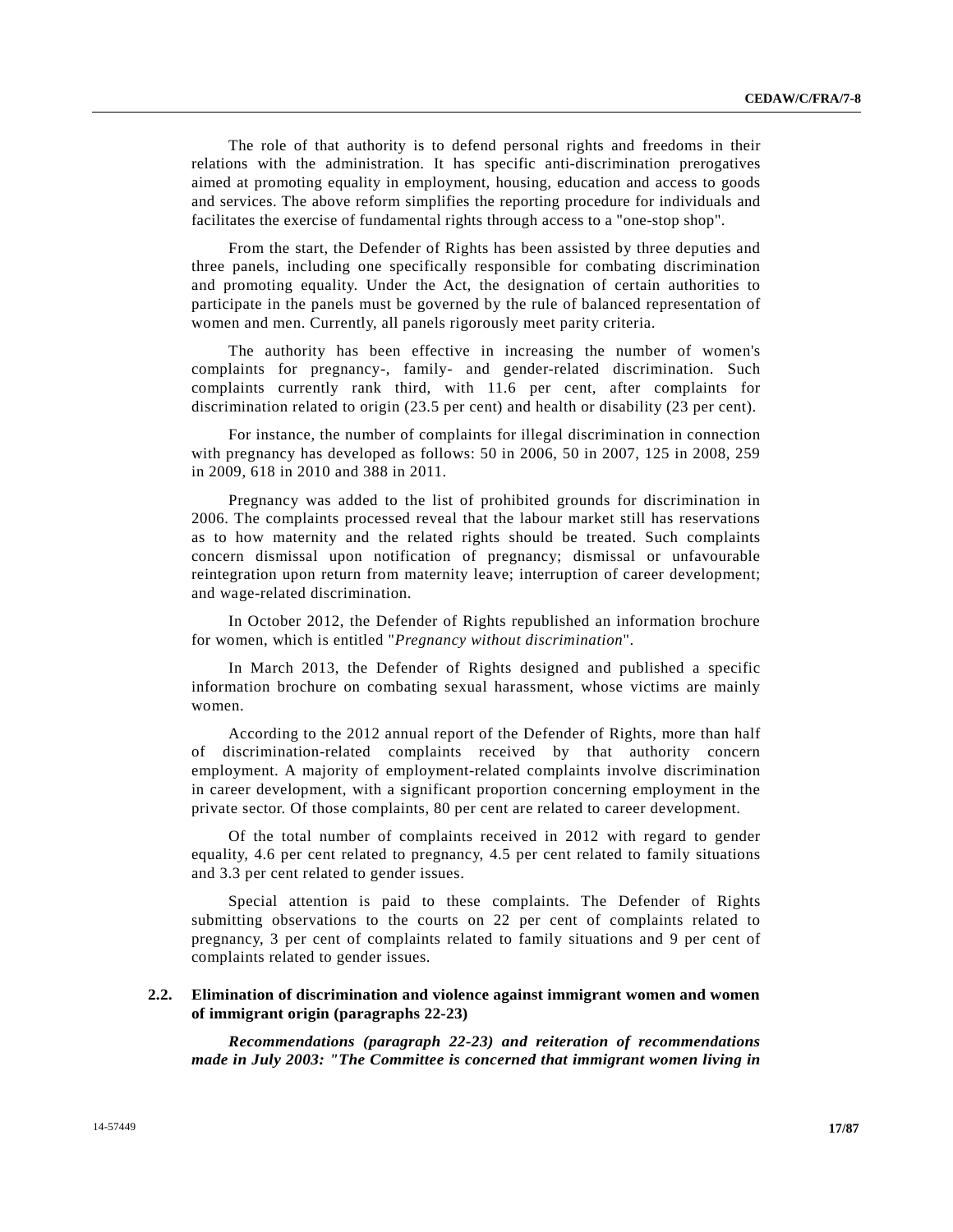*France continue to suffer from multiple discrimination, including with regard to access to education, employment and health care, and from violence against them. The Committee is further concerned at the new restrictive immigration laws and policies, which have prevented many immigrant women from qualifying for residence permits. The Committee is especially concerned at the restrictive family reunification practices, which mostly affect women, such as DNA tests, which have been found to be discriminatory by HALDE, and language proficiency tests and tests relating to knowledge of the values of the Republic. The Committee reiterates the recommendations expressed after considering the State party's fourth and fifth periodic report and urges the Government to take effective measures to eliminate discrimination against migrant, refugee and minority-group women in society as a whole and within their community. The Committee urges the State party to respect and defend women's fundamental rights in the face of discriminatory cultural practices, to take effective preventive measures, and in particular to launch sensitization programmes in order to raise awareness of the need to combat patriarchal attitudes and stereotypes so as to eliminate discrimination against women living in communities of immigrant origin or minority groups.* 

*The Committee also recommends to the State party to undertake studies on violence against women and girls of immigrant origin and to adopt policies and programmes to solve that problem judiciously. It urges the French Government to take effective measures to eliminate all forms of discrimination against immigrant women. The Committee urges the State party to assess the laws and policies which affect immigrant women and to provide information on such assessment, including data and analyses, in its next report. The Committee also requests the State party to include information on the number of immigrant women who were granted residence permits including in the context of family reunification.*

*While noting the evaluation by the State party of the implementation of the Act of 15 March 2004 banning the wearing of "signs or dress through which pupils conspicuously indicate which religion they profess in public primary, middle and secondary schools", the Committee nevertheless remains concerned that the ban should not lead to a denial of the right to education of any girl and their inclusion into all facets of French society. The Committee recommends that the State party continue to monitor closely the implementation of the Act so that there is no negative impact on the education of girls and their inclusion into all facets of French society. The Committee further recommends that the State party provide data in its next report on the educational achievements of migrant and immigrant girls at all levels."*

#### **2.2.1. The combat against discrimination**

#### *2.2.1.1. Immigrant women's access to their rights*

Women account for more than half of aliens arriving for the first time. Such women are exposed to situations of inequality and violence more frequently than other women. Accordingly, the French authorities support numerous initiatives for safeguarding foreign women's rights effectively and for changing the attitudes concerned.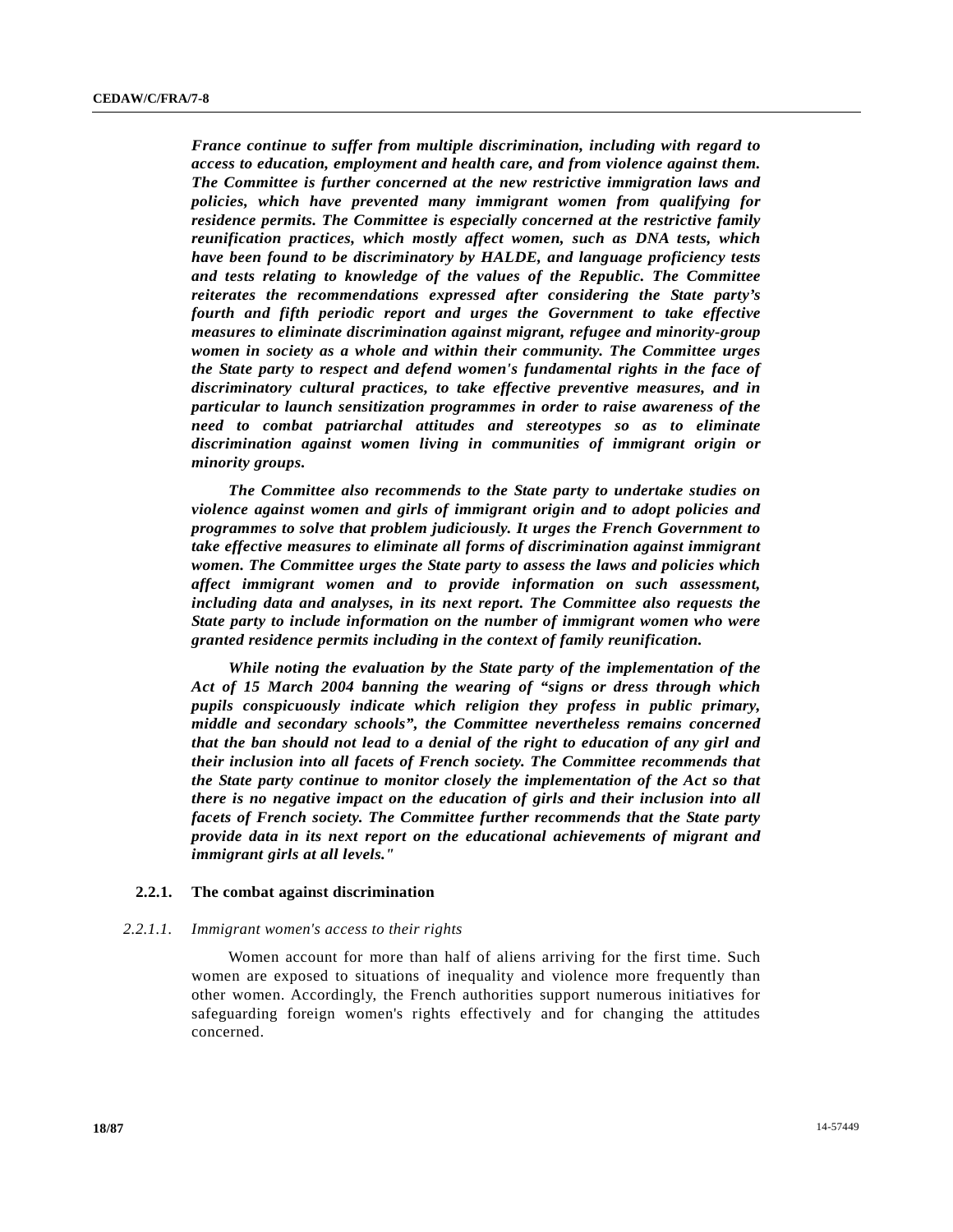Most of the foreigners arriving for the first time who sign a reception and integration contract at the reception desks of the French Immigration and Integration Office (OFII) are women. In the various stages of that procedure and as part of the services offered to new migrants, they receive enhanced information on the principles of gender equality and secularism, and on issues related to fundamental rights and freedoms, security of the person and the rules of citizenship.

A guide entitled "Addressing violence and discrimination: assisting women of immigrant origin", produced by the Agency for the Development of Intercultural Relations for Citizenship (ADRIC) with government support, suggests methods of action for field actors faced with complex cultural situations.

#### *2.2.1.2. School careers of children with parents of immigrant origin*

France has 6.7 million children of immigrants. Their situation is difficult (only 61 per cent obtain the *baccalauréat* compared to 68 per cent in the rest of the population) but is developing more favourably than their parents'.

The first edition of the study entitled "Immigrants and descendants of immigrants in France", carried out in 2012 by INSEE and the General Secretariat of Immigration and Integration of the Ministry of the Interior, sheds light on the dynamics of integration of reception- and integration-contract beneficiaries, the school careers of children of immigrants, access to employment for immigrants' descendants leaving the education system and their place in the civil service.

The educational success of children of immigrants in comparison to that of the population as a whole is analysed on the basis of two indicators: lack of a secondary education diploma and obtention of a *baccalauréat* (of any type). The school careers of children of immigrants vary widely depending on the parents' country of origin. Although blurred when sociodemographic and family characteristics are taken into account, origin-related differences do not fully disappear. Other things being equal, children of immigrants from Turkey, Algeria, Spain and Italy are over-represented among those who do not graduate from the second cycle of secondary education.

In seeking the *baccalauréat*, children of Turkish immigrants underachieve, while boys and girls of immigrants from South-East Asia overachieve. Given similar social and family characteristics, girls of Moroccan or Tunisian - and to a lesser extent Sahelian - immigrant origin obtain the *baccalauréat* more frequently than girls who are neither immigrant nor children of immigrants.

# *2.2.1.3. Prevention and elimination of employment-related discrimination against immigrant women*

Women account approximately for 45 per cent of the immigrant workforce (2010) and for 48 per cent of the non-immigrant workforce. Employed workers and job seekers over 15 account for 48.1 per cent of immigrant and 52.1 per cent of nonimmigrant women (2010) and for 64.8 per cent of immigrant and 61.8 per cent of non-immigrant men. The gap between women's and men's rates of participation in the workforce is 16.7 points in the immigrant and 9.7 points in the non-immigrant population.

The unemployment rate is 16 per cent in the immigrant and 8.7 per cent in the non-immigrant population. That rate is higher among immigrant and non-immigrant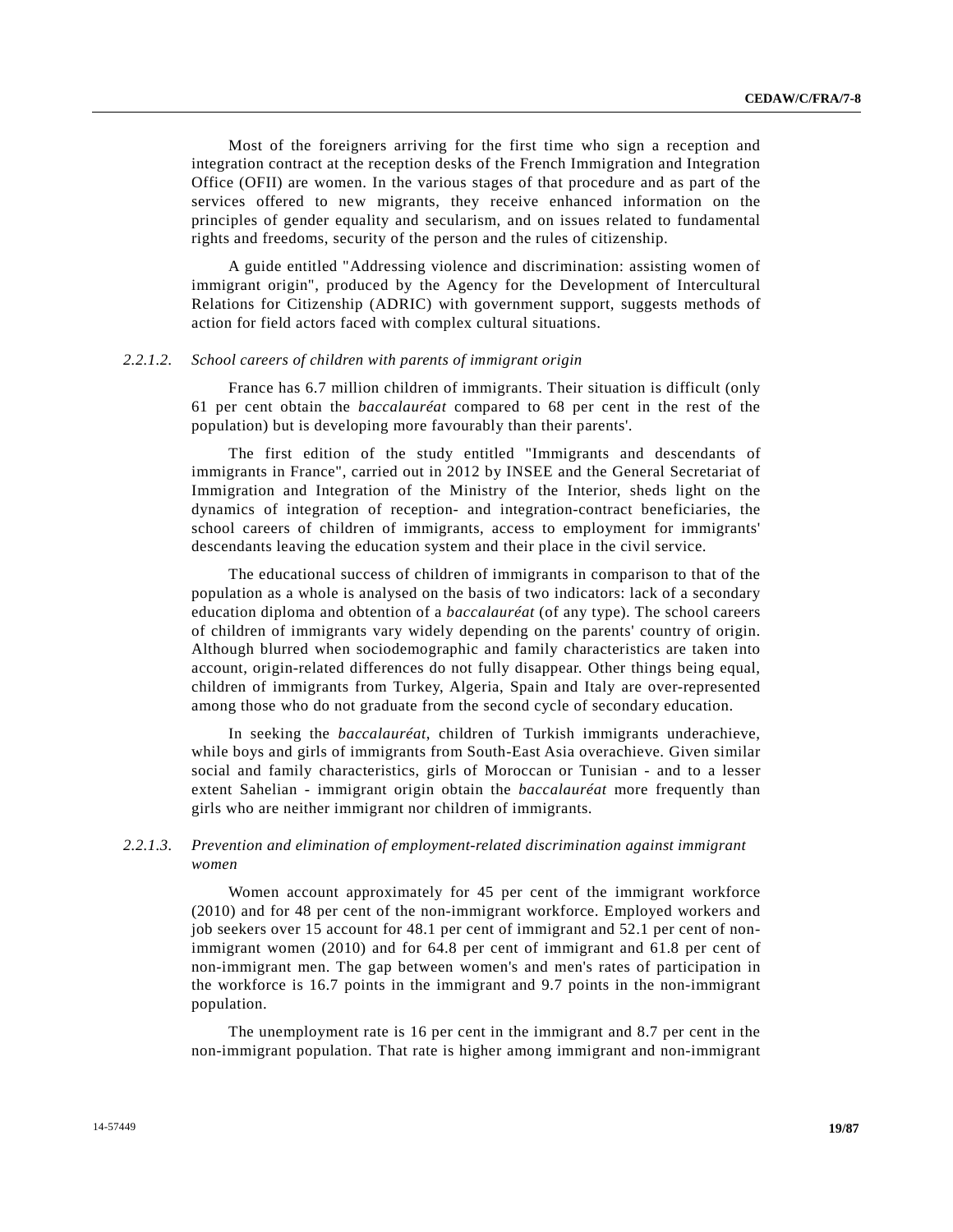women than among their male counterparts, presenting gaps of 2.8 and 0.6 points respectively.

Among immigrant workers, women are mainly salaried and men mainly wage workers. Immigrant men and women are self-employed more frequently than nonimmigrants. Of the immigrant women, who are wage workers approximately twice as frequently as non-immigrant ones, 45 per cent are employed in the services sector, by individuals or enterprises (compared to 24.4 and 29 per cent in the case of, respectively, French women and immigrant men), and 17.3 per cent work parttime (compared to 13.5 per cent in the case of French women).

Immigrant women confront obstacles to their employment and promotion: their mastery of French is often inferior to men's, they are less qualified and they are not connected to networks that could facilitate labour market access. They face discrimination based on their gender, origin, place of residence, faith or religious background, and specific difficulties as to mobility or reconciliation of family and working life.

In order to combat the multifaceted discrimination to which foreign women are exposed, action-oriented research is carried out by specialized entities, as part of inquiries launched by HALDE in 2010, and is expected to produce appropriate methodological tools.

A working group including the ministries concerned, the Employment Office, the French Immigration and Integration Office (OFII) and the Defender of Rights meets to diagnose obstacles encountered by immigrant women in accessing employment, identify best practices and formulate recommendations. The lines of action defined by that working group were presented in a national symposium held in Paris on 18 June 2013.

Moreover, activities are undertaken in order to enhance the support provided to immigrant women desiring to create their own business.

At the 30 November 2012 meeting of the inter-ministerial committee for women's rights and gender equality, convened for the first time after 12 years, the Government committed itself to taking the situation of women systematically into account in reforming urban policy. A gender equality component will be included in all municipal contracts. Moreover, a programme for assisting enterprise creation by women in the districts concerned will be established through the women's initiatives fund (FGIF), whose resources will be enhanced with European Union support. On 29 April 2013, at the end of the conference on entrepreneurship, the President of the Republic announced the creation of district-based business support through appropriate financial mechanisms. Support for the numerous projects undertaken by women in the districts concerned by urban policy will be a focus of the fund in question (see the Council of Ministers communication of 11 December 2013).

#### **2.2.2. Prevention and elimination of violence**

#### *2.2.2.1. Spousal violence*

Where married life has been terminated because of spousal violence inflicted on an alien by his or her spouse of French nationality, the prefect has no power to rescind the residence authorization and may approve its renewal. A foreigner who is victim of violence suffered after arrival in France but before issuance of the first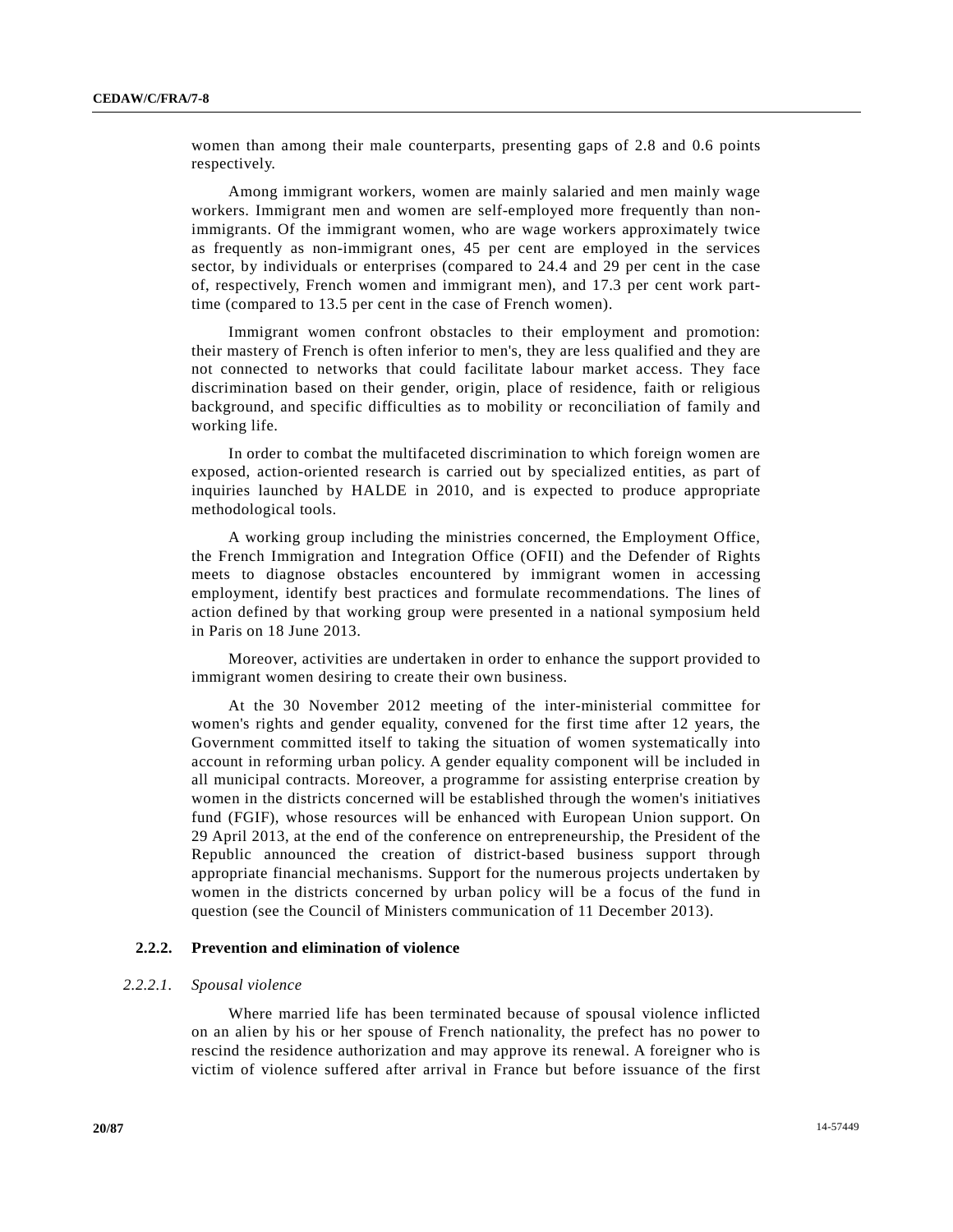temporary residence permit receives such a permit, under article L. 313-12 of the Code on the Entry and Residence of Aliens and the Right of Asylum (CESEDA).

The above Code has been amended through the Act of 9 July 2010 "on violence specifically against women, spousal violence and its incidence on the children" and the Act of 16 June 2011 on immigration, integration and nationality. A temporary residence permit bearing the indication "private and family life " and entailing an authorization to work may henceforth be issued automatically to any victim of violence - inflicted by a spouse, cohabitee or partner pursuant to a civil solidarity pact (PACS) - that is covered by a protection order issued by a family law judge (article L. 316-3 of CESEDA). That provision also applies in the framework of family reunification (article L. 431-2 of CESEDA). Under a new article, L. 316- 4, of the said Code, in the event of definitive conviction of the accused, the alien person having filed the complaint may be granted a residence permit.

The draft Act on gender equality drawn up by the Ministry of Women's Rights proposes to add to the above Code a new article, L. 311-17, exempting victims of spousal violence or human trafficking from stamp taxes and fees on the initial residence permit ( $\epsilon$  260) and on renewals ( $\epsilon$  106). The proceeds from such taxes accrue to the French Immigration and Integration Office (OFII) and the French National Agency for Secure Documents (ANTS).

#### *2.2.2.2. Female genital mutilation*

According to estimates of the National Institute for Demographic Research (INED), of the 53,000 adult women in France who have been victims of genital mutilation (based on average assumptions, 2004), 90 per cent underwent excision before the age of 10. That practice, however, seems to decrease from generation to generation.

The "Excision and disability" national survey conducted in 2010 by the National Institute for Demographic Research  $(INED)^1$  $(INED)^1$  analyses the disorders, pains or discomfort caused by female genital mutilation in daily life, particularly with regard to sexual activities. Among girls born in vulnerable families, excision is estimated to have been practiced on approximately 40 per cent of those born in the 1980s, 17 per cent of those born in the 1990s and 2 per cent of those born in the 2000s.

That decline is one of the outcomes of the relevant prevention, prosecution and punishment campaigns launched since the 1980s in France and worldwide. These campaigns expanded in the 1990s and were revitalized in 2006 through the Act of 4 April 2006 and the second three-year plan for the elimination of violence against women, 2008-2010.

The Act of 9 July 2010 "on violence specifically against women, spousal violence and its incidence on the children" reinforces protection measures for the girl child. If there is a risk of genital mutilation abroad, the children's judge may henceforth have a minor registered in a list of wanted persons so as to prevent exit from the territory. It is also possible to prohibit the exit of a child from the territory by an order without the authorization of both parents.

<span id="page-20-0"></span>**\_\_\_\_\_\_\_\_\_\_\_\_\_\_\_\_\_\_**

<sup>1</sup> Survey carried out in five French regions between 2007 and 2009. Of the 2,882 migrant women or daughters of migrants interviewed in the framework of gynaecological consultations in hospitals or mother-and-child care centres, 685 had been victims of genital mutilation. Of the sample's adult women under 35 c, 2/3 were migrants and 1/3 daughters of migrants.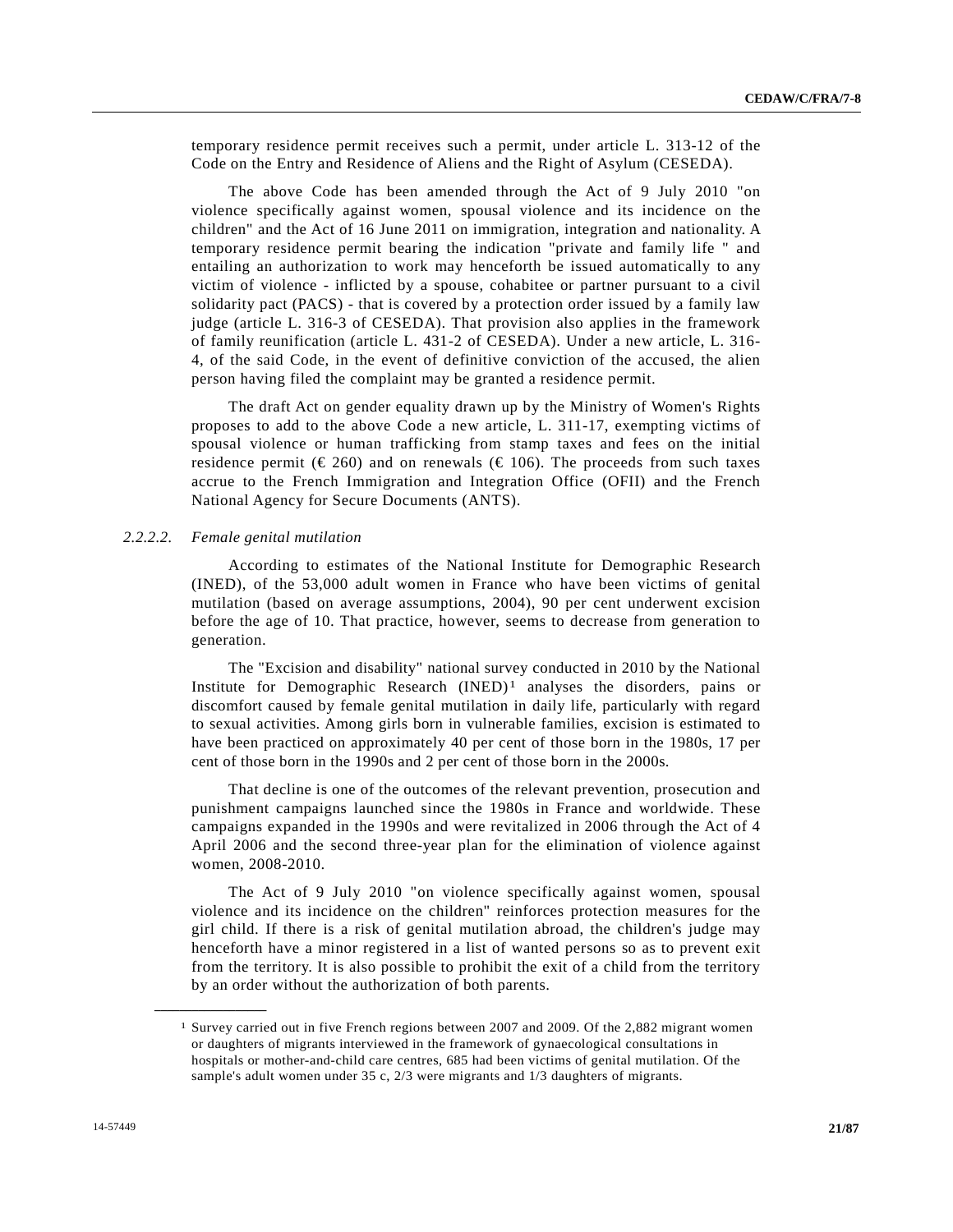The third inter-ministerial plan to combat violence against women, 2011-2013, updates the 2009 information campaign and provides for promoting all awarenessraising activities, enhancing care for the persons concerned and mobilizing all actors with a view to eliminating the practice in question.

France is in the process of ratifying the Council of Europe Convention on preventing and combating violence against women and domestic violence (Istanbul Convention), and the relevant domestic legislation will soon be strengthened accordingly. Actually, the Act of 5 August 2013 on various provisions of criminal and criminal-procedure law pursuant to instruments of the European Union, the Council of Europe and the United Nations provides for the definition of a new offence consisting in inciting a person to undergo genital mutilation. The interministerial plan to prevent and combat violence against women, 2014-2016, provides for further activities (http://femmes.gouv.fr/wp-content/uploads/ 2013/11/4e-planVFF\_22112013.pdf).

### *2.2.2.3. Forced marriage*

**\_\_\_\_\_\_\_\_\_\_\_\_\_\_\_\_\_\_**

The "Itineraries and Origins" survey (INED, 2010) is a compilation of information on the conditions under which the persons interviewed had been married. Such data helps to identify cases of non-consensual marriage, namely undesired unions initiated by the spouse or the family and accepted under psychological, social or physical pressure.

The percentage of immigrant women having married against their will was 9 per cent among those aged 51-60 in 2008, 2 per cent among those aged 16-30 in the same year and 1 per cent among daughters of immigrants (aged 26-30).

Immigrant women primarily affected by non-consensual marriage are those in whose country of origin celibacy is disapproved and premarital sexual relations prohibited, as in Turkey, the Maghreb and Sahelian Africa.

In the context of migration in France, the reasons for which parents intervene in the choice of their daughters' spouses have changed considerably. While for immigrant women marriages were arranged prior to migration, half of the cases of immigrants' daughters born in France involve a premarital relation or pregnancy that the parents will not tolerate but seek to "regularize" through marriage.<sup>[2](#page-20-0)</sup>

One of the components of the inter-ministerial plan to combat violence against women, 2011-2013, focuses on forced marriage and provides for the following six lines of action:

- Improving knowledge of the phenomenon;
- Evaluating the mechanisms set up so as to guide public action better;
- Promoting awareness-raising activities;
- Training and sensitizing the professionals concerned;
- Mobilizing health professionals to identify and handle violence more effectively;

<sup>2</sup> Christelle Hamel, "Immigrées et filles d'immigrés: le recul des mariages forcés" ("Immigrant women and daughters of immigrants: the drop in forced marriages") in *Population et Sociétés*, No. 479, INED, June 2011.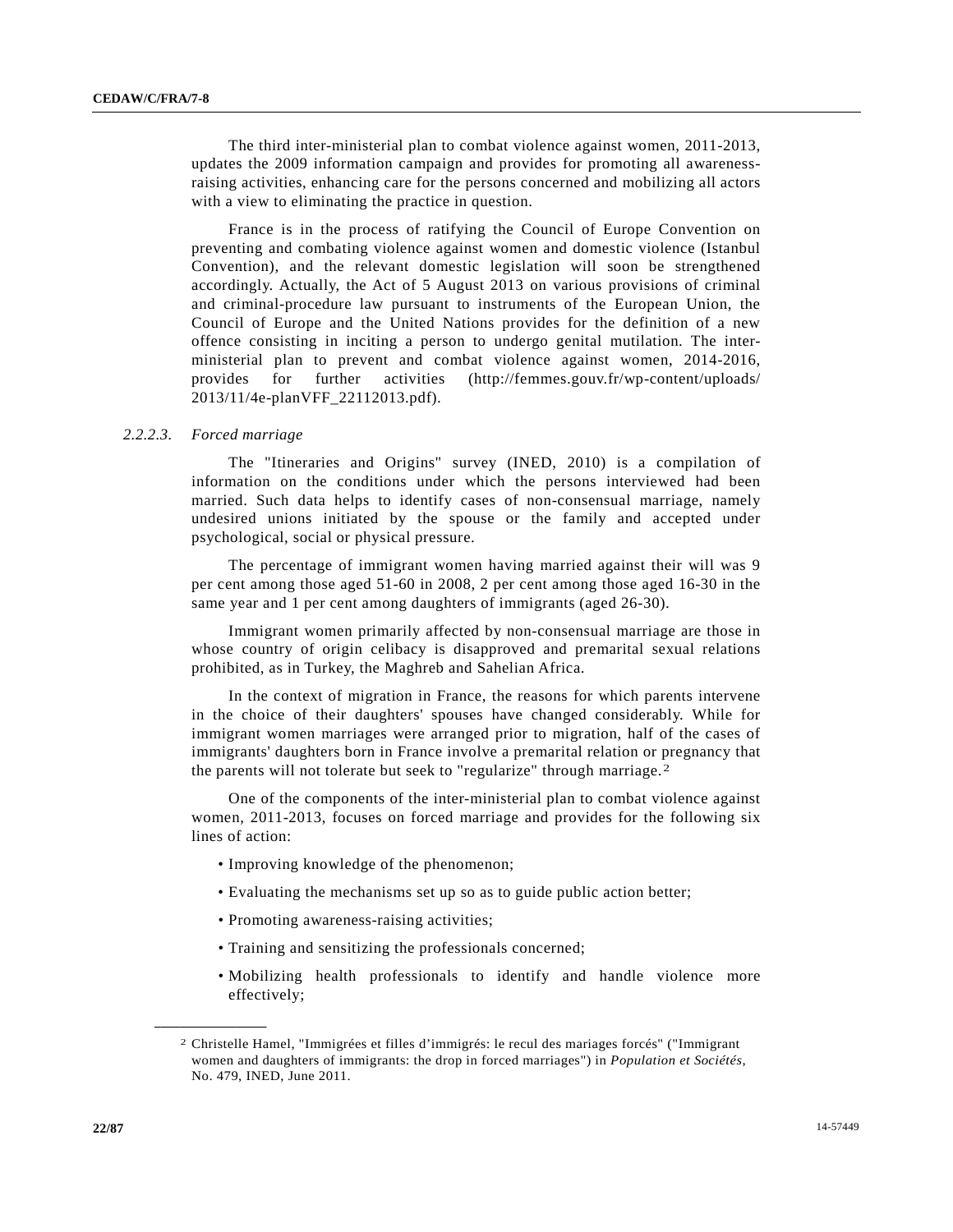• Facilitating the reception of and care for the women concerned.

The Ministry of the Interior (Directorate of Reception and Integration of Immigrants) has established a network of ministerial focal points (in the Ministries of the Interior, Foreign Affairs, Women's Rights, Social Affairs and National Education) to prevent forced marriages and intervene in critical situations.

As part of action against forced marriage, Act of 5 August 2013 on various provisions for adjustment in the sector of justice (DDAI) defined a new offence consisting in misleading a person into travelling abroad and obliging her or him to enter into marriage. Although it contained adequate means for combating forced marriages concluded at home, French law needed to be empowered to address situations (constituting a majority of forced marriage cases) in which women living in France suffer that type of violence abroad. Thus forced marriage is inseparable from spousal rape.

The inter-ministerial plan to prevent and combat violence against women, 2014-2016, provides for further activities (http://femmes.gouv.fr/wp-content/ uploads/2013/11/4e-planVFF\_22112013.pdf).

#### **2.2.3. Modalities of implementation of the principle of secularism**

# *2.2.3.1. Act of 2004 against conspicuous religious signs in public education establishments*

#### *Legislative provisions*

According to article 1 of its Constitution, France is a secular republic. In 1905, Church and State were strictly separated. The principle of secularism aims to guarantee the neutrality of the State and provide an open forum centred on the shared democratic values of freedom of conscience, thought and expression, the dignity of all persons, cultures and religions and respect for others. The Act of 15 March 2004, which prohibits the conspicuous wearing of religious symbols in public schools, gives dual expression to the principle of secularism.

The Act reaffirms the republican character of the school, which must "inculcate the values of the Republic, including the dignity of all human beings, equality between men and women and the freedom of all, inter alia in choosing a way of life. By protecting the public elementary, middle and high schools, expected to educate all children, regardless of whether or not they hold religious beliefs and of their religious or philosophical values, the Act guarantees freedom of conscience for all" (implementing circular of 18 May 2004).

The Act does not call into question the provisions which permit to reconcile under articles L. 141-2, L. 141-3 and L. 141-4 of the Education Code - the obligation to attend school with the parents' right to provide their children with religious instruction, if they so wish.

The implementing circular also recalls that, "since it is based on respect for persons and their views, secularism is inconceivable without resolute opposition to all forms of discrimination. National education civil servants must exercise full vigilance and maximum firmness in the face of all forms of racism, sexism or violence committed against any individual on the grounds of actual or presumed affiliation with an ethnic or religious group.…)".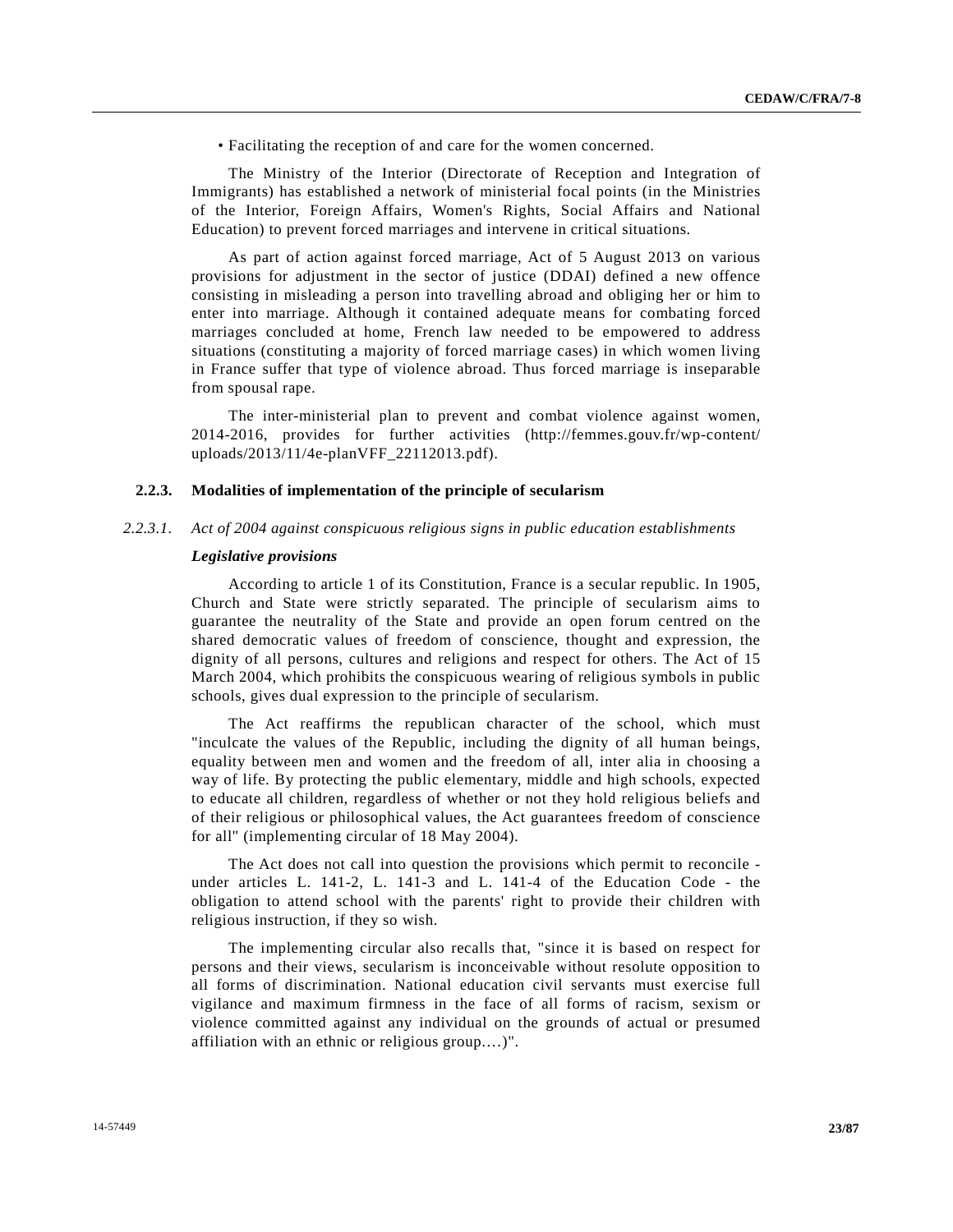The Act of 15 March 2004 protects the unity of the educational community against the rise in religious sectarianism. All apparel and symbols that result in immediate recognition of one's religious affiliation are banned. Nevertheless, the Act does not single out any one faith and contains no list of prohibited religious symbols. The implementing circular confines itself to citing examples of prohibited symbols and clothing, such as "the Islamic veil, however it is named, the yarmulke or an obviously oversized cross". "Discrete religious symbols" such as "accessories and apparel worn by all students and that have no religious significance" are, on the other hand, authorized.

The Act applies to all students in public elementary, middle and high schools. Students in private elementary, middle and high schools, apprentices (who are covered by the labour code) and university students, on the other hand, are not affected by the text.

#### *Implementation of the Act*

The lawmakers have sought to give priority to educational efforts and dialogue. They have accordingly emphasized pragmatism and left to those actually involved the responsibility of ensuring compliance with the Act and punishing any infractions. An initial period of dialogue with the student who has committed the infraction is thus envisaged, to be organized and carried out by the head of the educational institution in cooperation with the administrative and pedagogical staff. Only following this period of dialogue can disciplinary action be undertaken, if necessary.

Lastly, if the disciplinary board decides on expulsion, the academic authorities will examine with the student and his or her parents the conditions in which his or her schooling can be continued.

Students expelled have not been deprived of access to education and training. In accordance with article 5 of Decree No. 85-1348 of 18 December 1985, the rector or inspector must be notified about the students expelled so that they can make immediate provision for their enrolment in another institution or public facility for correspondence courses (article L.131-2 of the Education Code). Those who are not subject to compulsory schooling may also enrol in the national distance learning institution to continue their studies. In any event, students are always able to undertake private or religious education to which local authorities contribute on the basis of government funding.

The implementation of the Act, which has been in force since 2005, has not posed any problems: the regional education authorities are aware of only a few isolated cases of children wearing a conspicuous religious symbol in school. At the beginning of the 2008/09 and 2009/10 school years no disciplinary procedure and no new litigation were reported. This shows that the principles of the Act are well accepted by pupils and their families. The Ombudsman for the Ministry of Education has stated never to have been asked to look into this matter. Since the Act entered into force, 33 administrative court judgments on the merits have been handed down, rejecting all requests for cancellation of definitive expulsion decisions under the Act. No case is currently pending before the courts.

The European Court of Human Rights has handed down a decision dated 30 June 2009 (application No. 14208/08, *Bayrak v. France*) on the prohibition of the wearing of conspicuous religious signs in French schools, in a case involving the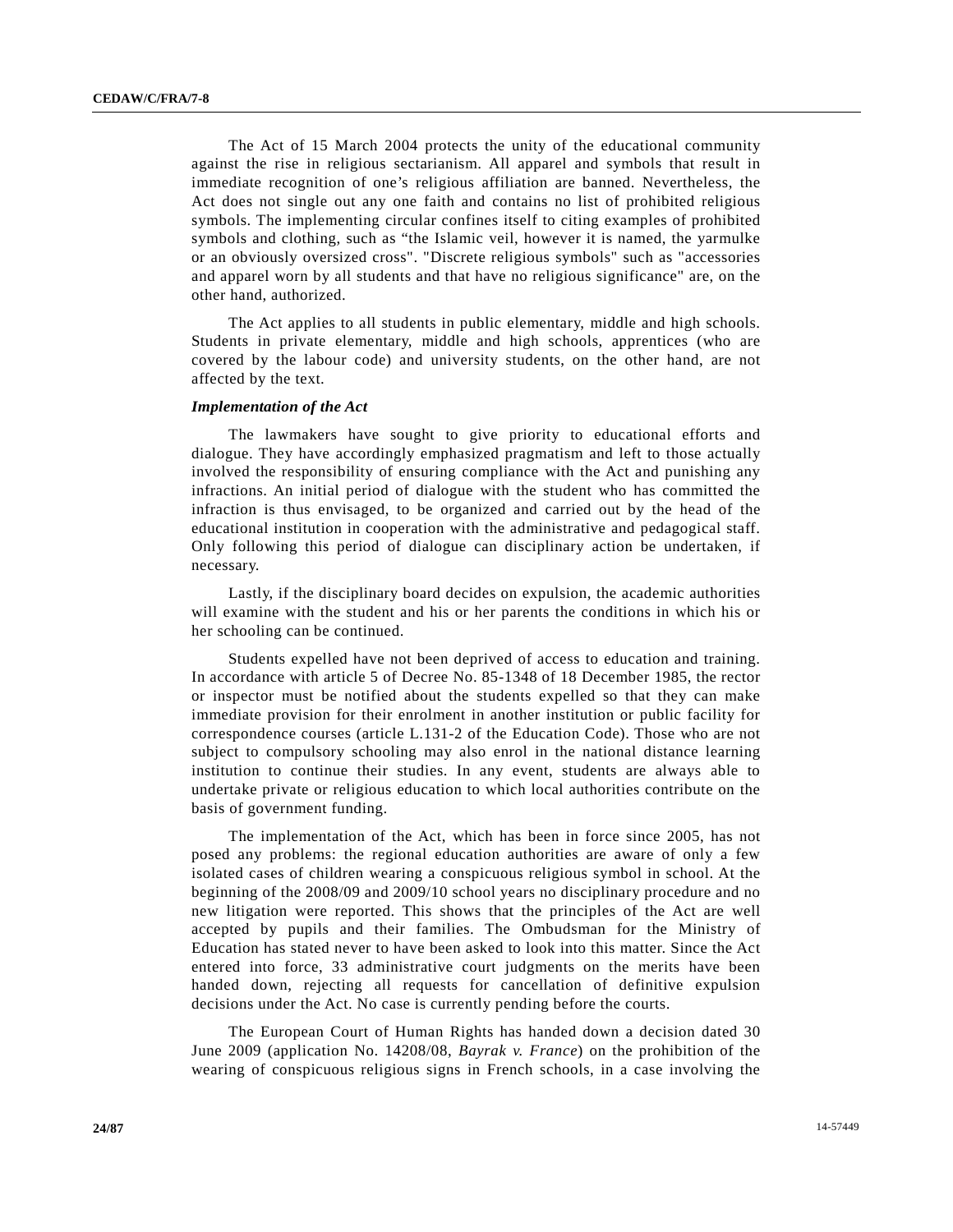expulsion of French pupils belonging to the Sikh religion. It confirmed that the restrictions under the Act of 15 March 2004 are justified by the constitutional principle of secularism and comply with the European Convention for the Protection of Human Rights and Fundamental Freedoms.

#### *2.2.3.2. Act of 11 October 2010 prohibiting concealment of the face in public areas*

Act No. 2010-1192 of 11 October 2010 prohibiting concealment of the face in public areas manifests the lawmakers' will to reaffirm solemnly the values of the Republic and the requirements of living alongside each other. The values of the Republic - liberty, equality, fraternity - are the cornerstone of the social compact, guarantee the cohesion of the Nation, and form the foundation of respect for the dignity of all and for equality between men and women.

Under article 1 of the Act "no one may, in public, wear clothing intended to conceal his or her face". The Act also punishes forcing a third person to conceal his or her face.

Clothing intended to conceal the face is clothing that prevents identification of the person concerned. In particular, it is prohibited to wear hoods, full veils (inter alia, the burqa and the niqab), masks or any other accessory or garment concealing the face.

Article 2 of the Act stipulates a number of exceptions to the prohibition of concealment of the face. The law authorizes face protections used for health, professional or sport-related reasons, obligatory accessories (such as helmets for two-wheel vehicle users), face concealment in traditional events, such as carnivals or processions, and clothing or accessories not designed to cover the face completely (sunglasses, hats, veils etc.). Public areas comprise the public road network and places open to the public or assigned to public service. The prohibition does not apply to places of worship open to the public. Thus the Act does not aim to restrict religious freedom by regulating clothing worn at religious ceremonies in places of worship.

The Act characterizes the act of intentionally concealing one's face in public areas as a petty offence and the act of imposing concealment of the face on a person on the grounds of that person's gender as an offence. Concealing one's face in a public area may incur a fine of up to  $\in$  150. Instead of, or in addition to, that fine, the judge may obligate the offender to attend, possibly at his or her own expense, a civic training course. Compelling a person to conceal his or her face in public areas may incur one year's imprisonment and a  $\epsilon$  30,000 fine. These punishments are doubled if the person thus compelled is a minor, mainly in order to protect women and girls against acts of violence.

The Act provides for a six-month interval between its adoption and its implementation. That period has been used to inform and persuade the persons concerned so as to promote compliance with the fundamental rules of the republican compact, particularly equality and dignity.

Between 11 April 2011, when the Act entered into force, and 11 April 2012, 354 checks were carried out, leading to 299 sanctions. Law enforcement officers may not force a woman infringing the Act to take off her veil, and endeavour to apply the law with moderation and professionalism under the control of an ordinary court, which is responsible for passing judgement on the infringements observed.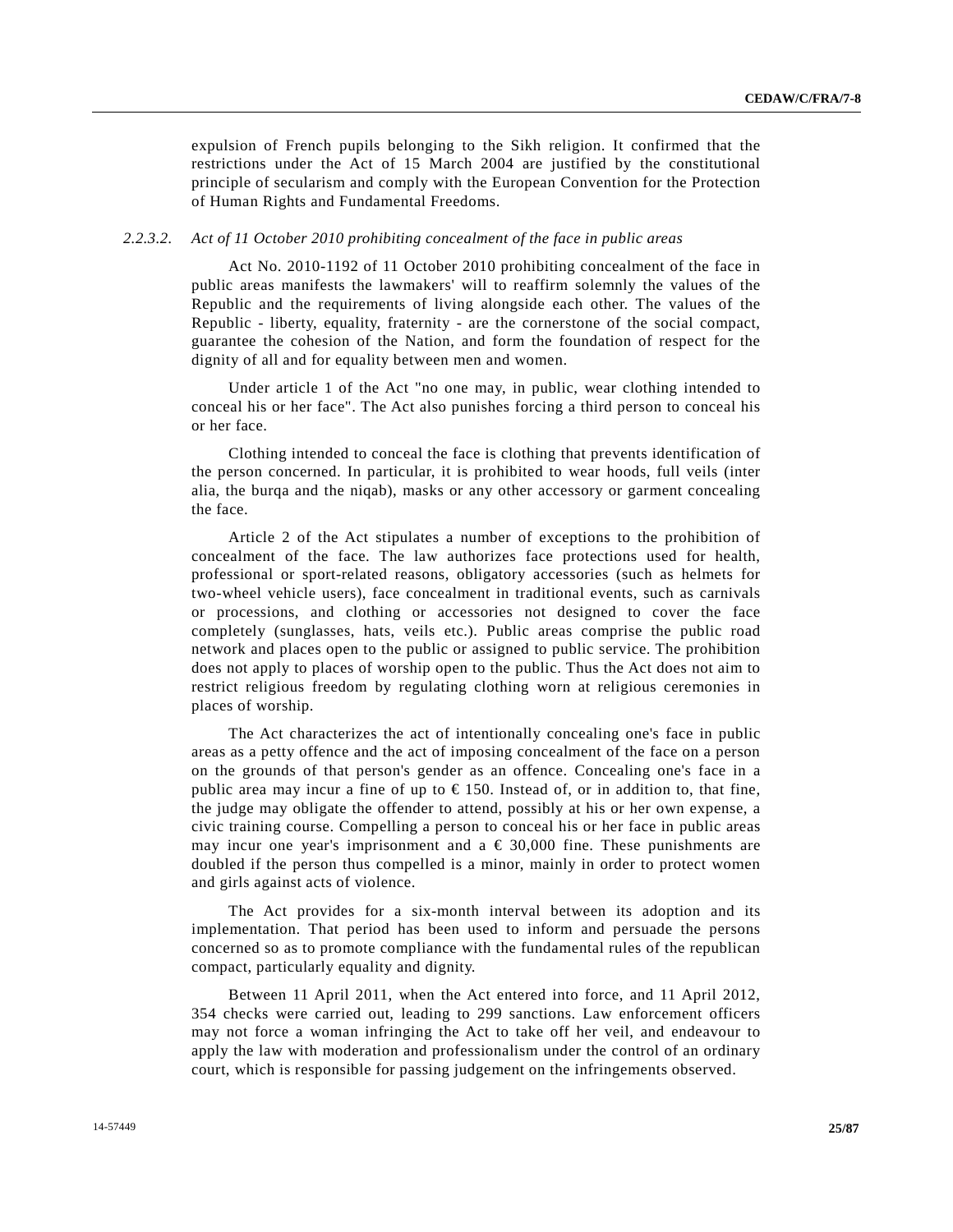The Act does not prohibit manifesting one's religious affiliation, including in public areas, through any other means, including clothing. Solely full concealment of the face in a public area is prohibited.

Intentional and systematic concealment of the face is problematic because it runs counter to the French society's fundamental requirements of living alongside each other. The defence of law and order is not limited to safeguarding peace, health and security but includes banning behaviour contravening rules crucial to the republican social contract, which underpins French society.

The persons concerned are forced into a state of exclusion incompatible with the principles of liberty, gender equality and human dignity as perceived in the French Republic. Wearing a full veil prevents women from engaging in certain activities on an equal footing with men. Seeking employment and working require, in the French society, showing one's face so as to be identified by the employer, the clients or the public. Moreover, no woman refusing to show her face on religious grounds may be employed in the civil service.

Thus, a full veil entails the social exclusion of the women wearing it, whether voluntarily or not, and creates a situation of inequality vis-à-vis men. Accordingly, the Act contributes to restoring actual equality between men and women. During discussion in the parliament, the draft Act was supported by many associations defending women's rights.

Furthermore, the prohibition of full veils is justified on law enforcement grounds. Public security needs require people to wear, in public, clothing that makes it possible to identify a person. It must be possible to identify, if necessary, any French citizen so as to prevent, for instance, the occurrence of punishable behaviour.

#### *2.2.3.3. Observatory and charter on secularism (2013)*

**The observatory on secularism**, established in 2007, has been renewed for five years, beginning on 5 April 2013. Comprising 22 members, it assists the Government in activities aimed at ensuring respect for the principle of secularism in France. It collects data and produces or sponsors analyses, studies and research in order to inform the public authorities on secularism. It may propose to the Prime Minister any measure that it deems conducive to the implementation of the said principle, particularly by informing public and private employees, public service users, elected officials and religious representatives. Lastly, it is consulted by the Prime Minister or ministers on draft legislation or regulations.

On 25 June 2013, Jean-Louis Bianco and Nicolas Cadène, respectively president and general rapporteur of the observatory, transmitted to the Government a first assessment of secularism in France. On the basis of documents published in the last ten years (inter alia, the Stasi commission report and the report on the inculcation of secular moral principles in school), the Act of 1905, the legislation based on or amending that Act and the relevant case law (of the European Court of Human Rights, the Constitutional Council, Council of State and the Court of Cassation), the observatory endeavours to define the current scope of secularism and its practice.

**The charter on secularism in school** was presented by Vincent Peillon, Minister of National Education, on 9 September 2013. The purpose of that document, to be posted in the elementary, middle and high schools, is to spell out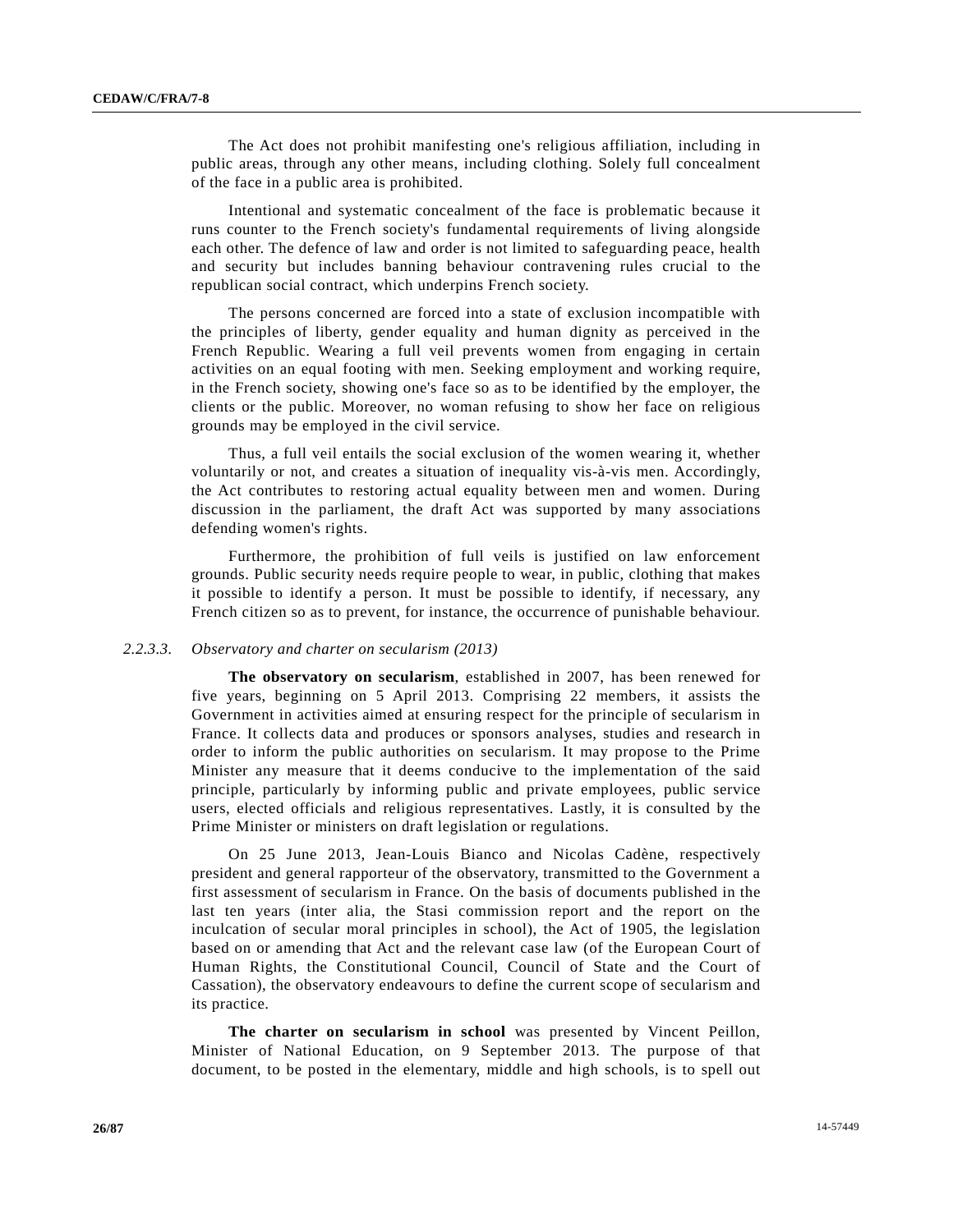the rules which make it possible to live together in the school environment; and to help everyone to understand, own and respect these rules.

### **2.2.4. Family reunification procedure**

The provision in the Code on the Entry and Residence of Aliens and the Right of Asylum (CESEDA) which permits to verify, in certain cases, the children's relationship to the mother through genetic fingerprints has never been implemented. No regulatory provision has been adopted nor has the administration taken any steps to organize the DNA tests provided for.

# **2.2.5. Gender- and age-disaggregated statistical data and analyses - Evaluation of policies**

The Ministry of the Interior seeks to obtain, in the short term, genderdisaggregated statistics so as to prevent and combat gender- and origin-based discrimination by drawing up an annual thematic assessment of gender inequalities; and to ensure that the data in the "control panel on integration" are genderdisaggregated.

#### *Annual thematic assessment of gender inequalities in respect of integration*

This assessment will include statistics describing situations of inequality and will be supplemented with demographic or economic analyses shedding light on the underlying social mechanisms. The assessment will be structured on the basis of integration indicators relating to the economy (employment), residence (housing), education (access to each diploma) and social inclusion. The population groups studied could include women arriving in France for the first time or having acquired French nationality (building on the three stages of the longitudinal survey on the integration of newcomers, ELIPA).

#### *Gender-disaggregation of integration control panel data*

The first control panel on integration was produced in December 2010. The second edition, scheduled for 2013 (to be followed by biennial editions), covers the following four areas: the economy (employment and income), residential facilities (housing), education and social inclusion.

On 11 February 2013, Thierry Tuot, member of the Council of State, transmitted to the Prime Minister a report on integration policy reform, following up on the Prime Minister's general policy speech of July 2012, in which he had stated the intention to build a new approach to integration policy in the country "in a spirit of accountability and ongoing respect for the values of the Republic".

The recommendations of the report were examined in the framework of relevant inter-ministerial discussions involving all of the ministries concerned, primarily the Ministry of the Interior and the Ministry for Urban Affairs, and based on dialogue with local authorities and with associations and economic actors.

The Ministry of Women's Rights has carried out discussions with associations on women's rights and integration policy reform. On 31 October 2013, the minister set up a relevant working group led by Olivier Noblecourt and expected to submit its final report officially by late December 2013 or early January 2014.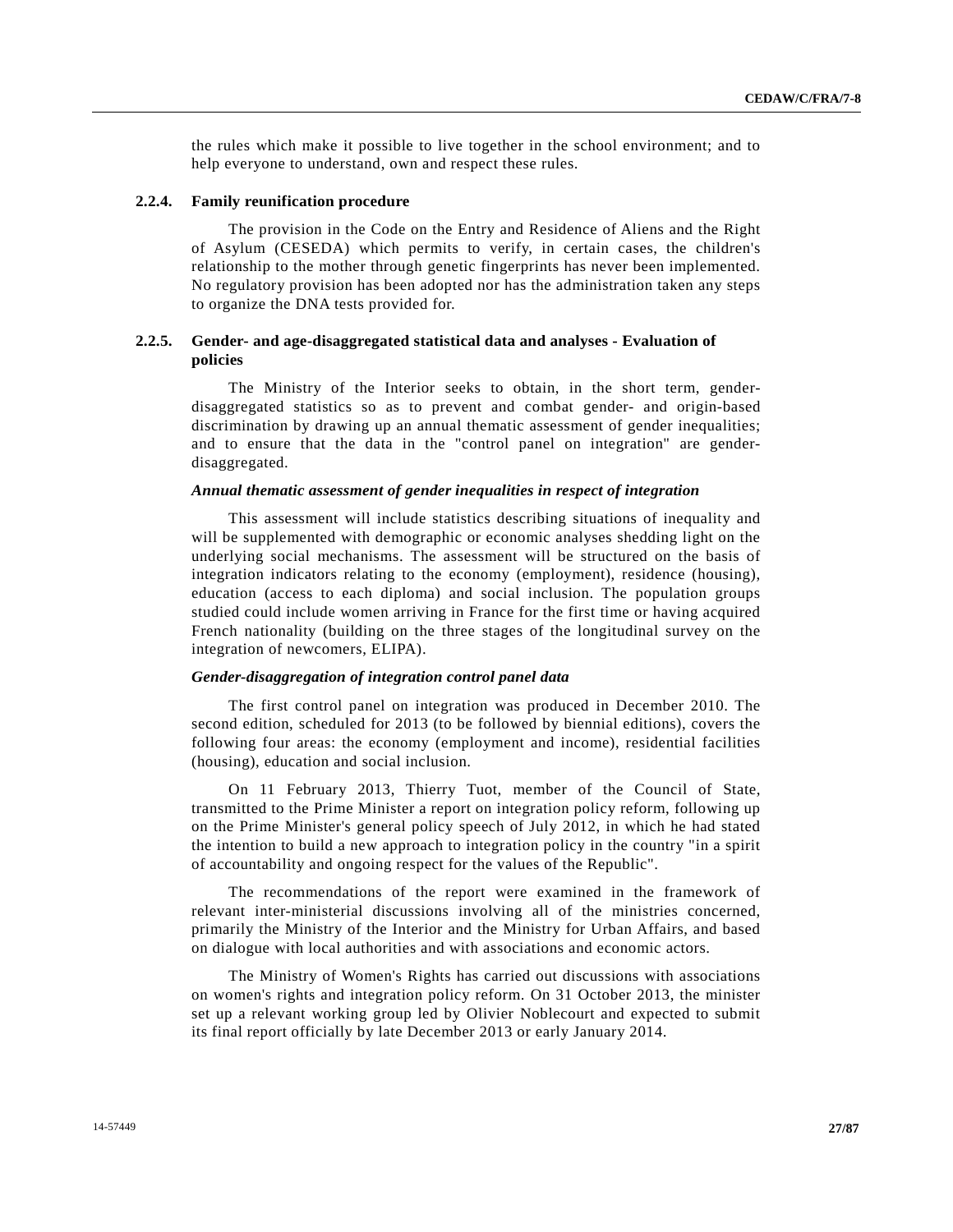# **2.3. Political measures adopted to ensure implementation of women's rights (article 3)**

#### **2.3.1. A new ministry and a new roadmap**

The formation of the first Government of the French Republic with strictly equal representation of both genders symbolized the priority accorded by the French authorities to gender equality issues; and was accompanied by the restoration, after 26 years of absence, of a full-fledged Ministry of Women's Rights.

The Minister of Women's Rights is responsible for the implementation of an ambitious programme for significantly promoting equality, parity, the protection of women against all forms of violence and the elimination of gender stereotypes. To that end, at the request of the Prime Minister, she has coordinated the preparation of an inter-ministerial action plan that constitutes the Government's roadmap in the various areas in question. In order to draw up that plan, the improvements possible in every sector in terms of equality in human resources management policies and in the other public policies implemented have been reviewed in "equality meetings" with all of the respective ministries.

On 30 November 2012, the Prime Minister convened under his authority the inter-ministerial committee for women's rights and gender equality, which had not met for 12 years. It adopted an inter-ministerial action plan entitled "Third generation of women's rights: towards a society of actual equality". After the civic rights recognized in the aftermath of World War II and after the economic and social rights obtained in the 1970s and 1980s, this plan aims at defining the conditions for achieving tangible equality through the following six priorities:

- Addressing customary inequalities as early in childhood as possible;
- Reducing daily life constraints on women and eliminating obstacles to occupational equality;
- Placing gender inequalities at the centre of the democratic pursuit of health policy;
- Protecting women against violence;
- Implementing equality in all areas of public action;
- Supporting women's rights at the international level.

Every ministry has established a specific roadmap detailing all measures and actions to be undertaken in order to implement the inter-ministerial action plan. A first assessment of these roadmaps was scheduled for the inter-ministerial committee's second session in early January 2014.

#### **2.3.2. Regional implementation of national policies: strategic regional plans (PRSEFH)**

The strategic regional plan for gender equality (PRSEFH) is drawn up in every region of metropolitan and overseas France to support the dynamics encouraged at the national level through the inter-ministerial action plan.

That strategic regional plan pursues the following two main goals:

• Strengthening the "equality reflex" in all State services, including at the decentralized level;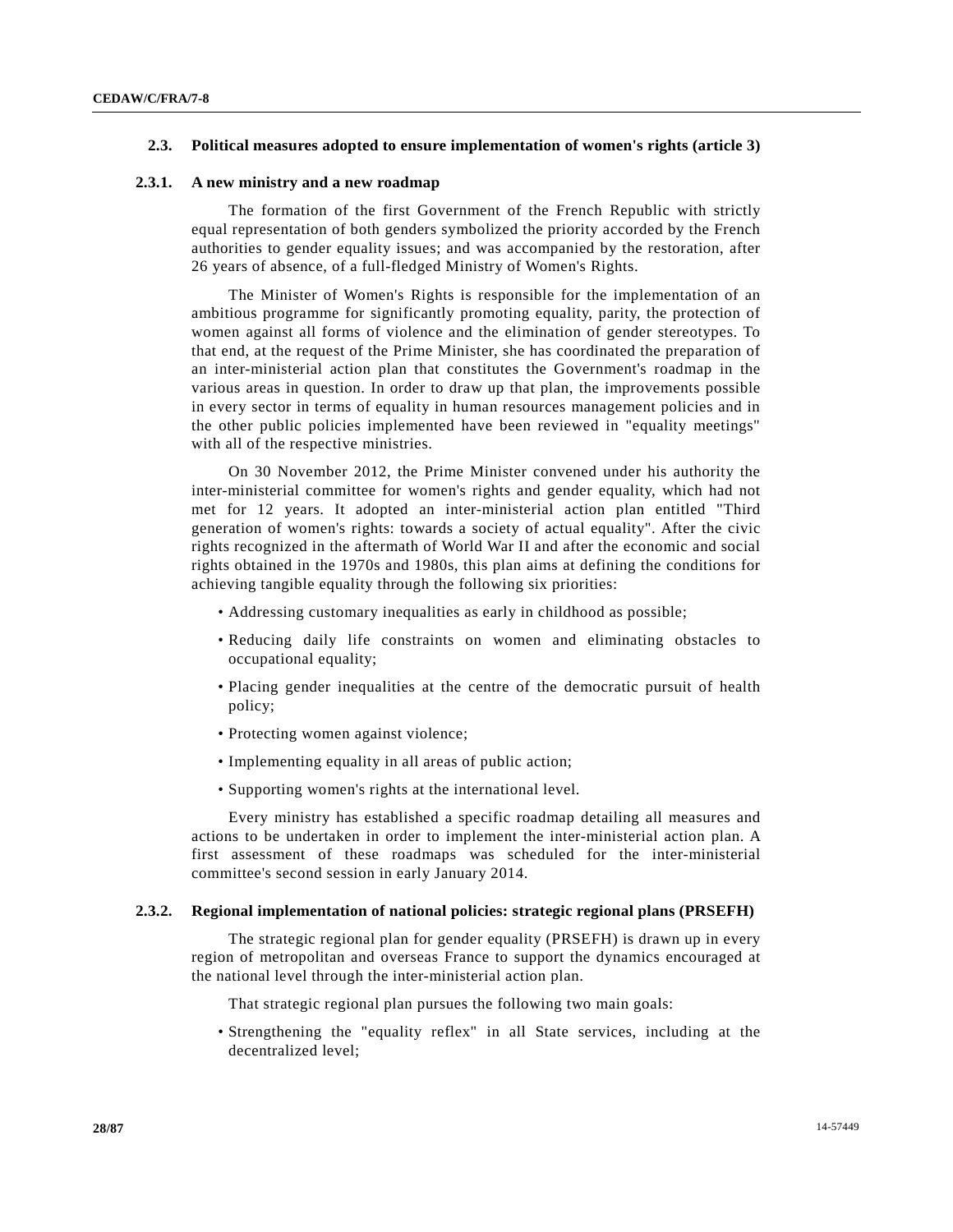• Listing explicitly, in a single cross-cutting document, the local commitments made under the inter-ministerial gender mainstreaming policy.

To that end, the strategic regional plan provides for the organization of a sustainable and homogeneous mechanism covering the entire national territory and mobilizing all public actors to ensure gender mainstreaming in public policies. The plan comprises the following two lines of action:

- Equality between men and women in professional, economic, political and social life;
- Promotion of women's rights and prevention and elimination of gender-based violence in line with the local implementation of the third inter-ministerial plan to combat violence against women, 2011-2013.

A regional officer on women's rights and gender equality is responsible for the implementation of PRSEFH and participates in the monitoring committee entrusted with the conduct of annual evaluations.

A PRSEFH of a new generation, scheduled to be launched in early 2014, is provided for.

#### **2.3.3. Enhanced institutional organization**

In line with the Beijing Platform for Action, France has a national institutional mechanism for promoting public policy on women's rights and gender equality.

### *Full-fledged Ministry of Women's Rights*

As mentioned earlier, institutional mechanisms have recently been strengthened through the appointment, in May 2012, of a full-fledged Minister of Women's Rights (who also is the Government's spokesperson). Currently, the representation of both genders in the Government is strictly equal.

Pursuant to the Decree of 24 May 2012, the Minister prepares and implements the Government's policy on women's rights, parity and professional equality. She is responsible for promoting measures designed to eliminate any discrimination against women and to enhance equality safeguards in the political, economic, professional, educational, social, health and cultural sectors. In those areas, she prepares, with the other competent ministers, activities aimed at ensuring respect for women's rights, effective protection of women victims of violence and elimination of harassment. In cooperation with the Minister of Labour, Employment, Vocational Training and Social Dialogue and the Minister of State Reform, Decentralization and Civil Service, she prepares and monitors the implementation of measures for equality with respect to professional careers and wages.

Under the Prime Minister's authority, she is entrusted with coordinating the implementation, by all ministries, of the policy on gender parity and equality. She prepares and follows up on the work of the inter-ministerial committee for women's rights and gender equality.

A revitalized inter-ministerial committee for women's rights and gender equality

The former inter-ministerial committee for women's rights and gender equality, established by decree in 1982, was abolished and replaced by a new one through the Decree of 28 September 2012. The inter-ministerial committee adopts measures to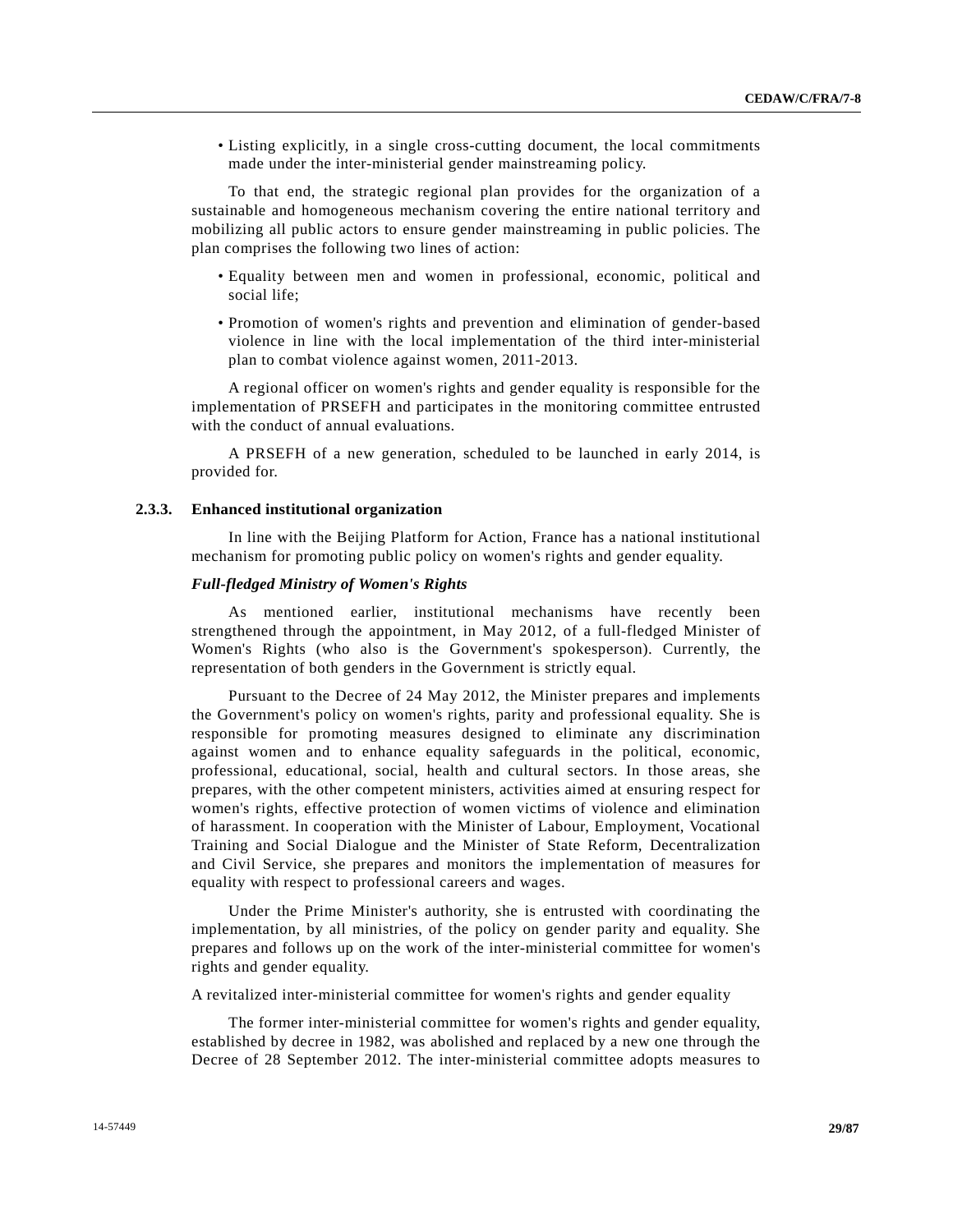ensure the promotion of women's rights in all areas of action of the Government. It also adopts an inter-ministerial action plan for gender equality and an interministerial plan to eliminate violence against women. It meets whenever necessary, and at least twice a year. Consisting of all ministers, it is chaired by the Prime Minister or, under his or her authority, by the Minister of Women's Rights. The work and decisions of the committee are prepared and followed-up on by the interministerial delegate for women's rights and gender equality, who sits on the committee.

After meeting on 30 November 2012, the Committee was scheduled to reconvene in early 2014, particularly in order to adopt new action priorities with respect to women's rights.

# **2.3.4. The High Council for Gender Equality (HCE)**

The High Council for Gender Equality (HCE) was created through the Decree of 3 January 2013. It was established by the Prime Minister on 8 January 2013. Its 72 members, of whom 40 are women, include members of parliament, local elected officials, qualified public figures, and representatives of associations and State administration bodies.

Attached to the Prime Minister, this advisory authority has replaced the Monitoring Commission on Gender Parity (*Observatoire de la parité*), whose scope, limited to parity in political activity, was not adapted to the new goals of the policy on women's rights. It has also replaced the Higher Council for Sexual Information, Birth Control and Family Education (CSIS), the National Commission on Violence against Women (CNVF) and the Commission on the Image of Women in the Media. The mission of the High Council is to lead public discussion on the main thrusts of the policy on equality, particularly with regard to the elimination of gender violence, the place of women in the media and the dissemination of gender stereotypes, reproductive health, equal access to public or elective office and the international dimension of the combat for women's rights.

## **2.3.5. A senior official on equal rights in every ministry**

Under the Prime Minister's circular of 23 August 2012, a senior official on equal rights is designated in each ministry to lay down and implement the policy on gender equality. He or she is entrusted with:

- Coordinating the preparation and monitoring of the inter-ministerial action plan component concerning his or her ministry;
- Following up on work aimed at considering the rights of women and gender equality in the preparation of draft legislation and regulations and in the performance indicators for State budget programmes;
- Monitoring, in cooperation with his or her ministry's general secretariat and human resources department, the appointment of women to senior posts; and proposing all measures conducive to professional equality and the reconciliation of the employees' professional, family and personal life.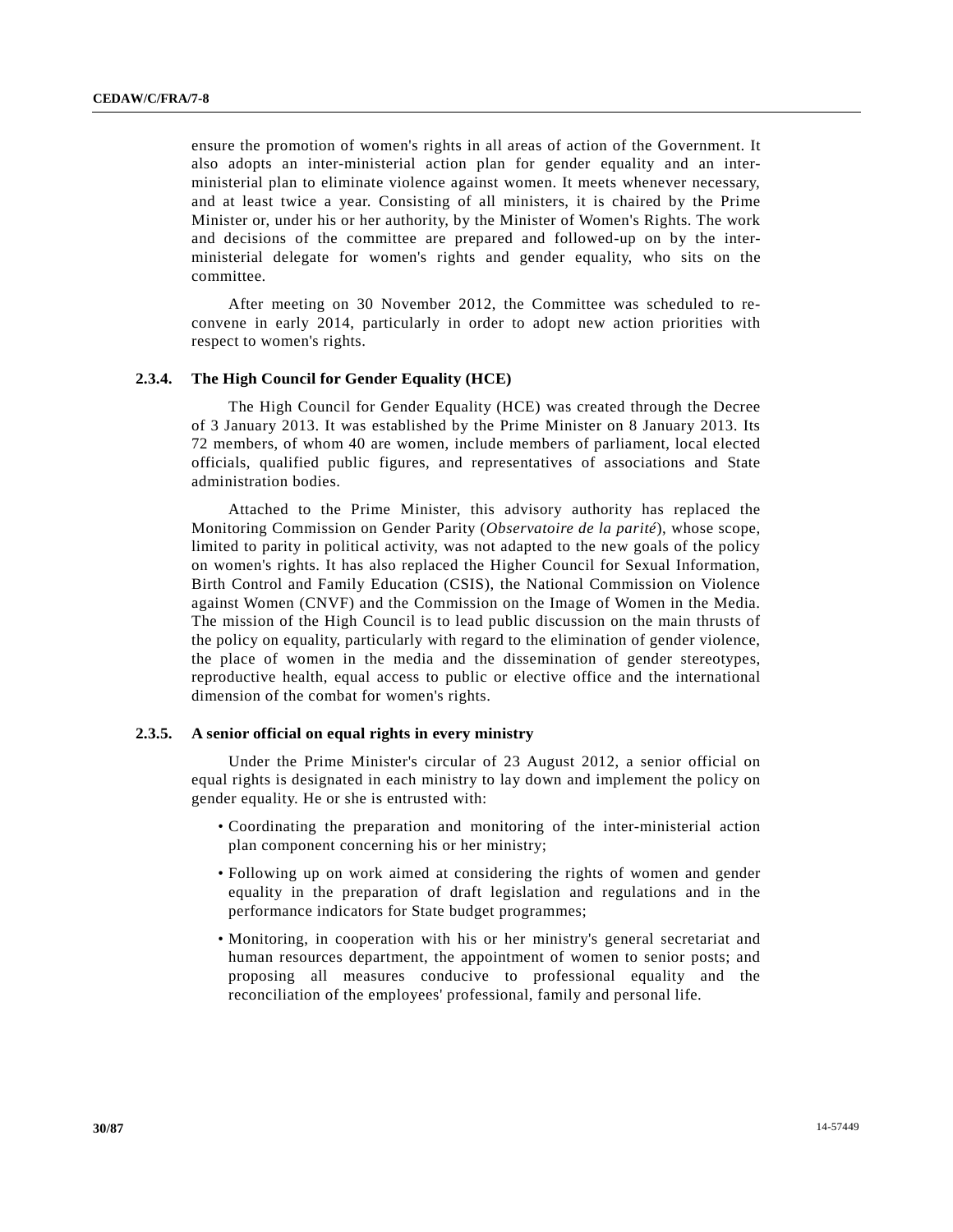# **2.3.6. Cross-cutting policy document on gender equality: a gender-budgeting application**

Gender budgeting makes it possible to monitor in detail the budget allocated to gender equality and thereby to follow and identify the programmes and financing dedicated to the inter-ministerial policy.

The cross-cutting policy document which, based on article 128 of the reconciliation budget act of 2005, is presented in the form of a general annex to the draft annual budget acts, lends a gender-budgeting perspective to the State budget; and helps to improve coordination of State action concerning various ministries by a leading minister and to enhance the effectiveness of cross-cutting policies.

The cross-cutting policy document on gender equality presents the crosscutting policy concerned and the related budget programmes, main tax expenditures and financial effort of the State for the current, preceding and next year.

That approach is also reflected in the State budget documents, given that gender equality issues are referred to in evaluation documents preliminary to the draft budget acts and social-security finance acts.

#### **2.4. Action against stereotypes (article 5)**

Recommendation (paragraph 19): "The Committee recommends that the State party continue to encourage the media to promote changes with regard to the roles and tasks considered suitable for women and men, as required by article 5 of the Convention, and to provide the Committee in its next periodic report with information on the outcome of the study on stereotypes in school textbooks. The Committee further recommends that the State party continue its work of finding the most appropriate way to pursue measures to encourage girls to study subjects traditionally chosen by boys and enterprises to recruit women for jobs usually reserved to men. The Committee urges the State party to undertake in-depth research and studies on the impact of gender-role stereotypes on the implementation of the Convention, particularly, with regard to the enjoyment of fundamental rights by immigrant and migrant women. It also calls upon the State party to undertake campaigns to raise general awareness of the negative impact of such stereotypes on society as a whole".

#### **2.4.1. Studies and statistics on stereotypes**

A number of scientific laboratories and research teams are working on the issue of gender stereotypes with support from the Mission for Parity and Combating Discrimination (MIPADI) of the Ministry of Research. The work of the CNRS Cognitive Psychology Laboratory (UMR 6141) and of the neurobiologist Catherine Vidal in the Institut Pasteur, inter alia, are cases in point.

In the framework of the "Laboratory on stereotypes", Mediaprism and the "Equality Laboratory" association (created in 2010) organized in 2012 the study of stereotypes, with financial support from the Ministry of Women's Rights. According to such research, the general public associates "stereotype" with "caricature" or with unfavourable treatment of either gender. Generally speaking, therefore, people are not aware of being exposed to visual displays conveying gender stereotypes.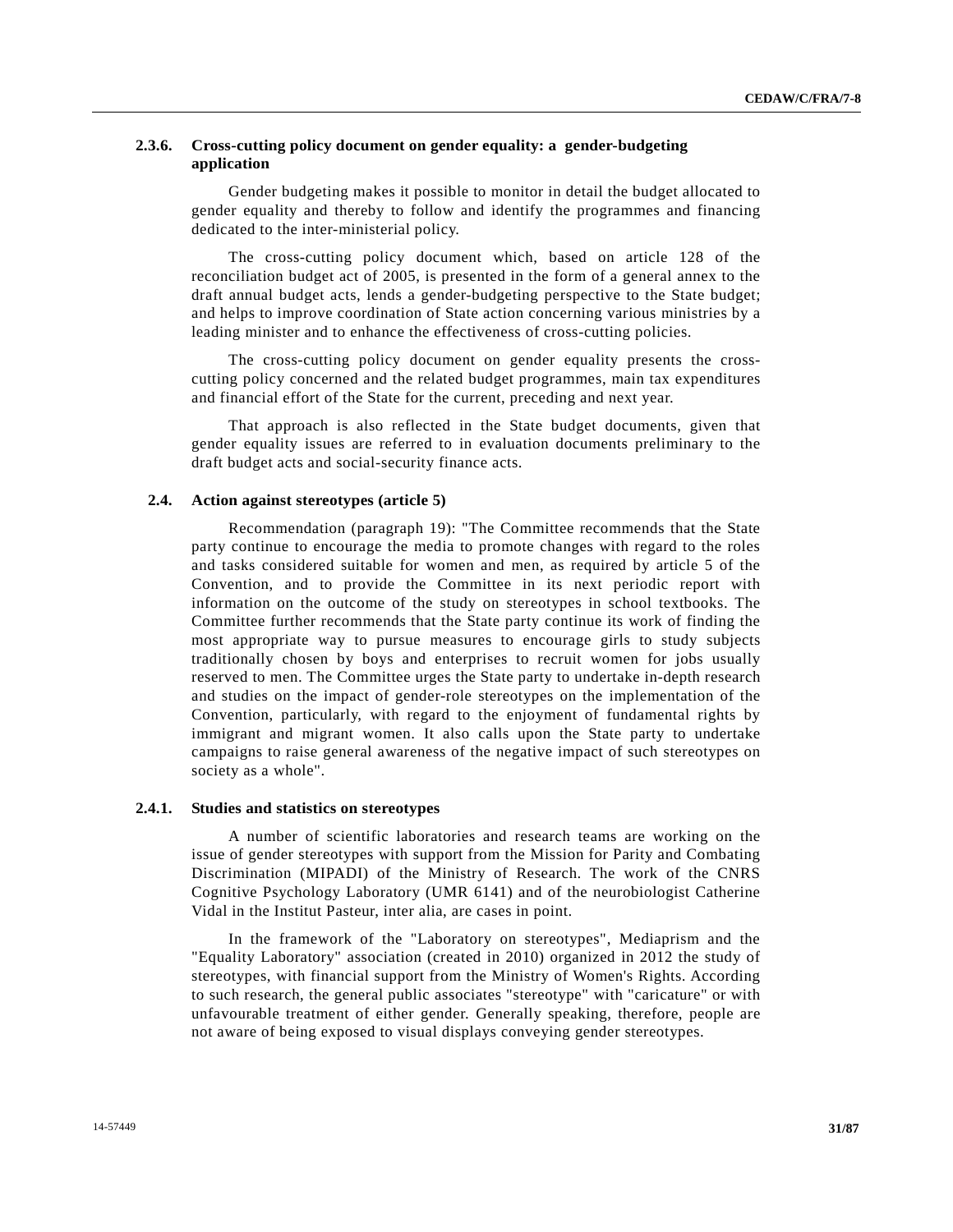When shown a stereotype, a considerable proportion of male and female respondents consider it unfortunate but insignificant or have no ideas on the subject. Steps to provide relevant information or raise awareness of the effect of stereotypes are therefore important.

A study carried out by the High Authority to Combat Discrimination and Promote Equality (HALDE, since then replaced by the Defender of Rights) between June 2007 and March 2008 regarding the place of stereotypes and discrimination in school textbooks has highlighted the persistence of gender stereotypes. Not only were men found to be over-represented in the textbooks to the detriment of female personages, but also women were mainly shown in household contexts and frequently associated with the image of the mother or wife. Rarely were they presented in business or political settings.

Based on these findings, HALDE formulated a series of recommendations to the Minister of National Education, particularly with regard to using school programmes to drive change towards the elimination of stereotypes and the advancement of gender equality. The report proposed to expand the teaching related to the prevention of discrimination and the promotion of gender equality beyond the second year of middle school (*collège*) to all civic education courses of secondary education.

HALDE also recommended to school textbook editors to include a precise definition of discrimination in line with legislation, provide information on its criminal character, punishable under the law, and to avoid or correct existing stereotypes as new editions or publications are prepared.

New impetus was given to that policy on stereotypes at the 30 November 2012 meeting of the inter-ministerial committee for women's rights and gender equality. In the framework of the inter-ministerial action plan, the Government provided for a series of measures, particularly in the area of education, such as "ABCD of equality" modules, and "equality" modules in initial and ongoing training for teachers.

### **2.4.2. Elimination of stereotypes in the field of education**

#### *2.4.2.1. Consolidated legal basis*

The legal obligation to ensure equality between girls and boys and women and men in the schools was strengthened through the Act of 9 July 2010 "on violence specifically against women, spousal violence and its incidence on the children", which gave rise to the following amendments to the Education Code:

- Under article L. 121-1 (amended by the Act of 8 February 2010), "public elementary, middle and high schools and higher education institutions shall contribute to support gender diversity and equality";
- Under article L.312-17-1 (amended by the Act of 9 July 2010), "information on gender equality and on the elimination of gender-based prejudices of domestic violence shall be provided at all school levels", particularly through recourse to "associations for the defence of women's rights and gender equality";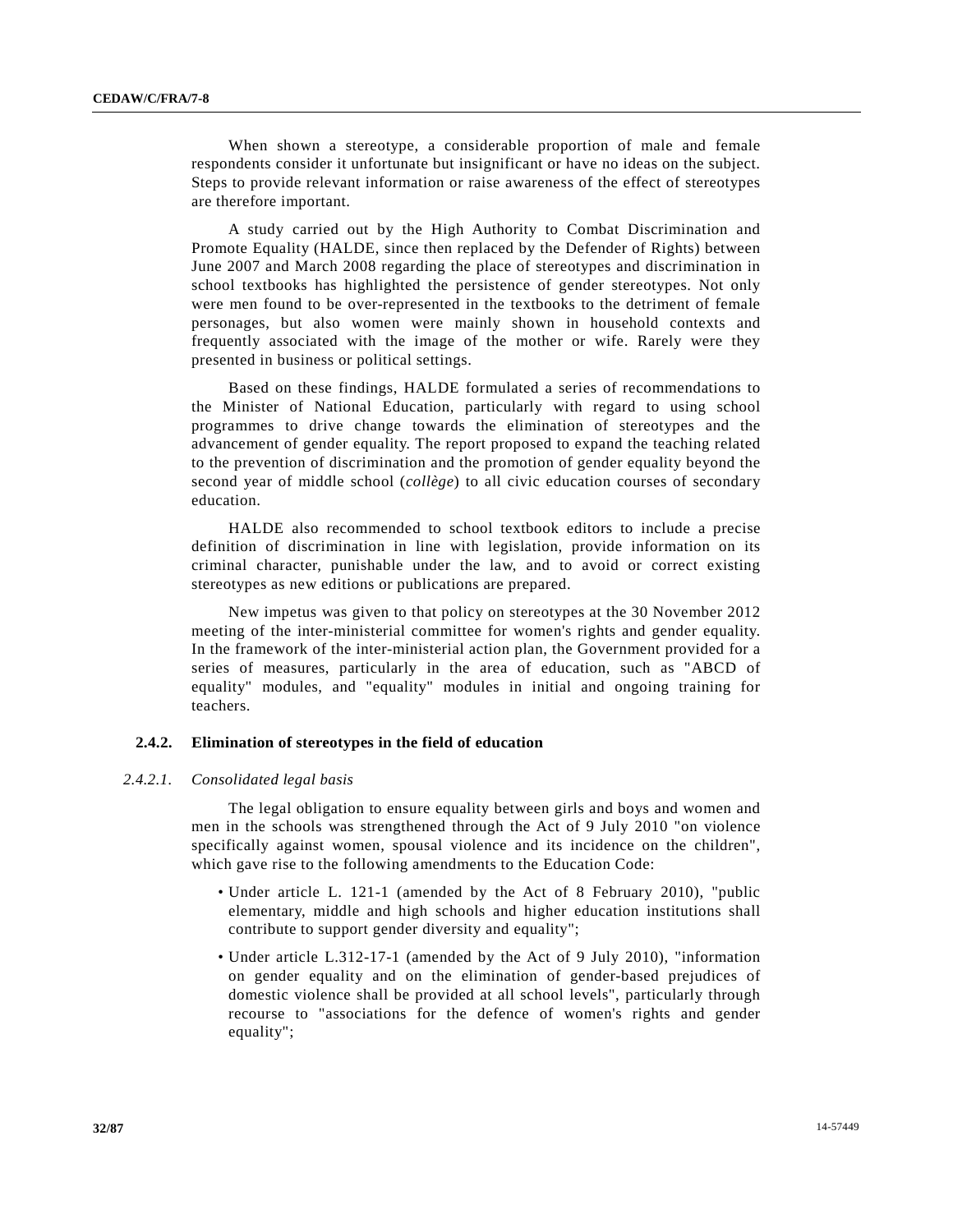• Under article L.721-1 (amended by the Act of 9 July 2010), training provided to national education staff shall "include awareness-raising campaigns on the problems of discrimination, gender inequality and violence against women".

The pursuit of these educational goals is strengthened by the Act of 8 July 2013 on public school reform and the Act of 22 July 2013 on higher education and research, which require taking equality into account in teacher training, teaching and student orientation; considering action against gender stereotypes in the courses and in the various aspects of the life of the academic community as a public service mission of higher education; and promoting parity in universities governance bodies, in the relevant authorities or new advisory or evaluation entities of the State.

#### *2.4.2.2. Tools used and activities carried out on the ground*

The Minister of National Education takes special steps to promote the training of education staff in the elimination of stereotypes and in gender equality. The teaching personnel is sensitized to those issues in their initial training through a module on gender equality and in ongoing training through academic training plan (PAF) modules which address the need to eliminate gender stereotypes and to promote gender equality.

The new inter-ministerial convention for the equality of girls and boys and women and men in the education system, signed by six ministries for the period 2013-2018, aims at making equality-based education, from the earliest possible age, central to the schools in order to eliminate gender stereotypes in a sustainable manner.

The dynamic effect of the above convention began at the start of the new school year in 2013, when the *Year of equality in school* (see below) was launched.

At that same time, "ABCD of equality", a primary education pilot programme was introduced in order to provide support for teachers and organize educational activities for the pupils. Carried out in cooperation with the Ministry of Women's Rights in 10 departments of education and in more than 600 classes (http://www.cndp.fr/ABCD-de-l-egalite/accueil.html), this programme will be generalized at the start of the new school year in 2014.

In the framework of health- and citizenship-education committees (discussion, observation and proposal bodies designing and implementing civic education projects), the schools organize training and sensitization activities to inculcate respect for others. Moreover, the core knowledge and skills that every pupil must assimilate before leaving school pursuant to an act of 2005, include, as part of social and civic knowledge, respect for the other gender and rejection of stereotypes.

Training in girl-boy equality is stipulated in the specifications for future higher schools for professors and educators.

On 28 January 2013, a gender equality charter was signed by the Ministry of Higher Education and Research and the conferences of university presidents, grandes écoles and directors of French schools of engineering.

The above charter is part of a relevant overall plan presented to the interministerial committee on 30 November 2012 and comprising approximately forty activities whose main goals are, inter alia, equality in careers, gender-diversity in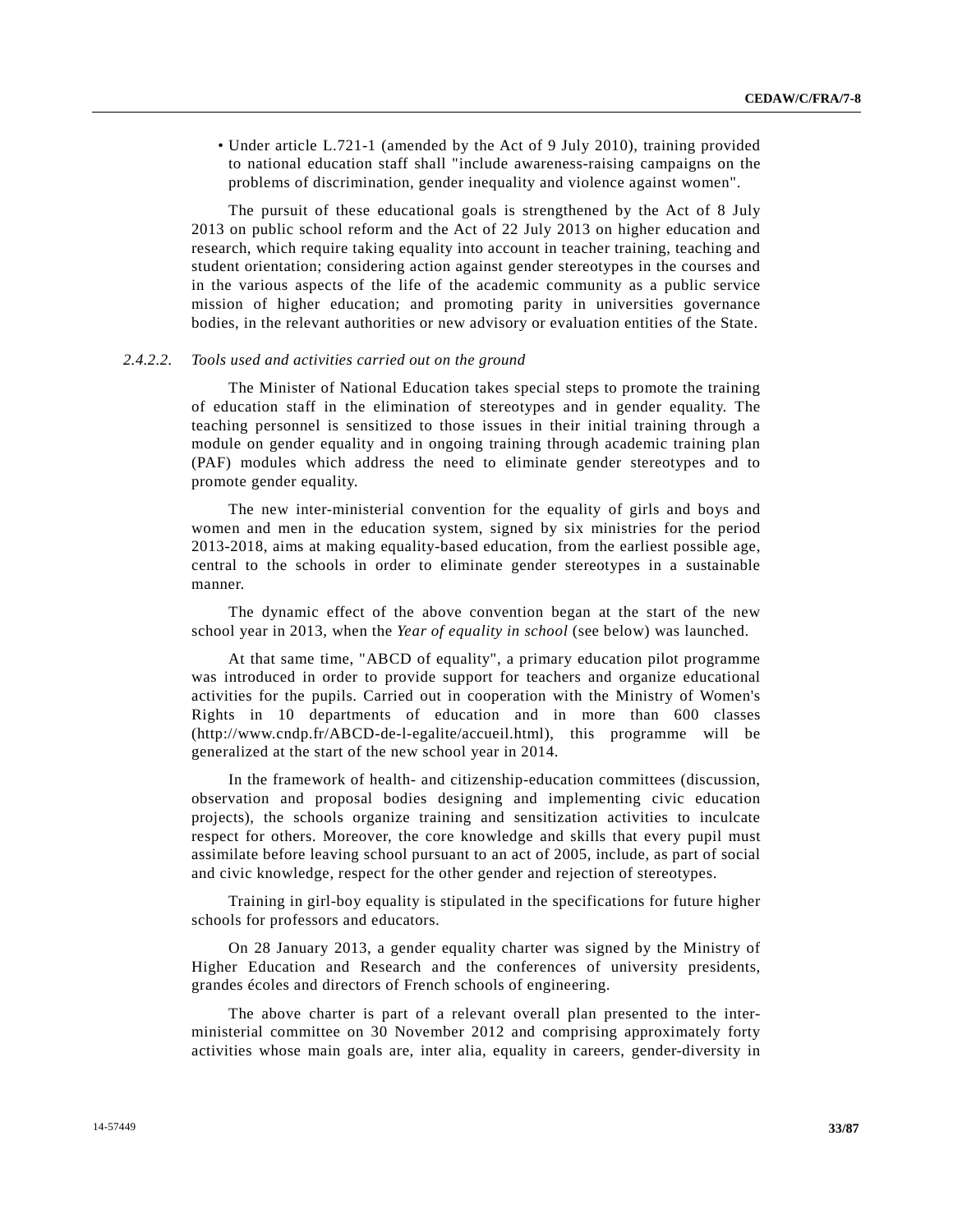training, elimination of sexist and sexual violence and development of research on gender issues.

A Committee on Equality (COMEGAL) ensures the coordination of policies on equality in higher education and research. Its action has a triple aim: eliminating stereotypes through voluntary involvement; mainstreaming of equality issues in contractual relations with every establishment; and stipulating gender parity regarding elections to the various university bodies in the law governing higher education.

#### *2.4.2.3. Specific activities for enhancing gender diversity in the various areas of education*

A number of specific activities have been implemented in the schools in order to encourage diversity in vocational orientation. One main goal is to attract more girls to scientific and technical sectors, traditionally preferred by boys. Thus, the "science and technology in the school" plan, launched in January 2011, promotes updated scientific programmes and provides for personalized support time to change perceptions of scientific studies and jobs.

Thus, an agreement signed on 31 January 2011 with the "Women and mathematics" and "Women and science" associations provides for regular school events to stimulate the girls' interest in science. In 2012, the first "Week of mathematics" was organized, with "Girls and mathematics" as key theme.

The Ministry's brochure entitled "Girls and boys on an equal footing, from school to higher education", published annually since 2007, provides updated gender-disaggregated statistics on school careers and the relevant stakes and issues. The 2012 edition reports a slight reorientation of girls' choices in the science sectors as a result of offering the optional course in science and technology, which are more popular among girls than among boys (in 2009, such courses were attended by twice as many girls as boys). That reorientation is also the result of action to promote gender-diversity in the various areas.

In 2014, year of gender-diversity, relevant information and action plans will be launched at the national level.

#### *2.4.2.4. Mobilization for equality in the school in 2013*

The inter-ministerial action plan adopted on 30 November 2012 declared 2013 to be a year of mobilization for equality in the school, with the involvement of all educational and civil society actors and youth movements in support of the process (http://www.education.gouv.fr/cid66416/2013-annee-mobilisation-pour-egaliteentre-les-filles-les-garcons-ecole.html).

Modalities for the "Year of equality in the school" were laid down in a joint circular addressed by the Ministers of Education, Educational Success and Women's Rights to the directors of education on 7 March 2013.

# **Pursuit of equality at all stages of educational programmes**

As mentioned earlier, the "ABCD of equality" programme for pupils of cycles 1-3 (nursery through elementary school) was developed during the 2012-2013 school year to be implemented in 10 education departments at the start of the following school year and generalized at the start of the school year in 2014.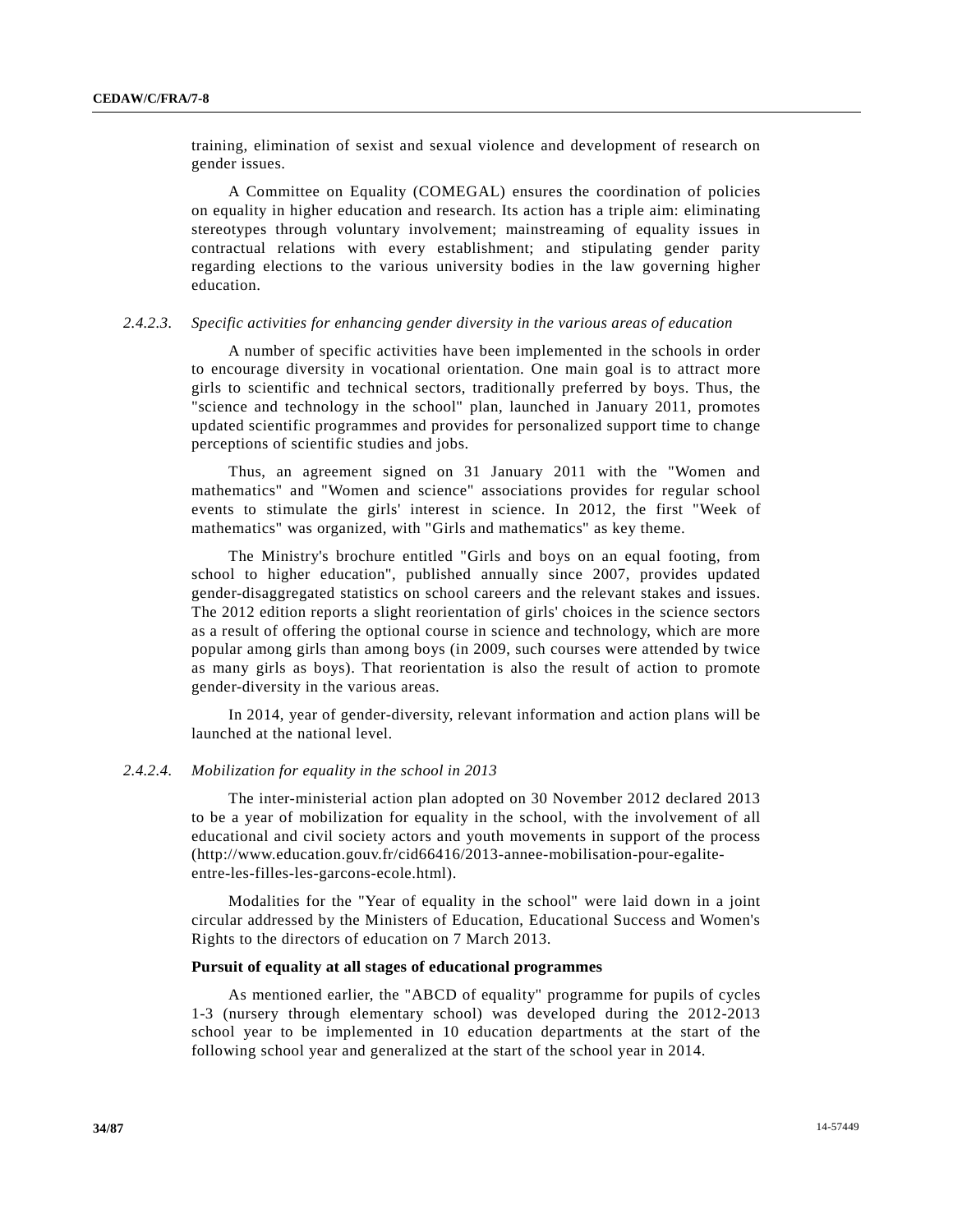That programme, based on educational, financial and digitized documents produced jointly by the Ministry of Women's Rights and the Ministry of National Education and subject to an evaluation protocol prior to generalization in 2014, provided for the participation of the pupils' parents in the pilot phase.

In the middle schools and high schools, awareness-raising activities against gender-based harassment and violence and in favour of respect and equality are offered and conducted as part of school projects in cooperation with civil society actors and community service volunteers. Programmes of the same type will be implemented in educational establishments attached to the Ministry of Agriculture. The "Integration-Equality" network has been mobilized for that purpose.

The holding of statutory meetings and the pursuit of the goals specified in the circular of 17 February 2003 is currently being evaluated jointly by education system bodies, territorial authorities, health professionals and civil society. An action plan for full implementation of sexual education in elementary, middle and high schools was drawn up at the beginning of the school year in 2013.

Training in girl-boy equality has been stipulated in the specifications for the higher schools for professors and educators and has been taken into account in teachers' colleges and other educational personnel training establishments. That subject is addressed in the ongoing training for all personnel of National Education, higher education and agriculture, with particular attention to national education directorate and inspectorate staff, in cooperation with the Higher School of National Education, Higher Education and Research.

On-line training tools will be introduced and made available on the general and discipline-related sites of the Ministry of National Education. Since early 2013, useful educational tools on equality, whose producers will meet regularly, have been assembled at a portal on the Internet site of the National Office for Educational and Vocational Information (ONISEP) (http://objectifegalite.onisep.fr/#/1).

These activities as a whole have been planned in the inter-ministerial convention for the equality of girls and boys and women and men in the education system, which has been renewed for the period 2012-2017. In that convention, five ministries commit themselves to strengthening their action for gender equality. The convention provides for measures aimed at developing and transmitting a genderequality culture, promoting the role of women in school programmes and ensuring gender-diversity in all areas of education.

# **Promotion of equality will be an explicit goal of the new public service for orientation**

The creation of a public service for orientation, provided for in the new stage of decentralization, is expected to promote gender-diversity in the various areas of education. The relevant activities will build on action already carried out in certain industries, such as construction. The new service will engage in enhancing and publishing statistics that highlight disparities in orientation and occupational activity, and the encouraging examples of women and men excelling in an occupation "reserved to the other gender".

In schools, equality between girls and boys in accessing training and employment will be promoted. Relevant subjects will be addressed in the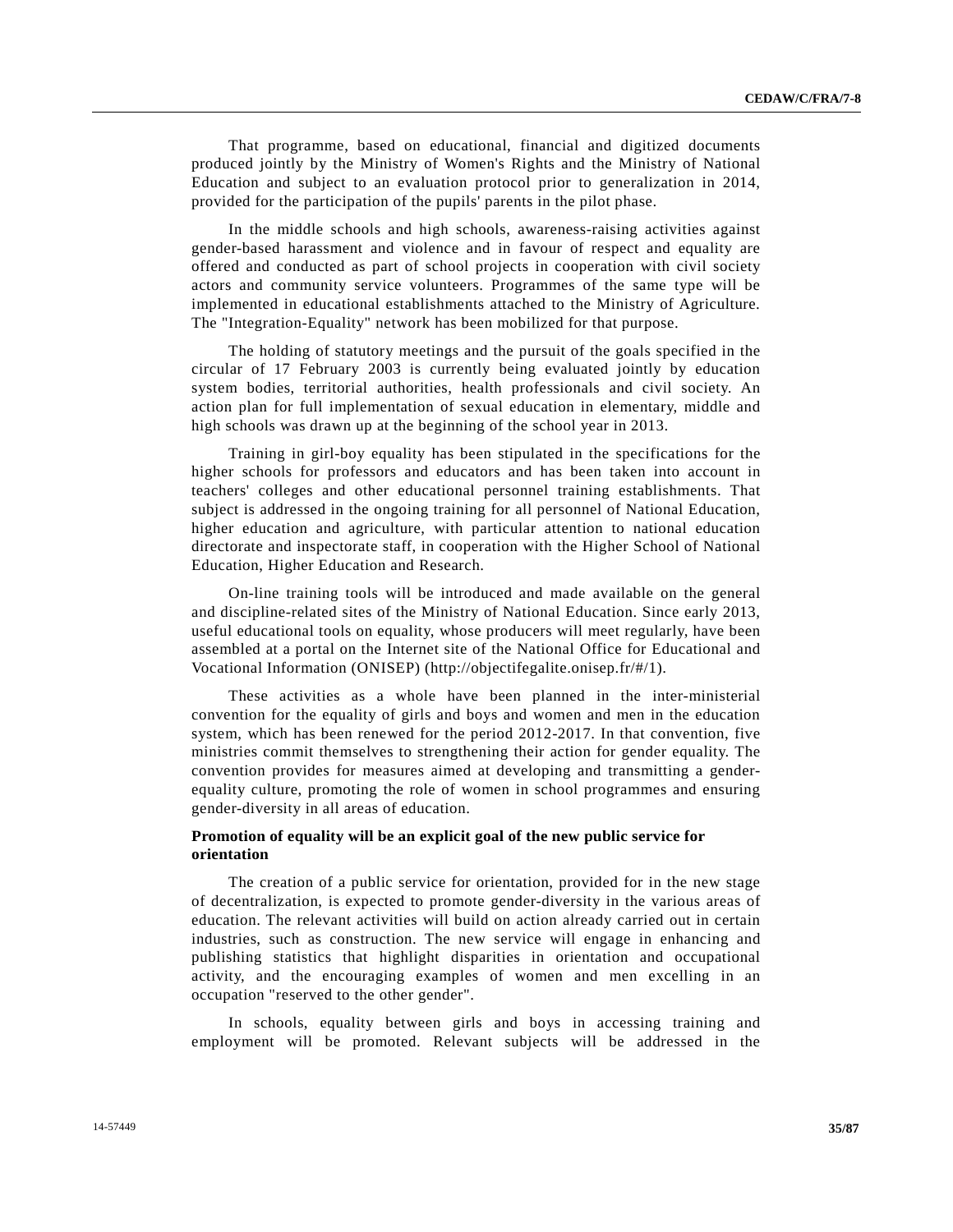information, orientation and business- and professional-world discovery activities implemented as from the first year of middle school (*collège*).

In particular, the plan for supporting and developing women's entrepreneurship, announced on 27 August 2013 by the Minister of Women's Rights, provides as follows:

- As from the first year of middle school (*collège*), women's entrepreneurship will be part of the curriculum under the new information, orientation and business- and professional-world discovery procedures provided for in the School Reform Act;
- Women's entrepreneurship will be specified as one of the student sensitization goals in all agreements concluded between the State, support networks and associations which work in the field to promote the spirit of enterprise and innovation among young persons, such as chambers of commerce and industry, and the associations "Fédération Pionnières", "100 000 entrepreneurs" and "Learning by doing" (EPA);
- Recurring and ongoing activities to generate interest in women's entrepreneurship in middle schools (*collèges*), high schools and higher education institutions will be organized every year.

The Ministries of Agriculture, Labour, Vocational Training, Social Affairs and Health, the Interior, the Environment, Industrial Renewal, Handicrafts, Trade and Tourism will offer support for meeting the commitment to gender-diversity. For instance, the Industry Week will provide an opportunity to intensify the promotion of industrial occupations among women. In the handicrafts sector, activities will be undertaken with the National Fund for Craft Sector Promotion and Communication (FNPCA) in order to develop women's participation in traditionally male trades and men's participation in traditionally female ones.

In order to ensure progress in all of the above areas, a workshop of State agencies and all regional councils was held on 7 February 2013. The event was repeated on 13 December 2013 in the framework of a forum on occupational gender-diversity.

#### *2.4.2.5. Elimination of stereotypes as a civic duty*

A framework agreement with the civic service agency, signed on 7 March 2013, provides for mobilizing approximately 1,000 persons to engage in innovative activities raising awareness of gender stereotypes and teaching equality in public services, sport and voluntary organizations. To that end, the Ministry of Women's Rights invited its partner associations and authorities to participate in its gender equality action.

In cooperation with the Ministry of Defence, equality promotion activities will be incorporated into the Defence and Citizenship Days.

# **2.4.3. Elimination of gender stereotypes in the media, culture and sport and on the Internet**

In 2008, the Government and the Broadcasting Authority (*Conseil supérieur de l'audiovisuel*, CSA) undertook an initiative to highlight the stereotypical presentation and inadequate role of women in the media. According to the first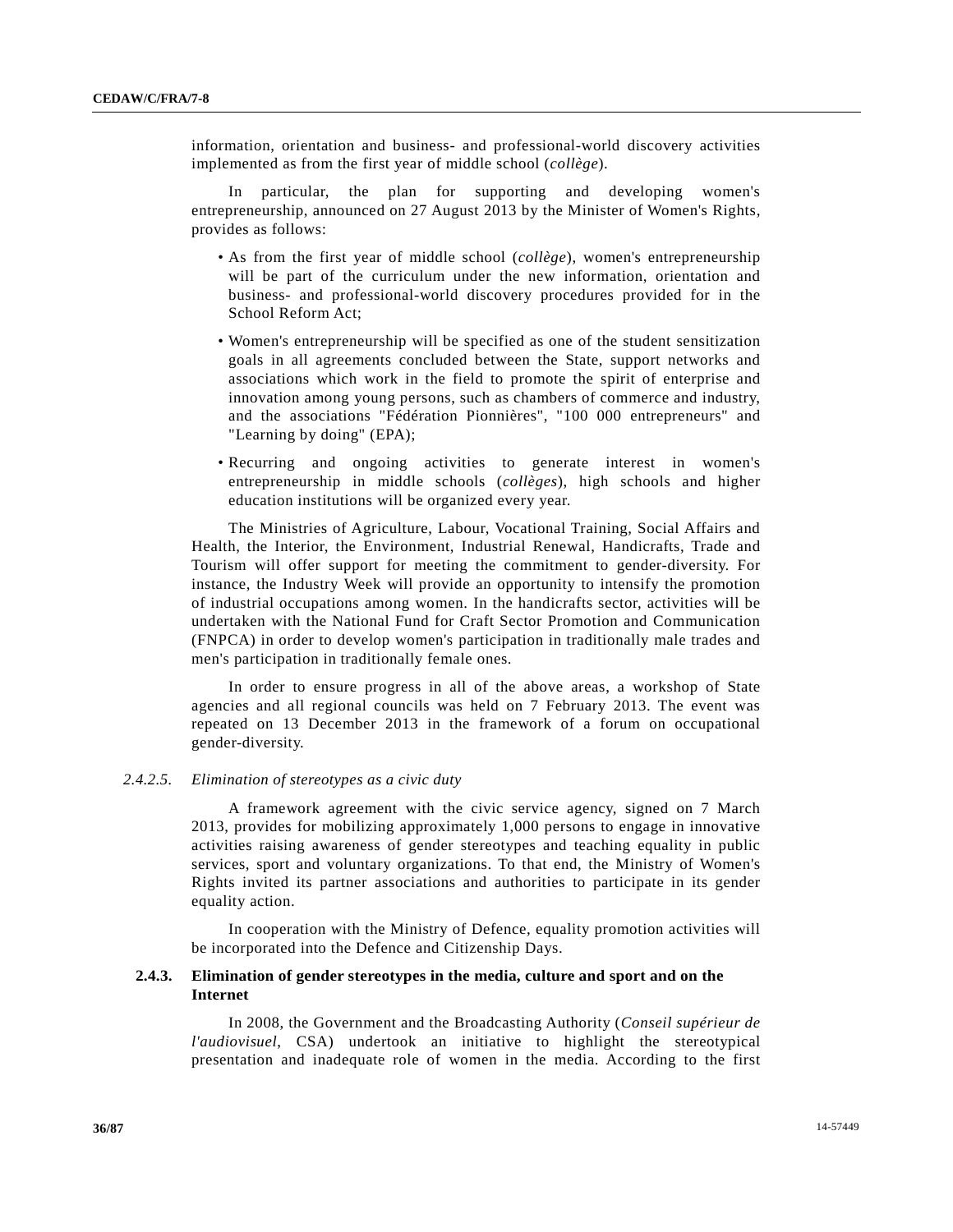report on women's image in the media, presented in 2008, women, particularly those exercising expert functions, were too few in the media as a whole; and the discrepancy between women's life today and their place and image in the media was still significant. In the same year, a commission was set up to observe and monitor female stereotypes.

According to a report made public by the Commission on the Image of Women in the Media in 2011, "of the experts in the media as a whole, 20 per cent are women and 80 per cent men". Accordingly, a self-regulation agreement was signed in 2010 by various national media of the radio (RTL, Europe 1 and RMC), television (Channel + and M6) and the press (*Le Monde* and *Le Figaro*), which committed themselves to increasing women's contribution to television broadcasts and newspaper reports.

The Broadcasting Authority (CSA) undertook to help the media meet that commitment, by making available a pool of appropriate women experts. In the draft Gender Equality Act, the Government has proposed extending the regulatory powers of CSA in combating sexist stereotypes in the media, thereby amending Act No. 86- 1067 of 30 September 1986 on freedom of communication. CSA is thus entrusted with ensuring a fair representation of women, promoting their image and gender equality, and taking steps against the dissemination of sexist stereotypes and images that degrade women. The public audio-visual companies' obligations regarding gender equality are also reinforced.

With regard to the Internet, the above draft Act amends article 6 of Act No. 2004-575 of 21 June 2004 on confidence in the digital economy by expanding the relevant obligations to all forms of incitement to hatred, particularly when it is based on gender or on sexual orientation or identity.

Agreements supplementary to the objectives and means contract (COM) 2011- 2015 with France Télévision company (organized by late 2012) and to COM 2010- 2014 with Radio France will be signed with a view to ensuring the promotion of the image of women and preventing the dissemination of sexist stereotypes and degrading images. The agreements will stipulate specific measures for greater participation of women experts in current interest broadcasts and for the promotion of equality in programmes for children.

An "equality promotion" clause will be included in all financing agreements concluded with cultural policy actors, regardless of the sector concerned.

Agreements for the promotion of women's sport will be signed with all sport federations. The list of major sport events included in the Decree of 22 December 2004 will be amended so as to give women's competitions the place that they deserve. A relevant draft decree has been transmitted to the European Commission. Lastly, the draft Gender Equality Act establishes parity in the governing bodies of sport federations as an objective to be attained by 2020.

The Professional Advertising Regulatory Authority (ARPP) has been requested to step up self-regulation procedures in the advertising sector.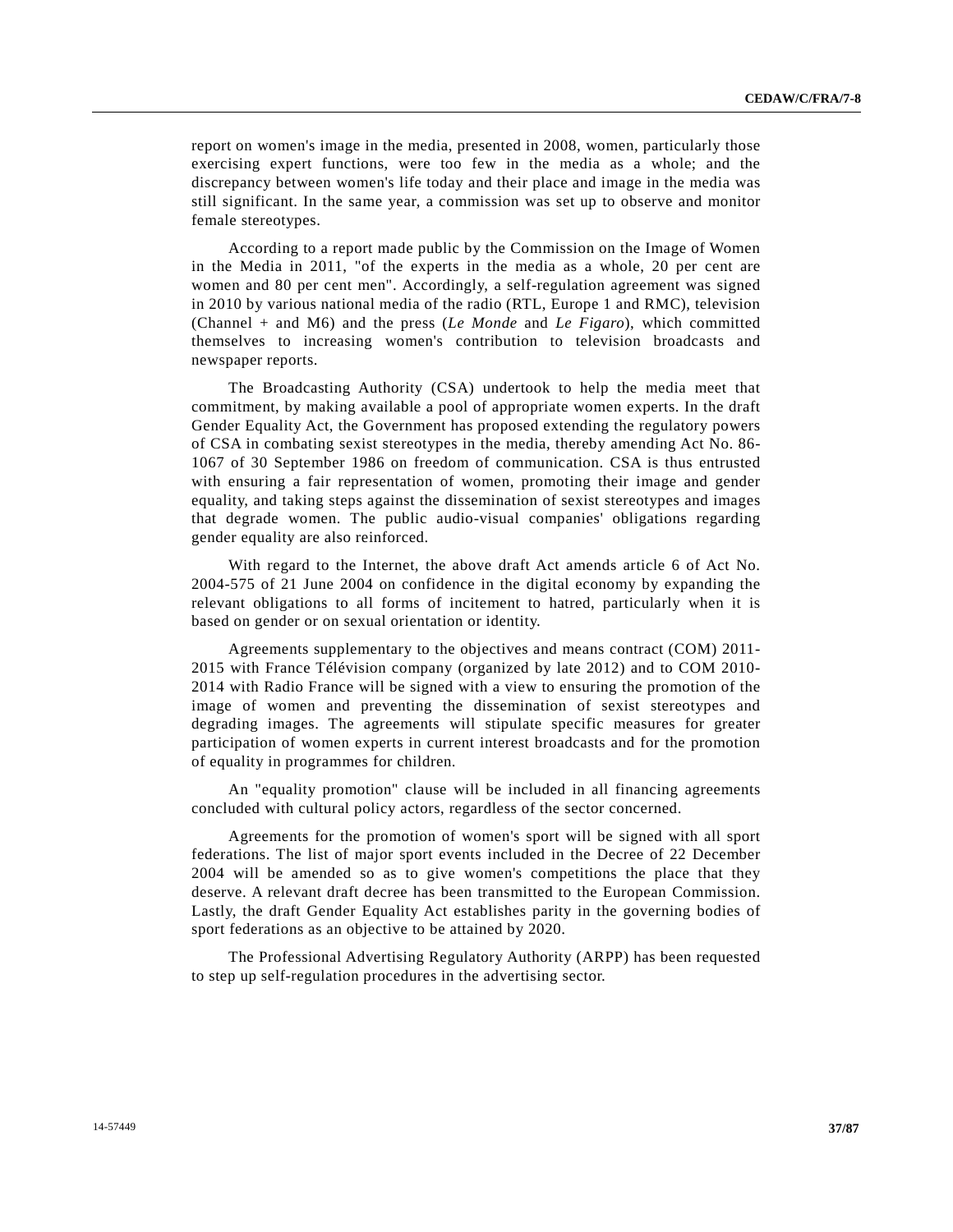### **2.4.4. Elimination of stereotypes in the administration**

# *2.4.4.1. Modification of the administrative forms*

A Prime Minister's circular published on 21 February 2012 modified the format of administrative forms and correspondence by removing such terms as "Miss", "maiden name", "patronymic" and "spouse's name", which were unnecessary references to women's family status. The circular recommends using instead the terms "Madame", "family name" and "customary name".

#### *2.4.4.2. Awareness-raising activities undertaken within the Government*

The Prime Minister's circular of 23 August 2012 on the implementation of the inter-ministerial policy on gender equality indicates sensitization and training activities regarding gender stereotypes for all members of the Government.

An awareness-raising seminar was organized for all ministers to stimulate discussions and highlight the direct and indirect consequences of current stereotypes in French society.

Such seminars were followed by similar meetings at all levels of the State (including the regional prefects and the departmental prefectures) and in other agencies. Analogous meetings are organized at the National School of Administration (ENA) as part of the training of future senior officials of the State. Related awareness-raising activities will be carried out in the framework of the "ABCD of equality" pilot programmes.

The circular of 22 October 2012 on guidance regarding the inter-ministerial priorities of lifelong learning for State officials drew the attention of the ministries and decentralized services of the State to the need to organize training aimed at raising awareness of the significance of professional equality among, primarily, key recruitment and career-development staff, namely administrators, particularly at senior level, members of juries and joint administrative boards (CAPs), human resources managers and career mobility advisers (CMCs).

Occupational equality issues are be included in the initial training of newly recruited personnel and in specific training for initiation or adaptation to new duties.

In developing training contents, attention was paid to dismantling stereotypes related to the issues in question and inherent even in training instruments that frequently, through examples or actual cases cited, tend to reproduce certain patterns regarding the role of women and men in society.

These priorities were stated and developed in the memorandum of understanding on gender equality in the civil service concluded on 8 March 2013 between the Prime Minister and the Minister for State Reform, Decentralization and the Civil Service, trade-union organizations as a whole, and the representatives of public employers.

### **2.5. Elimination of violence against women**

**(General Recommendation No. 19 adopted by the Committee in 1992)**

*Recommendation (paragraph 29): "The Committee urges the State party to take comprehensive measures in order to address all forms of violence against*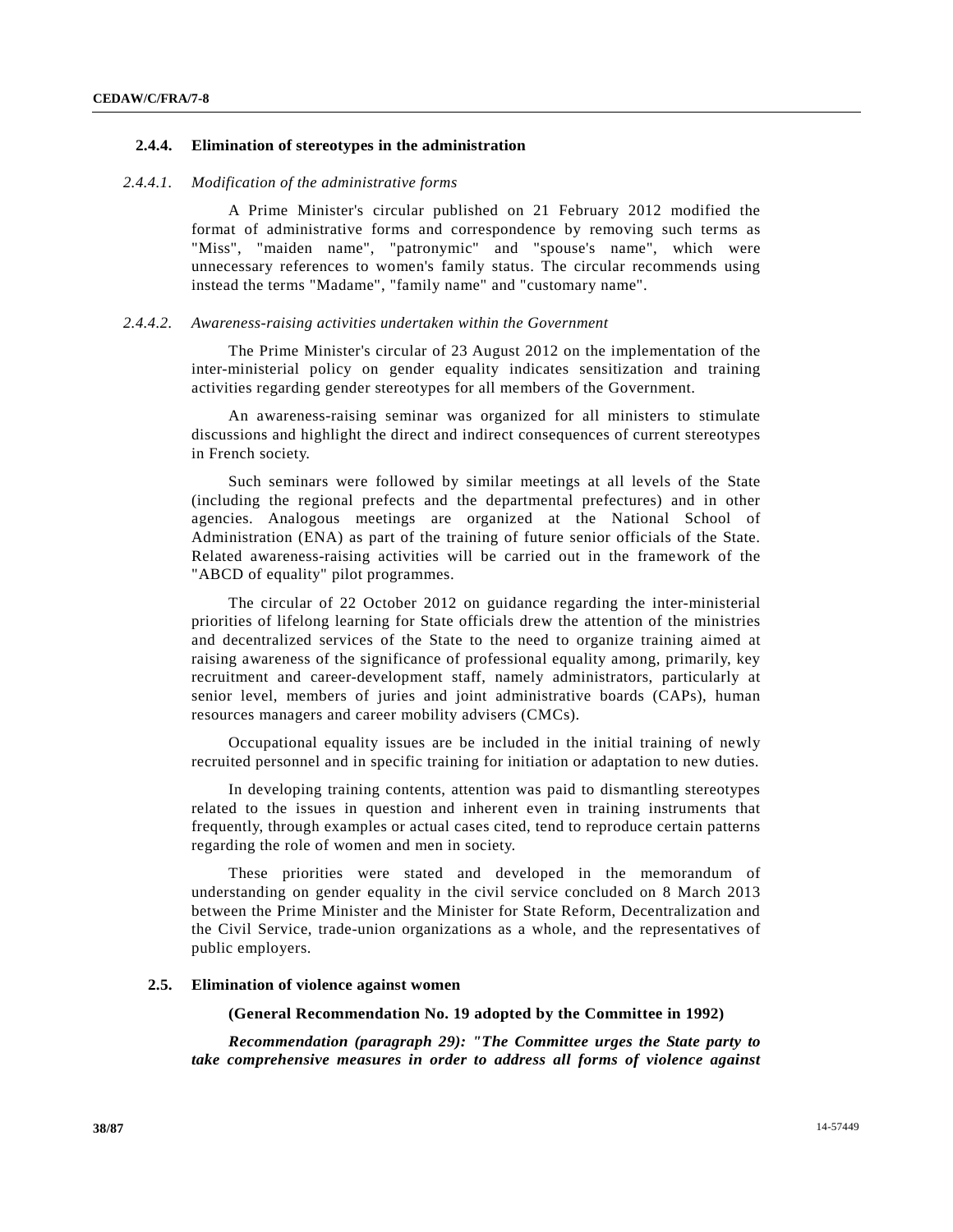*women, including domestic violence. The Committee recommends that the State party analyse all cases of violence against women, particularly those that result in murders of women, and ensure the adoption of effective measures to prevent violence against women and protect them from violence. The Committee further urges the State party to strengthen the cooperation between police, the public prosecutor and non-governmental organizations in the prevention of violence against women. Furthermore, the Committee calls upon the State party to collect comprehensive statistical data disaggregated by age and type of violence and the relationship of the perpetrator to the victim.*

On 22 November 2013, the Minister of Women's Rights, made public the fourth inter-ministerial plan for preventing and combating violence against women. The plan lists a small number of priorities in respect of which the Government will be accountable at the national and local levels.

This plan is built on the following three priorities:

# **1. Basing public action on the simple principle that any manifestation of violence requires a response**

The plan provides for measures to systematize responses at all stages of the process experienced by victims so as to provide health care and legal assistance as early as possible. This means creation of a permanent helpline, doubling of the number of social workers in police stations and gendarmerie premises, protocols for the reception of complaints, medical first aid for the victims, more effective emergency response, particularly in cases of rape or sexual violence, and development of emergency care and shelter facilities.

### **2. Protecting the victims**

The plan provides for strengthening the protection order, establishing an alert telephone line for women in great danger, improving the tools for preventing undesirable situations, organizing criminal prosecution measures against perpetrators of violence, taking into account the situation of women victims of violence in determining income supplement allowances (RSA) and providing for rapid procedures for severing bank accounts.

### **3. Mobilizing society as a whole**

The plan facilitates the mobilization of all public services and relevant professionals, through the new procedures of the Inter-ministerial Mission for the Protection of Women Victims of Violence and for Combating Human Trafficking (MIPROF), which ensures such mobilization for women victims of violence, with a view to implementing large-scale training programmes. The plan includes a crosscutting policy on preventing violence against women through the media and the Internet and in such social settings as the school, the university, sport and employment. The plan also entails mobilizing public research, innovation and experimentation and improving statistical knowledge to facilitate the continuous upgrading of public services and their adaptation to the changing forms of violence in society.

The above plan will be continuously revitalized through regular updates based on decisions of the inter-ministerial committee for women's rights and gender equality.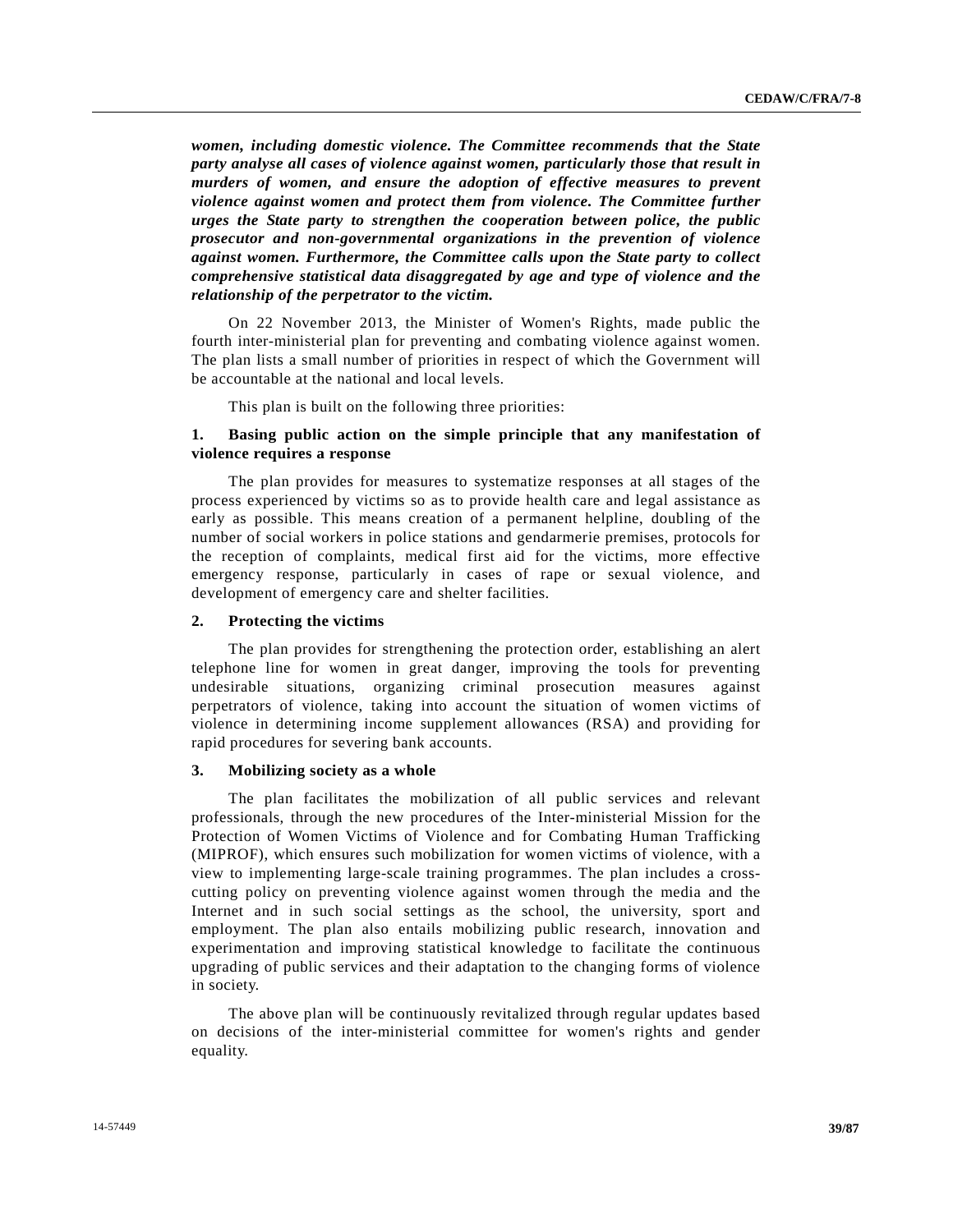The financing of the plan, equal to  $\epsilon$  66 million, twice the amount of the preceding plan, will be ensured through mobilization of various State budget programmes, the Interministerial Fund for Crime Prevention (FIPD), social security appropriations and partnerships with territorial authorities.

New activities included in the inter-ministerial plan for preventing and combating violence against women, 2014-2016, are presented at <http://femmes.gouv.fr/wp-content/uploads/2013/11/4e-planVFF\_22112013.pdf>.

#### **2.5.1. Studies on the typology of violence against women**

The National Institute for Statistics and Economic Studies (INSEE) has created an annual module under ongoing surveys on household living conditions; and, in 2007, in cooperation with the National Supervisory Body on Crime and Punishment (ONDRP), launched "Living Environment and Security" (CVS), an annual national survey on burglaries and physical or verbal violence. That survey, often referred to as "crime victim survey", covers household property offences (inter alia, burglaries, car thefts and property damage) and offences against persons (inter alia, robberies, physical violence, threats and insults). In 2000, a specific study, the national survey on violence against women in France (ENVEFF), was carried out. Subsequent relevant surveys have included "Health and Life Events" (EVS) in 2005 and "The Context of Sexuality in France" (CSF) in 2006. Such surveys have gained momentum in a general context of increased attention paid to violence against women at the level of the law.

In view of the need for further studies on violence against women, the interministerial plan for preventing and combating violence against women, 2014-2016, provides financial support for the initiative of the National Institute for Demographic Research INED to conduct a new survey, entitled "Violence and gender relations: contexts and consequences of violence against women and men". This new "Violence and gender relations" (VIRAGE) survey, conducted approximately 15 years after ENVEFF, is designed to update and expand the relevant statistics and will cover Metropolitan and Overseas France.

The VIRAGE survey aims to describe the nature, frequency, context and consequences of diverse forms of violence. Such a typology is expected to highlight similarities and differences between the kinds of violence suffered by the two genders. Special attention will be paid to the paths followed by the victims. In addition to these general objectives, the survey is designed to fill certain information gaps. For instance, the children's situation in the context of spousal violence remains unknown, particularly in cases of separation. Violence at the workplace is poorly recorded in the existing surveys. After ENVEFF, public discussion has led to new social questions, such as the extent of violence suffered by migrant women and their female descendants. Generally speaking, the combined effect of social vulnerability factors on a person's exposure to violence remains an open issue. Lastly, the VIRAGE will help to evaluate the effect of public policies implemented after ENVEFF, including awareness-raising efforts and training of the professionals concerned (inter alia, judges, law-enforcement officers and physicians).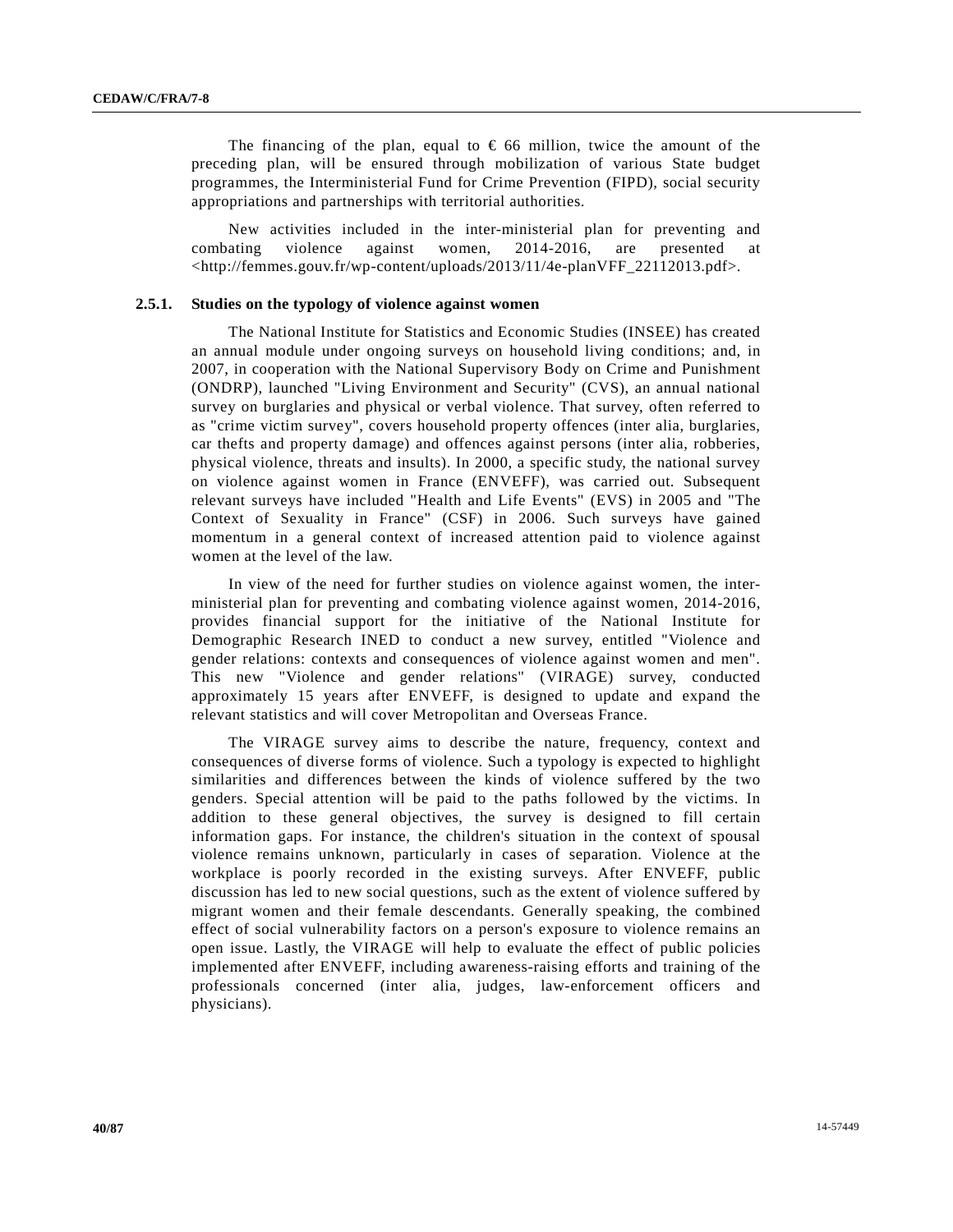# *Women and men do not suffer the same type of violence*

The CVS survey helps to measure various forms of aggression against persons, ranging from insult to robbery and physical or sexual assault, within or outside the household. Sexual assault is committed more often against women than against men: two to three times more women than men suffer that type of violence outside the household. Persons stating to have been victims of rape, attempted rape or indecent assault account for 1.2 per cent of the women and 0.4 per cent of the men interviewed (INSEE, 2012).

Moreover, women are more frequently victims of domestic physical violence: within the household, 3 per cent of women, twice as many as men, suffer non-sexual physical violence, and 0.6 per cent of women, three times as many as men, have been the target of sexual violence.

Furthermore, women are more exposed to feelings of insecurity. They often personally know their attacker, even if he is not their partner or former partner. As a result of the victim's proximity with the offender, violence is repeated and the victim is reticent about filing a complaint. Most types of violence tend to be committed mainly against young women living alone or as a single parent. Women of a higher sociocultural level are more often victims of less serious violence (such as burglaries, insults or inappropriate gestures). Low-income women experience sexual or domestic violence more frequently.

Although less exposed to assaults, older women are less satisfied than other women with the role and effectiveness of the police. Similar dissatisfaction is also observed in poor or problem areas.

Such dissatisfaction is due to the atmosphere reigning in the areas concerned (as a result of such behaviour witnessed by the interviewees as causing property damage or other forms of delinquency) rather than to the frequency of acts of violence against women.

In 2012, 148 women were killed by their companions or former companions (spouses, cohabitees or PACS partners). Of the 26 women having committed homicide, 17 (or 65 per cent) had been victims of violence by their partner. These figures are to be considered in the light of the World Health Organization (WHO) report of June 2013, in which worldwide statistics on violence against women are compiled, revealing that more than one third of women have suffered spousal or sexual violence.

The French departments most affected by the phenomenon were Alpes-Maritimes (11 cases), Nord and Seine-Saint-Denis (8 cases each), Pas-de-Calais (7 cases), Yvelines (6 cases), Bouches-du-Rhône, and Indre-et-Loire and Guadeloupe (5 cases each).

The typical male offender is married, a French national, aged 41-60, and not (or no longer) engaged in any gainful employment. He commits the offence at home, without premeditation, with a firearm. The main motives, in order of frequency, are non-acceptance of a separation, and an argument.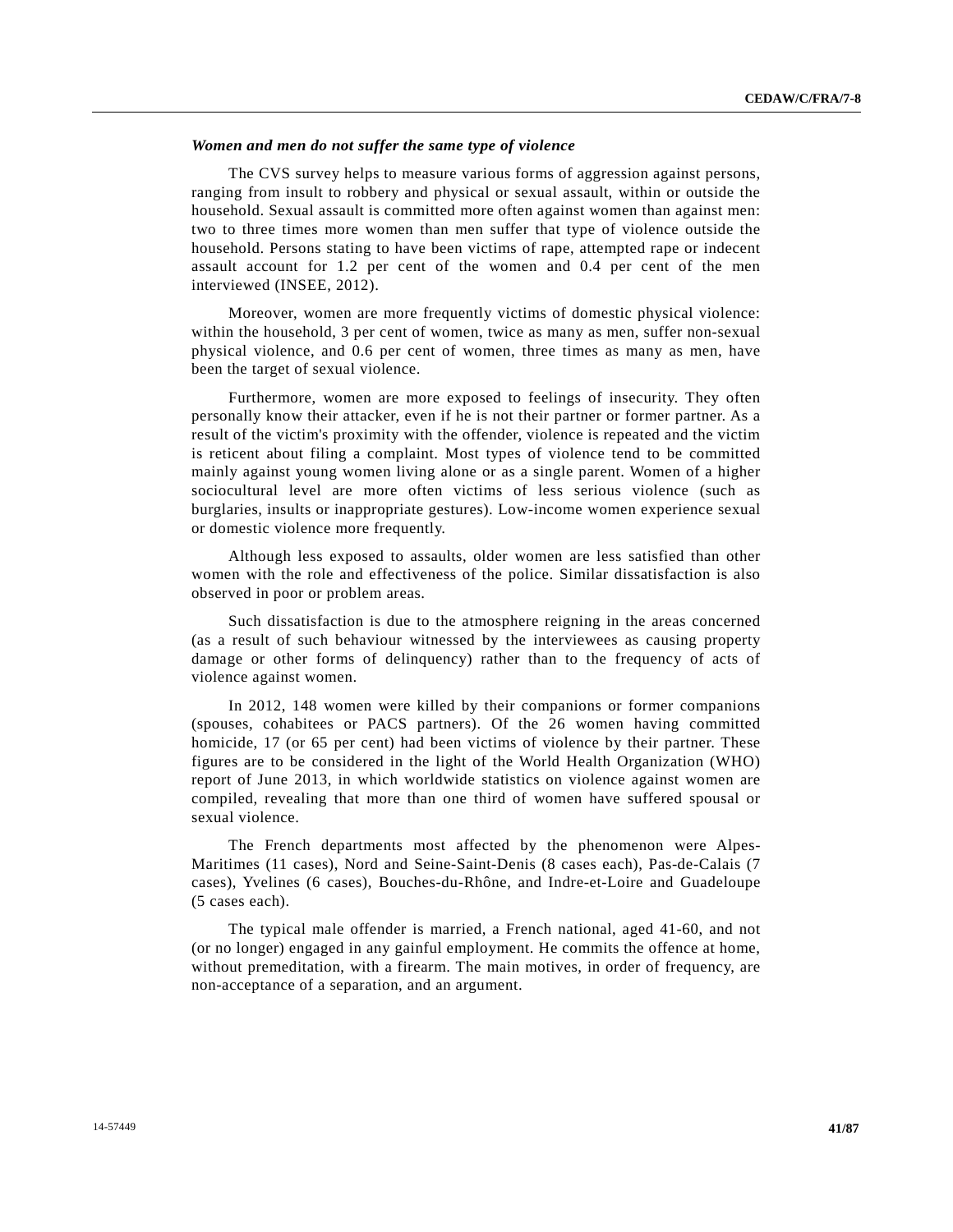# **Characteristics of violence**

A Supervisory Body on Crime and Punishment (ONDRP) survey on the consequences and effects of domestic physical or sexual acts violence helped to determine the characteristics of violence phenomena, measured through annual CVS inquiries in the period 2008-2012 on the basis of replies by 66,920 persons aged 18-75.

12.5 persons out of 1,000 (‰) stated having been victims of physical or sexual violence by a partner or former partner in the two preceding years. Of the 540,000 persons concerned, fewer than 140,000 were men and over 400,000 women.

In the age group 18-75, the proportion of persons who stated having been victims of physical or sexual violence by a partner or former partner in the two preceding years was 18.4 ‰ among women and 6.4 ‰, or approximately three times smaller, among men.

The rate of physical or sexual violence by a partner or former partner is high in the 25-34 age group (10.6 ‰ men and 25.6 ‰ women stated having been victims in the two preceding years) and the 35-44 age group (with, respectively, 10.8 and 28.1 ‰) and decreases in the older age groups.

Unmarried cohabiting women are those with the highest rate (21.1 ‰) of having been victims of physical or sexual violence by their partner, while of the divorced or separated women 23 ‰ stated having been victims of physical or sexual violence by their former partner.

Persons having been victims of violence accounted for 35.5 ‰ of women belonging to the 10 per cent of households with the lowest income per consumption unit and for 8.3 ‰ (four times less) of women belonging to the 10 per cent of households with the highest incomes.

Age, income level and such characteristics as housing occupant status (owner or tenant) or geographic area have an impact on the probability of a woman aged 18-75 suffering physical or sexual violence by her partner or former partner in the two preceding years.

The rate of women who stated that they had been a victim is higher than 20 ‰ in the following three groups of regions: Paris Basin (Burgundy, Centre, Champagne-Ardenne, Upper and Lower Normandy, and Picardy); western regions (Brittany, Pays de la Loire, and Poitou-Charentes); and south-western regions (Aquitaine, Limousin, and Midi-Pyrénées). The rate is lowest (13.1 ‰) in Rhône-Alpes/Auvergne.

#### *Women are less inclined to file a complaint*

Only 10.6 per cent of women assaulted within the household file a complaint. Only 3.4 per cent of those having submitted to forced sex render themselves to a police station (INSEE, 2012). Thus, offences involving violence against women are characterized by complaint rates lower than in the case of other offences. Moreover,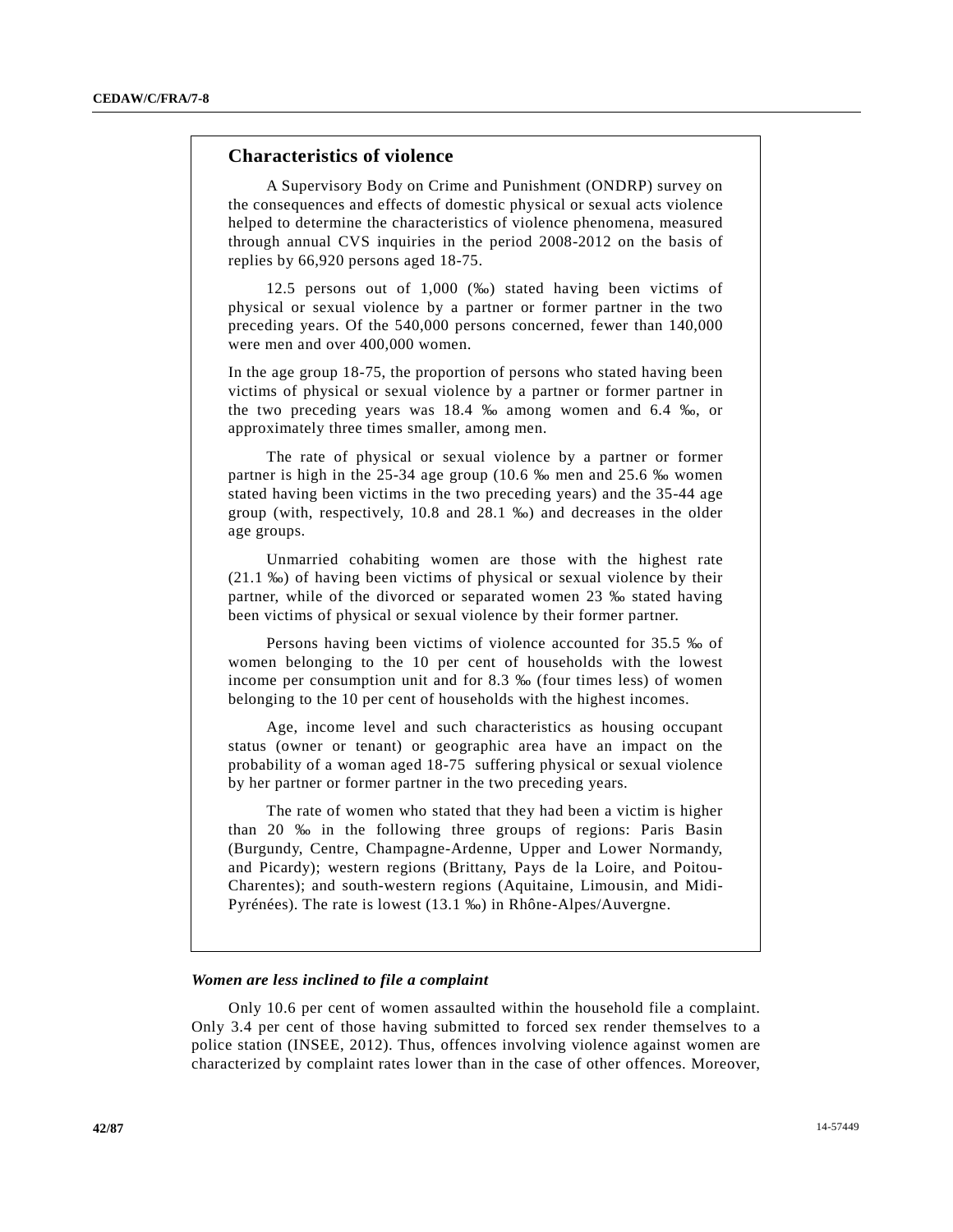where complaints are filed, withdrawals from the proceedings are frequent. As a result, the offences are repeated in many cases.

In order to improve the rate of reporting violence to the investigative agencies and to combat the impunity of perpetrators, a joint framework protocol established by the Ministers of Justice, the Interior and Women Rights reaffirms the principle that, when a domestic violence victim appears in police or gendarmerie premises, a complaint must be filed and followed by a judicial inquiry. This inter-ministerial framework protocol specifies the modalities of recourse to the police register or to legal information reports for offences of the type in question.

Any victim having such recourse after explicitly refusing to file a complaint shall be systematically informed of the consequences of such refusal, her or his rights, the procedures to follow in order to exercise them and the assistance to which she or he is entitled. It shall also be systematically proposed to the victim to be brought in contact with a support partner (inter alia, a social worker, a psychologist or an association's duty office).

The information recorded in the police register or a legal information report will be written up in detail for subsequent use.

Agreements may be concluded at the departmental level by the prefect, the public prosecutor, the law enforcement agencies, the president of the departmental council and the presidents of partner associations in order to specify the practical modalities of implementation of the above framework protocol (inter alia, the information transmission method and the relevant frequency).

### **2.5.2. Policy on preventing and eliminating domestic violence against women**

# *2.5.2.1. The Act of 9 July 2010 on violence specifically against women*

Act No. 2010-769 of 9 July 2010 "on violence specifically against women, spousal violence and its incidence on the children" strengthens victim protection through preventive measures and provisions for more effective prosecution of the perpetrators of violence. The Act's main provisions are the following:

(a) Introduction of the "order for the protection of victims of violence", which enables a family law judge to make an urgent decision and, without awaiting the filing of a complaint by the victim, put in place emergency measures, in particular eviction of a violent spouse, concealment of the victim's residence or home and arrangements for the children. Protection orders may also be issued in the case of adults facing the risk of forced marriage;

(b) Pilot use, in certain departments, for three years, of electronic bracelets to verify the compliance of violent spouses with a protection order;

(c) Creation of the offence of "psychological or mental violence";

(d) Issuance or renewal of a residence permit to women who have come to France for purposes of family reunification and concerning whom a protection order has been issued, even if they have separated from their spouse on the grounds of violence; issuance of a temporary residence permit to illegal aliens concerning whom a protection order has been issued;

(e) Provision of legal aid to aliens under a protection order;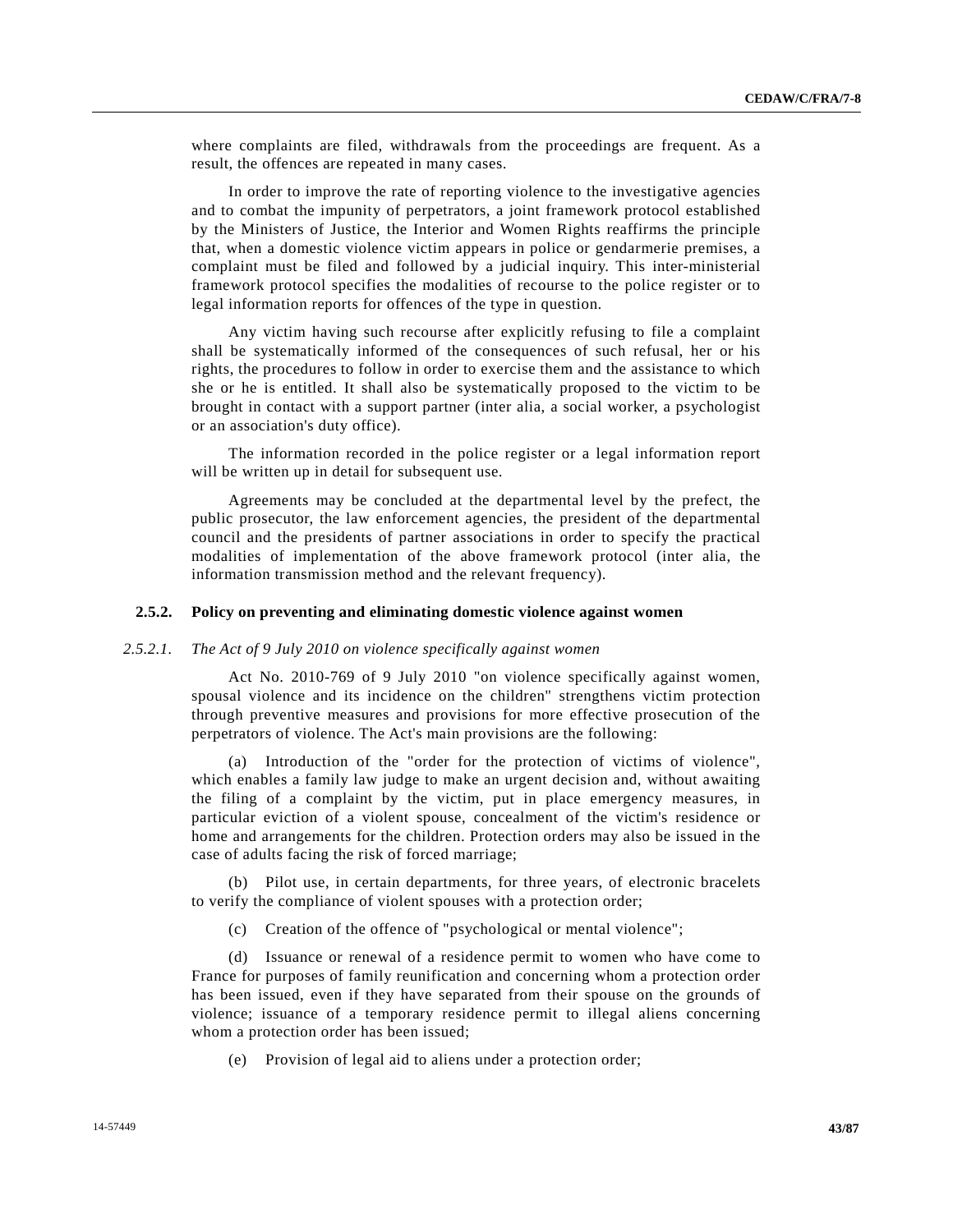(f) Recognition to women's rights defence associations of an interest in referring cases to the Broadcasting Authority (CSA);

(g) A framework for recourse to criminal mediation, to which victims covered by a protection order presumably do not consent;

(h) Extension of the offence of violence, in the general sense, to spousal violence;

(i) Elimination of the presumption of a spouse's assent to sex in cases of spousal rape;

(j) Consideration of the intention to impose forced marriage as an aggravating circumstance of violence.

# *2.5.2.2. "Twelve objectives in combating abuse of women", 2008-2010*

The second national action plan, entitled "Twelve objectives in combating abuse of women", was implemented between 2008 and 2010. It strengthened the action taken under the first three-year plan through new activities targeting the victims' environment (perpetrators of violence and children exposed to spousal violence); and comprises 32 measures, structured into four main thrusts as follows:

# *For the victims:*

- Creation, at the local level, of posts of outreach officials serving as single contact persons for women victims of violence (circular of 14 May 2008);
- Continuation of the pilot project involving a new approach, placement with a host family, that had been launched in three departments in 2006 (circular of 18 July 2008);
- Enhancement of resources for the team of the 3919 free helpline for women victims of spousal violence, set up in 2007 and managed by the National Federation for Women's Solidarity (FNSF).

### *For the perpetrators of violence:*

- Drawing up of a charter of core principles for entities providing care for perpetrators of violence;
- Distribution to police stations and gendarmerie units of an informational pamphlet for "identified" perpetrators of violence in order to prevent recidivism.

# *For the professionals concerned:*

• Re-publication of the booklet entitled "Combating spousal violence: the professionals' role" as part of the 2008 campaign for raising awareness of violence against women.

# *For the general public:*

• Launching in 2008 of an awareness-raising campaign in support of the second plan to combat violence against women. The campaign, focused on spousal violence, was expanded in 2009 to forced marriage and female genital mutilation and in 2010s to verbal violence and gender stereotypes;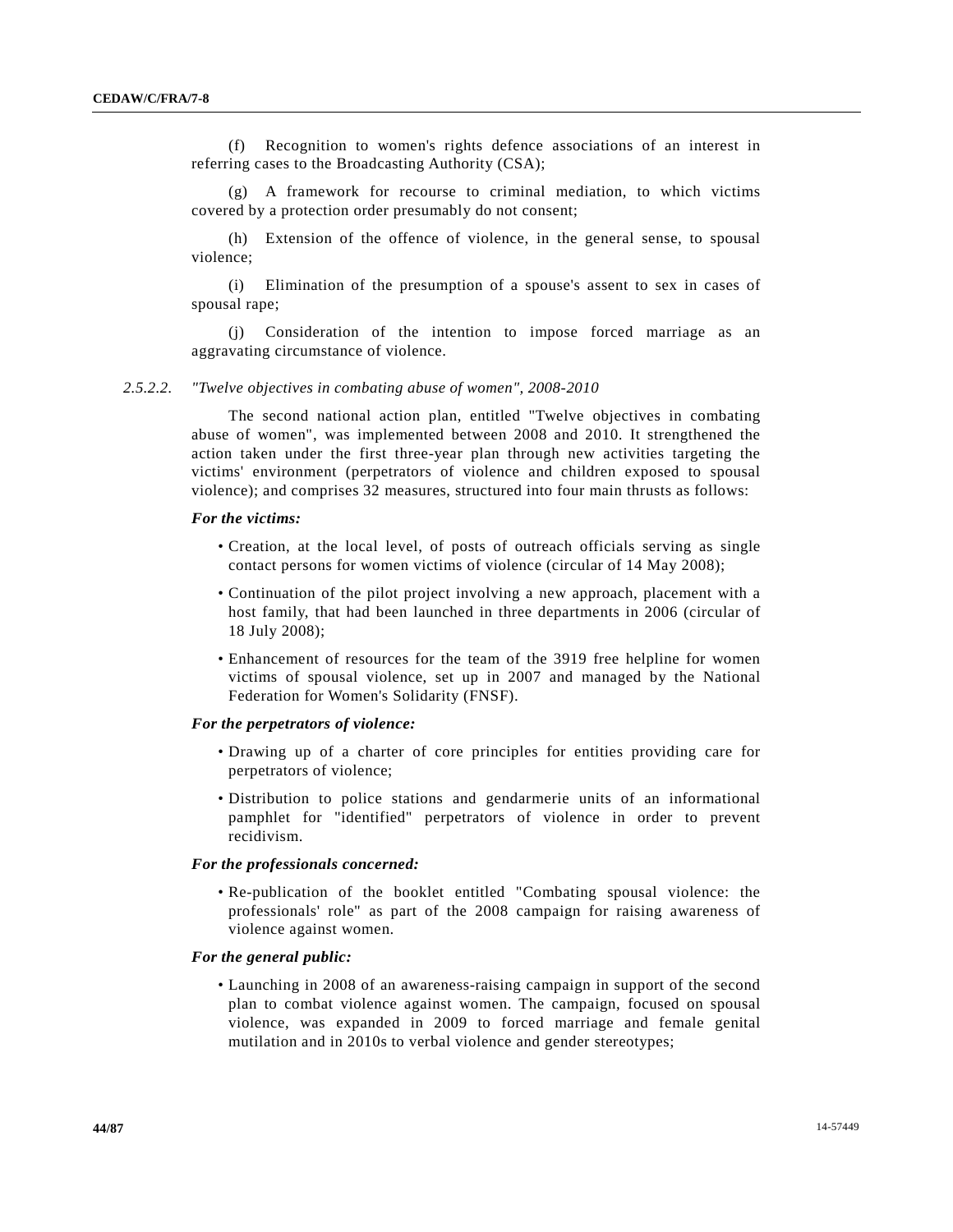• On 25 September 2008, presentation by the Commission on the Image of Women in the Media (see above) of a report on respect for the image of women.

The Government's commitment to preventing and combating the violence in question led to such initiatives as the Prime Minister's recognition, on 25 November 2009, of the elimination of violence against women as the "national priority concern in 2010". That measure made it possible to pool the efforts of 25 associations to carry out throughout 2010 numerous activities.

#### *2.5.2.3. The third national action plan, 2011-2013*

The extent and gravity of violence against women led the Government to adopt a third national action plan, 2011-2013, in order to address, over and above domestic violence, the phenomena of forced marriage, polygamy, female genital mutilation, gender-based and sexual violence at the workplace, rape, sexual assault and prostitution.

The three key priorities of the plan consist in protecting the victims of violence and their children; identifying violence and averting recidivism; and encouraging and mobilizing society as a whole to live up to its responsibilities.

# *2.5.2.4. Formulation of a new strategy to protect women against violence and combat human trafficking*

On 30 November 2012, the inter-ministerial committee adopted a comprehensive strategy to attain the following goals: enhancing knowledge; preventing violence through awareness-raising and education; improving the initial reception and strengthening the protection of women; attending the perpetrators and averting recidivism; supporting the victims; and combating forced marriage and polygamy.

• *Enhancing knowledge*: On 3 January 2013 the Council of Ministers decided to create the Inter-ministerial Mission for the Protection of Women Victims of Violence and for Combating Human Trafficking (MIPROF), which builds on the effectiveness of the observatory of violence set up by the departmental council of Seine-Saint-Denis, upscaling that initiative at the national level and providing it with operational functions.

The Inter-ministerial Mission fulfils the role of a national observatory of violence against women with a view to a better understanding of the relevant phenomena. It will receive inputs from the extensive VIRAGE survey, launched with the Ministry's support, and from activities undertaken subsequent to National Research Agency (ANR) calls for projects and dealing with the issue of violence against women (cf. supra). Moreover, relevant figures will be secured as a result of statistics reform in the Ministries of the Interior and of Justice.

Another role of the Mission is to organize, evaluate and interconnect local policies on combating violence. Through the Mission, France plans to identify and generalize best practices more quickly, ensure training for professionals, and streamline cooperation between the law enforcement bodies, the prosecuting authorities and the social services at community and, especially, departmental level.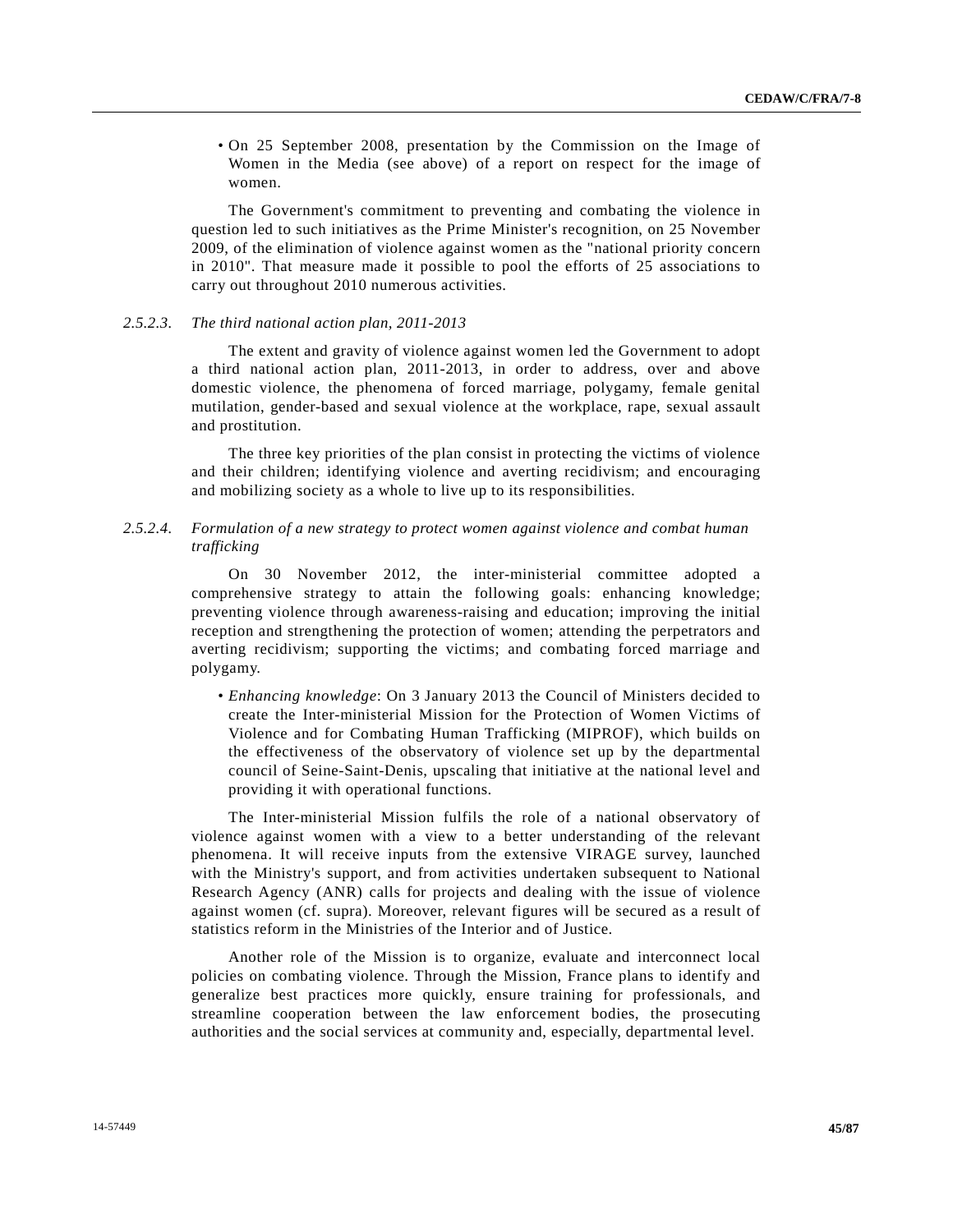• *Access of women victims of violence, who wish to leave their home, to a shelter and to new housing*: Under the Act of 9 July 2010, certain housing units are to be reserved in each department, through agreements between the State and donors, for women victims of violence. Prefects have received instructions on developing the relevant procedures.

In 2013, 97 daytime shelters for women victims of violence were financed in 89 departments. In addition, the Government has undertaken to reserve for women victims of violence approximately one third of the 5,000 new emergency-shelter places to be created during the five-year term. There are plans for 1,650 new urgent shelter solutions earmarked for and adapted to women victims of violence by 2017. As part of the poverty reduction and social inclusion plan, a call has been launched for innovative projects related to measures addressing violence against women. Lastly, a model agreement for differentiated treatment of women victims of violence by the integrated care and counselling service in emergency facilities was distributed to prefects in April 2013 in order to ensure consistency and continuity in the provision of care for the women in question.

- *Training of professionals in care for women victims of violence*: Ignored for a long time, this dimension will henceforth be taken into account by MIPROF, which will draw up a comprehensive training plan on violence against women. This action will build on the provisions of the draft Gender Equality Act, under which training related to violence against women and their effects is a compulsory part of initial and ongoing training for professionals engaged in preventing and detecting such violence, namely physicians; medical and paramedical personnel; social workers; childminders; judges; lawyers; teachers and educators of the Ministry of National Education; registrars; sport, cultural and leisure activity personnel; national and municipal police and gendarmerie officers; French Office for the Protection of Refugees and Stateless Persons (OFPRA) personnel; and prison system employees.
- *More effective implementation of the protection order*: The Ministers of Justice and of Women's Rights entrusted the General Inspectorate of Social Affairs and the General Inspectorate of Legal Services with a joint mission concerning the conditions of application of the protection order. The conclusions of the mission are included in the draft Gender Equality Act under currently examined by the parliament.

The fourth inter-ministerial plan for preventing and combating violence against women is built on three priorities (cf. supra). New activities included in the inter-ministerial plan for preventing and combating violence against women, 2014- 2016, are presented at <http://femmes.gouv.fr/wp-content/ uploads/2013/11/4eplanVFF\_22112013.pdf>.

# **2.5.3. Partnerships and governance under the policy on combating violence against women**

Activities carried out to prevent and combat violence against women are coordinated by the Ministry of Women's Rights, which manages the national interministerial plan for preventing and combating violence against women. For the implementation of that plan, the State relies on networks of associations financed with national and local public funds.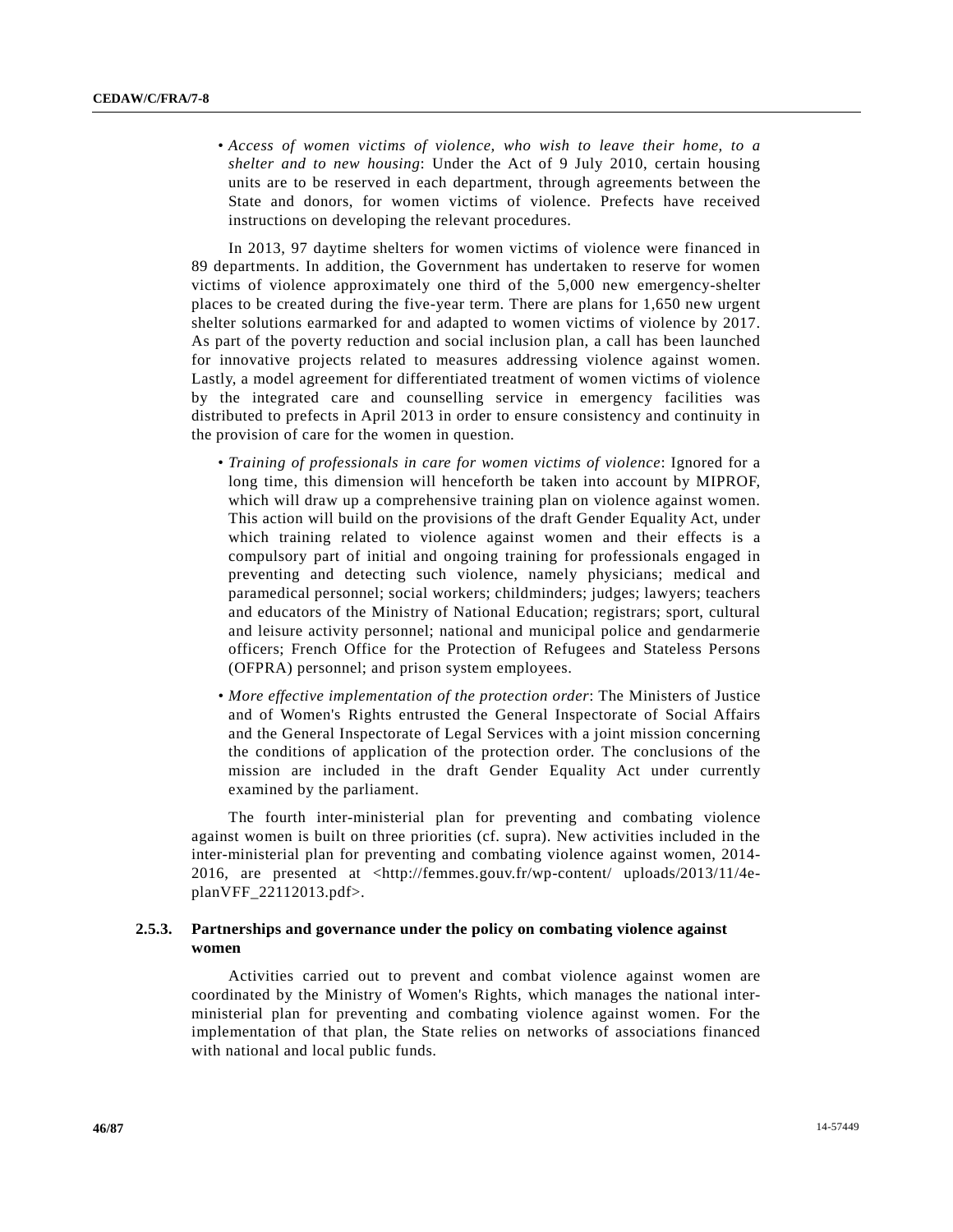In order to improve initial care for women victims of violence in accordance with the international commitments of France (Istanbul Convention) and based on a March 2013 study of the General Secretariat for Modernization of the Administration, a free helpline, accessible continuously, to support and advise women victims of violence is to be organized gradually, as from 1 January 2014.

The launching of that helpline is accompanied by an information campaign.

The above telephone facility will be supported by the 3919 round-the-clock service managed by the National Federation for Women's Solidarity (FNSF), which will ensure the networking of the other existing telephone lines and partner associations. To that end:

- A partnership protocol will be drawn up by the State and the associations concerned and, specifying operational procedures for the new line;
- The line will be toll free for fixed-line and mobile telephones and ensure the caller's anonymity;
- A database common to the partner associations will be set up.

Supplemented with a new Internet service to provide comprehensive response, the above line will be updated and enriched through joint work by the Ministry of Women's Rights and the associations.

The line may rely on existing local structures, calls to whose individual numbers will be transferred to a single national number. In the framework of an agreement with local actors, the prefect must ensure effective coordination with the national system and the emergency numbers (17, 18 and 15), as well as with integrated reception and orientation service (SIAO) units to respond to the need for emergency shelter or housing, in cooperation with specialized associations.

Women, particularly those in a vulnerable situation, are not always informed of their rights. The network of women's and families' rights information centres (CIDFFs), together with the National Information and Documentation Centre for Women and Families (CNIDFF), is responsible for supplying women with the legal information that they need. Accordingly, the CIDFFs provide legal, occupational, economic, social and family-related information free of charge.

As indicated earlier, the Inter-ministerial Mission for the Protection of Women Victims of Violence and for Combating Human Trafficking (MIPROF), created in January 2013, cooperates with all organizations, communities and associations concerned. Responsible for mobilizing all public authorities throughout the national territory to combat violence against women and human trafficking, the Mission consists of six experts from the ministries concerned who have complementary profiles. The Mission is attached to the Ministry of Women's Rights. It is entrusted with:

- Compiling and publishing consolidated statistics and studies on women victims of violence: the Mission will support the new "Violence and gender relations" (VIRAGE) survey and conclude cooperation agreements with the National Supervisory Body on Crime and Punishment (ONDRP) and the National Institute for Statistics and Economic Studies (INSEE);
- Organizing local events and disseminating innovations related to the policy on the protection of women victims of violence;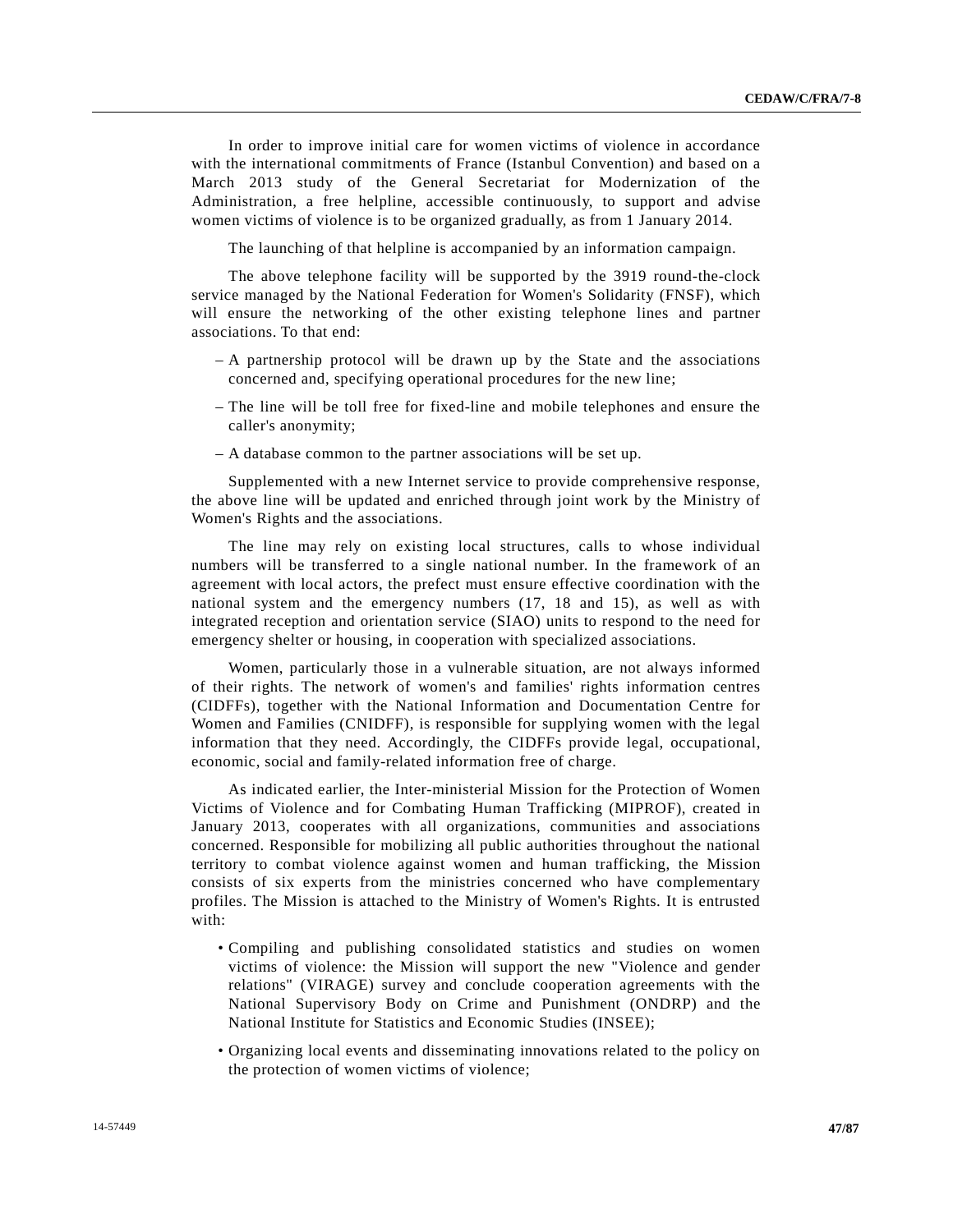- Defining the specifications for a cross-cutting and inter-ministerial training programme on violence against women in order to improve the preparation of the professionals concerned;
- Strengthening the protection of human trafficking victims: the Mission will review the 2011 action plan and mobilize the State services as a whole. Special attention will be paid to the consequences of the offence in question on entitlement to residence.

### **2.5.4. Measures provided for in the draft Act**

The draft Gender Equality Act includes the following measures to combat violence against women:

**Article 8** improves the mechanism of the protection order, introduced through Act No. 2010-769 of 9 July 2010 "on violence specifically against women, spousal violence and its incidence on the children".

**Article 9** terminates, save in exceptional circumstances, recourse to criminal mediation in cases of spousal violence.

**Article 10** expands to the territory as a whole the teleprotection facilities available to victims of spousal violence.

**Article 11** amends the Code of Criminal Procedure and the Criminal Code so as to provide for the eviction of violent spouses from the couple's home and at the same time, save in exceptional cases, for continued residence of the victim therein.

**Article 12** supports the continued residence of spousal violence victims in the family home.

**Article 13** improves the procedures for dealing with spousal psychological violence.

**Article 14** provides for consideration of violence against women in disability prevention policies.

**Article 15** exempts spousal-violence and human-trafficking victims from stamp tax and other fees in respect of residence permits.

**Article 16** authorizes the public prosecutor to require the offender to receive at his expenses training in preventing and combating genderbased violence; and authorizes the convicting court or the penal enforcement judge to impose the same measure, including as an additional penalty.

#### **2.5.5. Prevention of and action against sexual harassment**

**Recommendation (paragraph 31): "The Committee calls upon France to review its definition of sexual harassment".**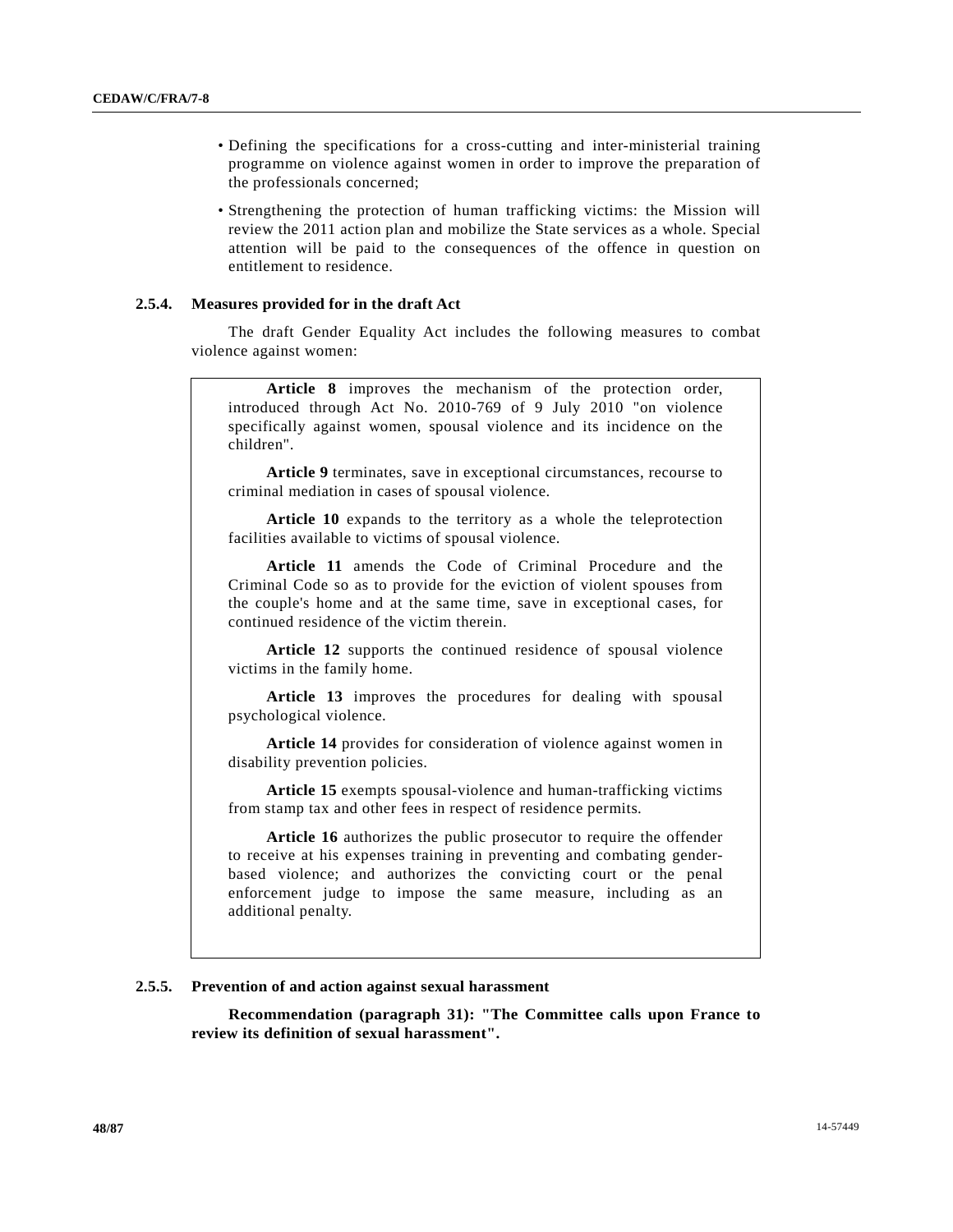The situation of victims of sexual harassment has been reviewed twice. Once, in connection with Act No. 2010-769 of 9 July 2010 "on violence specifically against women, spousal violence and its incidence on the children", which amended the offence of malicious accusation. Charges for such accusation could be brought against person claiming to be a victim of sexual violence who denounced it and saw her or his case dismissed by the court. In a case involving alleged harassment, the acts denounced were necessarily considered unfounded if the judgment led to acquittal, termination of proceedings or discharge. Henceforth, the acts denounced may be considered unfounded solely if the judgment concludes that the acts are not established or not carried out by the person accused of harassment (cf. article 226- 10 of the Criminal Code, as amended).

Those provisions were subsequently amended through Act No. 2012-954 of 6 August 2012, which introduced a new definition of sexual harassment - more precise and incurring heavier penalties in accordance with European law - in the Criminal Code, the Labour Code and the Civil Service Code, thereby harmonizing the legislative provisions on sexual harassment. The said Act broadens protection against discrimination, and reinforces the obligation to prevent it, imposed particularly on the employer, and the rights of associations. The Government launched an information campaign on the problem of sexual harassment in November 2012.

This campaign was enhanced with a web site for the general public at <http://stop-harcelement-sexuel.gouv.fr/>, which provides all of the information that may be useful for the victims.

The combat against sexual harassment was included in the memorandum of understanding on gender equality in the civil service, concluded on 8 March 2013.

In that context, a joint circular of the Minister of the Civil Service and the Minister of Women's Rights will recall the new provisions of the Criminal Code on the offence of sexual harassment and their impact on the three-tier action relevant to the civil service as a consequence of the public employers' obligation to prevent, advise and protect.

Public employers must organize specific training with a view to better information, prevention and action regarding sexual and psychological harassment. Any new member of the civil service must receive training in those areas. The training in question shall include sensitization to the specific forms of violence against women and the resources available to support women victims of such violence.

# **2.6. Prevention and elimination of human trafficking and of the exploitation of the prostitution of others (article 6)**

*Recommendation (paragraph 31) "The Committee urges the State party to take all appropriate measures to suppress all forms of trafficking and exploitation of prostitution of women. The Committee also urges the State party to ensure that women and the girls victims of human trafficking receive the necessary support, including through witness-protection and social-rehabilitation measures. In that regard, the Committee urges the State party to systematically collect and analyse data, disaggregated by age and social origin, to improve insight into situations of trafficking and related trends and in order to identify the root causes of the*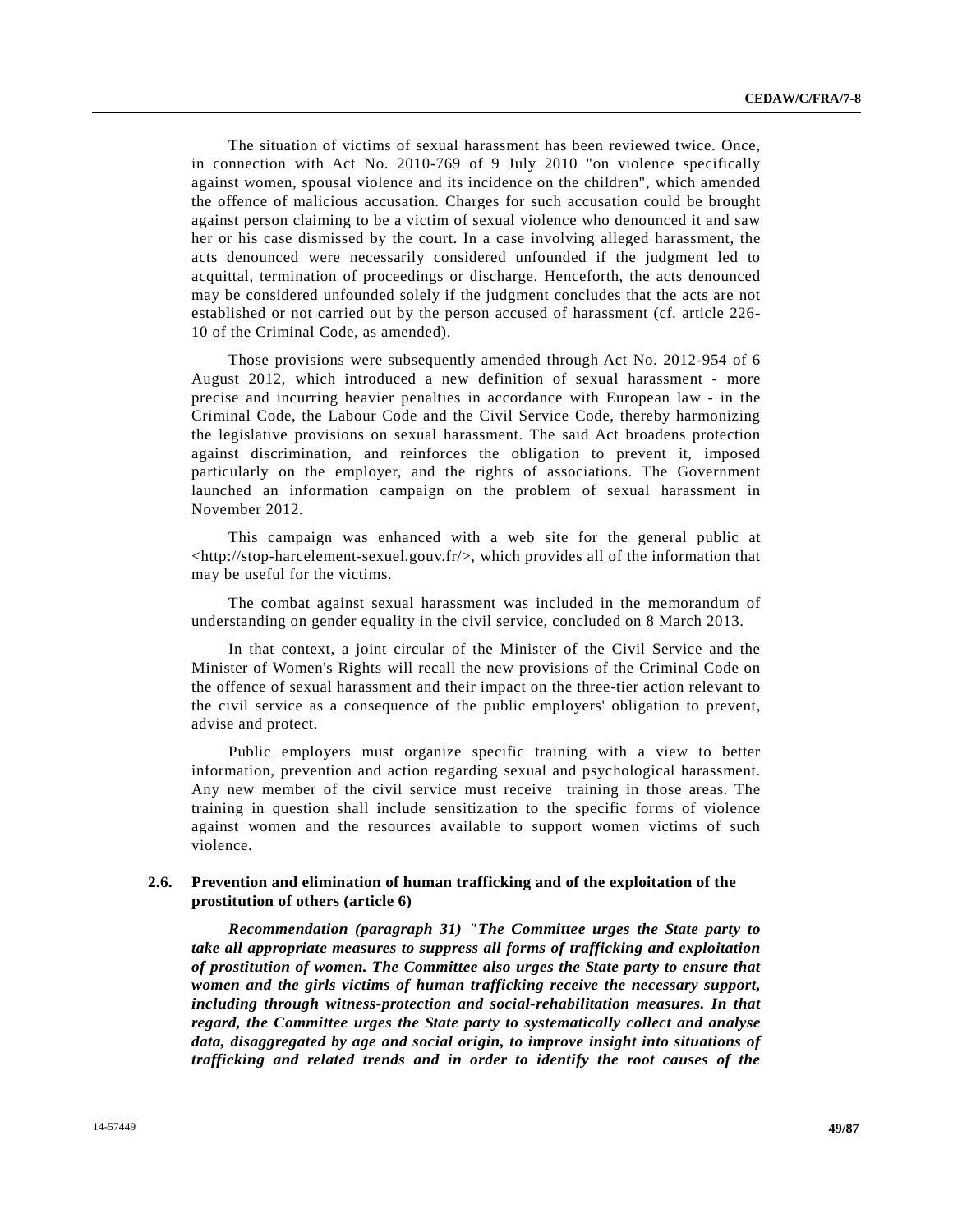*phenomenon, and to formulate and implement policies to address such root causes. In order to ensure that trafficked women and girls in need of international protection are not expelled, the Committee recommends that the State party review the obligation of submitting a complaint to be granted residence permits. The Committee calls upon the State party to undertake a comprehensive study on the impact of the Act of 18 March 2003 on internal security, including the prohibition of passive soliciting, on persons engaged in prostitution."*

# **2.6.1. Reaffirmation of the abolitionist position of France**

French policy on prostitution is based on an abolitionist approach which condemns procuring, namely the exploitation of the prostitution of others, even with their consent. In itself, prostitution as an activity is free. Solely its conspicuous manifestation on the public highway may be prosecuted.

In July 2010, the National Assembly set up a task force chaired by Ms. Dannielle Bousquet (of the Socialist Party) with a view to reforming the legal framework on prostitution. A report entitled "Prostitution: the duty to end the myth of the oldest trade in the world" was published in 2011. A draft resolution reaffirming the abolitionist position of France was co-signed by the presidents of all political groups in the National Assembly and adopted unanimously on 6 December 2011. The resolution reaffirms the ultimate goal of France, namely a society without prostitution; asserts that, "in view of the coercion under which as a rule persons take up prostitution, the violence inherent in that activity and the physical and psychological damage which results from it, prostitution may in no case be compared to an occupational activity"; and considers it "crucial that public policies should offer viable alternatives to prostitution and guarantee the fundamental rights of persons engaged in prostitution".

Based on work carried out by the National Assembly committee on women's rights, the Ministry of Women's Rights actively supported the draft Act on combating the prostitution system, adopted by the National Assembly on first reading on 4 December 2013.

### **Statistics**

The Central Office for the Repression of Human Trafficking (OCRTEH) in the Ministry of the Interior is responsible for compiling data on trafficking in beings for the exclusive purpose of sexual exploitation. In 2011, of the 649 victims of various nationalities identified in legal proceedings that involved procuring and/or human trafficking for sexual exploitation, 149 were French.

There are no official statistics on persons engaged in prostitution. The only related data available come from the police, mainly based on arrests for soliciting, or from actors on the ground, such as associations. According to the 2010 figures provided by the above Central Office, of the 20,000-40,000 persons engaged in prostitution in France, 85 per cent are women.

In the framework of the first inter-ministerial plan to combat human trafficking, a statistical instrument will be established in order to offset the lack of official statistics on, specifically, human trafficking victims.

The Ministry has funded a study on student prostitution in order to obtain relevant information.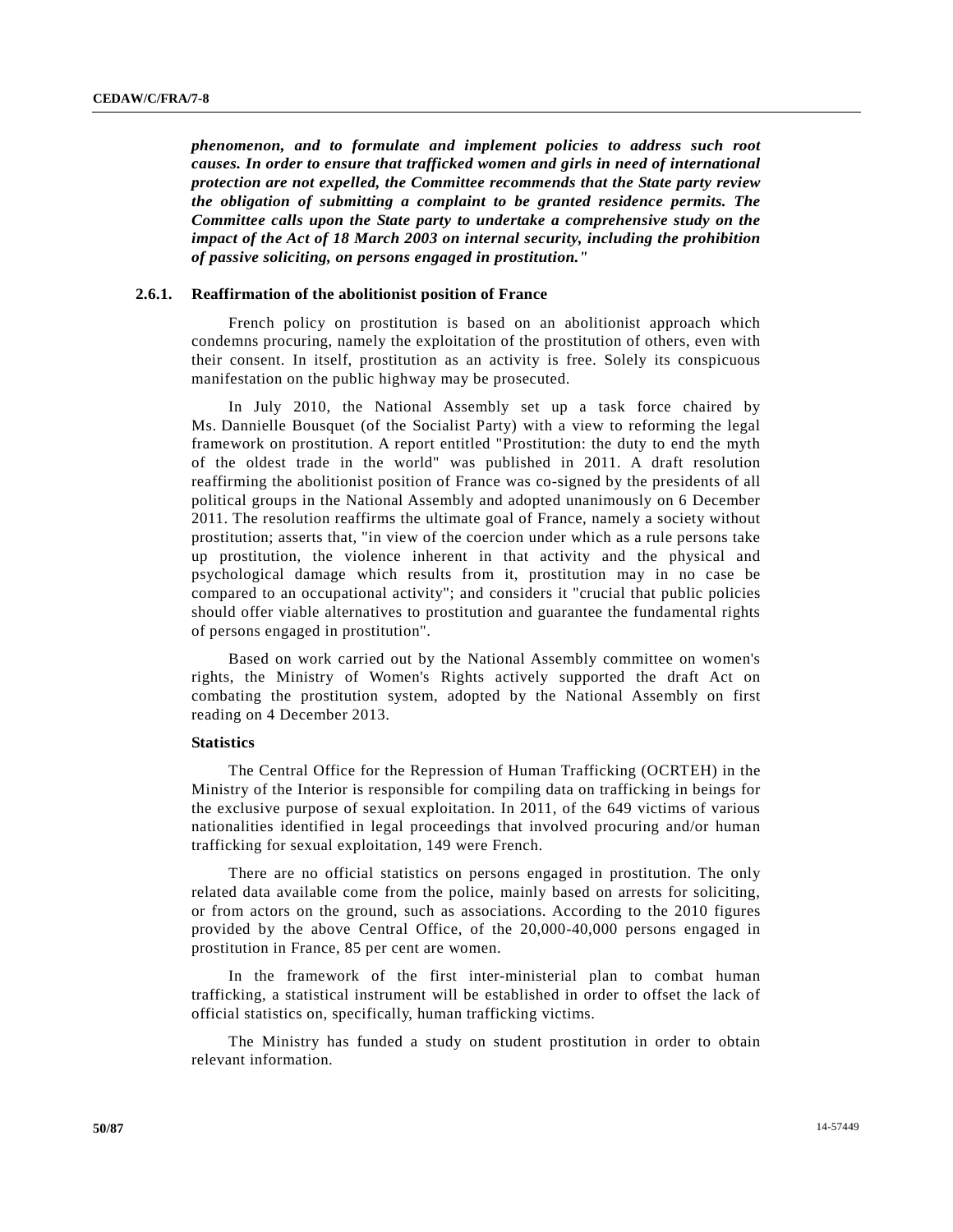# **2.6.2. Combat against human trafficking, and support for its victims**

In connection with the recognition of violence against women as the "national priority concern in 2010", it was decided to broaden the combat against that violence to all of its forms. Action against prostitution and human trafficking for sexual exploitation was included for the first time in an inter-ministerial plan to combat violence against women. Prostitution was thus clearly characterized as violence against women, and thereby progress was achieved in terms of prevention, prosecution and victim care and support. A further outcome has been the creation of the Inter-ministerial Mission for the Protection of Women Victims of Violence and for Combating Human Trafficking (MIPROF).

In line with its international commitments (under the Council of Europe Convention on Action against Trafficking in Human Beings, adopted at Warsaw), France through MIPROF has set up a national body to coordinate action against human trafficking.

The circular of the Minister of the Interior on naturalization recalls the rights to residence enjoyed by human trafficking victims.

Through the Act of 5 August 2013 on various provisions for adjustment in the sector of justice (DDAI), the Government incorporated Directive 2011/36/EU of the European Parliament and of the Council of 5 April 2011 on preventing and combating trafficking in human beings and protecting its victims into national law, and moved to broaden the defining characteristics of the crime of human trafficking.

A comprehensive plan for combating human trafficking, scheduled to be proposed in January 2014, is expected to strengthen prosecution and international cooperation and to provide police officers with training regarding that crime and the rights of its victims.

# *2.6.2.1. The anti-prostitution component of the inter-ministerial plan to combat human trafficking*

The Government funds preventive activities and support for persons engaged in prostitution by specialized associations. Appropriations approved in 2013 for action in favour of such or other vulnerable persons amounted to  $\in$  1,811,453, representing a more than 8 per cent increase compared to 2012. Considering the budget constraints, that rise reveals the will of the Ministry of Women's Rights to support the prevention of and combat against the phenomenon of prostitution. Appropriations approved for 2014 amount to  $E$  2.4 million, representing an increase of 23 per cent since 2012.

With regard to the use of allocations at the decentralized level, the regional teams have provided the following feedback with regard to 2012:

- **The following nine regions are particularly affected by prostitution**: Alsace, Aquitaine, Guadeloupe, Île-de-France, Languedoc-Roussillon, Midi-Pyrénées, Nord/Pas-de-Calais, Provence-Alpes-Côte d'Azur, and Rhône-Alpes.
- **The following four areas absorb more than 69 per cent of the allocations**: Île-de-France (40.2 per cent), Rhône-Alpes (11.79 per cent), Provence-Alpes-Côte d'Azur (8.87 per cent) and Languedoc-Roussillon (8.52 per cent). Subsidized activities cover the following four areas: support for persons engaged in prostitution (25 per cent), awareness-raising targeting the general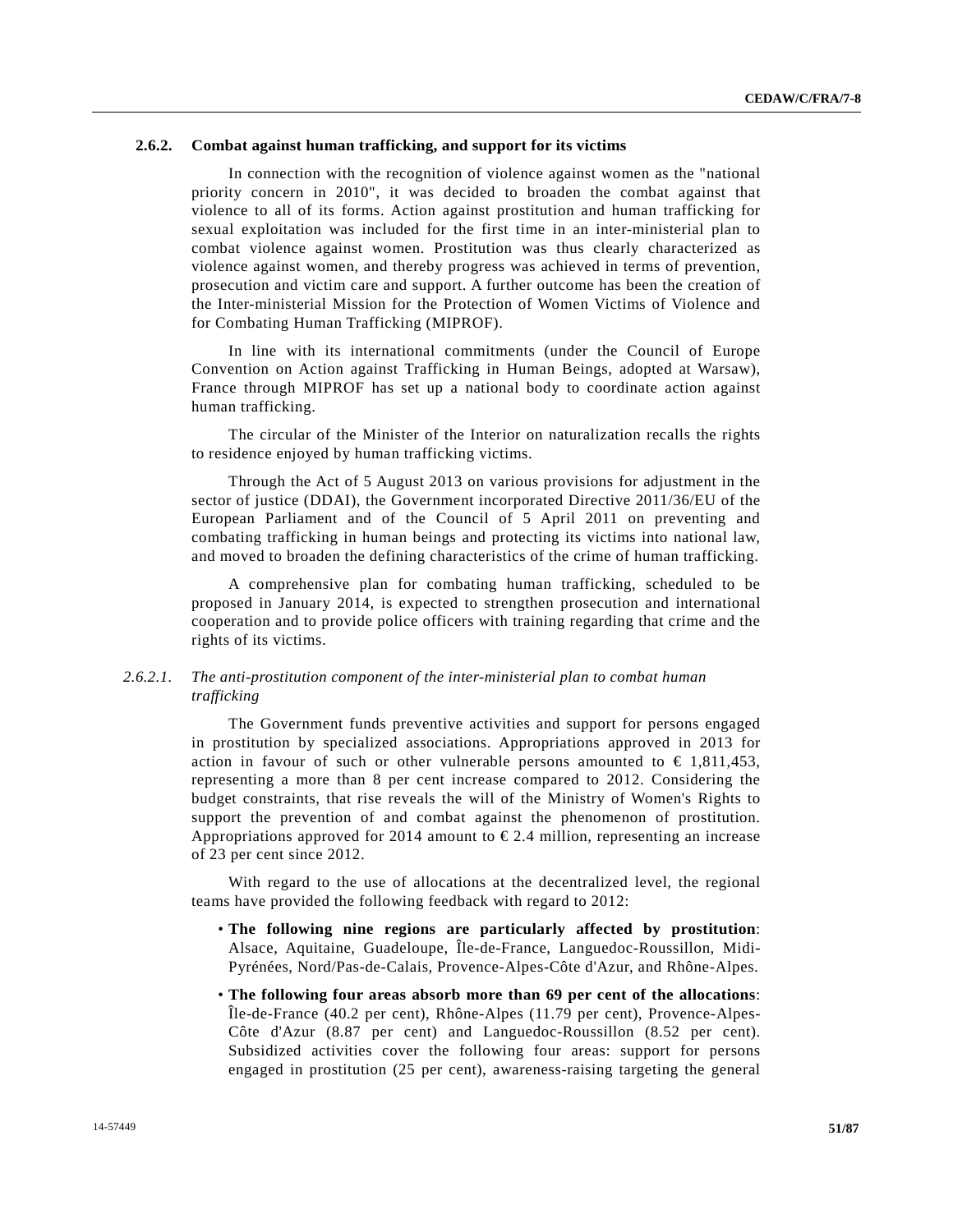public (25 per cent), sensitization/training of professionals (36 per cent), and research/studies on prostitution (4 per cent).

### *2.6.2.2. Care for foreign victims*

Article L. 316-1 of the Code on the Entry and Residence of Aliens and the Right of Asylum (CESEDA) establishes protection procedures for human trafficking victims (frequently women), who receive a temporary residence permit if they place themselves under the protection of the law and report to the authorities the practices of which they have been victims and the perpetrators.

The number of permits issued through that mechanism, set up in 2008, was 29 in 2008, 102 in 2009, 160 in 2010, 175 in 2011 and 193 in 2012. Under article L. 313-14, on exceptional granting of residence, of the above Code, prefectures issue such permits to trafficking victims who do not meet the relevant legal prerequisites, on the basis of humanitarian considerations or on special grounds justified by the individual situations of the victims concerned.

At least five years of implementation of the above mechanism are required in order to evaluate the impact of its legal provisions on human trafficking practices.

The ALC-Nice association undertook to set up a secure reception network providing shelter and support to young women victims of organized procuring and trafficking groups. The duration of the initiative was extended and its capacity enhanced, so that the network became the national mechanism for secure care (Ac-Sé), enjoying recognition at the regulatory level and receiving financial support from the State. According to a decree dated 13 September 2007, "where her or his security requires a change of place of residence, an alien may be referred to the national mechanism providing care for human-trafficking and procuring victims, set up under an agreement between the Minister of Social Welfare and the association coordinating that mechanism".

Moreover, a circular of the Ministry of Immigration, Integration, National Identity and Development Solidarity of 5 February 2009 on granting residence to foreign victims of human trafficking or procuring who cooperate with the judicial authorities, addressed to prefects and to general directors of the police force and the gendarmerie, encourages these officials to cooperate with the national mechanism for secure care (Ac-Sé).

Article 15 of the draft Act on gender equality exempts victims of spousal violence and human trafficking from stamp taxes and fees related to residence permits.

# **2.6.3. Evaluation of the impact of the prohibition of passive soliciting on persons engaged in prostitution**

In December 2012, the General Inspectorate of Social Affairs (IGAS) transmitted to the Minister of Women's Rights a report on health issues related to prostitution. The report notes that this term encompasses diverse and constantly changing conditions, which therefore entail variable health-related problems and requirements. The prevention, medical follow-up and treatment needs of persons engaged in prostitution require, according to the report, actual recognition and effective exercise of their rights.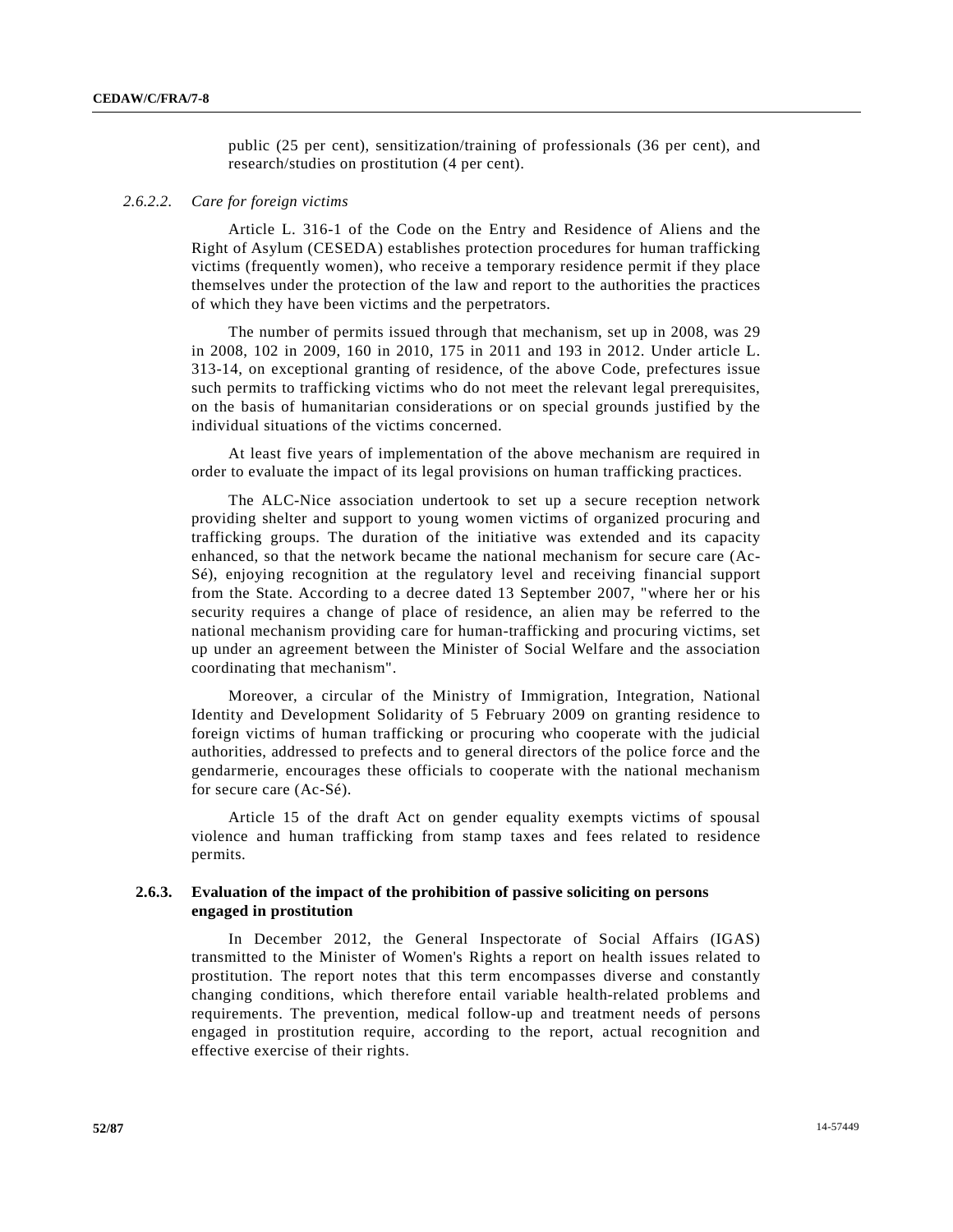The report praises the effectiveness of the voluntary associations' "reaching out" and "low-threshold reception" approach to street prostitutes and underscores the need to broaden and consolidate such action. In view of the difficulty of observing all forms of prostitution, some of which are less visible ('indoor" or Internet-based practices) and require the development of special forms of action, the report recommends a pragmatic and cross-cutting approach involving coordination between the actors: improved knowledge of the various forms of prostitution; better response to prostitution problems in the various policies followed; strengthened and more effective prevention; and special attention paid to the most vulnerable groups. The report also refers to the prostitution of minors.

According to IGAS, "the associations consider that Act No. 2003-239 of 18 March 2003 on internal security, which punishes passive soliciting, and stricter immigration policies exposed persons engaged in prostitution on the public highway to more health hazards and violence. The associations criticize the increased difficulties in accessing, as a result of the above Act, the groups of persons engaged in prostitution. The associations are now obliged to seek persons who are hiding in order to avoid the charge of passive soliciting over larger and less accessible (wooded) areas". According to IGAS, punishment for passive soliciting creates among persons engaged in prostitution "particular mistrust of the public services and the police".

Accordingly, the Government had committed itself to abolishing the offence of passive soliciting. Indeed, the draft Act on combating the prostitution system, adopted by the National Assembly on first reading on 4 December 2013, provides for that abolition.

# **III. Implementation of part II of the Convention (articles 7 and 8)**

## **3.1. Gender equality in political and public life (article 7)**

*Recommendation (paragraph 25): "The Committee urges the State party to strengthen measures to accelerate women's participation, on an equal footing with the men, in all aspects of political and public life and in decision-making bodies, especially in high-ranking posts, including in higher education, as mayors and as judges. It recommends the adoption of audacious measures to encourage a greater number of women to seek senior posts, and, if necessary, of temporary measures in accordance with article 4 (1) of the Convention. The Committee urges the State party to take appropriate measures to implement the Act on Parity in the Political Sphere and other relevant legislation. It encourages the State party to ensure that the representation of women in political and public bodies reflects the diversity of the population and includes immigrant women. The Committee requests the State party to provide, in its next periodic report, data and information on the representation of women, including immigrant women, in political and public life and in higher education.*

#### **3.1.1. Promoting parity in political life**

The formation, in May 2012, for the first time in the history of the French Republic, of a Government with an equal number of women and men is a strong indication of commitment to the goal of gender equality in political life. In line with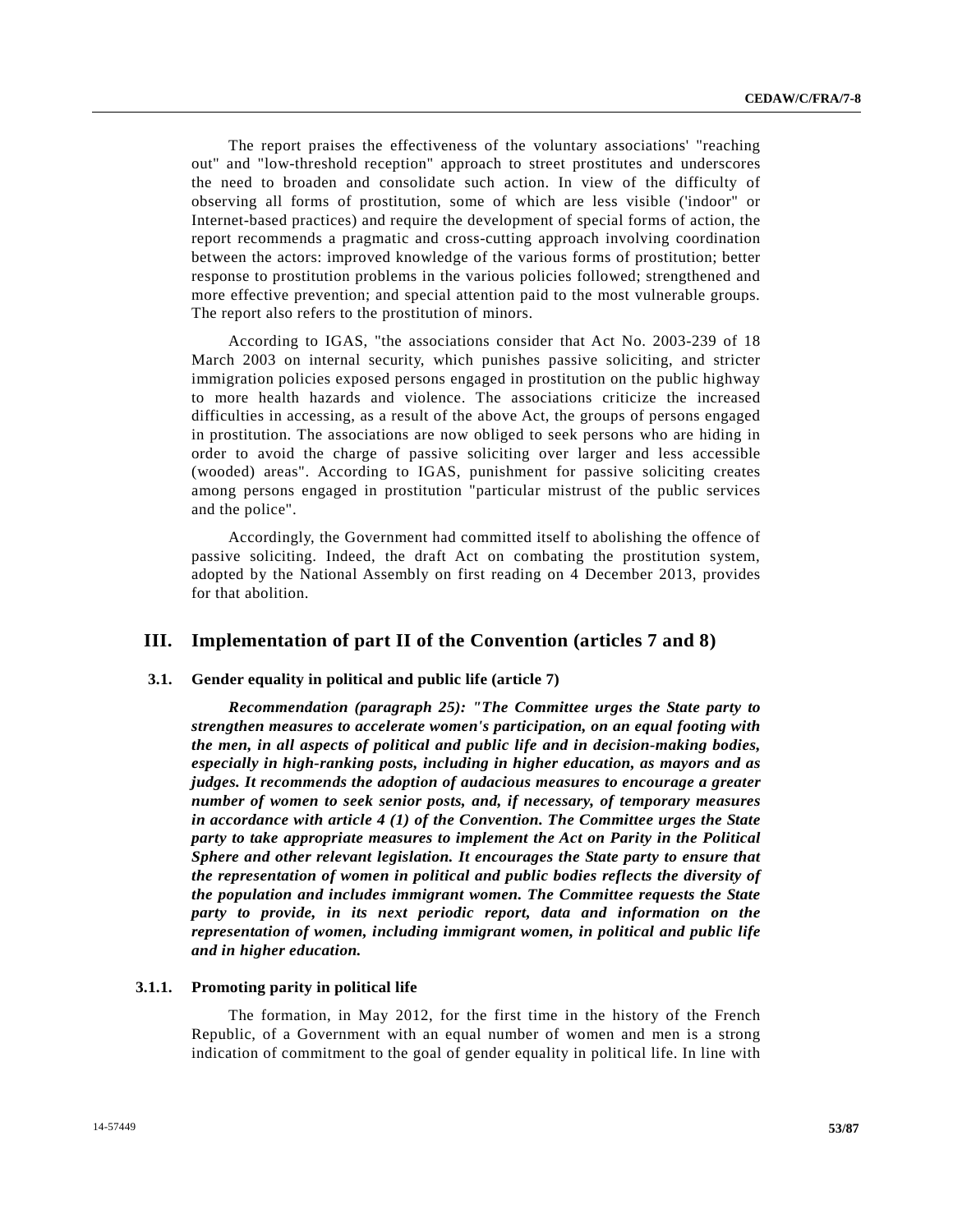that goal, the Government undertook a series of voting system reforms concerning local and national elections.

French women, entitled to vote and eligible since the Order of 21 April 1944, are still under-represented in certain elective offices. Accordingly, through the Constitutional Act of 8 July 1999 (article 3 (5)), the lawmakers enshrined the principle of "equal access of women and men to elective mandates and elective offices" in the Constitution. In article 4 (2) of the Constitution, political parties and groups are urged to implement that principle, which, stated in article 1 of the Constitution, was solemnly reaffirmed in the constitutional reform of 23 July 2008.

On that constitutional basis, the parliament has adopted a number of acts that significantly improved the representation of women among elected officials. The situation, however, differs depending on the voting system: under the list system, gender parity among candidates is easily imposed on pain of non-registration of lists; while under the single-member system there is a certain flexibility, since gender parity is imposed through financial sanctions in the case of parliamentary elections or through designation of a substitute of the opposite gender in the case of departmental elections.

### *Statistical information*

After amendments made to the Electoral Code subsequent to the constitutional reform, strict alternation of women and men on candidate lists currently applies to most elections, namely elections in communities with more than 3,500 inhabitants, regional elections, senatorial elections in departments electing more than four senators, and European elections. That has led to a significant increase in the number of women among candidates and elected officials. The electoral rule in question is effective in terms of gender parity.

After the municipal elections of March 2008, the rate of women elected attained 48.5 per cent in communities with more than 3,500 inhabitants and 32.2 per cent in smaller communities. The overall rate of women municipal councillors regardless of community size attained 35 per cent (compared to 21.7 per cent in 1995). However, women account for only 13.8 per cent of mayors regardless of community size (14.2 per cent in communities with fewer than 3,500 inhabitants and 9.6 per cent in larger communities).

After the regional elections of 2010, the rate of women regional councillors attained 48 per cent (compared to 27.5 per cent in 1998). Act No. 2007-128 of 31 January 2007 contributed to increasing the number of women in regional decisionmaking authorities: women currently account for 47 per cent of vice-presidents compared to 37.3 per cent in 2004.

The above voting system has not been applied to departmental elections, which are governed by the majority single-member rule, a system less conducive to gender parity. In fact, the rate of women among departmental councillors increased from 13.1 per cent after the 2008 elections to only 13.9 per cent after the departmental elections held in 2011. Provisions have been adopted to increase the number of women. Act No. 2007-128 of 31 January 2007 provided for departmental councillor substitutes, who may not be of the same gender as the mandate holder. Act No. 2008-175 of 26 February 2008 promoted equal access of women and men to departmental councillor mandates by stipulating that a councillor resigning as a result of holding more than one local offices must be automatically replaced by the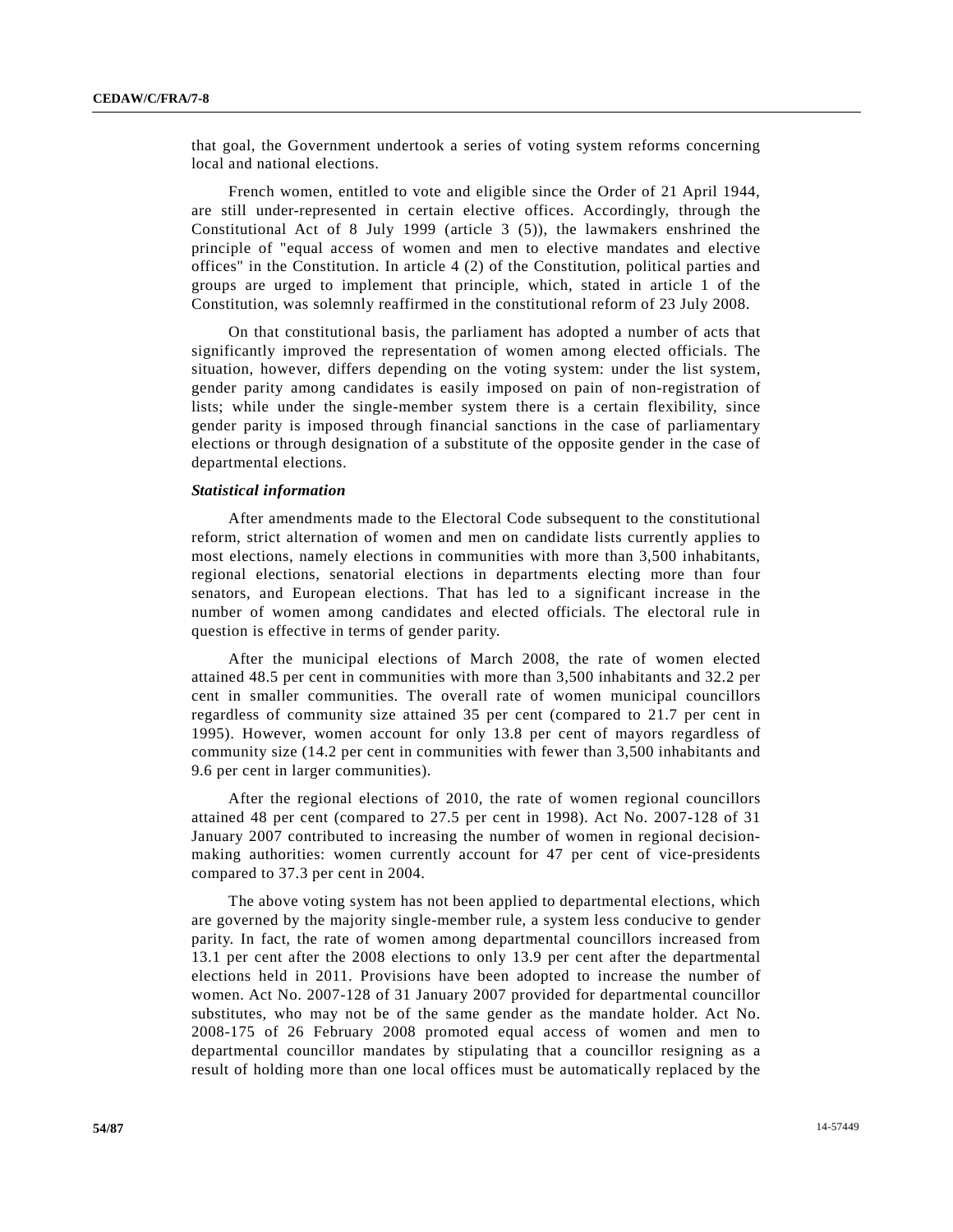substitute rather than, as was the case earlier, through a new election, which did not guarantee women substitutes access to the mandate.

The percentage of women among French deputies to the European Parliament increased from 43.6 per cent (34 out of 78) in June 2004 to 44.4 per cent (32 out of 72) after the elections of 7 June 2009.

After the latest senatorial elections, held in June 2011, the percentage of women senators attained 22.1 per cent. Although still insufficient, that rate has nevertheless quadrupled since the late 1990s.

Act No. 2013-403 of 17 May 2013 concerning the election of departmental, municipal and commune councillors and amending the electoral time frame (OJ, 18 May 2013) reforms municipal, inter-commune and departmental elections and will make gender parity possible in almost all local assemblies.

In particular, the Act provides for lowering the population threshold (from 3,500 to 1,000 inhabitants) for electing municipal councillors through the list system, which clearly favours gender parity. On that basis, in the next full elections, two departmental councillors will be jointly elected in each canton, by majority vote in a two-round system. Candidates shall present themselves in mixed pairs. As at other local levels, gender parity shall henceforth also apply to the membership of departmental executive assemblies. That new procedure will allow the number of women municipal councillors to increase by 16,000.

Gender parity should also be attained at the level of inter-commune cooperation areas: municipal-councillor and commune-delegate candidates must appear on a single list, and voting shall serve to elect, simultaneously and by the same electoral rules, both assemblies, which henceforth will have the same number of female and male members.

Act No. 2013-702 of 2 August 2013 modifies the voting system for senatorial elections (articles 2 and 3). The Government seeks "to strengthen gender parity in the Senate by increasing the number of senators elected through the list system". The Act lowers the threshold for electing senators on the basis of proportional representation, a rule more conducive to gender parity. Articles L. 294 and L. 295 of the Electoral Code are amended so that majority system should apply to departments electing one or two senators and the list system applies to departments electing three or more senators

*In parallel, single-member electoral systems are being reformed in order to promote gender parity.* 

With regard to parliamentary elections, Act No. 2000-493 of 6 June 2000 in support of equal access of women and men to elective mandates and elective offices provides for financial sanctions in the form of a reduction to a portion of official aid to political formations that do not comply with gender parity in respect of candidatures. The reduction is equal to 50 per cent of the per cent difference between the numbers of female and male candidates. The first assessment of the effectiveness of the law showed that it had a limited impact. In connection with the 2002 elections, women accounted for only 38.8 per cent of candidates presented by the parties and only 12.3 per cent of National Assembly deputies elected (compared to 10.9 per cent in 1997) despite financial sanctions, which in the case of certain political formations were considerable.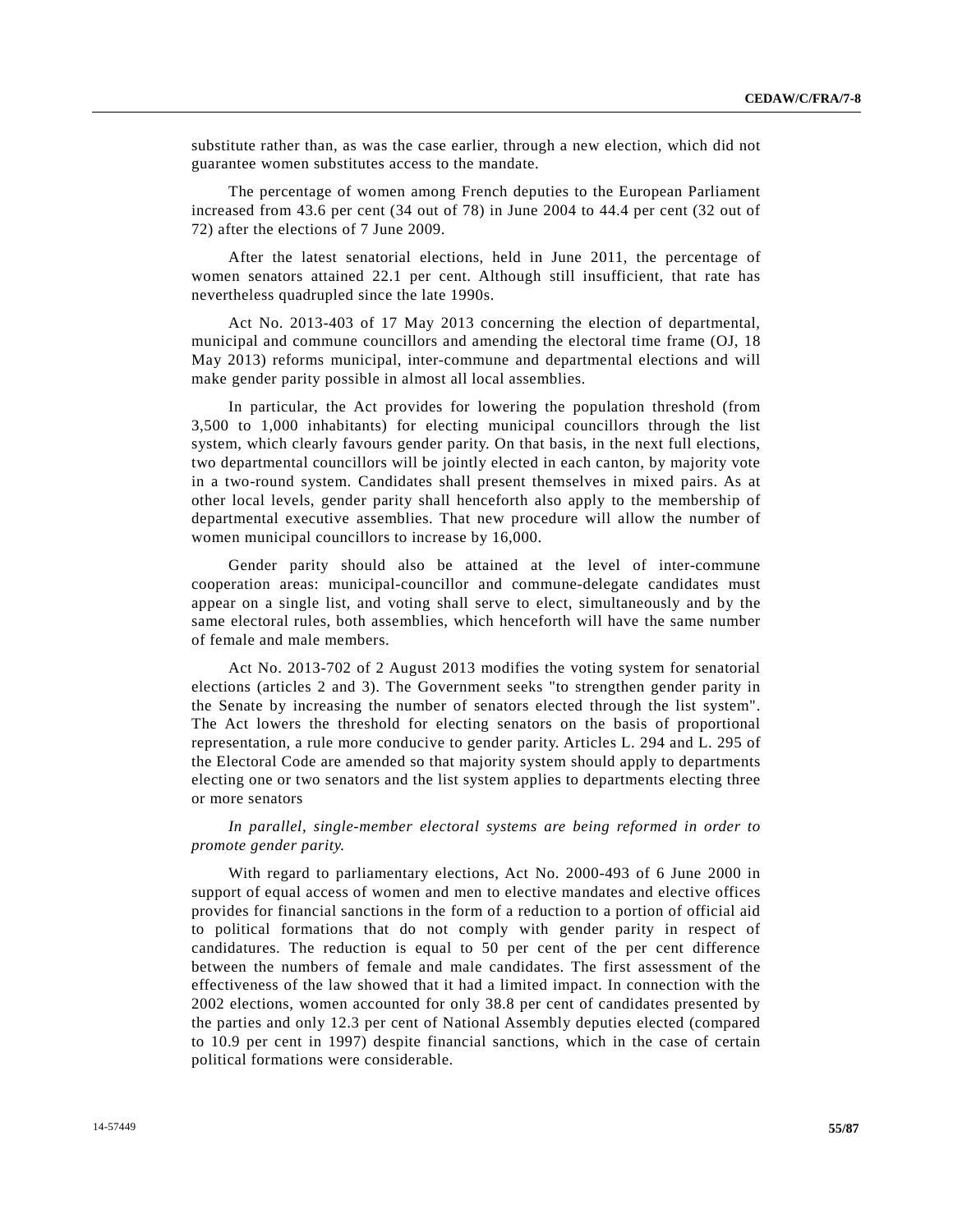For greater effectiveness, Act No. 2007-128 of 31 January 2007 increased the above reduction rate to 75 per cent. Thus, in the case of a party presenting 30 per cent of women versus 70 per cent of men candidates, the reduction, equal to 75 per cent of the gap (70-30), would amount to 30 per cent of the first portion of assistance. This new rate was applied after the June 2012 elections. The rate of women candidates presented increased to 41.6 per cent (2.8 per cent more than in 2002) and 153 women were elected (26.9 per cent).

The draft Gender Equality Act reflects the resolve of the President of the Republic to strengthen the mechanisms for readjusting the financing allotted to political parties that fail to comply with gender parity goals. The proposed procedures are based on the recommendations of the commission on political renewal and ethics chaired by Mr. Lionel Jospin.

The draft Act proposed by the Government amends article 9-1 of Act No. 88- 227 of 11 March 1988 by increasing the reduction to the first portion of aid to a party, if the difference between women and men candidates exceeds 2 per cent, to 150 per cent of the percentage difference between female and male candidates. These strict provisions require specification of the rules applicable to candidates not proposed by any political party. The new provisions will take effect as from the first full elections to the National Assembly after publication of the Act, namely in 2017.

In the case of departmental elections, imposition of financial sanctions has been difficult in view of the number of elected officials without any party affiliation and the practice of not refunding election expenditure in certain cantons. Departmental elections had not been covered by the June 2000 reform. Given the lack of any statutory obligations, women accounted for only 11 per cent of departmental councillors after the 2004 elections.

In order to enable a growing number of women to enter departmental councils and in order to avoid too frequent partial elections, Act No. 2007-128 of 31 January 2007 provided for departmental councillor substitutes, who may not be of the same gender as the mandate holder. Act No. 2008-175 of 26 February 2008 promoted equal access of women and men to departmental councillor mandates by stipulating that a councillor resigning as a result of holding more than one local offices must be automatically replaced by the substitute rather than, as was the case earlier, through a new election, which did not guarantee women substitutes access to the mandate. The proportion of women among departmental councillors, 13.1 per cent after the 2008 elections, increased to only 13.9 per cent after the departmental elections of 2011. In those two elections, women accounted respectively for only 21 and 23 per cent of the candidates presented.

The Act of 17 May 2013 introduced a new voting system for departmental (formerly referred to as "general") councillors, henceforth renamed departmental councillors (while departmental elections were formerly referred to as "cantonal elections"). There must be two departmental councillors per canton, and each such pair must consist of a woman and a man. They will be elected in each canton by majority vote in a two-member two-round system. Thus, an identical number of female and male councillors will be guaranteed in these local assemblies in 2015.

A further measure planned in support of gender parity in political life consists in the rule that no national-mandate holder may also hold any local executive mandate. The rule, which the President of the Republic intends to see implemented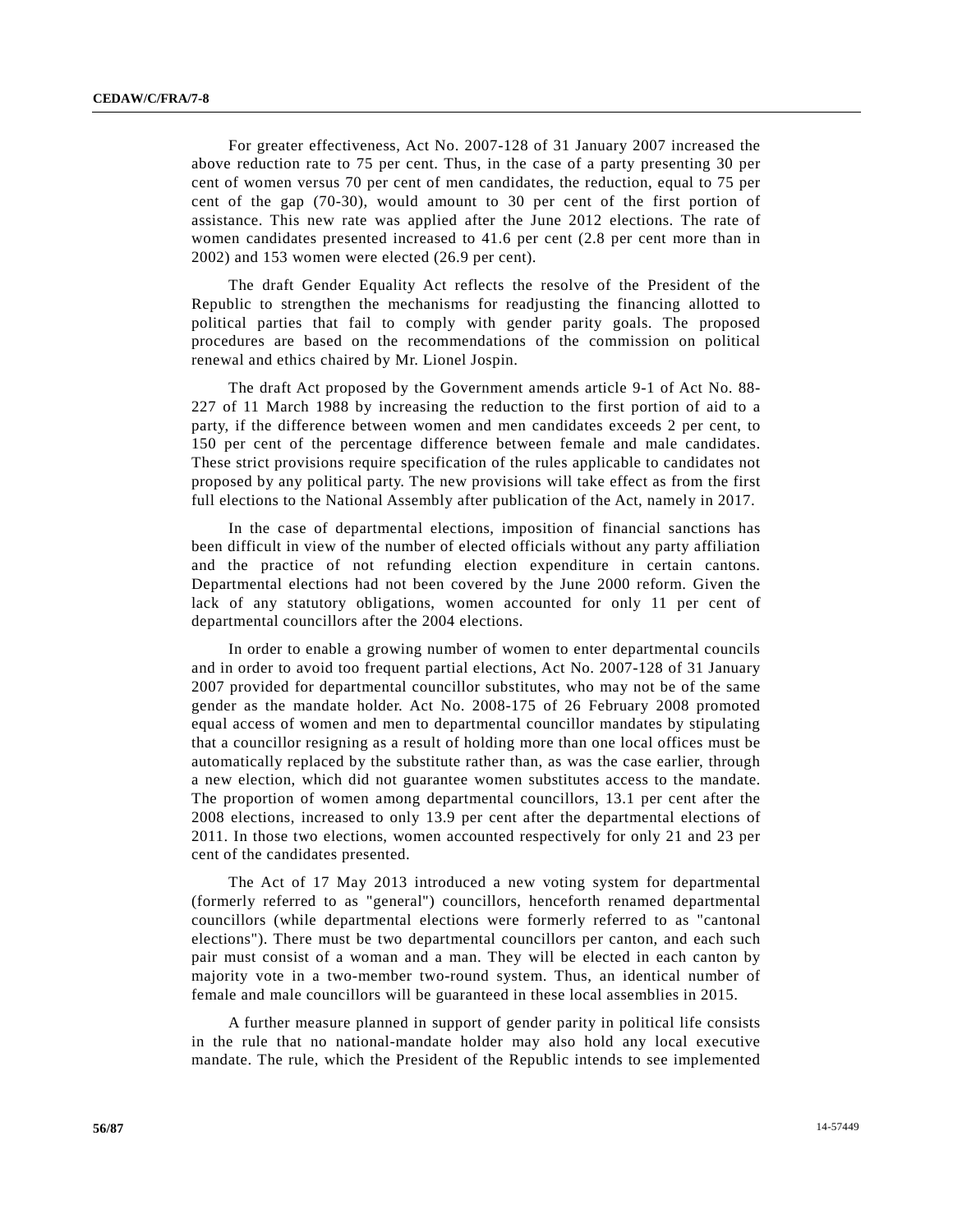by 2017, will structurally favour the representation of women at all levels of local and national elective office.

### **3.1.2. Professional equality in the civil service**

According to standardized and comprehensive sociodemographic data compiled by the civil-service information system (SIASP) of INSEE with regard to the three civil service branches, the civil service is characterized by a high rate of female workers (60 per cent women compared to 44 per cent in the private sector), a relatively greater average age of workers (42 years compared to 40 years in the private sector), and a relatively significant share of workers aged 50 year or older (29 per cent compared to 24 per cent in the private sector, given different recruitment and departure rates in the two sectors).

However, the civil servants of the individual components present different characteristics. Women account for 77 per cent of the hospital civil service (FPH) (87 per cent in shelters for older persons), 52 per cent of the State civil service (FPE) and 61 per cent of the territorial civil service (FPT).

Workers aged 50 year or older account for 33 per cent of FPT and 27 per cent of FPE and FPH. The breakdown by gender and age is strongly affected by certain types of status (for instance, soldiers predominantly male in FPE, childminders predominantly female in FPT and persons predominantly young among nonestablished public servants), and by the areas of competence and the sectors: women are more numerous in the Ministries of Labour and National Education, fewer in the Ministries of Defence and the Interior, and predominant in the social and medicalsocial sectors of FPT and the care and administration sectors of FPH.

On senior supervisory and management posts, women are still a minority but as a rule younger than men. The proportion of women among holders of supervisory posts is 51 per cent in the civil service as a whole compared to 36 per cent in the private sector. However, the proportion of women on senior management posts in each of the three civil service components is lower than their respective percentage in the various categories as a whole.

The higher the level of responsibility, the fewer the women. As of 31 December 2010, women in FPE were clearly under-represented on senior supervisory posts (A+ category) and even more so on senior management posts. With the exception of teaching staff, women account for 43 per cent of category A employees but only for 36 per cent of senior staff (A+ category).

Of the A+ established civil servants in the ministries, women account for 53 per cent of staff in inspection bodies and on related posts, 25 per cent of staff on supervisory and management posts and 16 per cent staff on government and analogous decision-making posts.

In FPT, women account for 60 per cent in category A, approximately one third of supervisory and management staff, less than 15 per cent of technical-department general directors and directors, more than one third of service general directors, deputy general directors and directors, 38 per cent of the territorial administrators and 23 per cent of senior officers.

In FPH, women account for 81 per cent of administrative staff, 45 per cent of supervisory body and related staff, 40 per cent of hospital directors (with the rate of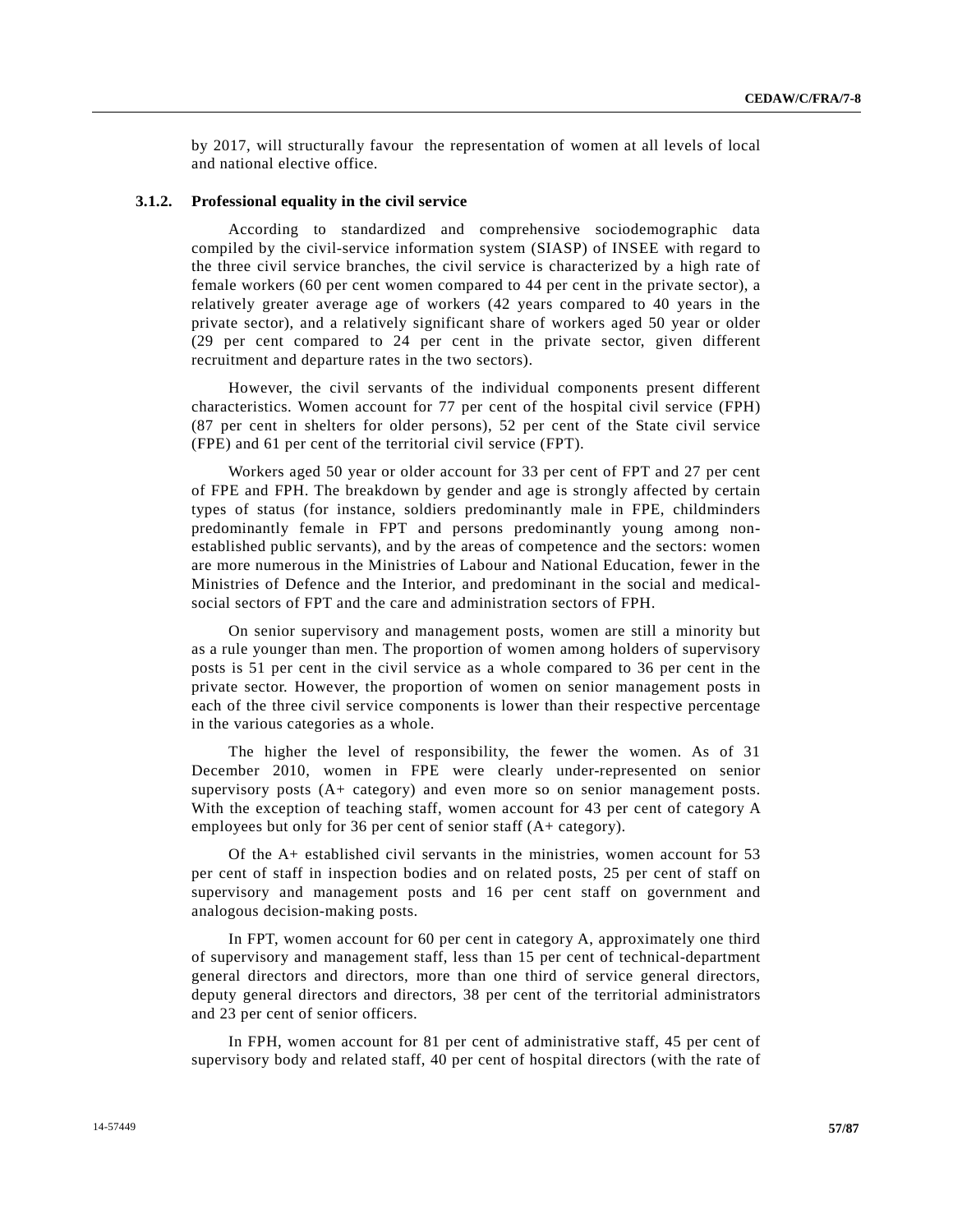women varying inversely with director grade: 53 per cent at ordinary level, 37 per cent at senior level, and 16 per cent at managerial level), 55 per cent of health, social and medical-social institution directors (D3S) (with the rate of women varying inversely with D3S grade: 61 per cent at ordinary level and 48 per cent at professional level).[3](#page-21-0)

In view of this situation, legislative and regulatory measures were taken to ensure compliance with professional equality and establish the gender equality principle in the three components of the civil service. Thus, under article 56 of Act No. 2012-347 of 12 March 2012 and the related implementation decree of 10 April 2012, as from 2018, in every calendar year, each gender must account for at least 40 per cent of appointments to senior and higher management posts on pain of financial sanctions. As from 2013, the above minimum rate is 20 per cent.

In his circular of 23 August 2012, the Prime Minister drew the ministers' attention to the duty of the State to set an example regarding appointments to senior and higher management posts and invited them to implement on a voluntary basis the goals of the Act regarding balanced gender representation at senior civil service levels in the next five years.

**Three commitments were made**: anticipating, as of June 2012, the requirements of the Act of 12 March 2012 regarding balanced gender representation at senior civil service levels; publishing every year the results achieved; and attaining the goal of women accounting for 40 per cent of appointments to senior civil service posts in 2017, one year earlier than required by the Act. For the first time, such commitments are monitored with precision.

**Changes have already been measured**: Between May and December 2012, of the 77 officials appointed as assistant managers, department heads, project directors and high-level experts in central administration services, 25 (nearly one third) were women, a rate approximately 17 per cent higher than the respective figure for the first four months of the same year.

Among senior management executives, the rate in question attained 28 per cent of the first 96 appointments having occurred in the same period.

**In 2013, progress with regard to the promotion of women accelerated significantly and is therefore encouraging**. The obligation stipulated for 2013 by the Act, namely that women should account for at least 20 per cent of appointments to senior and higher management posts, has been exceeded. In particular, between January and November 2013, women accounted for 29 per cent (36 out of 126) of new appointments to senior executive posts by the Council of Ministers, compared to 24 per cent in 2012; and 34 per cent (88 out of 259) of new appointments of department heads, deputy directors, project directors and high level experts in the central administration services, compared to 31 per cent in 2012.

These outcomes have not been fortuitous. In their roadmaps to equality, the ministries implemented strategies and action plans for appointing more women to

**\_\_\_\_\_\_\_\_\_\_\_\_\_\_\_\_\_\_**

<sup>3</sup> See annex: "Rapport annuel sur l'état de la fonction publique" (2012 edition) - "Dossier genre et âge: les spécificités des trois versants de la fonction publique" ("Annual report on the state of the civil service, 2012 - "File on gender and age: specificities of the three components of the civil service").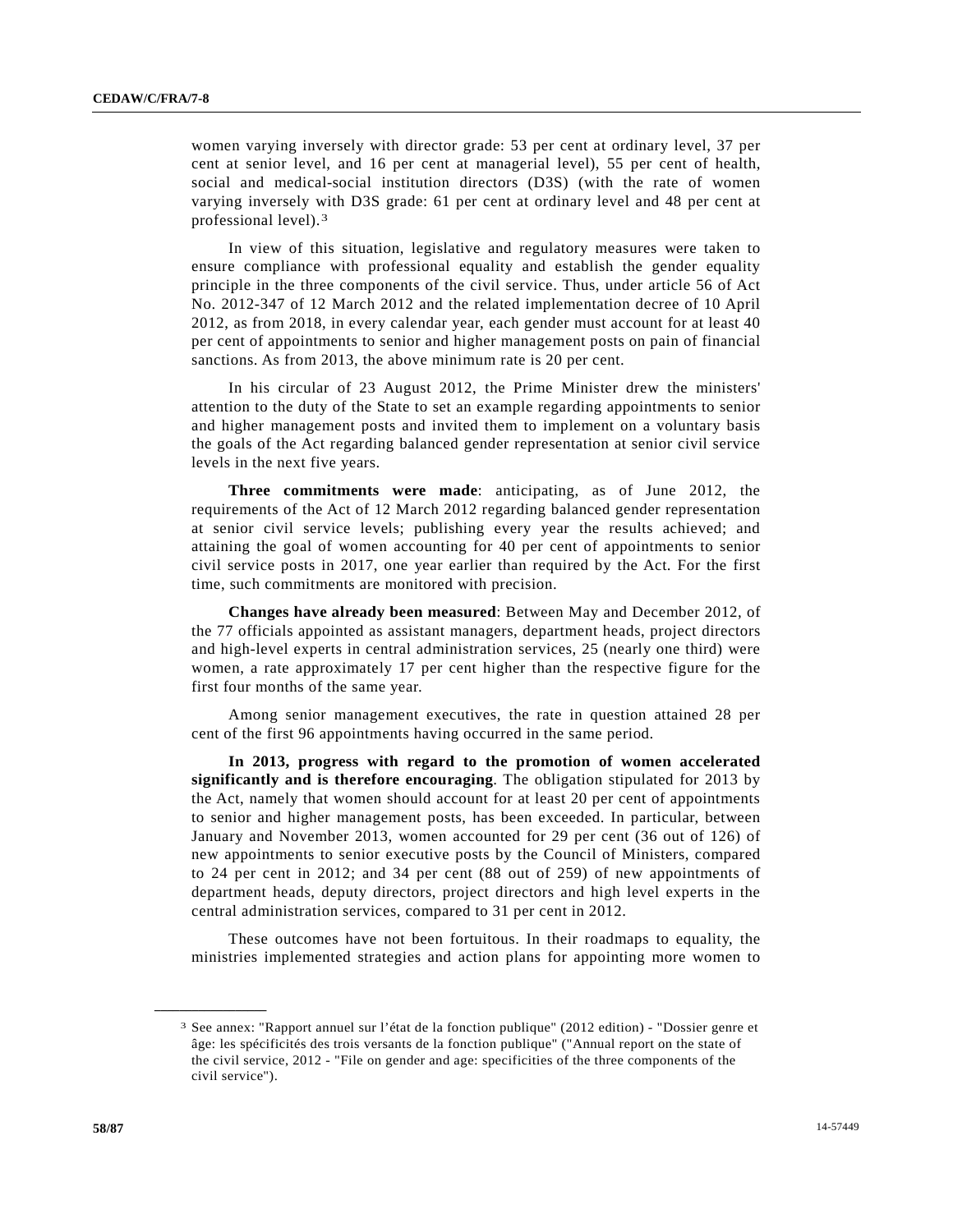senior posts; and specific programmes were developed to help promising young women to rise in the hierarchy, and to facilitate mobility.

At the inter-ministerial level, a pool of high-potential executives is in place and relevant activities are organized by the inter-ministerial deputy for the renewal of public affairs management. Since May 2013, procedural rules stipulate that, for each appointment to be made by Government decision, three candidates must be presented: one of each gender and at least one from the inter-ministerial pool.

Under the "most advanced administration clause", to be implemented in the framework of the network of senior officials for equality, the best practices promoting gender equality in human resources management and inventoried by the Ministry of Women's Rights and the Ministry of the Civil Service will be adopted in all State administration agencies.

On 8 March 2013, the Prime Minister and the Minister for State Reform, Decentralization and the Civil Service signed with trade-union organizations as a whole, and the representatives of public employers, a memorandum of understanding on gender equality in the civil service. That has been the first agreement to be unanimously approved by the trade-union organizations representing the three civil service components and by representatives of the territorial and hospital employers.

The above memorandum of understanding reflects the resolve to seek actual gender equality in the public sphere. The goal is twofold: ensuring that public employers set an example and turning professional equality into an effective lever for civil service reform in the years ahead. The implementation of the relevant plans will be strictly monitored.

# **3.1.3. Gender parity mainstreaming in independent administrative authorities and key consultative State bodies**

Before the 2008 reform, the Constitution did not permit imposing any gender balance over and above access to mandates and political responsibilities. Thus, the lawmakers could seek equal access of women and men to duties other than those of elective offices solely within a non-rigorous framework without obligatory genderrelated considerations (CC 2001-445 DC of 19 June 2001; CC, 12 January 2002, No. 2001-455 DC). Accordingly, gender equality was a mere goal (CC, 13 March 2006, No. 2006-533 DC, ct 15).

Through the 2008 reform, the constituent power sought to enable the lawmakers to adopt binding gender-based rules, not mere recommendations, in order to promote tangible gender equality at the professional and social levels.

That shift was mainly implemented through Act No. 2011 103 of 27 January 2011 on balanced representation of women and men in boards of directors and supervisory boards and on gender equality at the workplace, and Act No. 2012-347 of 12 March 2012 on access to civil service employment and improvement of conditions of employment of contractual staff in the civil service, on elimination of discrimination and on various provisions related to the civil service.

The progress achieved, however, should not conceal that many decisionmaking areas are still characterized by a deeply unfair division of power between women and men.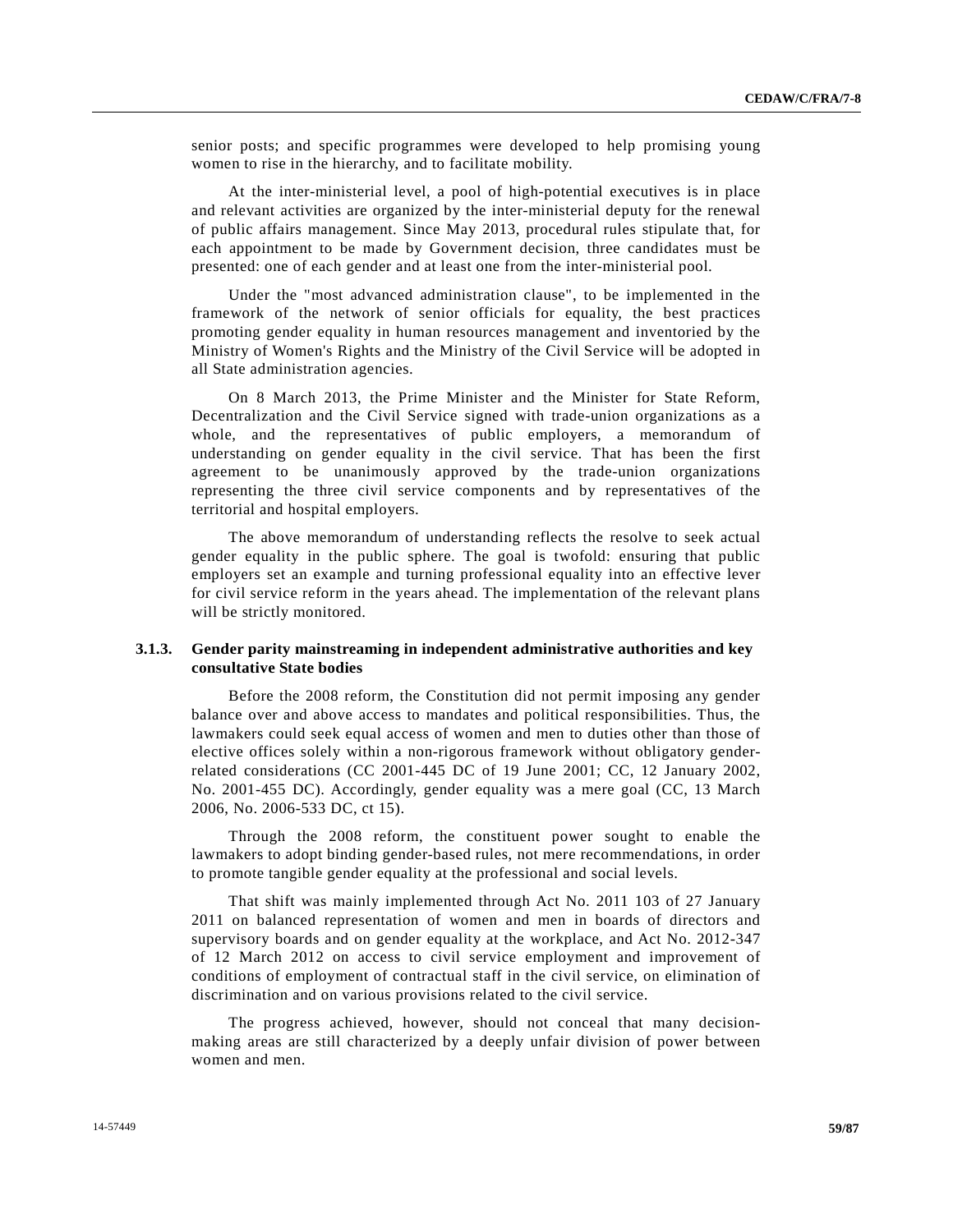For instance, in 2012 women accounted for only 22.3 per cent of directors of listed corporations; after the Beijing Olympics, women were elected presidents of only 11 (9.4 per cent of the 117) sport federations for the period 2009-2012; solely 8 women are university presidents, a number halved since the preceding elections; in the chambers of commerce and industry, women account for hardly 12 per cent of elected officials and only 135 women (compared to 1,006 men) are members of the bureau (thus accounting for 11.8 per cent); and no woman is president of any regional chamber of commerce and industry in Metropolitan France.

Over and above the political sphere, the Government consistently promotes gender parity in respect of "professional and social responsibilities" in accordance with article 1 of the Constitution.

As the President of the Republic stated on 7 March 2013, "*parity must be present everywhere. It characterizes the Government since May 2012. It has been extended to all bodies that we have created .... Parity must be the concern of all higher authorities of the Republic.... Parity shall be ensured with regard to all voting systems*".

Accordingly, the draft Gender Equality Act provides for broader action in relation to organizations concerned by the promotion of gender parity by:

- Expanding the existing areas of action to include additional establishments (in particular, by extending the provisions of the Act of 27 January 2011 to enterprises with more than 250 employees and the provisions of Act No. 2012- 347 of 12 March to public industrial and commercial establishments with fewer than 200 employees);
- Broadening the scope of the obligation to ensure gender parity or a balanced representation of women and men within various organizations in which strengthening the presence of women is crucial, namely approved sport federations, chambers of commerce and industry, and chambers of agriculture;
- Authorizing the Government to have recourse to the orders of article 38 of the Constitution in order to establish the principle of parity with regard to the independent administrative authorities, the main consultative State bodies and the councils and boards of directors of social security funds, namely the National Employees' Health Insurance Fund (CNAMTS), the National Employees' Old Age Pension Fund (CNAVTS) and its commission on industrial accidents and occupational diseases, the National Family Allowance Fund (CNAF) and the Social Security Central Agency (ACOSS);
- Authorizing the Government to have recourse to the orders of article 38 of the Constitution in order to establish the principle of parity with regard to the boards of profession associations and mutual insurance companies.

The advancement provided for in the draft Act is consistent with the relevant policies on a number of bodies which have adopted or have been set up on a genderparity basis, namely the High Council for Gender Equality (HCE); the High Council on Public Finance; the National Council on Sport; the National Council on Digital Technology; the Observatory on Secularism; the Commission on the Future of Retirement Pensions, the board of directors of the Public Investment Bank (BPI), the High Authority on Transparency in Public Life; the High Council on the Evaluation of Research and Higher Education; the Strategic Council on Research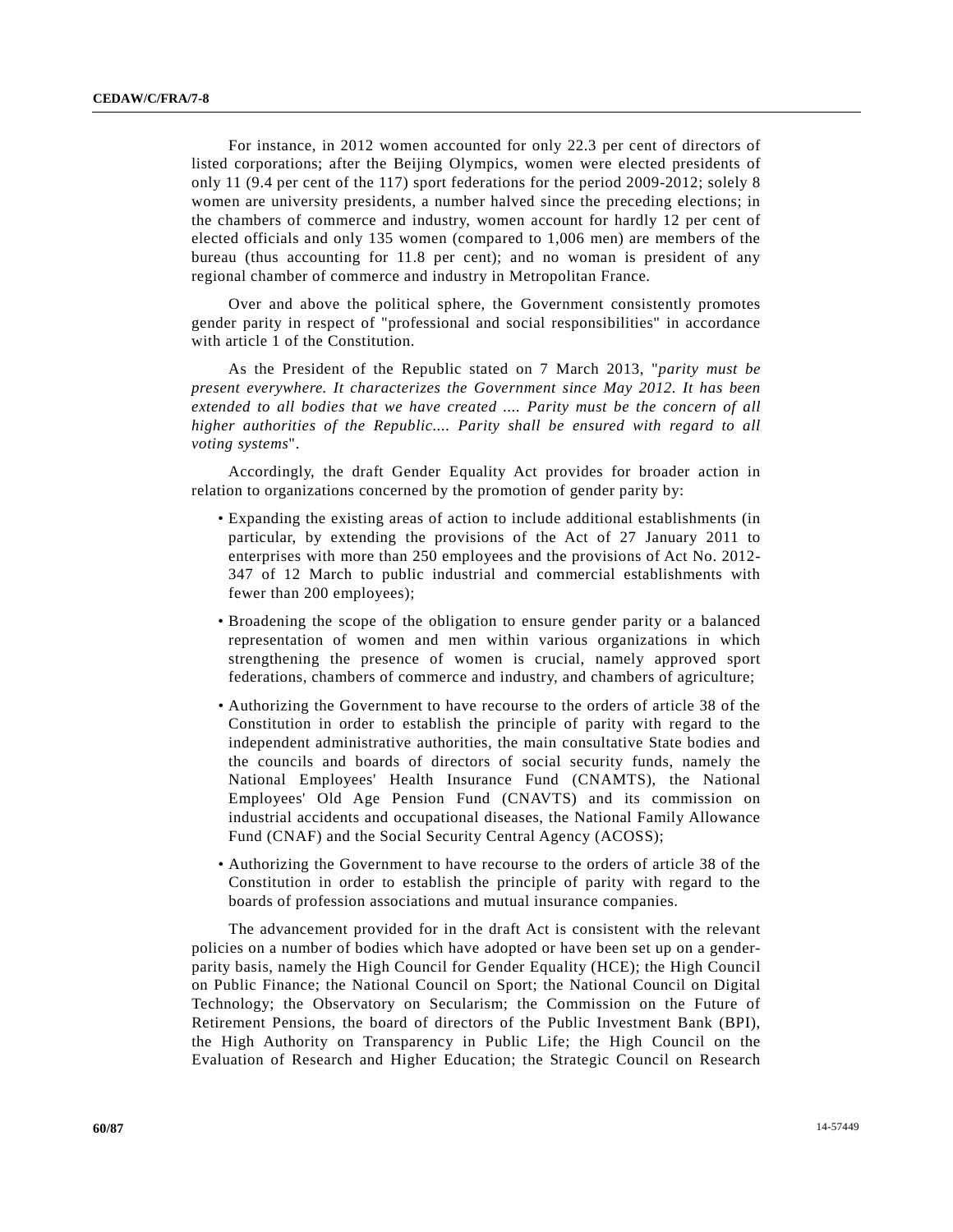and Innovation; the higher-education establishments' governance bodies provided for in the Higher Education and Research Act of 22 July 2013; and the Higher Council on Curricula and the National Council on the Evaluation of the Education System, provided for in the School Reform Planning Act of 8 July 2013.

# **3.1.4. Further development of best practices in the territorial authorities**

Numerous territorial authorities have promoted gender equality as part of implementing their policies. Approximately one hundred such authorities have signed the European Charter for Equality of Women and Men in Local Life, while others have opted for undertaking specific initiatives.

On the basis of an assessment of public policies implemented by the various territorial authorities, which was transmitted to the Minister of Women's Rights on 3 July 2013, a memorandum of understanding was concluded on the same day with the major associations of elected officials and the French Association of the Council of European Municipalities and Regions in order to encourage association members to ensure tangible gender equality in their areas and support them in implementing their plans of action.

#### **3.1.5. Promotion of gender parity in higher education**

Although they achieve better results, women are still a minority in the most prestigious sectors, which are major providers of jobs (women account for 38 per cent women in science at the university level and 27.5 per cent in engineering schools), in long duration programmes (47 per cent in doctoral studies), among science teachers-researchers (14 per cent in mathematics) and among university professors (23 per cent).

On 28 January 2013, a gender equality charter was signed by the Ministry of Higher Education and Research and the conferences of university presidents, engineering school directors and grandes écoles. These conferences cover more than 300 establishments attended by more than 1.6 million students.

Equality- and/or gender-related teaching will be developed at various levels in all sectors, building on the best practices of such institutions as Paris-Diderot University and the Paris Institute of Political Studies; and is reflected in the goals of the National Research Agency (ANR) programme, 2013-2017. As from 2013, gender constitutes a priority theme of the Agency's "apprenticeship" and "innovative society" programmes.

The Higher Education and Research Act of 22 July 2013 includes two series of provisions conducive to gender equality in the areas in question through equal gender representation in, on one hand, the three major higher-education and research management and evaluation bodies (the newly created National Council on Higher Education and Research, High Council on the Evaluation of Research and Higher Education, and Strategic Council on Research and Innovation) and, on the other hand, in the central boards of directors of certain public higher education institutions, particularly universities.

Gender equality, built into contractual relations between the Ministry of Higher Education and Research and the various establishments, is expected to serve as a basis for their comprehensive gender policy and for monitoring and evaluation of compliance with relevant commitments.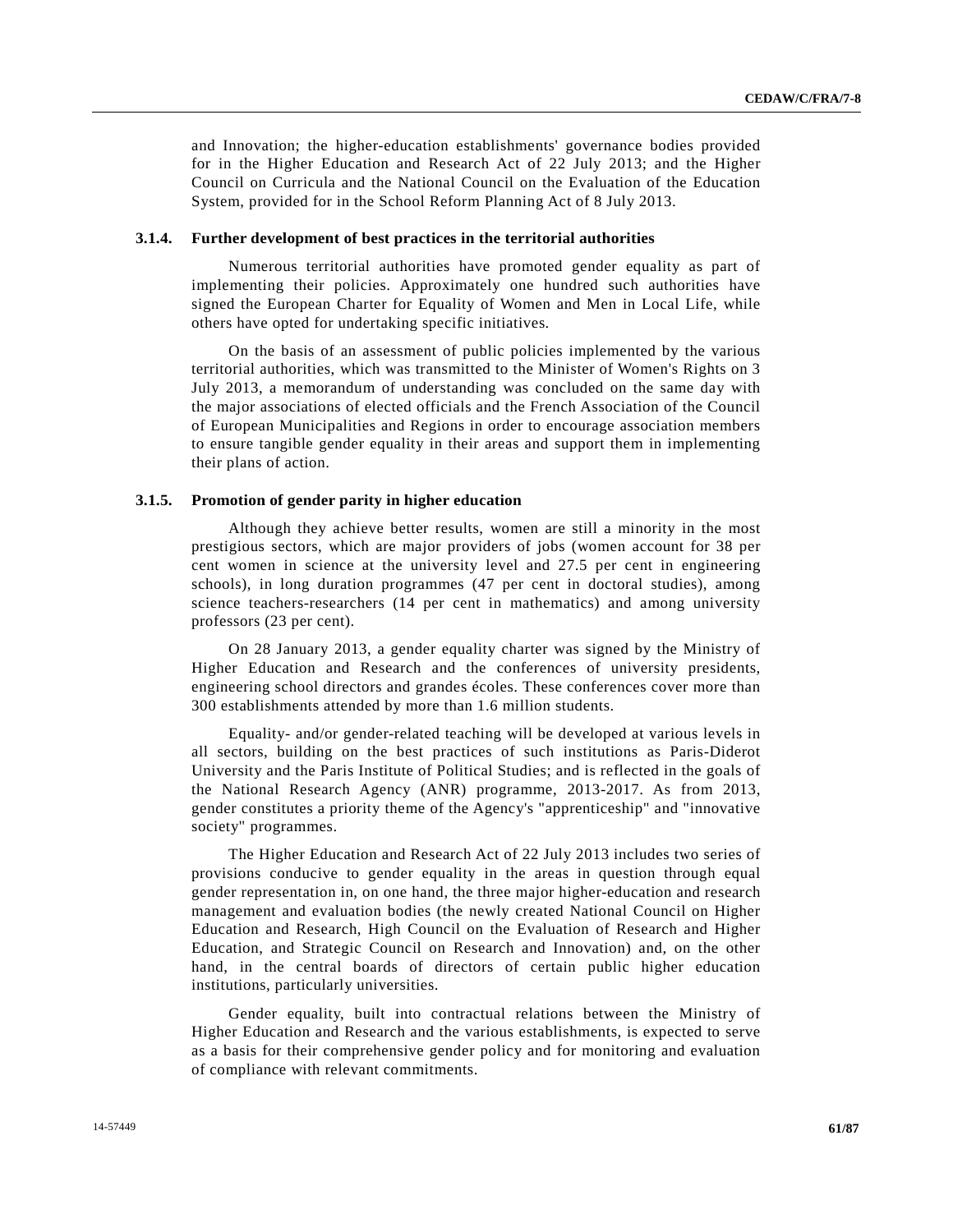# **3.2. Gender equality in Government representation at the international level (article 8)**

In 2013, women held 14 per cent of ambassador's posts (180 in number) and 16 per cent of consul's posts (compared to 11 per cent in 2010). In addition to measures regarding first appointments to senior supervisory posts under the above Act of 12 March 2012, structural steps were taken to promote equality in human resources management policy.

The roadmap drawn up by the Ministry of Foreign Affairs for the interministerial committee for women's rights and gender equality provides for the following activities:

# *With a view to enhancing the pool of women available for senior supervisory duties*:

- Organization of working time for better reconciliation of professional and personal life through pilot implementation of new working methods (appropriate management of, inter alia, meetings and emails) so as to avoid late hours, which penalize staff members with family obligations;
- Generalization of tools conducive to mobility: development of a "professional nomadism" framework providing staff with remote access to the Ministry's information system;
- Support for mobility by facilitating the employment of the spouses of staff assigned to diplomatic posts: conclusion of relevant bilateral agreements;
- Increase in the number of women in the pool in question;
- In the framework of the objectives laid down in the Act of 12 March 2012, measures for stepping up the recruitment of women in higher professional categories; ensuring that, every year, subject to equal qualifications, the proportion of women promoted to various categories and grades is always at least equal to the proportion of women among candidates, the objective being that 40 per cent of first appointments should concern women; encouraging women to seek posts with significant responsibilities; and providing women with career development support enabling them to access such posts.

# **IV. Implementation of part III of the Convention**

# **4.1. Gender equality in the field of employment (article 11)**

*"Recommendation (paragraph 27): "The Committee urges the State party to intensify its efforts to ensure de facto equality for women in the labour market, so as to achieve full compliance with article 11 of the Convention. It recommends that the State party take proactive and concrete measures to eliminate occupational segregation, both horizontal and vertical, and narrow and close the pay gap between women and men. In that regard, the Committee recommends that the State party implement its plan of curbing wage gaps, including through financial sanctions as of 2010 for enterprises that do not have a plan to redress wage inequalities. Furthermore, the Committee urges the State party to create more full-time employment opportunities for women. The Committee recommends that the State party continue its efforts to enable women and men to reconcile*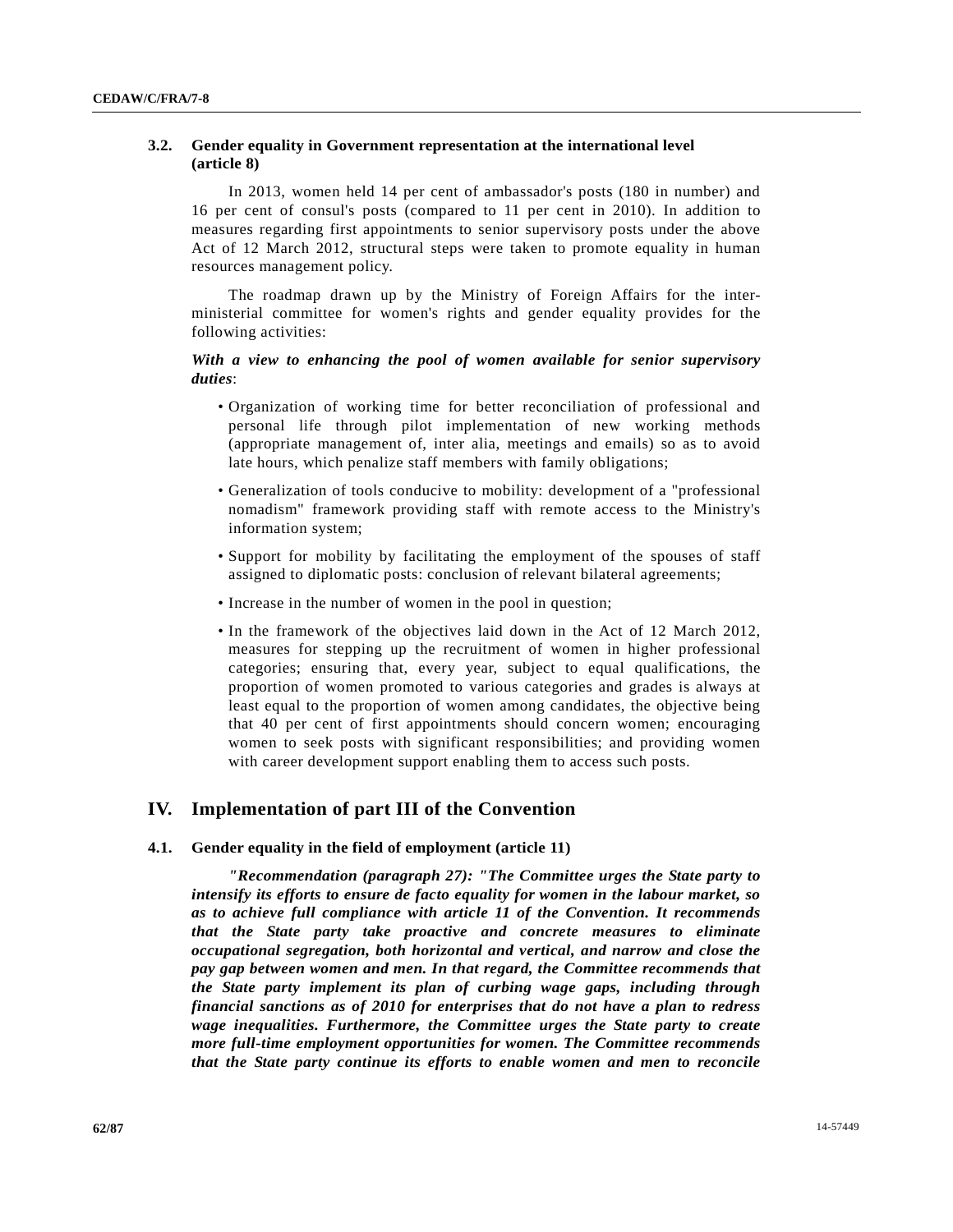*family and professional responsibilities and to share domestic and family tasks equally, by providing, inter alia, more and improved childcare facilities. The Committee further recommends that the State party encourage men to share responsibility for childcare, including through awareness-raising activities and the promotion of parental leave. In the area of pensions, the Committee recommends that the State party implement the President's expressed desire to increase the minimum old-age pension, improve the retirement pensions for persons in agriculture and crafts and provide retirement pensions for homemakers who have not been gainfully employed. The Committee recommends to the State party to take into account, in any legal and political reforms, women's remunerated and non- remunerated tasks and their family responsibilities so as to avoid any actual discrimination. The Committee recommends to the State party to undertake special measures to assist women with disabilities to enter into the labour market. Lastly, the Committee recommends that the State party collect relevant statistical data to improve policy formulation.*

The legal framework developed over the last 40 years regarding occupational equality seems relatively complete. Henceforth, emphasis is placed on the implementation of the law, the workers' rights and the employers' obligations. To that end, occupational equality was one of the priorities of the major conference on social issues, which was convened by the President of the Republic in July 2012. On 18 September 2012, the Government and the social partners, meeting in Rennes in the framework of a tripartite steering committee, adopted a joint action plan to ensure occupational equality.

On 19 June 2013, the social partners concluded a new national interoccupational agreement (ANI), taken up in the draft Gender Equality Act. Moreover, the participants of the second major conference on social issues of 20-21 June 2013 favoured pursuing and amplifying the **tripartite dynamics for occupational equality** developed on the basis of the roadmap of the first major conference.

- 1. It was agreed to intensify **measures addressing the vulnerability of parttime workers**, of whom 80 per cent are women. Scheduled to take place in the first half of 2014, an assessment of the branch negotiations stipulated by the Employment Security Act will be carried out by the National Commission on Collective Bargaining (CNNC) in order to support and facilitate such negotiations in braches facing major difficulties (for instance, the branches of the personal services sector).
- 2. Conferences on progress achieved will continue to be held in the branches requesting them. Regarding **access to the social rights of part-time workers**, for instance access to the daily sickness benefits, the national interoccupational agreement (ANI) of 11 January 2013 represents a significant advancement in view of the 24-hour minimum duration. A working group will be set up in the Higher Council on Occupational Equality (CSEP) and will further discuss this issue in cooperation with the National Commission on Collective Bargaining (CNNC).
- 3. The social partners underscored the need to **continue the discussions on the harmonization of rights to the various types of family leave** (inter alia, paternity leave and parental presence leave) in terms of eligibility, compensation and portability.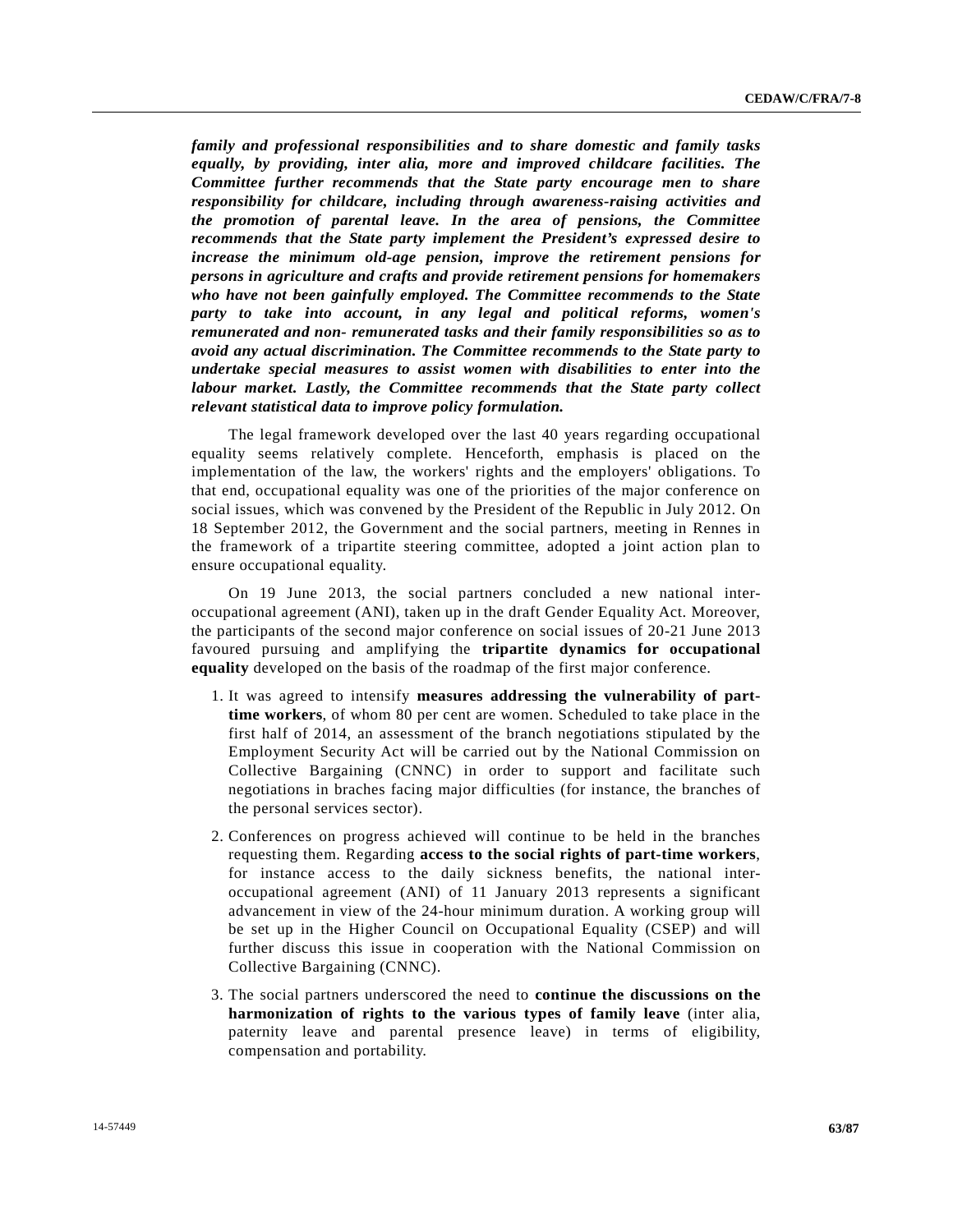- 4. The "equal pay for equal work" principle must serve as a basis for a crosscutting review of job categories, on the model successfully implemented by Quebec. A relevant working group created in CSEP and cooperating directly with CNNC will build on the work of the Defender of Rights and formulate proposals for **developing the jobs performed predominantly by women**.
- 5. The Government proposes to social partners to set up, by the end of the year, a **joint working group on the prevention of discrimination in enterprises**, as part of follow-up to the national inter-occupational agreement on diversity at the workplace. Inter alia, the group will identify ways to promote the involvement of enterprises in combating violence and discrimination, including on the basis of **sexual orientation and gender identity**; and will discuss possibilities to extend to civil solidarity pact (PACS) partners the rights granted by enterprises to married couples.
- 6. The social partners agreed to deal with the issue of **parity in the bodies representing the personnel** and to formulate relevant proposals by the end of the year.
- 7. The social partners and the State agreed to set up a mechanism **to support the enterprises, branches and social partners in carrying out activities to improve quality of life at the workplace**. This mechanism will rely on the National Agency for the Improvement of Working Conditions (ANACT) and on the network of the Regional Agency for the Improvement of Working Conditions (ARACT).
- 8. A measure that can contribute to the exercise of the workers' right to readjustments to their working conditions on family grounds consists in **telecommuting, to be implemented on a pilot basis within the relevant legal framework defined in the 2005 national inter-occupational agreement (ANI)**. In that connection, ANACT will propose a plan for pilot exercises and provide support to enterprises.

# **4.1.1. Improving the reconciliation of personal and professional life**

The draft Gender Equality Act proposes to reform the "free choice of activity" supplement (CLCA) so that, in the beneficiary households (save for single-parent families), CLCA is shared by the parents. This reform aims at helping women to return to the labour market and at modifying the division of parental responsibilities in the couple so that women are no longer systematically disadvantaged in that respect. The initiative builds on a similar reform adopted successfully in Germany in 2007.

The father's involvement when a child is born is a key to achieving a new balance between household responsibilities and occupational careers. Currently, 80 per cent of household responsibilities are fulfilled by women. That weighs heavily on their careers and constitutes a major source of inequality beyond the household. Enabling women to pursue their career on an equal footing with men, or merely to access employment, required building constraints and incentives into social support mechanisms.

Through the above reform, fathers are given an incentive to take their leave during a sharing period, identified on the basis of current entitlements. The reform is part of the family policy renewal decided by the Prime Minister on 3 June 2013.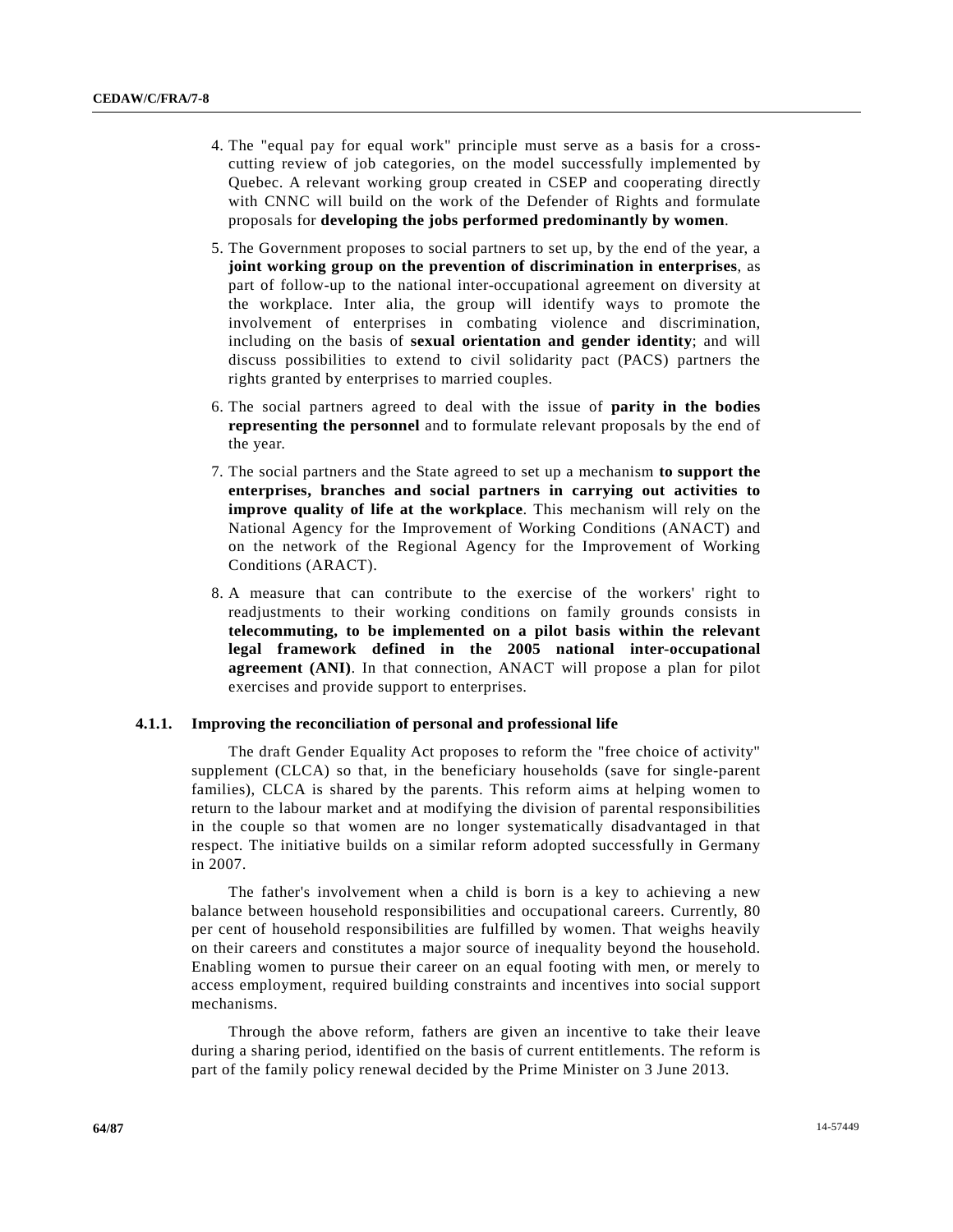Part of the "free choice of activity" supplement (CLCA), defined in terms of number of months, may be granted solely if also the second parent - usually the father - makes use of the entitlement. That sharing period constitutes a powerful incentive for fathers to take their leave. In families with two or more children, the couple is assured to enjoy the benefit until the child turns  $2 \frac{1}{2}$ . The last six months may not be taken unless they are also taken by the other parent or if the sharing period has already occurred. In the case of families with only one child, the sixmonth supplement will be added to the rights already provided for in the Social Security Code.

The Government expects from this reform an outcome equivalent to that of the system successfully implemented in Germany through the creation of *Elterngeld* in 2007 (2 out of 12 months reserved for the father): three years after the reform, the proportion of fathers taking parental leave had increased from 3 to 21 per cent. In the future, the Government will determine the length of the sharing period on the basis of the reform's capability to attain that outcome. An initial six-month sharing period has been opted for. That interval will be subject to regular evaluation.

Parental leave reform is inseparable from the measures necessary for supporting and encouraging the resumption of gainful employment by parents exercising their parental leave rights. Relevant pilot projects were implemented to the major conference on social issues held in July 2012. The national interoccupational negotiations at quality of life at the workplace will also address this issue.

The reform is also inseparable from the large-scale initiative, decided on 3 June 2013 by the Prime Minister, to enhance infant care facilities.

At the second major conference on social issues, held on 20-21 June 2013, the social partners underscored the need to continue the discussions on the harmonization of rights to the various types of family leave (inter alia, paternity leave and parental presence leave) in terms of eligibility, compensation and portability. The Government will transmit to them relevant proposals.

The draft Gender Equality Act provides for amending the cooperation contract of independent professionals created by the Act of 2 August 2005 so as to stipulate, for collaborators who are pregnant or wish to take a paternity and childcare leave, a period during which the contract is suspended and may not be terminated.

# *4.1.1.1. A new ambition: creating a network of infant care facilities throughout the territory*

The development of care facilities for infants (children aged up to 3) is a key to ensuring equal opportunities for all children, without any social or geographic distinctions.

With an overall theoretical intake capacity equal to 50 per cent of children aged up to 3, France is above the European average but should aspire to ensuring that all families have actual access to some infant care facility. Gross childcare capacity creation in the period 2008-2011 (120,000 places with a 200,000 objective by 2012) was partly offset by a decline in the preschool capacity for infants (by 55,000 places) and in collective care capacity (by 13,000 places). There are still considerable geographic inequalities: among the various departments, coverage varies from 9 to 80 per cent of infants.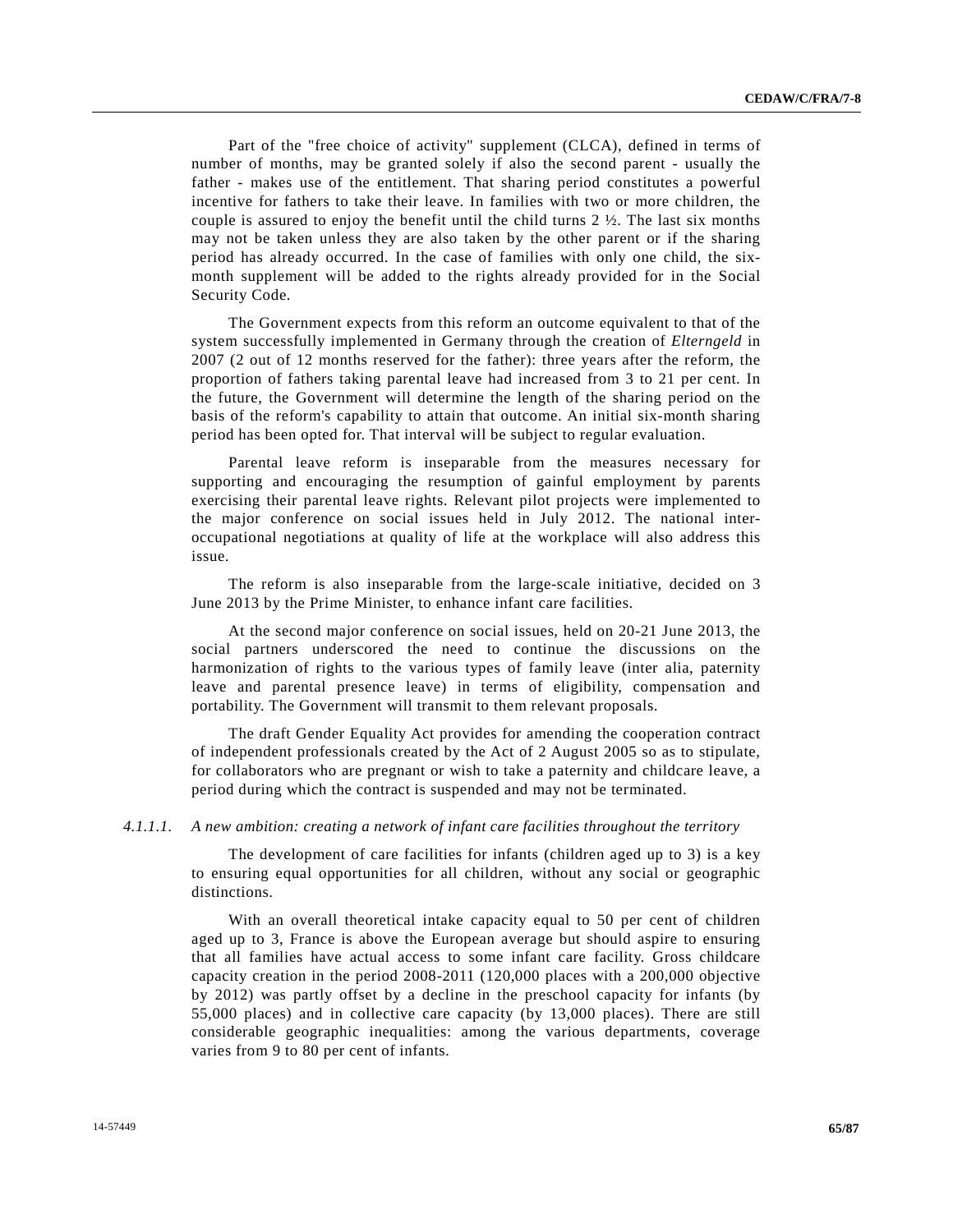The development of care facilities aims to redress such inequalities through the following two Government measures:

- Revitalization of preschooling up to age 3 by the Ministry of National Education with a view to ensuring coverage of 30 per cent of the age groups concerned by 2015, with a focus on priority education sectors and remote rural sectors. National preschool care specifications for the above ages will be drawn up in partnership with the competent local authorities and the Family Branch;
- Appropriate goals of the new Family Branch objectives and management agreement (COG) signed in 2013. On 3 June 2013, the Prime Minister announced a large-scale effort to enhance infant care capacity. In the next five years, 275,000 new places for infants will be made available, as follows:
- 100,000: net creation of collective care places;
- 100,000: additional places for children attended by childminders;
- 75,000: new nursery-school places for infants.

That enhancement will not be only quantitative. Emphasis will be placed on care quality and the reduction of geographic and social inequalities; and preference will be given to types of response adapted to the parents' needs, such as special time schedules, emergency care, and care for disabled children.

Thus, the objectives and management agreement (COG) will be enriched with new priorities: channelling resources to areas where needs are least met and on forms of care and related organization adapted to local characteristics and meeting best the difficulties experienced by the lowest-income families, single-parent households in particular. In determining the location and time schedules of the facilities, attention will be paid to work/life balance and to the new methods of work.

Stress is also laid on upgrading the professional skills of childminders, whose work must be made more attractive. Legal reform (repeal of Decree No. 2010-613 of 7 June 2010 and replacement with provisions consistent with objectives of the new COG) will be accompanied by a plan for the development of the professions in question, one of whose key features will be gender equality at the occupational level.

# *4.1.1.2. Part-time employment security*

Approximately half of gender-related wage-gap occurrences are due to recourse to part-time jobs, 80 per cent of which are performed by women. Part-time employment must be monitored more effectively in order to avoid abuse, and the social entitlements of part-time workers must be strengthened.

The agreement concluded on 11 January 2013 and incorporated into Act No. 2013-504 of 14 June 2013 on employment security includes significant regulatory provisions. The establishment of a 24-hour minimum per week reference in the negotiations and pay increases as from the first hour of overtime as from 31 December 2013 are notable advances. The agreement aims at creating in the immediate future tangible bargaining dynamics in occupational sectors where part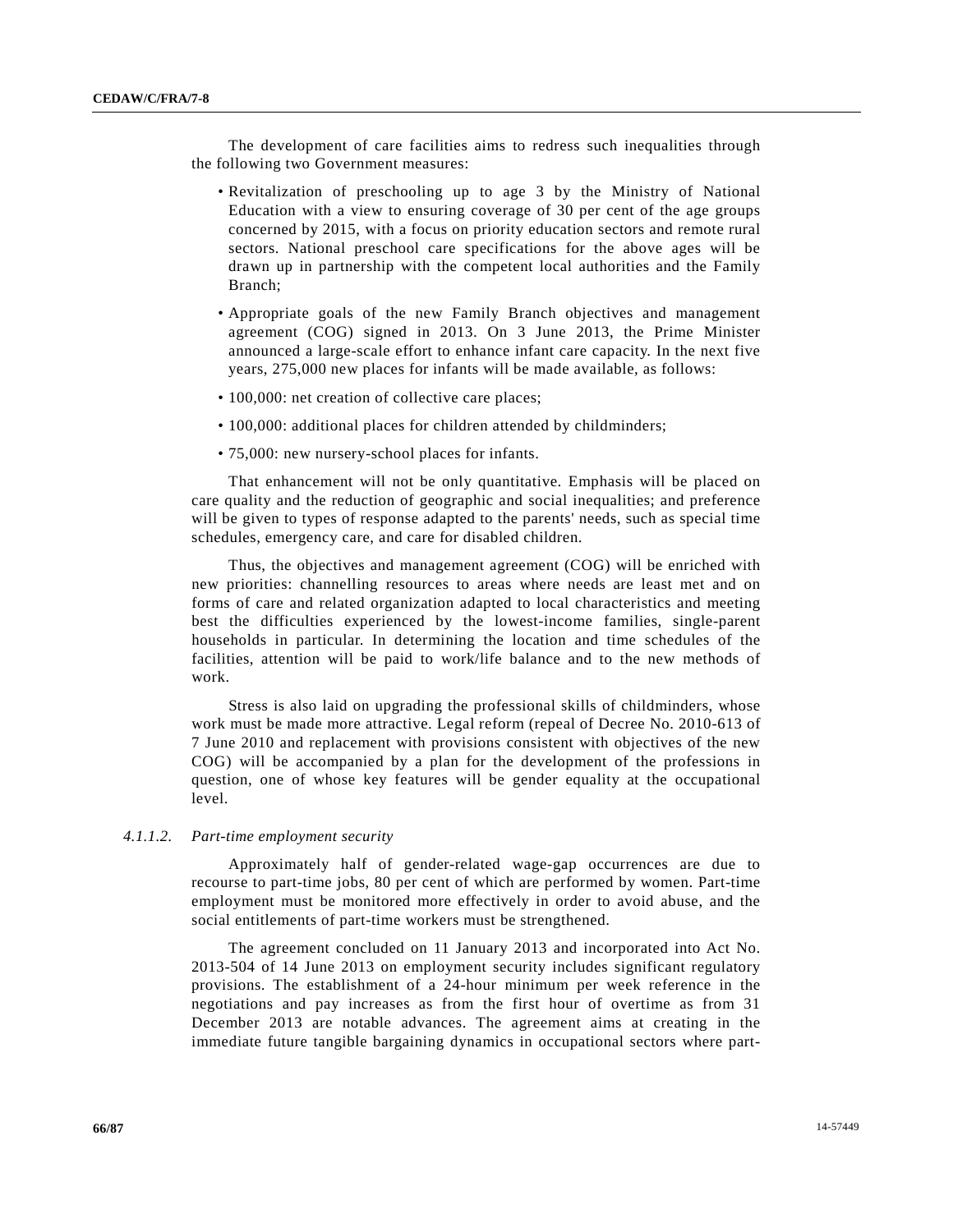time workers account for at least 30 per cent of total personnel, and eventually in all sectors concerned.

As part of the roadmap of the second major conference on social issues, it was agreed to intensify measures to redress the vulnerability of part-time workers, 80 per cent of whom are women. Thus, an assessment, scheduled for the first half of 2014, of the branch negotiations stipulated by the Employment Security Act will be carried out by the National Commission on Collective Bargaining (CNNC) in order to support and facilitate such negotiations in braches facing major difficulties (for instance, the branches of the personal services sector).

The "Progress conference on part-time work", organized in Caen on 16 November 2012 by the Minister of Women's Rights, helped to build on innovative solutions in the various sectors in order to reduce part-time employment, improve its quality and promote the worker's rights; and highlighted the role that the State, as public purchaser, can play by streamlining its needs so as to help consolidate hour schedules and, if possible, ensure full-time employment for the workers concerned (cf. the Prime Minister's circular to ministers and services regarding the cleaning of premises). Further progress conferences will be held in branches that so request.

Regarding access to the social rights of part-time workers, for instance access to the daily sickness benefits, the national inter-occupational agreement (ANI) of 11 January 2013 represents a significant advancement in view of the 24-hour minimum duration. A working group, set up in the Higher Council on Occupational Equality (CSEP), will continue to discuss this issue in cooperation with the National Commission on Collective Bargaining (CNNC).

#### **4.1.2. Enhancing equality in enterprises through social dialogue**

The Act of 23 March 2006 laid down the obligation of enterprises to define measures by 31 December 2010 to close the pay gap between men and women. The Act of 9 November 2010 on retirement pension reform cancelled that deadline but maintained the obligation to close the pay gap between men and women through obligatory collective bargaining on wages and provided for financial sanctions in the event that such negotiations are judged insufficient. The goal of reducing the inequalities in question requires measuring and analyzing the wage gap, identifying corrective measures and evaluating the progress achieved.

The Act relies on gap diagnosis tools available to the enterprises and continues to view social dialogue within the enterprise as the means best adapted to defining the appropriate methods for closing the gaps identified. The Act contains the following three main improvements:

- Facilitating the evaluation of occupational gaps between women and men: The Act enriches the single report (applicable to enterprises with 50-300 workers), harmonizing it with the report on comparative status (applicable to enterprises with more than 300 workers); and generally clarifies the latter in order to help the enterprise to implement it;
- Ensuring transparency of the situation of the enterprise in terms of occupational equality: The Act obliges the enterprises to draw up, and make accessible to the public, a summary of the action plan;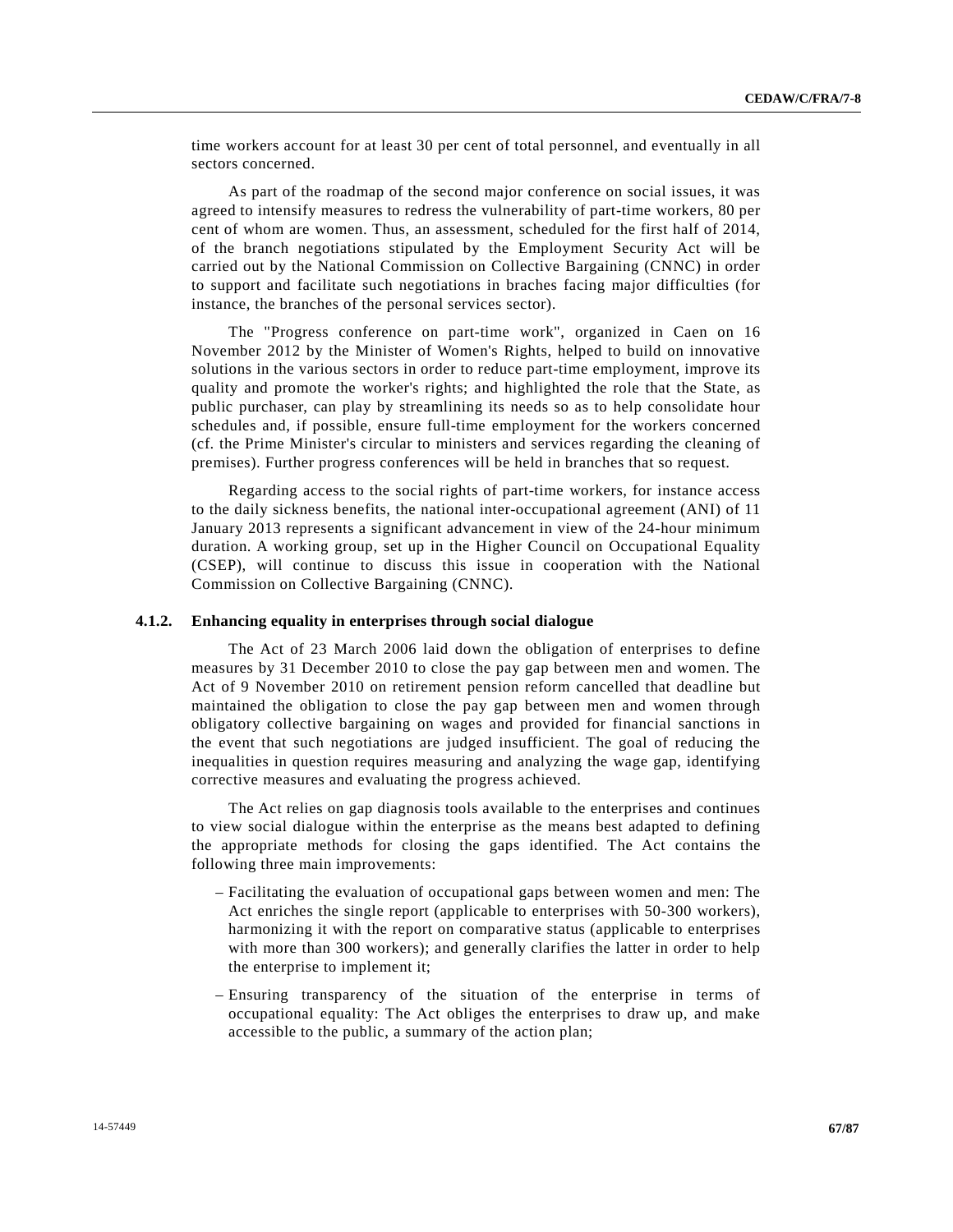– Sanctioning inaction: Enterprises with more than 50 workers which as of 1 January 2012 are not covered by an occupational equality agreement according to article L. 2242-5 of the Labour Code or, in the absence of an agreement, by the objectives and measures constituting the action plan defined in the reports provided for in articles L. 2323-47 and L. 2323-57 of the Labour Code may incur a financial penalty of up to 1 per cent of the payroll and adjusted to the situation of the enterprise and the efforts undertaken.

The provisions on financial penalties in respect of gender equality at the occupational are designed to encourage enterprises to develop measures that will eventually eliminate occupational inequalities.

The Decree of 7 July 2011 on the fulfilment of the obligations of enterprises regarding occupational equality between women and men and the implementation of the relevant provisions amended the report on comparative status by obliging enterprises with fewer than 300 workers to address the issue of work/life balance and by distinguishing, in accordance with the law, between the prospective and retrospective sections of the report.

Decree No. 2012-1408 of 18 December 2012 strengthened the sanctions mechanism by increasing the number of topics to be addressed in the negotiations or the action plans. In particular, it made the topic of remuneration obligatory. Enterprises must henceforth file action plans with the State services. Moreover, the Decree gives priority to collective bargaining in the case of enterprises with at least 300 workers, which may adopt an action plan unilaterally only in case of attested failure of the negotiations. The State services will set up verification plans combining on-the-spot and documentary control.

A comprehensive verification strategy has been formulated to enable the labour inspectorate to use all available tools (deficiency letter; notice to comply; and, in case of unwillingness to comply, initiation of the 1 per cent fine procedure). For enterprises with more than 50 workers, the change from random on-the-spot checks to systematic documentary inspection renders occupational equality a tangible obligation.

In that connection, enterprises appear increasingly mobilized, and early figures are encouraging: more than 3,300 agreements or action plans had been filed by 15 October 2013.

Since 1 January 2013, approximately **500 notices to comply** have been issued to enterprises not respecting the law and their obligations. Four financial penalties have been imposed.

Over and above sanctions, however, **supporting the enterprises is crucial** to the promotion of equality. Such support has in particular been provided through the creation of a website, <www.ega-pro.fr>, which offers to enterprises tools, a method and a guided tour for setting up their occupational equality procedures. The Ministry pursues the triple objective of **implementing a monitoring strategy, assisting the enterprises and supporting all relevant initiatives**.

The <www.ega-pro.fr> website provides the enterprises with tools for identifying the steps to take.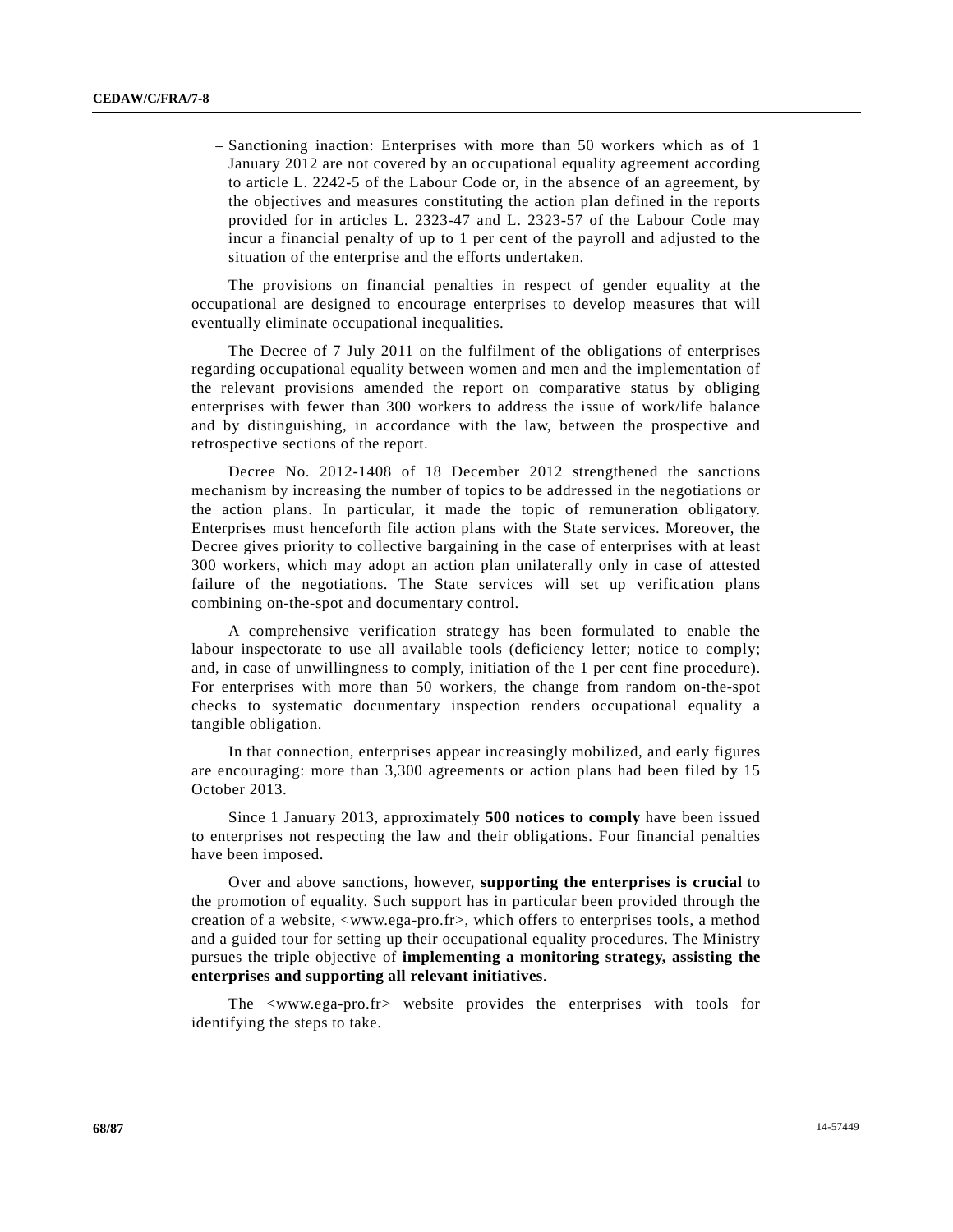Specific support for SMEs has been organized by mobilizing pilot areas and numerous large enterprises, ready to share their best practices in respect of occupational equality and to support SMEs in the relevant activities undertaken.

In order to lend substance to the "equal pay for equal work" principle, a working group will be set up in the Higher Council on Occupational Equality (CSEP) to address this issue in close cooperation with the National Commission on Collective Bargaining (CNNC), building on the work of the Defender of Rights and formulating proposals for **developing jobs performed predominantly by women**.

### **4.1.3. Piercing the glass ceiling**

The Act of 23 July 2008 expanded the economic and social scope of the goal of parity enshrined in article 1 of the Constitution, which is currently worded as follows: "The law shall promote equal access of women and men to elective mandates, elective office and professional and social responsibilities."

Act No. 2011 103 of 27 January 2011 on balanced representation of women and men on boards of directors and supervisory boards and on gender equality at the workplace provides for progressive implementation of quotas with a view to increasing the number of women in the decision-making bodies of major enterprises, and for a system of financial sanctions. A schedule of intermediate targets has been established. To be implemented when the membership of the boards of directors is renewed, those targets consist in women accounting for 20 per cent of appointments within three years from the promulgation of the Act, and 40 per cent as of the second renewal of the board but no later than 1 January 2017.

The rate of women sitting on boards of directors of CAC 40 companies increased from 10.5 per cent in 2009 to 20.8 per cent in 2011. With that rate currently at 24 per cent, France is above the European Union average (14 per cent in 2012).

The Ministry of Women's Rights has signed an agreement to "pierce the glass ceiling" with 27 leaders of major French groups, which have committed themselves to relevant quantitative targets. Once a year, the Ministry will publish a classification of SBF 120 companies, providing, overall and for each concern, the proportion of women in executive committees (COMEX) and steering committees (CODIRS). Any other company may, if it so wishes, appear on that list.

The action plan adopted by the inter-ministerial committee for women's rights and gender equality provides for monitoring the implementation of the Act of 27 January 2011 and expanding the scope of the Act to all public industrial and commercial corporations through a new action plan.

That goal has been incorporated into the draft Gender Equality Act which extends to public industrial and commercial corporations with fewer than 200 workers the provisions of article 52 of Act No. 2012-347 of 12 March 2012, under which the proportion of personalities of either gender appointed to deliberative bodies on the grounds of competence, experience or knowledge may not be lower than 40 per cent.

In the networks of consular chambers, women hardly account for 12 per cent of elected officials, and only 135 women (compared to 1,006 men) are members of the bureau. The draft Gender Equality Act provides for a balanced representation of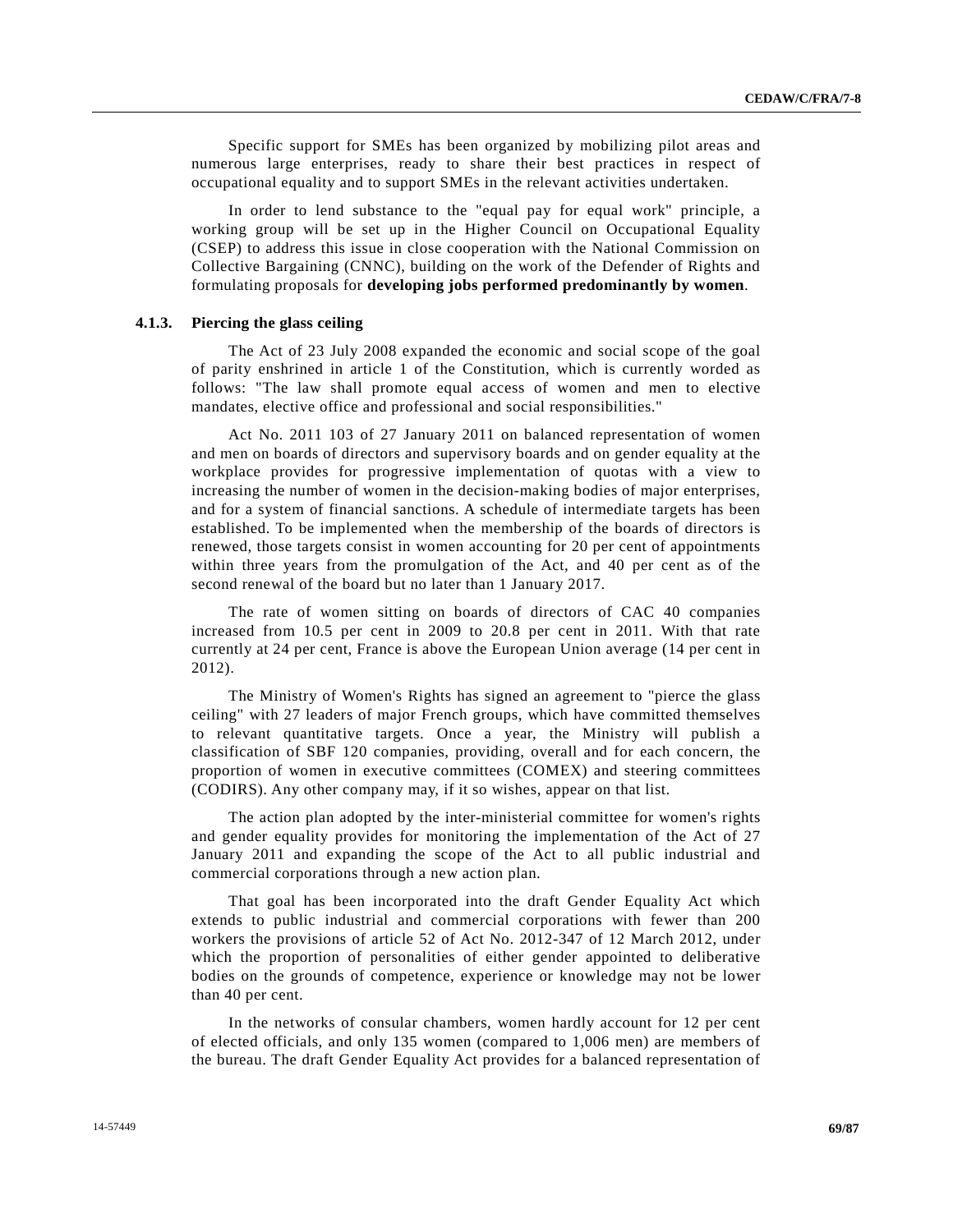men and women in territorial and regional chambers of commerce and industry, seeking parity systematically among established members (serving at regional, territorial or departmental chambers of commerce and industry) and substitute members (serving at territorial or departmental chambers of commerce and industry). Thus, gender balance will be ensured by a form of self-regulation: the greater the number of women in regional chambers of commerce and industry, the greater will also be, automatically, the number of women in territorial or departmental chambers of commerce and industry, and vice versa.

### **4.1.4. Promoting women's entrepreneurship**

Women account for only 30 per cent of enterprise creators/acquirers and for 12 per cent of heads of enterprises with more than 50 workers. A study entitled "10 years of creation of innovative enterprises in France" (OSEO, 2011) corroborates women's under-representation in innovative enterprise creation: among newly created innovative enterprises, only 1 out of 10 is managed by a woman.

In response, and in order to implement the goals of the inter-ministerial committee for women's rights and gender equality, the Minister of Women's Rights announced on 27 August 2013 a plan for the development of women's entrepreneurship.

Coordinated with the Conference on Entrepreneurship, the above plan builds on its activities and adopts its aspirations. **The plan introduces a new stage for women's entrepreneurship, drawing on the shared conclusions and ambition** of all actors concerned, namely the need to increase the number of women entrepreneurs sustainably and to broaden as much possible the access of women to all mechanisms offering support for the creation/acquisition of an enterprise.

The plan's **mobilizing objective** consists in achieving a 10 percentage point increase in the proportion of women among entrepreneurs in France by 2017. To attain that goal, every entrepreneurship support beneficiary was expected to publish gender-disaggregated statistics, analyse promising projects involving women, and, on the basis of that analysis, set targets and draw up a roadmap by late 2013. Every network must identify the obstacles to be eventually overcome in order to achieve parity in the undertakings concerned.

The plan comprises the following three main thrusts:

- **1. Awareness-raising, guidance and information;**
- **2. Strengthened support for creative women;**

# **3. Facilitation of creative women's access to financing.**

The plan will be implemented in all regions through partnerships between the State, the local authorities, the Bank for Official Deposits (*Caisse des dépôts et consignations*), financing entities, particularly *bpifrance*, and support networks. These partnerships will seek to terminate the "obstacle course" which enterprise creation by a woman still all too often resembles.

# **4.1.5. Underscoring equality as a key issue of pension reform**

At the major conference on social issues of 2012, the Government and the social partners agreed that gender equality must be a key element of the assessment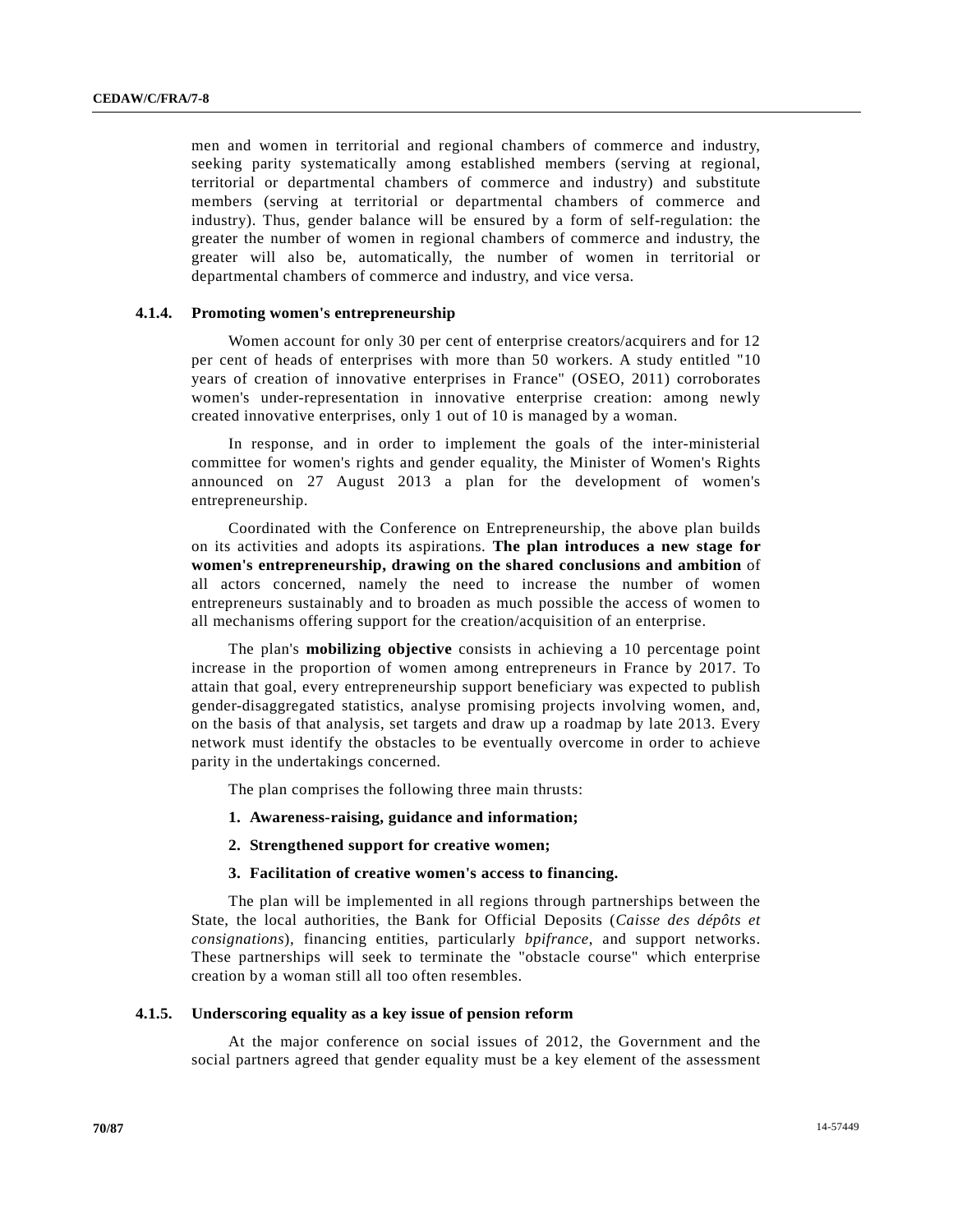drawn up by the advisory board on pensions (*Conseil d'Orientation des Retraites* or COR) and the various pension reform scenarios that were to be developed by the Moreau commission in 2013.

Retirement pension inequalities are a digest of wage and career inequalities in the labour market. Currently, retirees receive on average a monthly total pension of €1,749 € in the case of men and €1,165 in the case of women, the gap being equal to one third. Almost 700,000 women over 65 live under the poverty line in France. The gap between women's and men's pensions exceeds one third when it comes to direct rights. These differences will not disappear spontaneously but will remain considerable and even inadmissible, being of the order of 20 per cent for the generations born in the 1970s. In 2012, the Government addressed that situation: the Decree of 2 July 2012 on pensionable age enables all 60-year olds having fully paid their contributions to retire with a full pension. In particular, the Decree increases the number of quarters "considered as" covered by the contributions: the new provisions add to the four quarters of national service and four quarters of sickness maternity and industrial accidents, recognized heretofore, two additional quarters related to maternity.

To deal with the above inequalities, the relevant strategy must rely on the following three pillars:

- 1. Pursuing and stepping up the efforts to eliminate wage disparities at their root;
- 2. Promoting the social rights of part-time workers;
- 3. Enhancing solidarity in the retirement schemes by focusing on measures to compensate the penalization inflicted on mothers at each birth and corresponding to approximately 10 per cent of wages. That calls for measures related to family rights.

The **draft Act guaranteeing the future and fairness of the pension system** includes a number of provisions aimed at improving the pensions of women.

First, it takes better **account of the quarters of interruption for maternity leave**. It will be possible to certify as many quarters as there have been 90-day periods of maternity leave, while so far solely the quarter in which the birth occurred was certified. That situation is unfair because the leave can be considerably longer. That applies in particular as from the birth of the third child, which entails the right to a six-month maternity leave. Moreover, in the case of early retirement on the grounds of long service, all maternity leave quarters will, as from 1 January 2014, be considered as covered by contributions, compared to two quarters recognized so far.

Moreover, pension entitlements will be augmented through **part-time increments**, which obviously concern mainly women: the validation threshold will be lowered from the current per quarter level of 200 hours to 150 hours. Thus, a worker employed on a reduced part-time basis  $(1/3$ -time) at the minimum wage (SMIC) may henceforth, in view of his or her contributory activity, have four quarters validated per annum, compared to only three quarters to which that worker is currently entitled even if he or she works round the year. It will also be possible to carry unused contributions forward or backward to validate one quarter in the following or the preceding year, if those years include fewer than 4 validated quarters.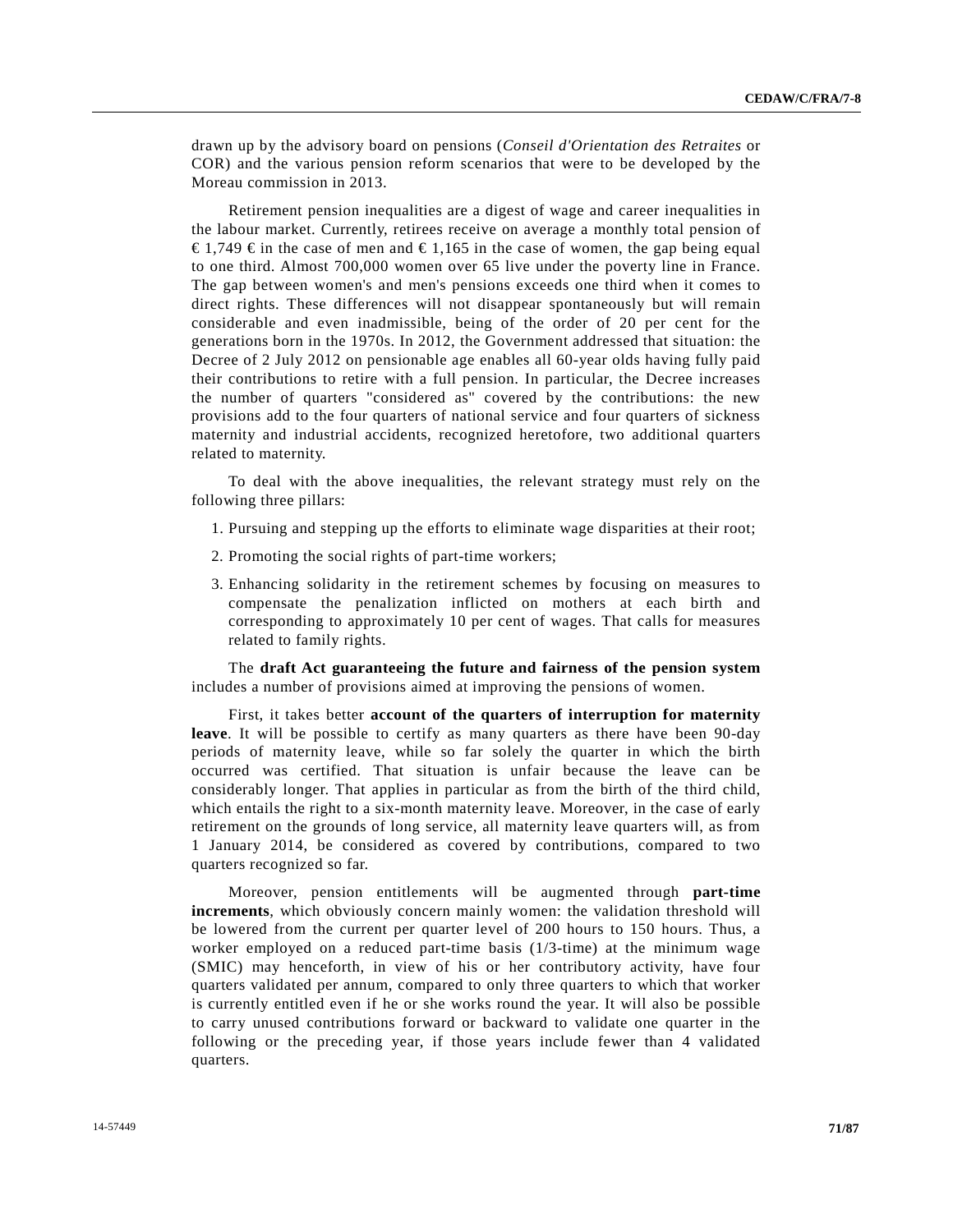Furthermore, the **minimum-contribution pension**, 70 per cent of whose beneficiaries are women, will henceforth be paid to a greater number of persons because the entitlement threshold is lowered from  $\epsilon 1,120$  to  $\epsilon 1,028$  in total pension income.

Lastly, the draft Act **reforms the 10 per cent pension increase**, currently reserved to parents of at least three children and, being proportional to the pension, paid to beneficiaries 70 per cent of whom are men. The Prime Minister announced that it will be gradually transformed into a lump-sum increase as from the first child and will mainly benefit women. This reform will take effect for persons retiring as from 2020 on the basis of a report that will specify the relevant modalities and that the Government undertakes to present to the parliament six months after adoption of the Act. **A report on survivor's pensions will also be presented** no later than one year after adoption of the Act, seeking changes to that benefit with a view to a higher standard of living for surviving spouses and harmonization of the various schemes.

There are further measures that mainly concern women. Currently, obligatorily affiliated to the old-age insurance scheme, the **collaborating spouses** of selfemployed workers (craftsmen, tradesmen, farmers and independent professionals) may be left uncovered in the event of divorce, death or retirement of their spouse. Under the draft Act, they may in such a case join a voluntary old-age insurance scheme so as not to forfeit their rights to a retirement pension.

The majority of **family caregivers attending persons with disabilities** and older persons are women. The draft Act improves their retirement rights by cancelling the income-related prerequisite for access to the old-age pension benefit for household relatives (AVPF), which allows them to validate quarters free of charge, and by increasing the duration of insurance for family caregivers attending a severely disabled adult.

Finally, the issue of gender inequalities with regard to retirement **pensions is a major concern of the pensions management mechanism**. A pensions monitoring committee, comprising an equal number of men and women, will be created and submit every year a report on pension benefit gaps between women and men. Gender-parity will also apply to the composition of the advisory board on pensions (COR).

# **4.2. Gender equality in the field of health care (article 12)**

*Recommendation (paragraph 33) "The Committee recommends that the State party ensure that sex education, including prevention of early pregnancy, be widely promoted and targeted at both girls and boys, women and men, with special attention being paid to migrant and immigrant girls, boys, women and men. The Committee requests that the next report contain gender- and age-disaggregated information and data on nicotine- and drug-addiction as well as information on measures adopted to combat those scourges. The Committee also calls on the State party to provide information on maternal mortality and abortion in its next periodic report."*

In France, although they have a higher life expectancy than men, women consider their health worse than men's, report more diseases and renounce on health care for financial reasons more frequently. Considerable social disparities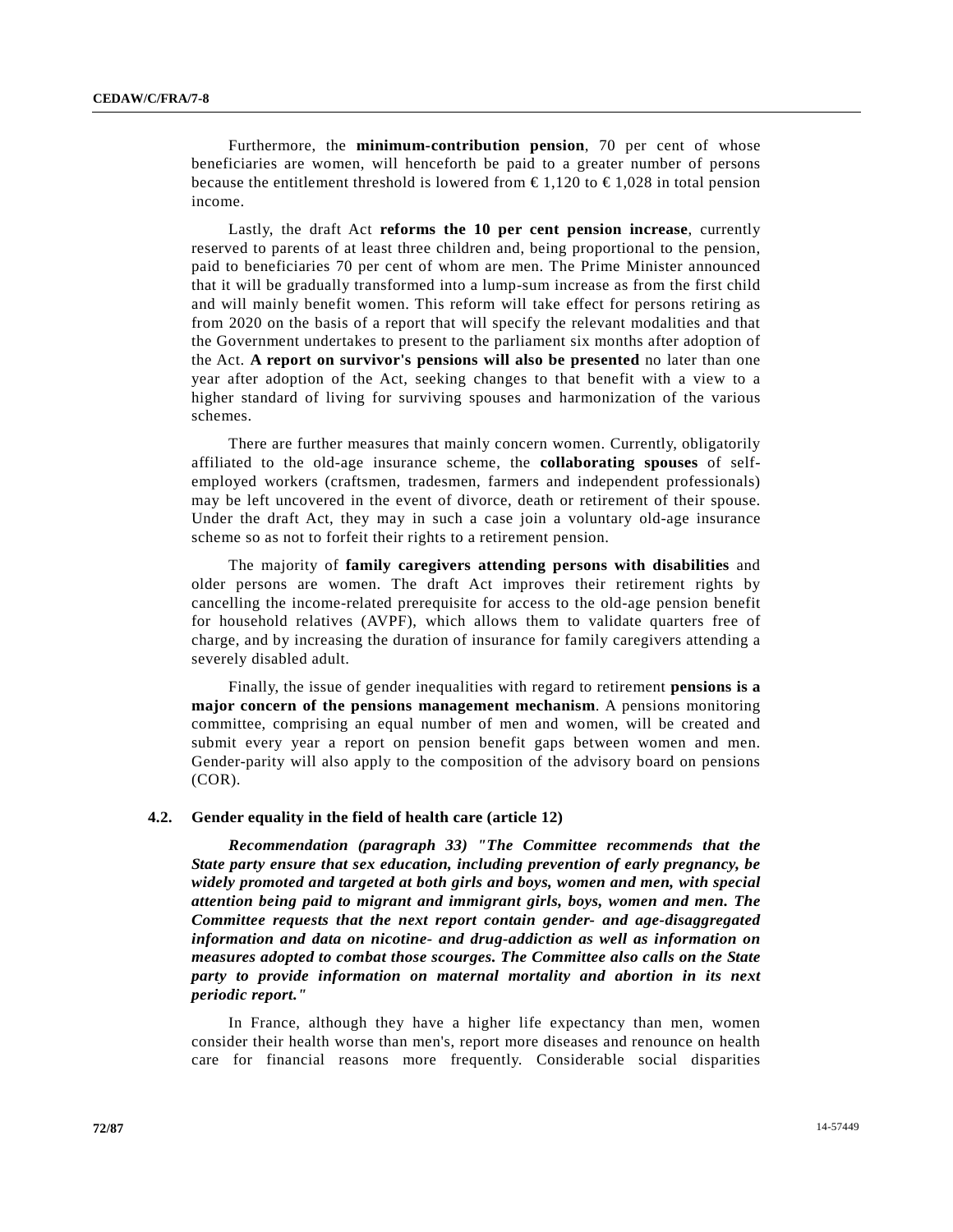characterize reproductive health and pregnancy follow-up. The first comprehensive study on the health of women in France, published in 2009, provided an overall assessment to be updated every five years. It constitutes a decision-making tool for the public authorities and helps to anticipate the changes required in the organization of health care and medical-social services. That report highlighted gender inequalities regarding access to health care and treatment that the public authorities endeavour to redress through a two-tier approach combining gender mainstreaming in public health policies and specific activities which target women.

Thus, the inter-ministerial action plan adopted on 30 November 2012 calls for "focusing health democracy on gender inequalities" and provides for the following four priorities:

### **4.2.1. Preventing high-risk behaviour**

*4.2.1.1. Strengthening the prevention of addictions, especially to alcohol and tobacco, whose consumption is increasing faster among women, particularly girls*

#### *Gender- and age-disaggregated data on nicotine addiction*

Of the women aged 18-75, 71 per cent state that they have smoked at least one cigarette in the past (2010) and 27 per cent (the rate clearly decreases with age) consume tobacco daily.

Between 2005 and 2010, the proportion of women smoking daily increased by 4 per cent points, and by 6 per cent points among women aged 45-64.

Among 17-year olds, 69.9 per cent of girls and 66.9 per cent of boys have experimented with smoking. In the period 2008-2011, the rate of daily smokers increased (from 28.9 to 31.5 per cent) among both boys and girls. In 2011, occasional tobacco experimentation and consumption became for the first time more frequent among girls, though 32.7 of boys and 30.2 per cent of girls are daily smokers, and 9.6 of boys and 5.8 per cent of girls smoke at least ten cigarettes per day.

### *Gender- and age-disaggregated data on drug addiction*

The level of experimentation with and consumption of drugs is considerably higher among men than among women.

| At least:    | Adults aged 18-64 in 2010 |                             |                        |       |  |  |  |
|--------------|---------------------------|-----------------------------|------------------------|-------|--|--|--|
|              |                           | once in the past (per cent) | once a year (per cent) |       |  |  |  |
|              | Men                       | Women                       | Men                    | Women |  |  |  |
| Cannabis     | 40.5                      | 25.4                        | 11                     | 5     |  |  |  |
| Cocaine      | 5.5                       | 2.2                         |                        |       |  |  |  |
| Ecstasy      | 4.0                       | 1.4                         |                        |       |  |  |  |
| Amphetamines | 2.2                       | 1.3                         |                        |       |  |  |  |
| Heroin       | 1.9                       | 0.6                         |                        |       |  |  |  |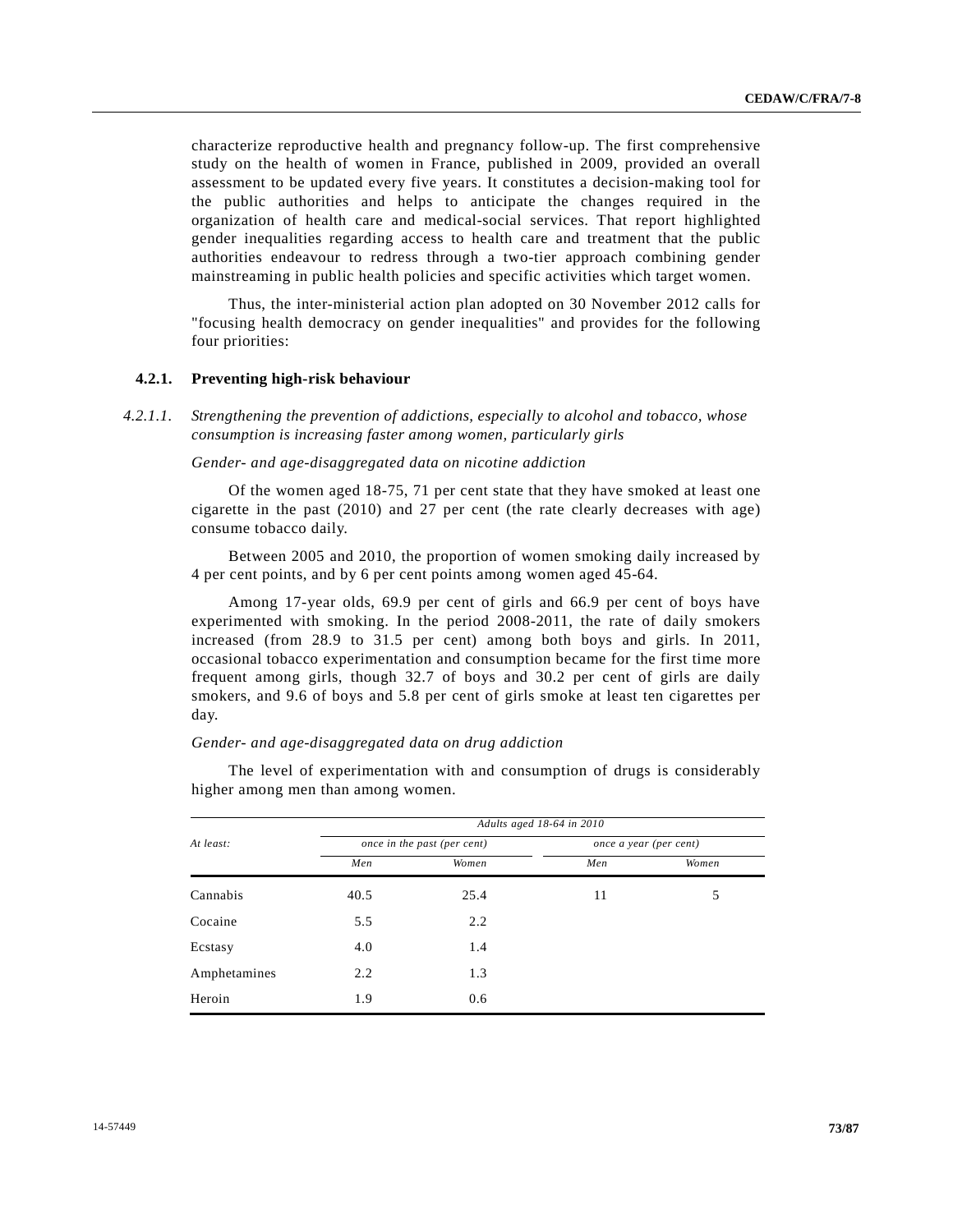| At least:    | Persons aged 17 in 2011                 |       |                                             |       |                                                     |       |  |  |
|--------------|-----------------------------------------|-------|---------------------------------------------|-------|-----------------------------------------------------|-------|--|--|
|              | once in the past<br>$(\text{per cent})$ |       | once in the last 30 days<br>$(per \; cent)$ |       | 10 times in the last 30 days<br>$(\text{per cent})$ |       |  |  |
|              | Men                                     | Women | Men                                         | Women | Men                                                 | Women |  |  |
| Cannabis     | 44.0                                    | 38.90 | 26.30                                       | 18.50 | 9.50                                                | 3.4   |  |  |
| Cocaine      | 3.30                                    | 2.70  |                                             |       |                                                     |       |  |  |
| Ecstasy      | 2.20                                    | 1.60  |                                             |       |                                                     |       |  |  |
| Amphetamines | 2.90                                    | 2.00  |                                             |       |                                                     |       |  |  |
| Heroin       | 1.00                                    | 0.80  |                                             |       |                                                     |       |  |  |

Among drug consumers, more than 25 per cent of women and only 11 per cent of men are under 25. Of the women in question, who are as a rule highly vulnerable psychologically, 75 per cent are unemployed. The fragility of these women is related to the drug consumption mode and to sexuality.

## *Activities carried out by the public authorities*:

Under the Government plan against drugs and drug-addiction, 2008-2011, support is provided to various organizations that offer:

- Counselling with respect to shelters and social reintegration (CHRS);
- Specific care for women in health-support and addiction-prevention centres (CSAPA) and care- and risk-reduction centres (CAARUD);
- Collective shelter services for women and their children.

**A second Government plan against drugs and behaviour conducive to addiction, 2013-2019, has been adopted**. It addresses the most exposed population groups in order to reduce health-related and social risks and damage, particularly through better care and support for women using drugs and through sensitization to the increased health and social risks that women face, by:

- Raising the women's awareness of their actual level of consumption, particularly of alcohol and tobacco, which tends to approach that of men;
- Promoting specific activities for pregnant women (and their companion in connection with smoking);
- Highlighting health risks (for instance, certain forms of cancer) and social risks (for instance, increased exposure to violence) specific to women;
- Disseminating and sharing scientific findings on risks inherent to consumption during pregnancy. Indeed, the recommendation to abstain is misunderstood. Opposition is based on the experience of those close to the pregnant woman rather than on scientific evidence.
- Underscoring the contradiction between aspiration to a balanced life and the effects of psychoactive substance consumption; and addressing the link between weight regulation and cigarette smoking.

Other specific activities are carried out with regard to pregnant women, particularly concerning the effects of alcohol on the mother and the infant.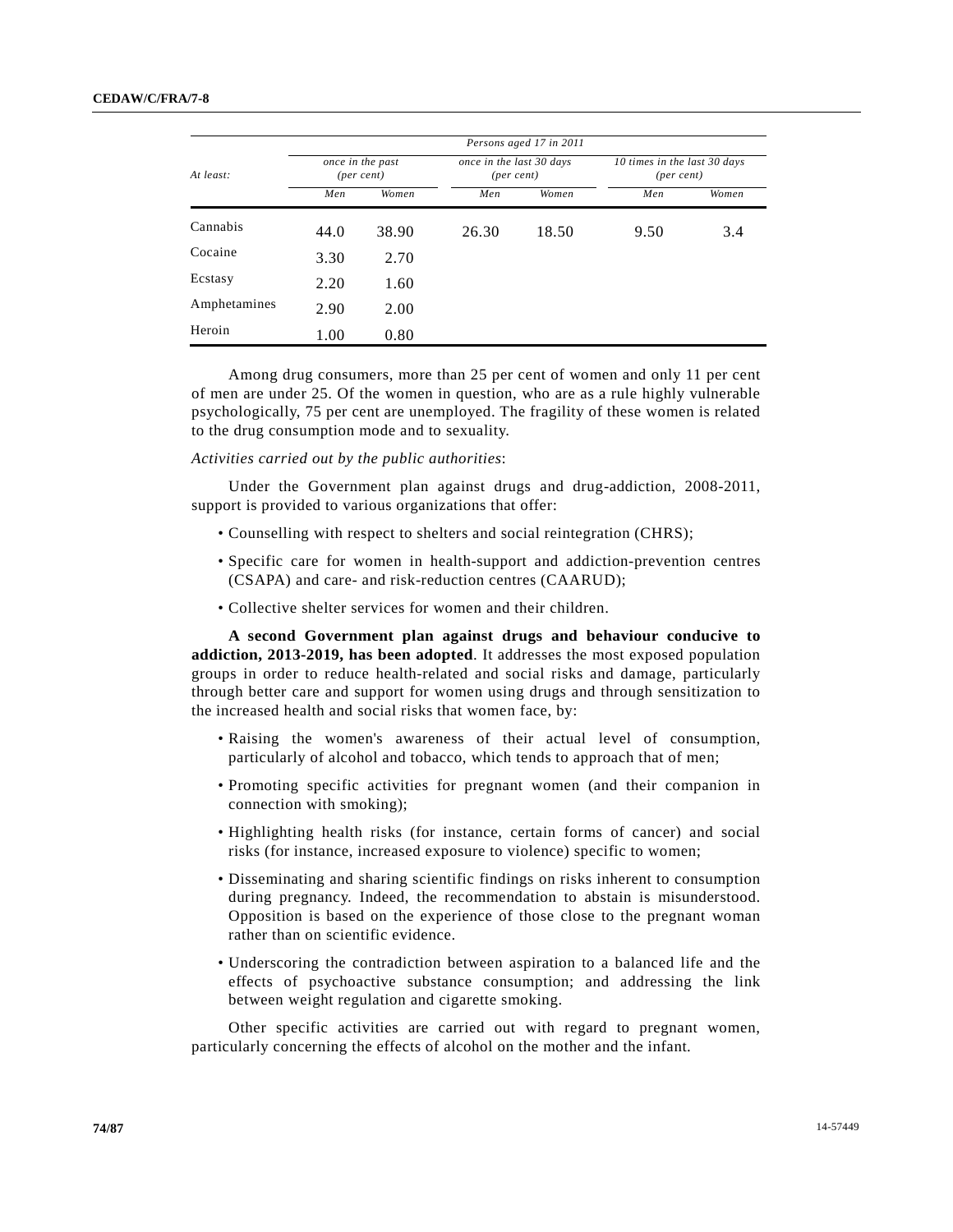On World No Tobacco Day, 31 May 2013, the Minister of Social Affairs and Health announced measures against nicotine addiction, focused on young persons and women. After consultations and issuance of a relevant decision by the summer of 2014, an alert to pregnant women is to appear on cigarette packs.

# *4.2.1.2. Preventing overweight among women most at risk and reducing nutrition-related morbidity (wasting and eating behaviour disorders)*

Although cardiovascular mortality declined considerably in the last 30 years, cardiovascular diseases are still the main mortality factor among women (causing almost one death out of three). Two women out of five are overweight, with significant social and geographic disparities.

**The national nutrition and health programme (PNNS), 2011-2015**, includes measures for women. The various goals are adapted to gender specificities. Certain measures concern issues specific to women. Examples: "Combating iron deficiency among poor women; "Improving the folate status of women of childbearing age"; and "Promoting breast-feeding".

# *4.2.1.3. Sensitizing women to the prevention of sexually transmissible diseases (STDs)*

Numerous women are affected by HIV/AIDS. In 2010, women accounted for 32 per cent of new HIV infections, a rate that has consistently increased since the 1980s (in 1987, women accounted for 14 per cent of new HIV/AIDS cases).

The national plan to combat HIV/AIDS, 2008-2012, includes a strategic component aimed at launching activities adapted to various groups, one of which is women. The goal, in particular, consists in eliminating social and gender inequalities, especially at the socio-professional level, which can affect the relation of men and women to sexuality. Indeed, women, particularly those with a low level of education, are more frequently than men in a situation conducive to accepting unprotected sex. Moreover, women are more frequently victims of sexual assault. Accordingly, to be effective, preventive action must include a gender approach, strengthening women's autonomy and helping to change men's and women's attitudes and behaviour.

**The national plan to combat HIV/AIDS and STDs, 2010/2014**, provides for prevention activities adapted to various groups, particularly women. The relevant report contains the following observations:

*"Numerous women are affected by HIV (53 per cent of heterosexual HIV infections in 2008) and STDs (3 per cent of women under 25 are affected by one STD).*

*The surveys entitled "Knowledge, Attitude, Beliefs and Practices" (KABP, 2004) and "The Context of Sexuality in France" (CSF, 2006) describe differences between men and women in attitudes to sexuality and in the resulting forms of behaviour. Women, particularly those with a low level of education, are more frequently than men in a situation conducive to accepting unprotected sex. Women report three times more frequently having been victims of a sexual assault. After a separation, it is difficult for women, particularly those over 35, to agree with their new partner on the use of contraception.*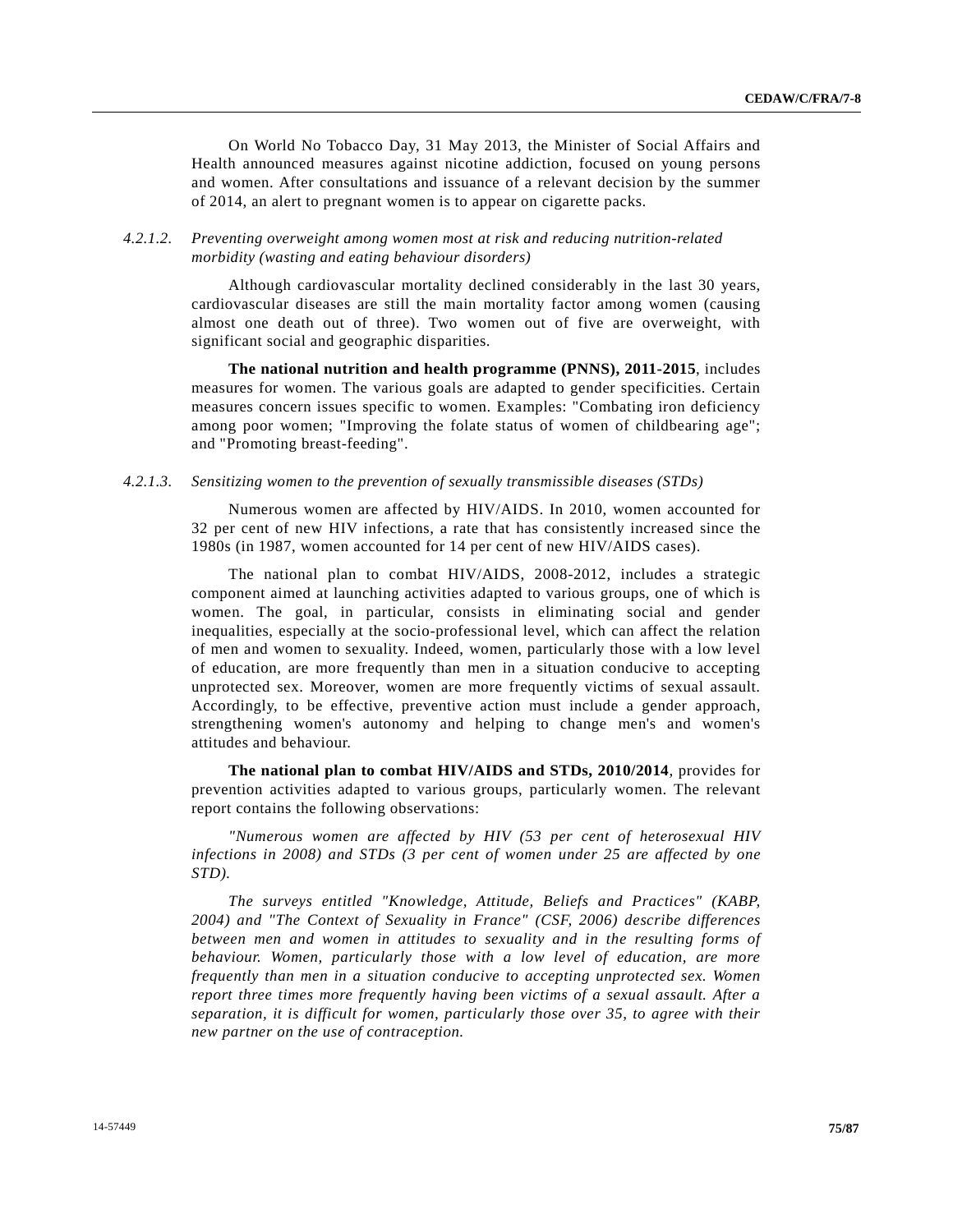*The gender-related social inequalities, particularly at the socio-professional level, affect men's and women's relation to sexuality.*

*Gender-related social relations affect behaviour with regard to prevention. They also affect screening and care for STDs. Although they have more screening opportunities, particularly during gynaecological examinations, women are diagnosed with diseases less early because symptoms are frequently lacking. The percentage of persons having contracted an STD who alert their regular sexual partner so that he or she may seek treatment are four times fewer among men than among women. Contrary to women, men affected by an STD continue to have highrisk sexual relations.*

*To be effective, preventive action must include a gender approach, strengthening women's autonomy and helping to change men's and women's attitudes and behaviour."*

In combating HIV/AIDS and STDs under the above plan, women's specificities are taken into account in the various programmes targeting migrants; homosexuals and transgender persons (HSTs); lesbians, bisexuals and transsexuals (LBTs); drug consumers; and prostitutes.

Activities are undertaken to promote the distribution and use of female condoms, sole available contraceptive that women can control.

HIV/AIDS tests have been incorporated into gynaecological examinations and pregnancy follow-up.

Measures are taken to support HIV-infected mothers. Assisted-living apartments (*appartements de coordination thérapeutique* or ACTs) have adapted their accommodation methods to the mothers and children concerned. The State funds initiatives implemented by associations that support families affected by HIV/AIDS, such as the "Draw Me a Sheep" ("*Dessine-moi un mouton*") association in Paris, which every year assists approximately 200 families.

HIV/AIDS and STD prevention and treatment are now part of the "regional programmes for access of the poorest to prevention and care" and the "regional programmes for the integration of immigrants". Male and female condoms are available free of charge in reception facilities for migrants.

Lastly, HIV/AIDS rapid tests financed by the Ministry of Health have been organized for persons engaged in prostitution.

# **4.2.2. Improving prevention and diagnosis of chronic diseases affecting mainly women**

## *4.2.2.1. Further improvement of cancer screening*

In recent years, cancer has been spreading among women at a considerable pace. Every year, 53,000 women develop breast cancer. Although the breast cancer screening programme was generalized in early 2004, participation in the programme is stagnating. Screening for colorectal cancer, generalized in 2006, and cervical cancer, currently under experimentation, must be strengthened. Recourse to screening is highly insufficient among the most disadvantaged social groups. Accordingly, priority must be given to prevention and diagnosis, the quality of care must be improved, and access to care must be facilitated.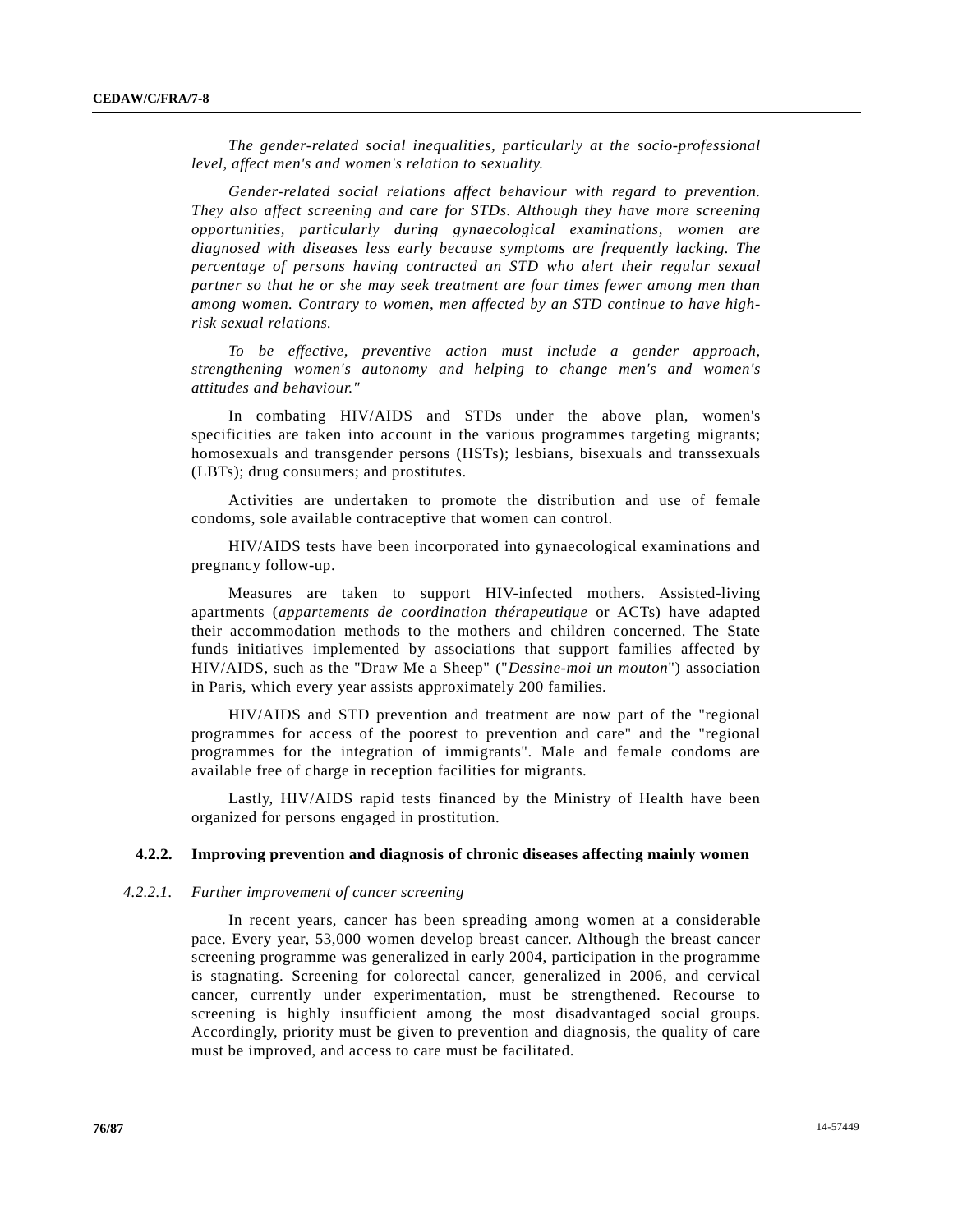Breast cancer is the type of cancer affecting women most frequently (one out of four). Yet women are also affected by other forms of cancer, on all of which extensive data are available. The National Institute for Public Health Surveillance (InVS) publishes considerable data on cancer which reveal differences between men and women. The National Institute for Prevention and Health Education (INPES) / National Institute of Cancer (INCA) "cancer barometer" provides genderdisaggregated quantitative and qualitative information. In its assessment, the Cancer Plan, 2009-2013, affirms that:

"*Epidemiological monitoring of cancer has been strengthened and new data on the survival of cancer patients are published. Survival data are based on a new estimating method, involving "net survival" (survival that would be observed if cancer were the only possible cause of the patients' death), used for the first time in France and having become the reference method for the international scientific community. Cancer registration mechanisms have improved (reduced time to publication, and recording of diagnostic stages). Knowledge of cancer-related behaviour and attitudes has increased thanks to the INPES/INCA cancer barometer and the INPES health barometer which, re-drafted in 2010 and published in 2012, help comparisons with the 2005 findings. Moreover, research on the patients' quality of life two years after cancer diagnosis has been updated, and preliminary results are expected to be available by late 2013.*"

Regarding the prevention and diagnosis of cervical and other cancers of infectious origin, the 2009-2013 assessment states that streamlining of the immunization schedule in 2013 should improve human papilloma virus (HPV) antibody immunization coverage, which had declined in 2012 (immunization is recommended between ages 11 and 14). Experimental cervical-cancer screening programmes have been implemented (in 13 departments) and will be the subject of an impact assessment.

### *4.2.2.2. More effective diagnosis and treatment of depressions*

Given same age, family status, occupational situation and education, the risk of experiencing a depressive phase is 1.5 to 2 times higher among women than among men. Progress is possible with regard to early prevention: 30-40 per cent of women affected by depression receive no specific care. The national strategy on health affections will specifically address such ailments.

# **4.2.3. Return to a reproductive health policy based on women's freedom of choice and on sex education**

# *4.2.3.1. Access to contraception*

Although contraception is widely used, there is still considerable need for information and sensitization so as to increase contraceptive effectiveness and safety. Contraception, oral and prescribed in particular, has spread massively among women: according to the 2010 health barometer, 91 per cent of sexually active French women aged 15-49 state that they use a contraceptive method. One observes, however, unsuitable use of certain such methods and inequality among women as regards access to contraceptives: 66 per cent of women miss taking their pill once a year and 21 per cent once a month. In 2000, one fifth of undesired pregnancies occurred to women under oral contraception.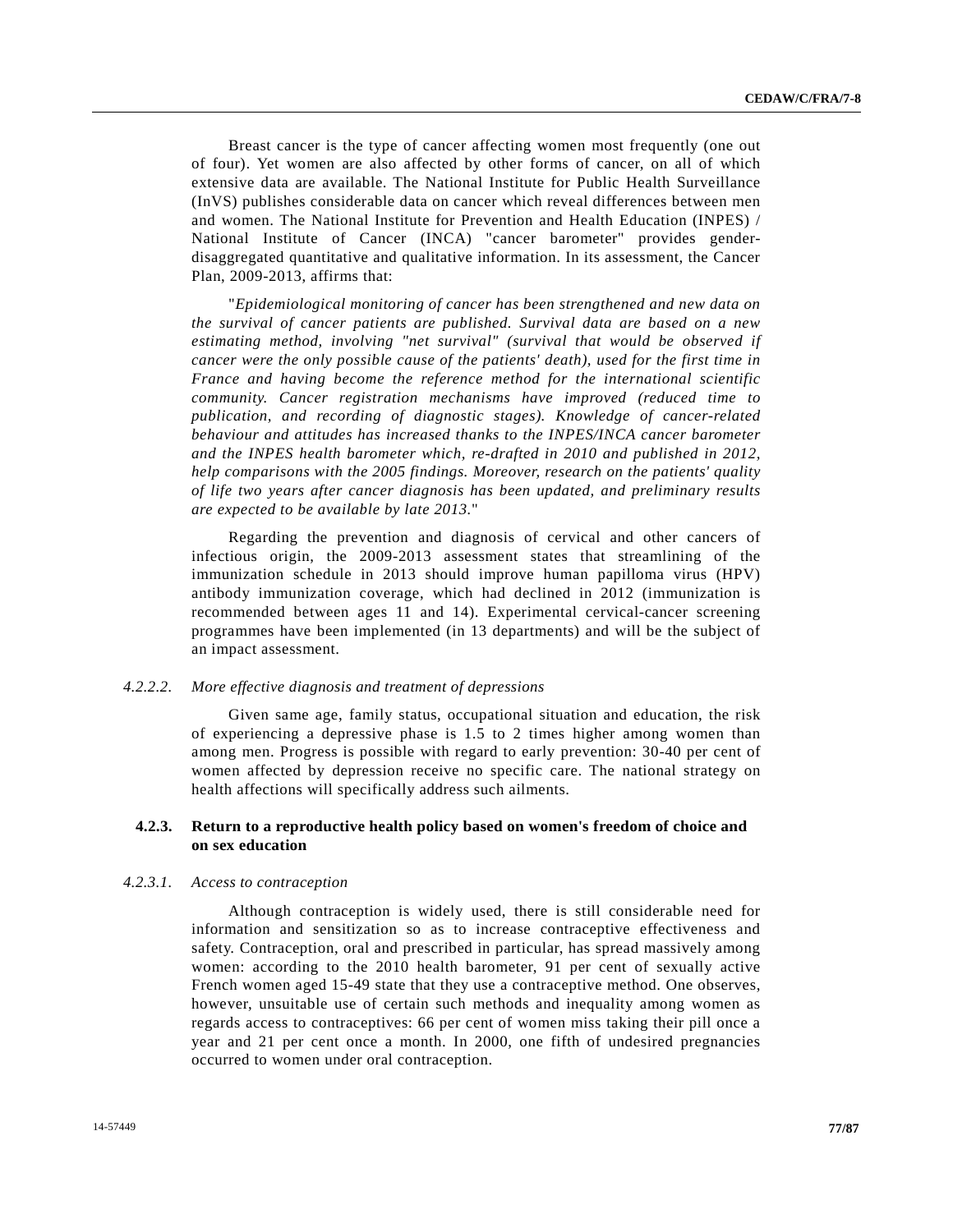In November 2011, the National Institute for Prevention and Health Education (INPES) conducted a national awareness-raising campaign on contraception, and in particular on forgetting to take the pill. The purpose was to encourage women to turn to other, more flexible types of contraception. A second component of that campaign, launched in March 2012, focused on emergency contraception. The aim was to provide information on remedial possibilities in the event of contraceptive failure and in particular to familiarize women with the three types of emergency contraception and the time-limits for resorting to them. The campaign attacked false beliefs associated with the "morning-after" pill and provided information on other forms of emergency contraception and the respective time-limits, longer than 24 hours after inadequately protected or unprotected sexual intercourse.

In order to facilitate the women's access to contraceptives, the legal and regulatory framework has been amended as follows:

- The Hospital, Patient, Health and Territories (HPST) Act of 21 July 2009 authorized school nurses to renew oral contraceptive prescriptions for six months. Pharmacists are authorized to provide oral contraceptives on the basis of an out-of-date prescription issued less than a year earlier;
- A decree dated 24 July 2012 authorized the delivery of emergency contraceptives by university preventive-medicine and health-promotion services.

The social security finance act for 2013 provided for 65 per cent coverage of contraceptives for girls aged 15-17. Since 31 March 2013, anonymous access to contraception is guaranteed and covered 100 per cent for girls aged 15-18.

The Government has launched work on diversifying the country's contraceptive model for the various ages on the basis of proposals formulated by the National Authority for Health (HAS). In May 2013, a new awareness-raising campaign for the general public was launched under the slogan "Contraception that's right for you exists" in order to further inform women of the diverse means of contraception.

Based on the work of the National Authority for Health (HAS), that campaign underscored diversity of contraception to meet the various lifestyles, ages and plans of women and couples.

Any effective means of contraception suiting a given profile must be consistent with the medical record of the woman concerned. A comprehensive and consistent policy on contraception requires recourse to all appropriate lines of action, including greater mobilization of professionals and associations, better informed couples and further development of sex education.

At the request of the Ministry of Health, the National Authority for Health (HAS) has recommended new best practices for health professionals (physicians and midwives) to help them to issue prescriptions adapted to given contraception needs.

The Ministry of Women's Rights has entered into discussions with regional authorities with a view to generalizing the "contraception pass", already adopted in 12 regions. That mechanism provides an area's girls and boys with independent access to appropriate contraception free of charge.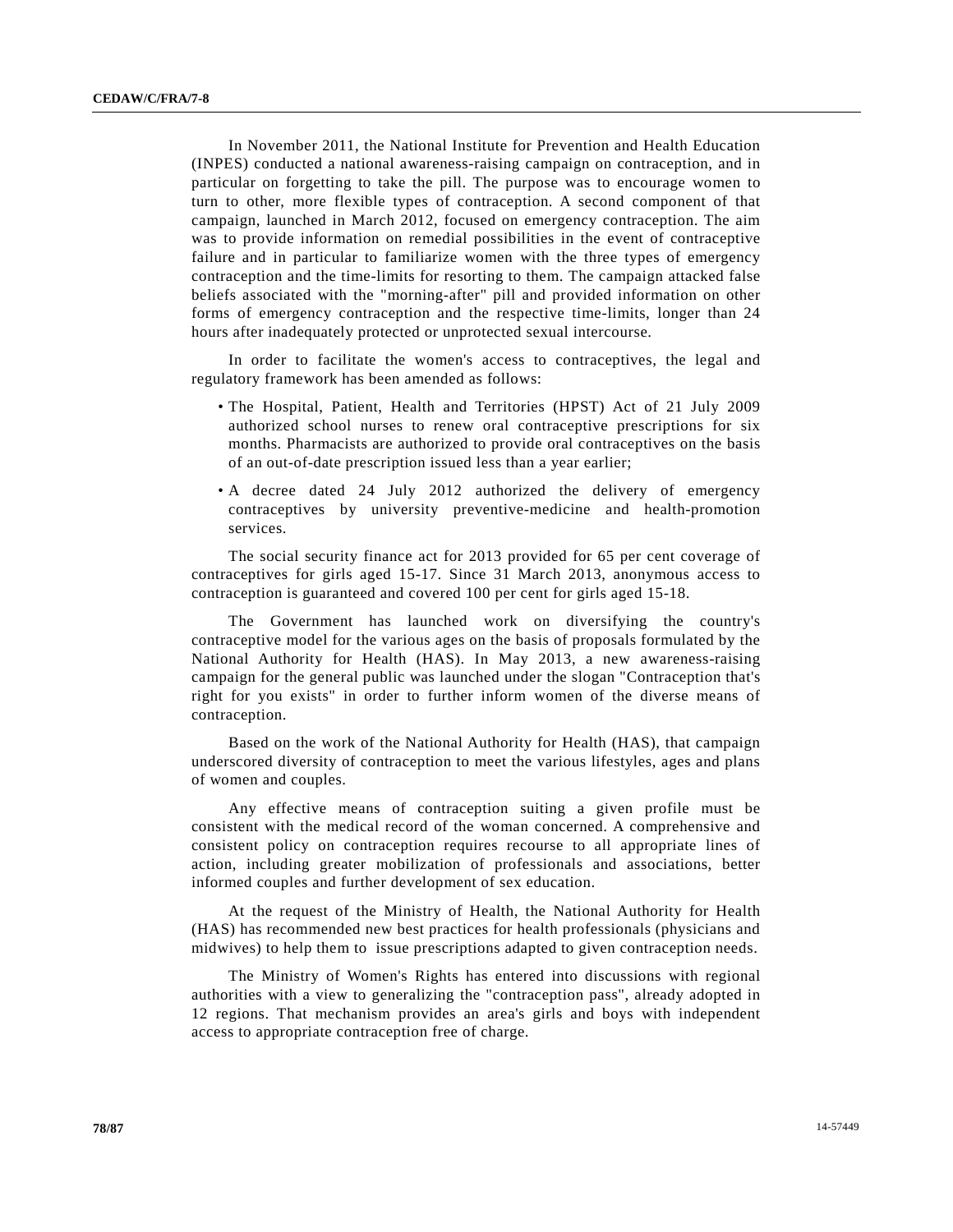**Act No. 2012-1404 of 17 December 2012 on financing social security for 2013** (Implementation Decree No. 2013-248 of 25 March 2013) provides for **100 per cent coverage of the cost of contraceptives for all girls aged 15-18**.

#### *4.2.3.2. Access to elective abortion*

A 2009 report of the General Inspectorate of Social Affairs (IGAS) assessing the policies on the prevention of undesired pregnancies and on abortion-related care revealed a French paradox: despite large-scale availability of contraceptive means, 220,000 abortions are performed every year. In 2010, of the women aged 15-49, 15.1 per thousand had an abortion; 6 out of 10 undesired pregnancies were terminated by abortion (compared to 4 out of 10 in 1975); and 13 per cent of the abortions took place outside hospitals, including 12.1 per cent that were performed in a consulting room.

Since 2008, family-planning and information centres and health centres are authorized to practice medicinally induced abortions (a practice theretofore limited to hospital physicians). However, medicinally induced abortion possibilities outside health facilities or in health centres are unevenly distributed over the national territory.

In view of persisting difficulties, in the summer of 2012 the Government took the following new measures:

- Publication in early July 2012 of a circular on abortion centre accessibility during the summer;
- Under the social security finance act for 2013 and effective as from 31 March, 100 per cent reimbursement on abortions and increased rates to cover all costs incurred by an establishment for instrument-induced abortions;
- 100 per cent reimbursement of contraception for girls under appropriate anonymity conditions.

Abortion fees were significantly increased. The rates, which had been criticized as much lower than the costs, placed a financial weight on the establishments and explained to some extent the inadequate number of professionals willing to perform abortions and the concomitant long waiting periods for women. The decision in question removed the financial obstacles to abortion and is consistent with the goal of improving care in relation to undesired pregnancies.

A second obstacle tackled by the Government has been misinformation. By indifference or negligence, the authorities had abandoned the communication terrain to private interests which, under the pretext of neutrality and benevolence, disseminated false, biased and guilt-inducing information. It was necessary to undo that situation. Accordingly, the Government created an official website,  $\langle$ ivg.gouv.fr>, which provides reliable and objective information on abortion. That site is the primary source of information for a great number of women confronted with an undesired pregnancy.

To be effective, access to information free and secure. The Senate amended the draft Gender Equality Act accordingly, so as to strengthen the protection of women against attempts to impede abortion.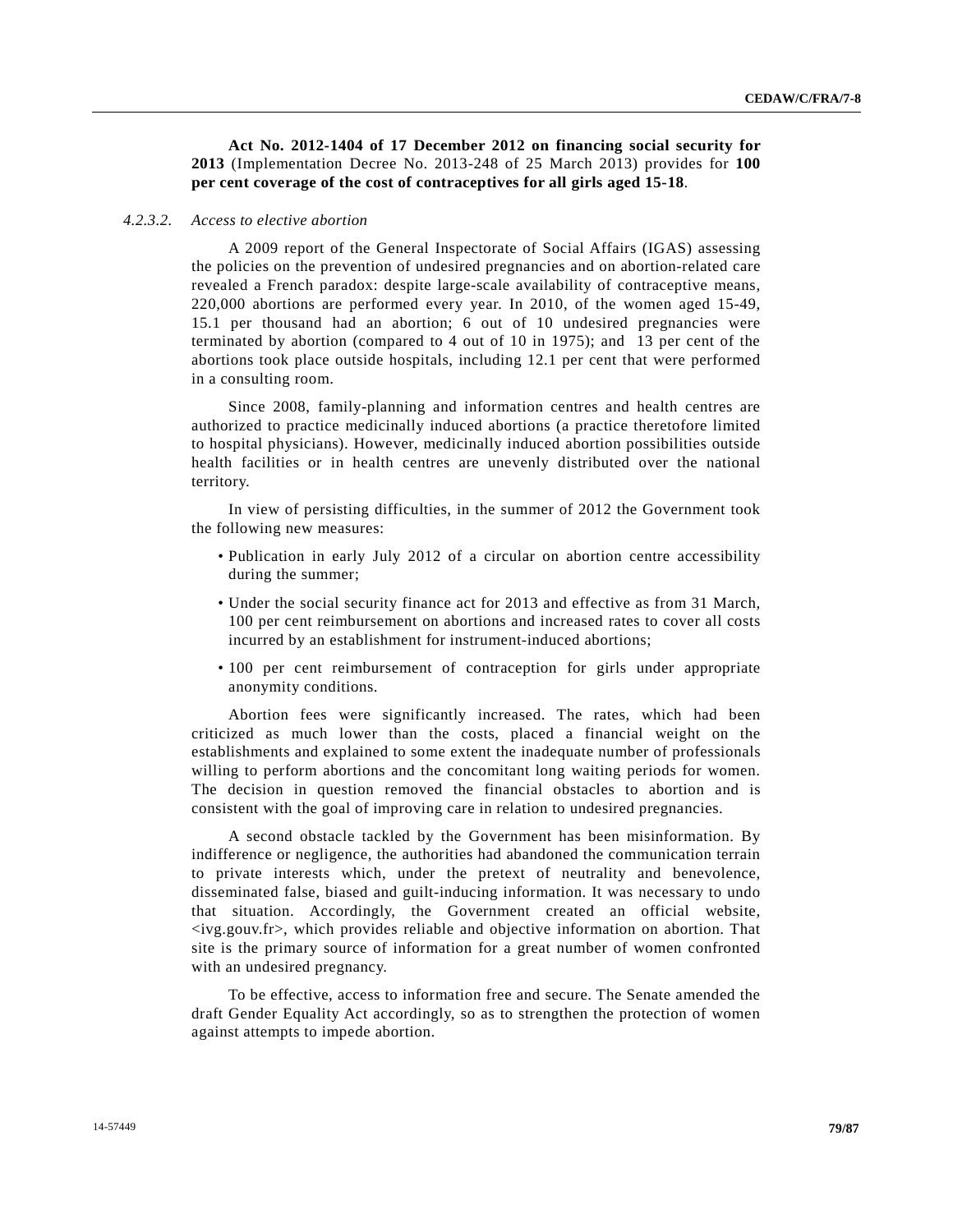The obstacle that must yet be eliminated consists in disparities and, in certain cases, in the insufficiency of appropriate care facilities in some areas. There are women who must travel long distances to get an abortion. In some cases, the abortion method used is imposed on them. Considerable work is still required before available care is so organized that every woman may have access to abortion performed by the method that she prefers, not too far from her home.

# *4.2.3.3. Sex education*

The Education Code provides for three sex education classes per year. They address the topics of mutual respect, gender equality, acceptance of diversity, and violence against women. They also include specific information on access to contraception, on prevention of undesired pregnancies and on STDs and HIV/AIDS. Further efforts are needed to ensure that these classes are actually held in all schools.

The action plan adopted by the inter-ministerial committee for women's rights and gender equality on 30 November 2012 stresses that sex education must deconstruct outdated social attitudes. Better coordination between the activities of departmental councils and those of regional health agencies (ARS) will be sought. Departmental councils mobilized on that issue through "contraception pass" arrangements will be associated with the initiatives in question.

With a view to encouraging schools and educational establishments to organize sex education classes, the Ministers of National Education, Women's Rights and Educational Success, in a letter date 7 March 2013, invited the educational authorities to organize activities aimed at promoting a culture of respect and equality and to ensure the regular provision of information on contraception.

An overall plan for ensuring that sex education is actually provided will be announced in 2014.

## **4.2.4. Combating social inequalities in pregnancy-related care**

Although France ranks high among European countries in terms of birth rate and fertility rate, more than 70 women die in the country every year as a result of pregnancy or related complications, raising the maternal mortality rate to 9.6 deaths per 100,000 live births. Thus, reducing maternal mortality is a public health priority. Since 1995, the national expert committee on maternal mortality has been conducting a confidential national survey in order to study all cases of maternal death. According to that research, approximately 50 per cent of the deaths in question are avoidable or presumed to be so because they are generally related to inappropriate treatment. Corrective action has in particular taken the form of clinical practice recommendations aimed at reducing the proportion of deaths due to haemorrhage.

A report published by the Ministry of Health in October 2012 assesses care provided to mothers and infants during childbirth. Since the 1990s, that care has been reformed into a less dense network of better equipped facilities with a view to greater safety. Pursuant to a decree dated 9 October 1998, solely maternity units performing at least 300 childbirths per year may engage in obstetrics. In 2010, type 2 and 3 maternity facilities handled a greater proportion (72 per cent) of childbirths than in 2001 (58 per cent), ensuring better care quality. Despite concentration of the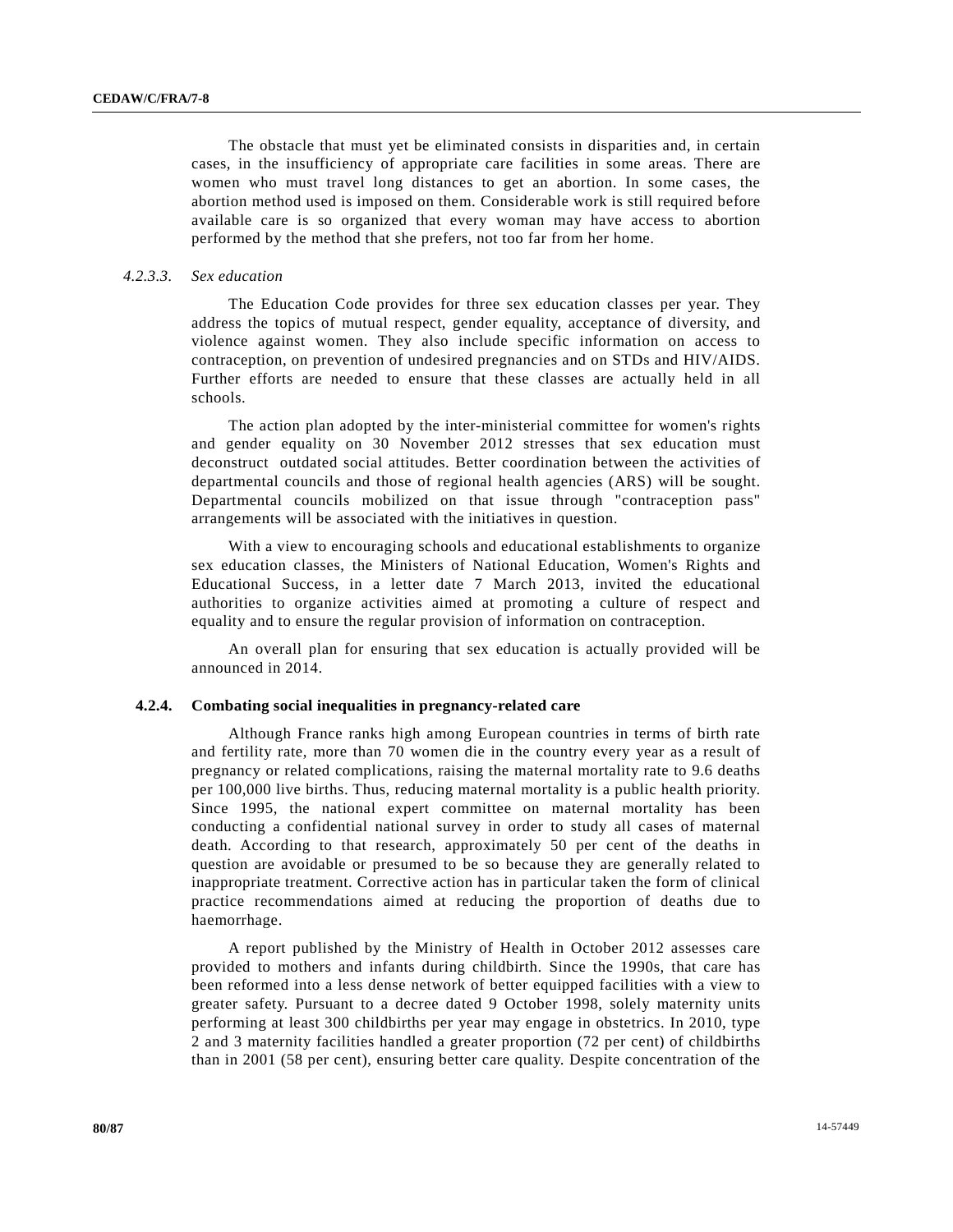supply of care, waiting periods have remained stable at the national level. As in 2001, half of the women reach a maternity unit in less than 17 minutes. The percentage of childbirths carried out more than 30 minutes away from the home has also remained stable. In 2010, hospital capacities were more evenly distributed than in 2000.

Pregnancy and the period after leaving a maternity facility can be particularly difficult for vulnerable mothers, particularly single ones, alone with their infant. A professional (for instance, a midwife or social worker) can assist them and help to create bonds between the parents and the child. Such services are provided by the "home return support programme" (*Programme d'accompagnement du retour à domicile* or PRADO), currently implemented by the health insurance organization and expected to be generalized, with special attention paid to single mothers.

#### **4.3. Equal access of women and men to economic and social services (article 13)**

*Recommendation (paragraphs 38-39): "While pleased with the State party's efforts to improve the situation of older women through the Government's project of revaluation of small pensions and specific measures to monitor their health and living situation so as to be able to react quickly in times of crises, the Committee remains concerned that specifically targeted measures to combat the marginalization of older women, including immigrant and migrant women, are missing. The Committee encourages the State party to develop a consistent overall policy in order to improve the situation of older women and to develop comprehensive programmes and policies targeted specifically at eliminating the marginalization of older women, and include the results in its next periodic report.*"

### **4.3.1. Improving the situation of older persons**

In France, life expectancy is 84.8 years for women and 78.2 years for men (2011). Together with Spain and Italy, France belongs to the European countries where women live increasingly long.

Over the years, information provided by voluntary associations and statistical data have identified solitude as an element that compounds all other forms of exclusion and as a key feature of poverty among older persons, particularly women.

On that basis, the Minister of Older Persons and of Autonomy launched on 13 December 2012 an initiative entitled "National mobilization against the isolation of older persons" or "Monalisa" and entrusted it with formulating relevant proposals. A group of approximately 30 associations and organizations will engage in voluntary activities in that area and an appropriate national label will be created to promote and ensure the visibility of the work accomplished.

The Monalisa working group must define a social outreach mechanism ensuring effective geographic coverage through a network; identify appropriate financial partnerships; and propose an economic model for the action plan established. The final report on the social outreach mechanism was scheduled to be presented in late June 2013.

The above action is linked to the activities of the mission on the adaptation of French society to the ageing of the population. That work as a whole is to serve as a basis for a draft act, prepared in the first quarter of 2014 and including anticipative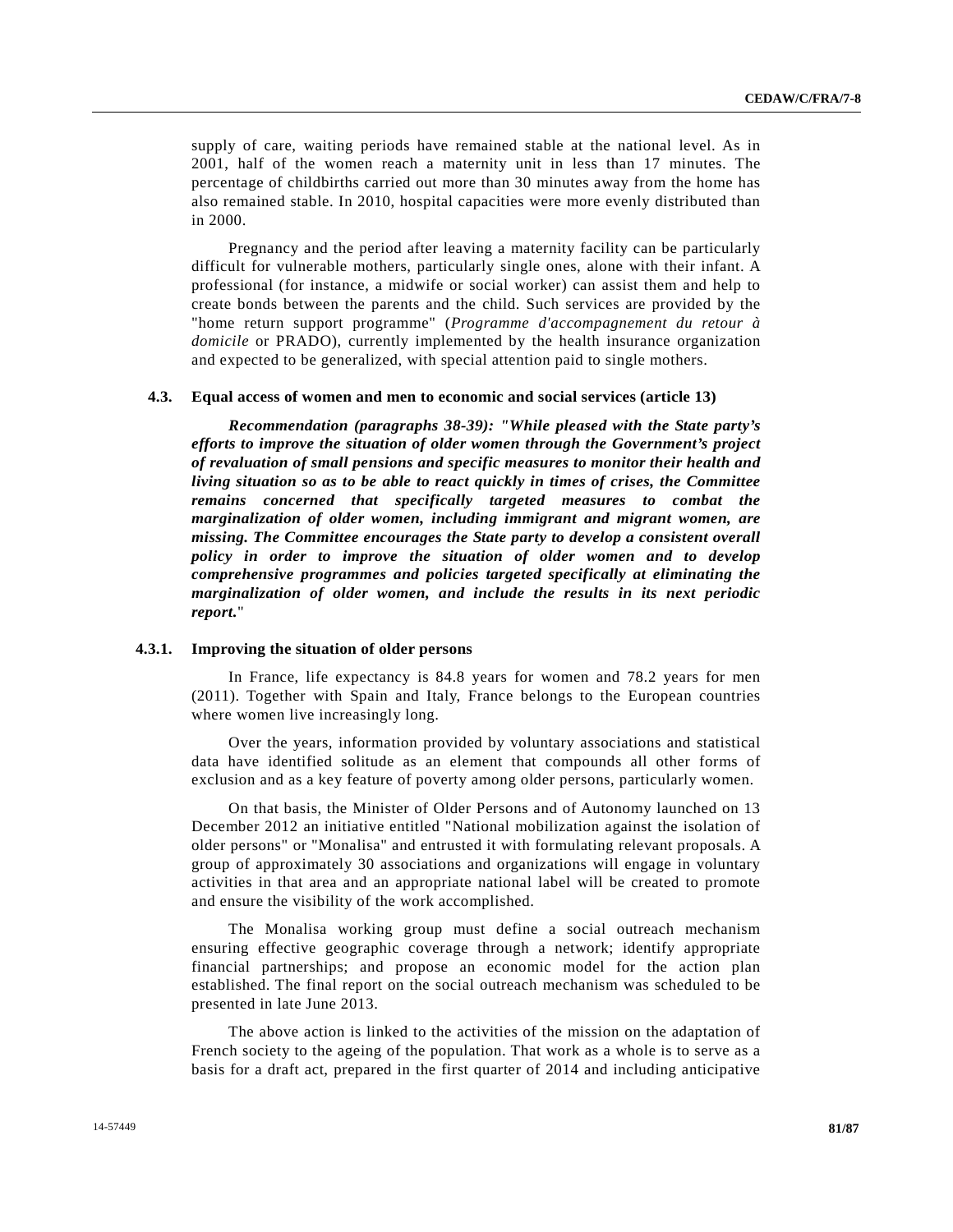measures in the area of prevention, particularly in the field of health, such as support for older persons and their families in the event of a situation of dependence.

Of the more than 800,000 immigrants over 55 who live in France, 365,000 are over 65. The majority of that group reside in mainstream areas (6 per cent reside in immigrant workers' homes).

On the basis of inter-ministerial work on the living conditions of older immigrants (2010) and in cooperation with the National Old Age Pension Fund (CNAV), a pilot initiative has been launched to develop information on and support for vulnerable groups, including older immigrants. Other specific pilot activities are carried out, particularly with financial support from the European Integration Fund.

At the second major conference on social issues, held on 20-21 June 2013, the social partners underscored the need for further discussions on the harmonization of rights to the various types of family leave (inter alia, paternity leave and parental presence leave) in terms of eligibility, compensation and portability. The Government will transmit to them relevant proposals.

## **4.3.2. Combating poverty and vulnerability, which increasingly affect women**

In France, as in most European countries, the incidence of poverty is slightly higher among women (14 per cent) than among men (13 per cent) (INSEE, 2009). The standard of living of slightly fewer than 4.4 million women and 3.8 million men lies below the poverty line, with the threshold set at 60 per cent of the median income. Certain family configurations, mainly female, are particularly affected by poverty. Approximately 33 per cent of single-parent family parents, primarily women, live below the poverty line. The gender gap is especially wide among the oldest: women account for more than 70 per cent of poor persons over 75.

That gap is due partly to women's longer life expectancy and mainly to the fact that many older women have not been employed and receive small pensions, relatively low survivor's pensions or the minimum old age pension.

More than 20 ministries are involved in the "multi-year plan against poverty and for social inclusion", adopted on 21 January 2013. That comprehensive initiative can help the women concerned to escape from poverty or vulnerability, particularly through the following measures:

- Improved access of poor families to day nurseries: ultimately, the proportion of poor children in nurseries should equal the proportion of the poor in the country, at least 10 per cent. The Government intends to facilitate the access of vulnerable families to vacation and recreation;
- Reduction of overindebtedness:
- Financial assistance to poor single-parent or large families through an increase in the family support allowance (ASF) and the family supplement (CF);
- Increased income supplement allowances (RSA): "basic RSA" will be revalued, excluding inflation, over 10 years, to attain its initial level of 50 per cent of the minimum wage (SMIC), with a 2 per cent first increment scheduled for September 2013. An "activity RSA" and employment premium reform, whose objectives are similar, is under study;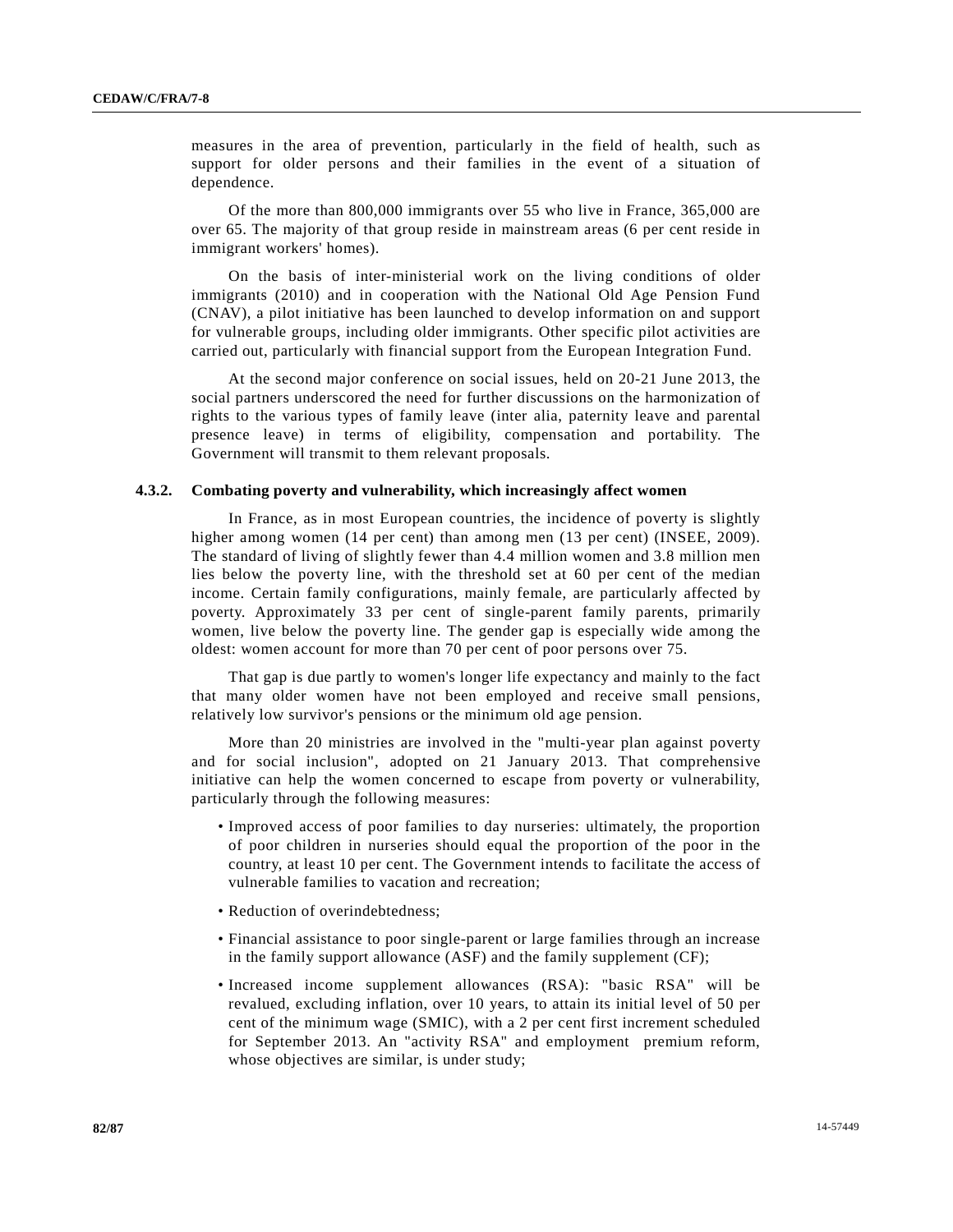- Return to employment: a working group will promote discussion on the future of personalized assistance for returning to employment (APRE), particularly its use for the social and professional integration of women;
- Employment: the Government plans to lengthen, in the first semester, the average duration of assisted contracts to 12 months;
- Access to rights: given that more than two thirds of potential "activity RSA" beneficiaries do not apply for the allowance, the Government will launch a communication campaign to reduce that rate;
- Access to care: the income ceilings concerning eligibility for the universal health coverage supplement (CMU-C) and supplementary health assistance (ACS) will be raised by 7 per cent in order to entitle 750,000 more persons to that benefit;
- Housing: creation or continuation in 2013 of 5,000 emergency accommodation places, of which approximately one third will be reserved to women victims of violence;
- Integration of young persons: an integration contract, a "young persons guarantee" for 100,000 unskilled workers aged 18-25, will be created. They will receive employment or training offers that they must accept to qualify for an amount equal to RSA, approximately  $\epsilon$  450. That contract will be generalized after being tried out in September 2013 in 10 pilot areas.

Under the multi-year plan against poverty and for social inclusion, adopted on 21 January 2013, the Government committed itself to revaluing assistance to singleparent families through the family support allowance (ASF).

ASF supplements the disposable income of single parents receiving no or small maintenance payments. It is granted, without any income-related prerequisites, for each child up to the age 20.

ASF is set at  $\epsilon$  90.40 for a child deprived of one parent's support and at  $\epsilon$ 120.54 € for a child deprived of both parents' support. Average ASF paid in 2012 amounted to  $\epsilon$ 140 per family per month.

ASF will be increased by 25 per cent in addition to inflation by 2017, at an annual pace of 5.7 per cent in addition to inflation, with the first exceptional revaluation in addition to inflation scheduled for 1 April 2014.

Single-parent families are particularly exposed to the risk of poverty. Four out of five such families are headed by women, living alone with their children. More than one third of such mothers live under the poverty line. Almost one out of two mothers raising their children alone does not manage to balance her budget. Such mothers face particular difficulties, addressed under the above multi-year plan.

As a complement to the 25 per cent revaluation of ASF in support of the income of the above families, the Government will test, through the draft Gender Equality Act, a safeguard mechanism against failure to pay maintenance. The draft act on women's rights will define the modalities of that pilot measure, to be implemented in approximately 10 family allowance offices.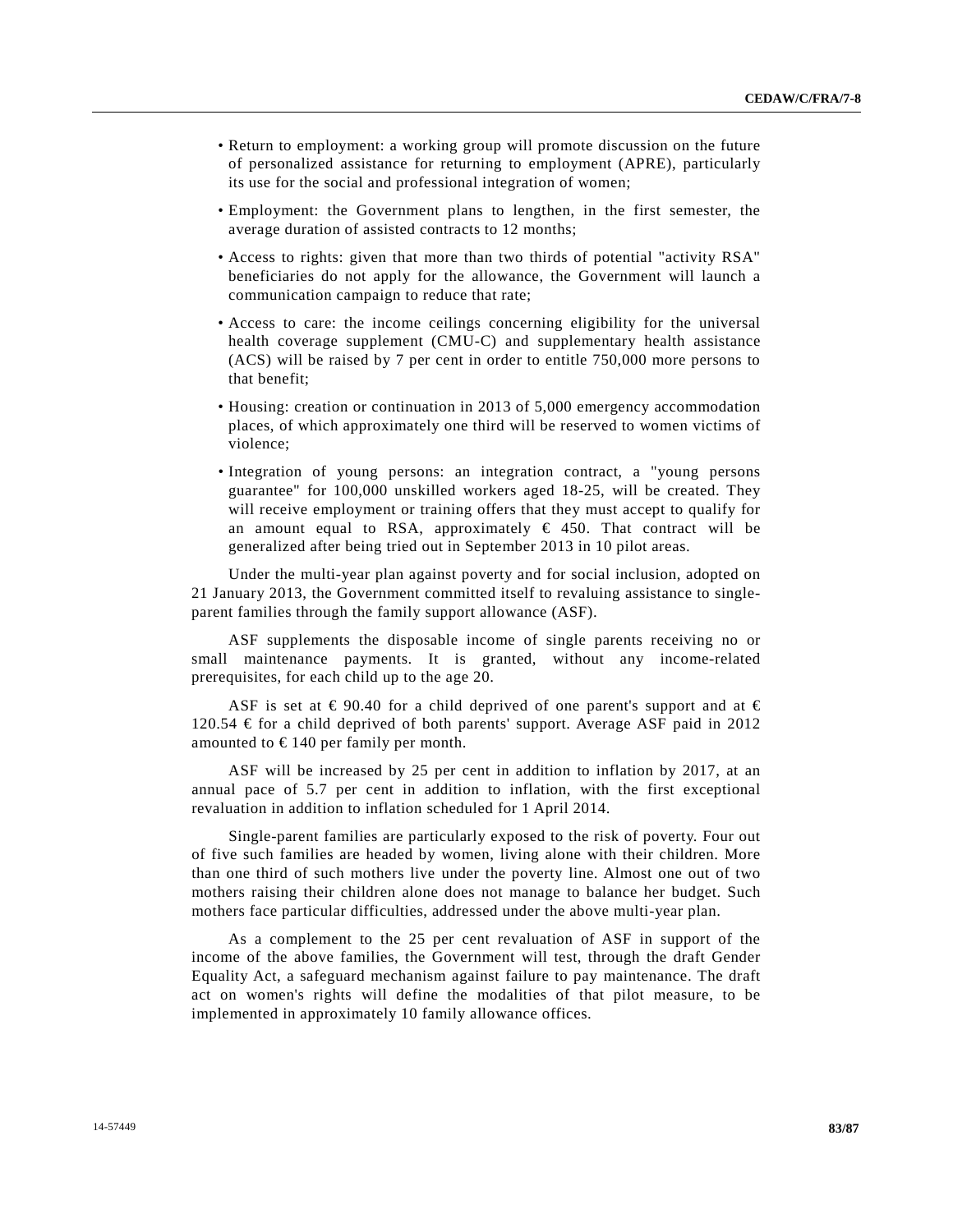# **4.3.3. Promoting gender equality in the fields of culture and sport**

#### *4.3.3.1. Asserting sport values and recognizing the contribution of women*

The proportion of women engaging in physical and sport activities increased from 9 per cent in 1968 to 87 per cent in 2010. However, women account for only 37.6 per cent of official sport practice (2010). Moreover, although an increasing number of women engage in sport, not all women practice such activities.

Where social or integration-related difficulties arise, women are the first ones to be affected by exclusion. Thus, the female sport rate is low in the problem areas of the cities.

Women are achieving significant progress in international competitions both numerically and at the level of performance. The management staff of national sport organizations, the financial resources allocated and in particular the personal support provided are lower with regard to women. The proportion of women is low among high level judges and referees (12 per cent in 2010) and among sport experts: 11 per cent among national trainers and under 6 per cent among national technical directors. Overall, the world of sport is characterized by men's predominance in technical management and on key posts in the decision-making bodies of sport federations.

As they are renewed, with 2014 as time limit, **target agreements concluded with sport federations will stipulate parity goals** regarding the composition of the governing bodies of sport federations. To that end, the agreements will specify a time schedule reflecting the development of the country's legislative framework on sport.

The draft Gender Equality Act amends the Sport Code by introducing the principle of gender parity in the methods of designation of representatives in the governance bodies of accredited sport federations. Thus the draft Act calls into question the current mechanism, which bases such designations on the principle of proportionality. That change will take effect with the next elections of the boards of sport federations, after the coming Olympic Games. However, in view of the diversity of situations regarding the various federations, a Council of State decree may, under exceptional circumstances, provide for alternative temporary procedures for certain federations, reserving at least 25 per cent of the seats for each gender.

Beginning in 2013, agreements for the promotion of women's sport are concluded with all sport federations and will be subject to monitoring as part of a mission entrusted to Laura Flessel, president of the permanent committee to combat discrimination.

Women's competitions are under-represented on television (they account for 13 per cent of sport broadcasts). The official list of major sport events will be revised so as to give women's competitions the place that they deserve. Accordingly, the Government has transmitted to the European Commission a draft decree amending the "television without borders" (TSF) decree of 2004 (cf. supra).

#### *4.3.3.2. Reserving for women the place they deserve in the cultural sphere*

Today, men's and women's cultural practices are very similar, save for reading and amateur art activities, in which mainly women engage: two thirds of the women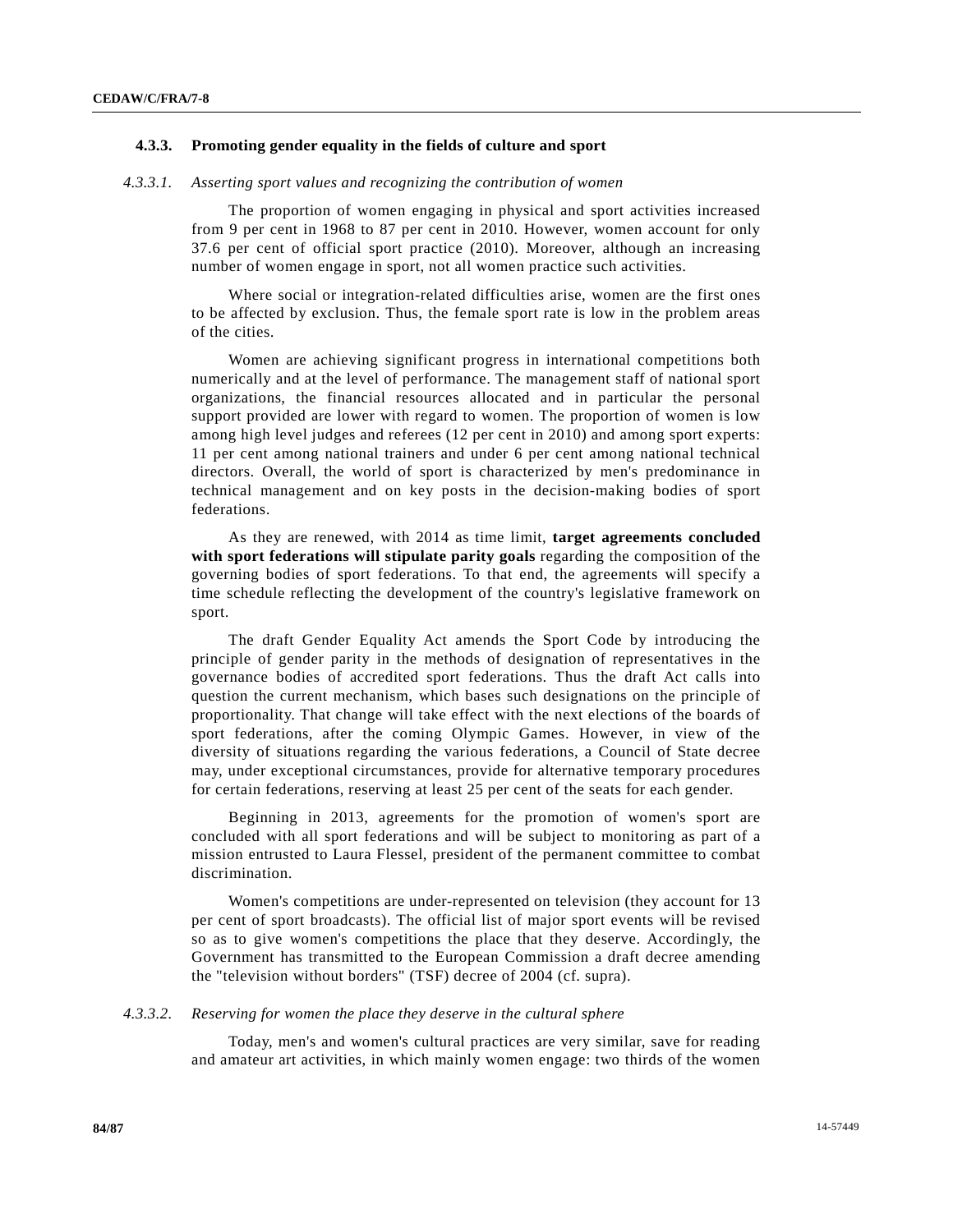and only half of the men have read a book in the last 12 months. However, Internet is used for personal purposes by 50 per cent of the women and by 59 per cent of the men, while video games are played by 29 per cent of the women and by 43 per cent of the men.

The situation remains unfavourable for women with regard to the management of cultural institutions, the status of artists, access to production means and broadcasting networks, and programme selection.

In order to ensure full recognition of the women's artistic potential, the Ministry of Culture has been given the responsibility of ensuring gender parity in the appointments of heads of public cultural organizations. The plan on artistic and cultural education will include the goal of equal representation of women and men.

An "equality promotion" clause will be included in all financing agreements concluded by the Ministry of Culture with cultural policy actors, regardless of the sector concerned and will be subject to regular monitoring by the observatory of equality in the arts and culture, which the Ministry set up in 2013 and which will contribute to the work of the High Council for Gender Equality (HCE).

The draft Gender Equality Act amends the Act of 30 September 1986 on freedom of communication, imposing on public audio-visual companies stricter gender-equality obligations.

# **4.4. Equality between rural women and men (article 14)**

*Recommendation paragraph 37: "The Committee recommends that the State party continue its efforts to improve the situation of rural women through legislative and practical measures, and to collect disaggregated data covering women in rural areas*".

The situation of rural women is characterized by the following two strong trends:

- Growing proportion of women among the rural poor as a result of the conditions faced by single older women (particularly farmers' widows) and of the precarious demand for female labour;
- Growing proportion of women among agricultural workers: 41 per cent of farms are created by women, who account for 25 per cent of heads of agricultural undertakings (2011).

#### **4.4.1 Promoting women in the agricultural and technical sectors**

Building on activities undertaken in the last 10 years by agricultural technical training establishments in order to promote parity between girls and boys, the following five lines of action have been included in the roadmap of the Ministry of Agriculture so as to diversify the educational and vocational options open to girls:

- Promoting in 2013 activities involving occupational sectors with relatively few women in order to broaden the vocational options open to girls, particularly in the food processing and agricultural equipment industries, which are major providers of jobs;
- Developing scientific and technical training prizes (PVSTs) and publicizing them among agricultural sector students and teachers;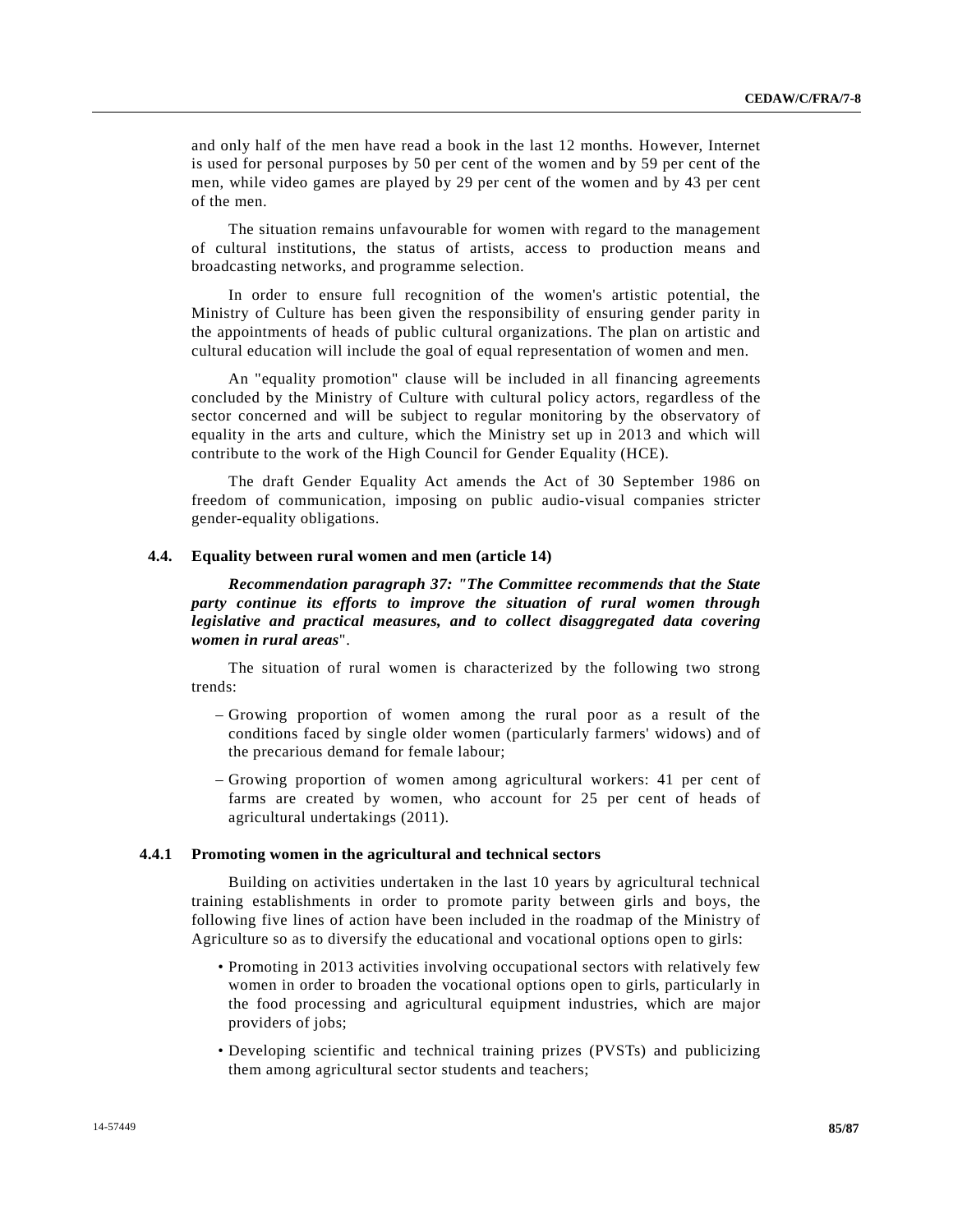- Providing field instructors and trainers with information on equal opportunities for girls and boys;
- Transferring to all establishments the gender-related orientation methods and tools developed in pilot projects in the period 2010-2012. For instance, the FILAGRI project aims at supporting minority girls in their training, from entry into an agricultural establishment up to their first job (January 2013);
- Informing and sensitizing vocational orientation actors to the trades related to agriculture, the environment, landscape gardening and food processing services, bearing in mind equal opportunities for girls and boys (January-December 2013).

# **4.4.2. Raising the proportion of women in agricultural decision-making bodies and regional chambers of agriculture**

Pursuant to the 2013 voting system reform, women must account for at least one third of candidates on electoral lists, a rule scheduled to be expanded in 2013 to the boards of directors of agricultural bodies receiving State financing.

Moreover, the draft Gender Equality Act provides that lists of candidates in elections to chambers of agriculture must include at least one candidate of each gender among every three candidates. Complete gender parity in electoral lists will be achieved with the second full elections to departmental and regional chambers of agriculture after promulgation of the Act, namely in 2020.

# **4.4.3. Raising the standard of living of women practicing agriculture and of farmers' spouses**

The modalities for addressing the specificities of agricultural occupations with regard to maternity are to undergo an expert assessment, scheduled for 2013, in cooperation with the Agricultural Social Insurance Agency (CCMSA).

Special attention must be paid to the situation of farmers' wives. Although 88 per cent of agricultural workers are women, only 20 per cent of the 200,000 wives of farmers are declared as personnel. It is therefore planned to raise awareness of the status of women farmers and sensitize them to the importance of choosing a status that protects them and their rights.

With regard to retirement pensions:

- Currently, pursuant to a so-called "combined rights" provision, in the event of death of a farmer, the surviving spouse who continues the activity may, for the calculation of her or his pension, add to her or his entitlements those that had been acquired by the deceased. However, such "combined rights" do not include entitlements acquired through obligatory supplementary pension insurance. Therefore, provision has been made to remedy that situation by authorizing such inclusion;
- Provision has been made to transfer, free of charge, to the surviving spouse of a deceased farmer who had not yet retired any obligatory supplementary pension insurance points that had accrued to the deceased.

There are further measures that mainly concern women. Currently, obligatorily affiliated to the old-age insurance scheme, the collaborating spouses of self